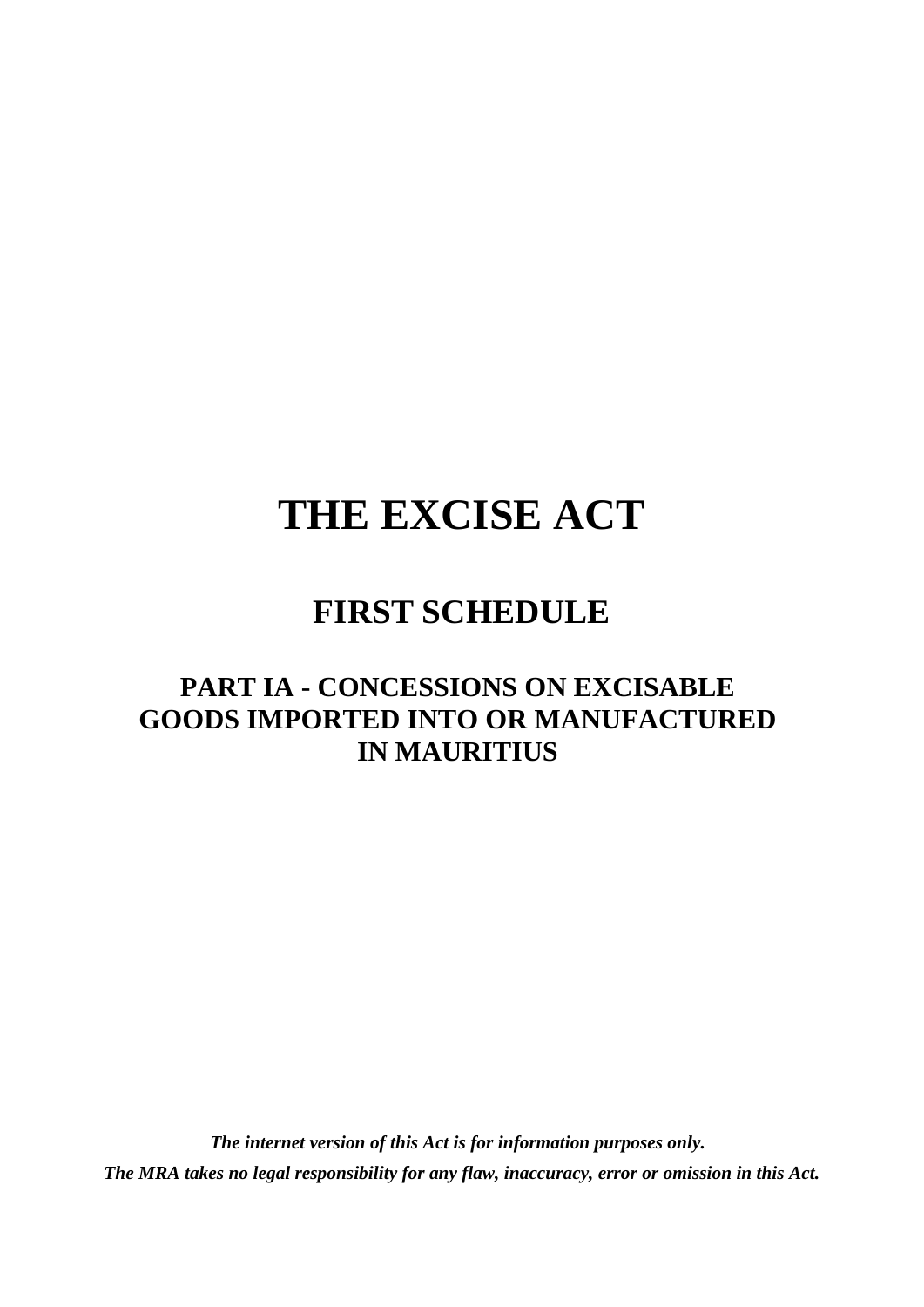### **EXCISE ACT <sup>1</sup>PART IA - CONCESSIONS ON EXCISABLE GOODS IMPORTED INTO OR MANUFACTURED IN MAURITIUS**

#### **Sub-Part A**

*Note: All information in red is being implemented as administrative measures pending gazetting of the relevant legislations.*

| Item No. | <b>BODIES, ORGANISATIONS OR PERSONS</b>                                                                                                            | <b>DESCRIPTION OF GOODS <sup>2</sup>AND CONDITIONS</b>                                                                                                                                                                                                                                                                                                                                                                                                                                                                                                                                                                                                                                                                                                                                                                                                                                                                                                                                                                      | <b>RATE OF EXCISE</b><br><b>DUTY</b> |
|----------|----------------------------------------------------------------------------------------------------------------------------------------------------|-----------------------------------------------------------------------------------------------------------------------------------------------------------------------------------------------------------------------------------------------------------------------------------------------------------------------------------------------------------------------------------------------------------------------------------------------------------------------------------------------------------------------------------------------------------------------------------------------------------------------------------------------------------------------------------------------------------------------------------------------------------------------------------------------------------------------------------------------------------------------------------------------------------------------------------------------------------------------------------------------------------------------------|--------------------------------------|
| 1.       | Taxi-owner-driver<br>(Amended by GN 230 of 2014)<br>(Amended by GN 26-2007 W.E.F<br>14.02.07)<br>(Amended by GN 218-2016 W.E.F. 29<br>October2016) | In the case of a resident of the island of Mauritius, one motor car or,<br>in the case of a resident of the island of Rodrigues, one motor car or<br>one double space cabin vehicle, proved to the satisfaction of the<br>Director General to have been imported by or on behalf of, or to<br>have been purchased from a licensed dealer in motor vehicle by an<br>owner-driver for use as taxi on an undertaking given by the owner-<br>driver that it shall not be sold to any person or otherwise disposed<br>of, without approval of the Director General and of the National<br>Transport Authority.<br>The concession $-$<br>(a) shall be granted not more than once in every 4 years except<br>where the Director General is satisfied that the motor vehicle is<br>accidented and is a total loss; and<br>(b) may be extended to the heirs of a deceased owner-driver<br>provided that the heirs are holders of a 14 public service vehicle<br>(taxi) licence<br>(Amended by ACT No. 13 -2019, w.e.f. 25 July 2019) | 0%                                   |
|          |                                                                                                                                                    |                                                                                                                                                                                                                                                                                                                                                                                                                                                                                                                                                                                                                                                                                                                                                                                                                                                                                                                                                                                                                             |                                      |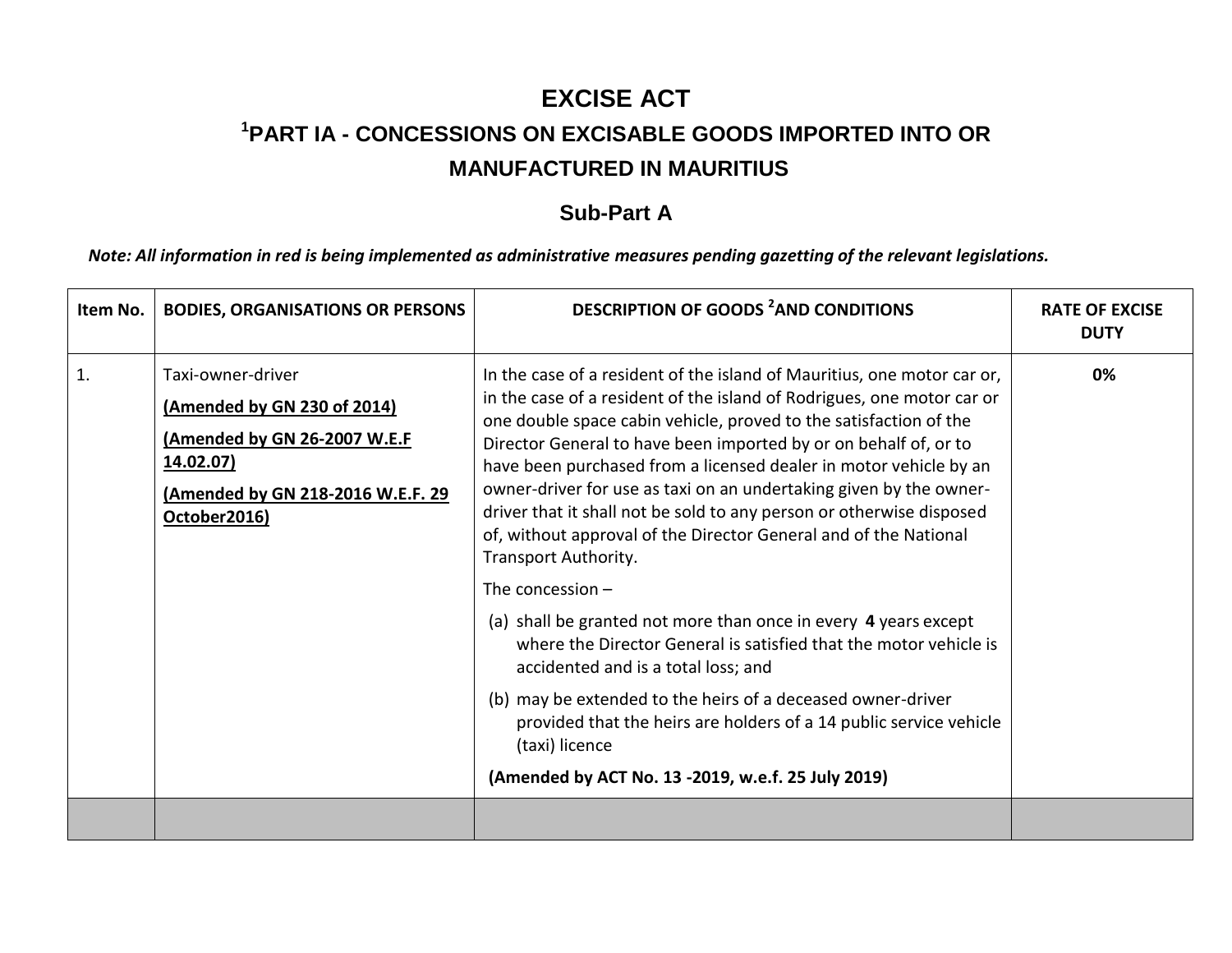| Item No. | <b>BODIES, ORGANISATIONS OR PERSONS</b>                                                                                                                                                                                                                               | <b>DESCRIPTION OF GOODS <sup>2</sup>AND CONDITIONS</b>                                                                                                                                                                                                       | <b>RATE OF EXCISE</b><br><b>DUTY</b>                                                                                                                                  |
|----------|-----------------------------------------------------------------------------------------------------------------------------------------------------------------------------------------------------------------------------------------------------------------------|--------------------------------------------------------------------------------------------------------------------------------------------------------------------------------------------------------------------------------------------------------------|-----------------------------------------------------------------------------------------------------------------------------------------------------------------------|
| 2.       | Any Tour Operator or Car hire company<br>registered at the Tourism Authority<br>(Amended by GN 26-2007 W.E.F<br>14.02.07)<br>(Amended by GN 10-2009 w.e.f.<br>01.01.09)<br>(Amended by GN 150-2009 w.e.f.<br>19.11.09)<br>(Deleted by GN 188-2011 w.e.f.<br>05.11.11) |                                                                                                                                                                                                                                                              |                                                                                                                                                                       |
|          |                                                                                                                                                                                                                                                                       |                                                                                                                                                                                                                                                              |                                                                                                                                                                       |
| 3.       | Any returning citizen of Mauritius who<br>is coming back to settle in Mauritius.                                                                                                                                                                                      | (1) One motor vehicle or motorcycle provided that the returning<br>citizen -                                                                                                                                                                                 | 15% on the first Rs<br>1.5 million of the                                                                                                                             |
|          | (Amended by GN 125-2007 w.e.f.<br>06.09.07)<br>(Amended by GN 107 - 2008 w.e.f.<br>01.07.08)<br>(Amended Act 26 - 2012 w.e.f.<br>22.12.12<br>(Amended by GN 2 - 2013 w.e.f.                                                                                           | (a) makes a written declaration, in a form approved by the<br>Director-General, that -<br>(i) he is a citizen of Mauritius;<br>and<br>(ii)(A) during the 10 years preceding the date of his return to<br>Mauritius, he has stayed or worked in Mauritius for | value of the motor<br>vehicle or motorcycle<br>and the rate<br>specified in Part I of<br>the First Schedule to<br>the Excise Act shall<br>apply on the<br>difference. |
|          | 01.01.13)<br>(Item 3 was repealed and replaced by                                                                                                                                                                                                                     | than<br>not<br>more<br>years in the aggregate;<br>or                                                                                                                                                                                                         |                                                                                                                                                                       |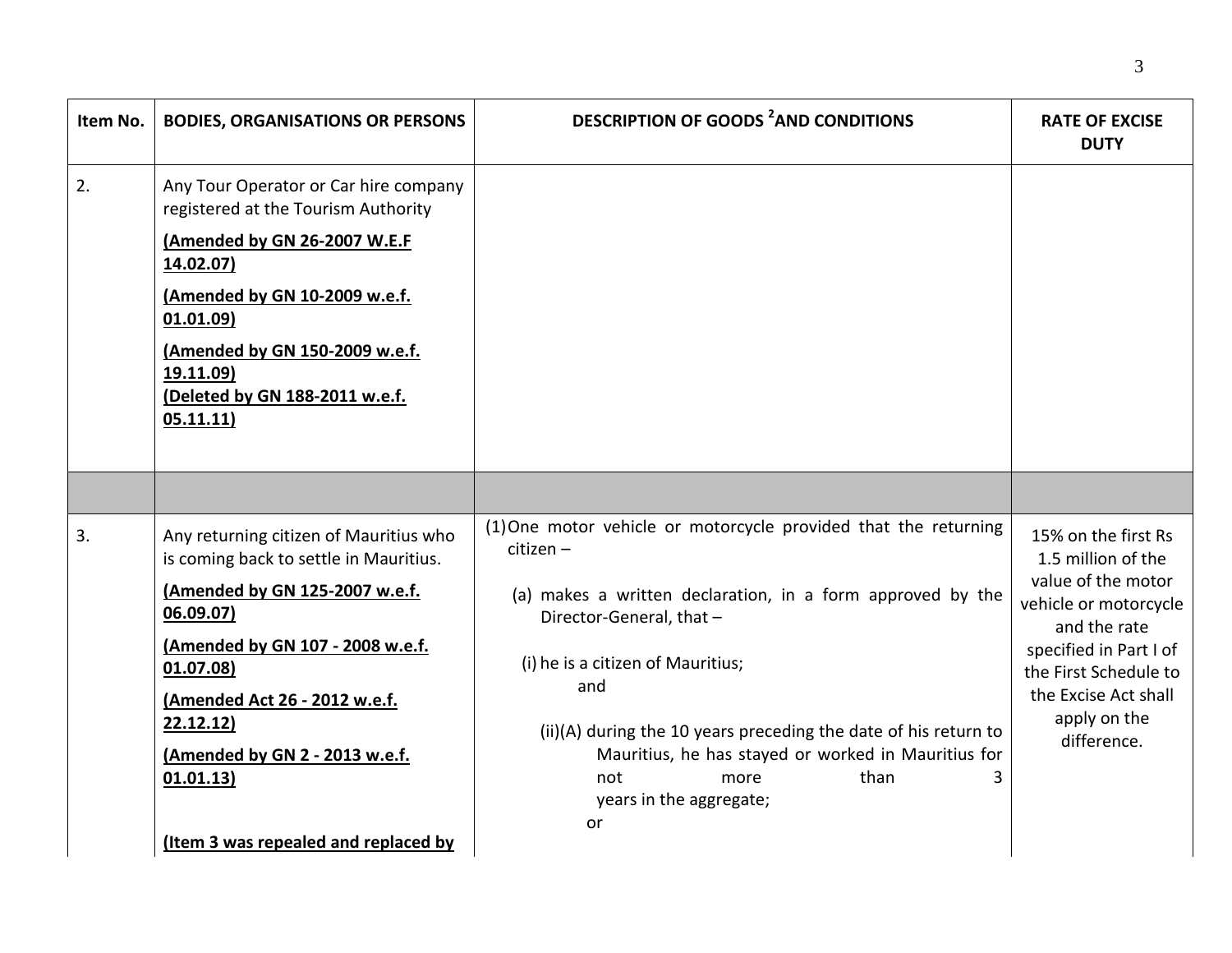| Item No. | <b>BODIES, ORGANISATIONS OR PERSONS</b> | <b>DESCRIPTION OF GOODS <sup>2</sup>AND CONDITIONS</b>                                                                                                                                                                                                                                                              | <b>RATE OF EXCISE</b><br><b>DUTY</b> |
|----------|-----------------------------------------|---------------------------------------------------------------------------------------------------------------------------------------------------------------------------------------------------------------------------------------------------------------------------------------------------------------------|--------------------------------------|
|          | GN 236 of 2017 w.e.f 2 December 2017    | (B) he has been residing outside Mauritius for a period of                                                                                                                                                                                                                                                          |                                      |
|          | except for paragraphs 2(b) and 4(b)     | at least 5 years preceding the date of his return to                                                                                                                                                                                                                                                                |                                      |
|          | w.e.f. 22 October 2016)                 | Mauritius, and -                                                                                                                                                                                                                                                                                                    |                                      |
|          |                                         |                                                                                                                                                                                                                                                                                                                     |                                      |
|          |                                         | (1)<br>he has been working outside Mauritius<br>for the said period; or                                                                                                                                                                                                                                             |                                      |
|          |                                         | (11)<br>he has ceased to work on having<br>reached retirement age;                                                                                                                                                                                                                                                  |                                      |
|          |                                         | (b) submits documentary evidence to support his declaration<br>under subparagraph (a).                                                                                                                                                                                                                              |                                      |
|          |                                         | $3(1A)$ The Director-General may, due to any just or reasonable<br>cause, extend the time limit of 3 years under paragraph (1)(a)(ii)(A)<br>by such other period as he may consider necessary, provided that<br>the time limit shall not exceed 31/2 years in the aggregate.                                        |                                      |
|          |                                         | (2) Where a returning citizen has imported a motor vehicle or<br>motorcycle-                                                                                                                                                                                                                                        |                                      |
|          |                                         | (a) he shall submit documentary evidence that he has<br>purchased the motor vehicle or motorcycle outside<br>Mauritius prior to the date of his return to Mauritius; and                                                                                                                                            |                                      |
|          |                                         | (b) he shall ship the motor vehicle or motorcycle to Mauritius in<br>his name within 180 days of the date of his return to<br>Mauritius or any other period where the Director-General is<br>satisfied that the motor vehicle or motorcycle was not<br>shipped within 180 days of the date of his return due to any |                                      |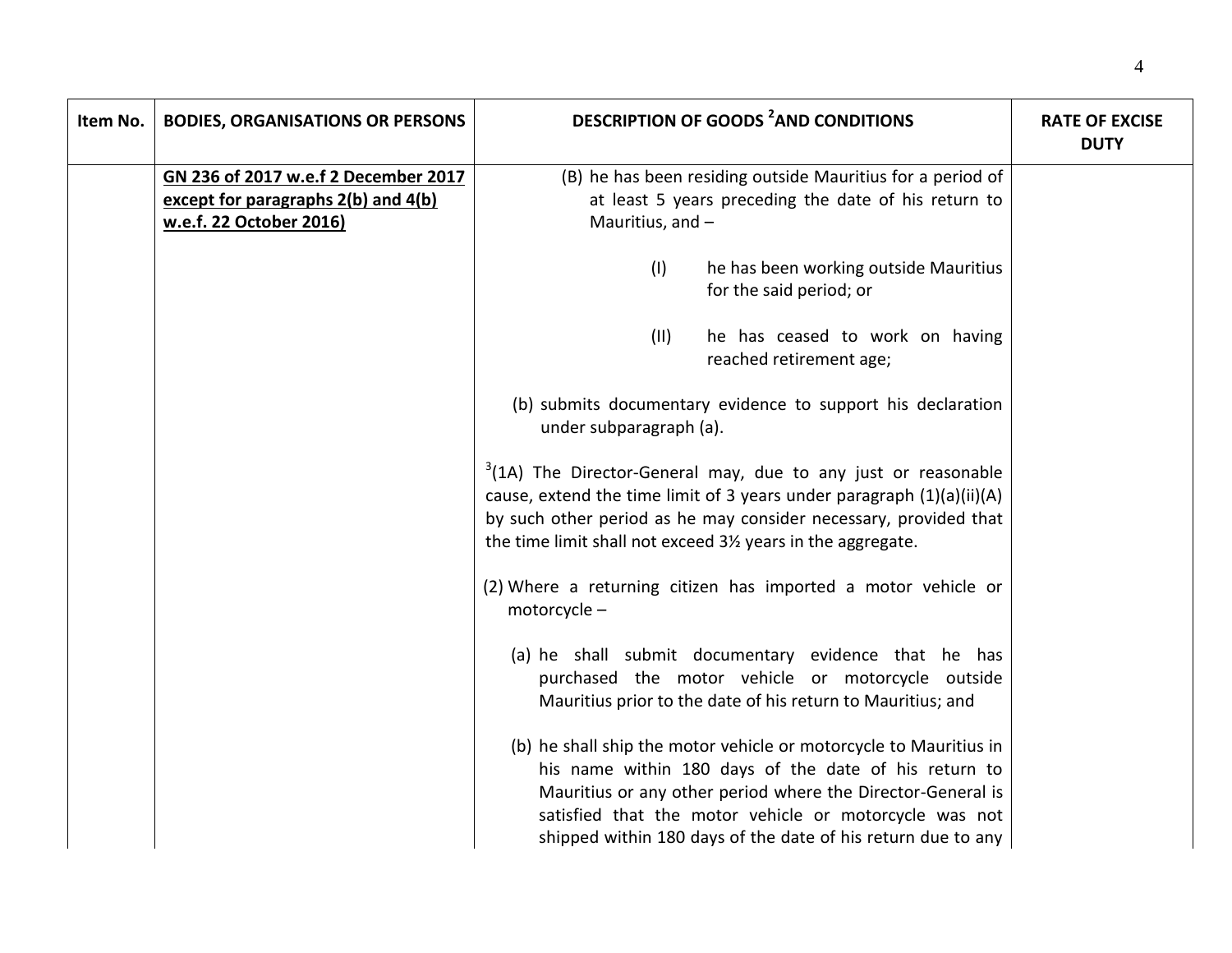| Item No. | <b>BODIES, ORGANISATIONS OR PERSONS</b> | <b>DESCRIPTION OF GOODS <sup>2</sup>AND CONDITIONS</b>                                                                                                                                                                                                                                                                                   | <b>RATE OF EXCISE</b><br><b>DUTY</b> |
|----------|-----------------------------------------|------------------------------------------------------------------------------------------------------------------------------------------------------------------------------------------------------------------------------------------------------------------------------------------------------------------------------------------|--------------------------------------|
|          |                                         | just or reasonable cause.                                                                                                                                                                                                                                                                                                                |                                      |
|          |                                         | (3) Where the imported motor vehicle or motorcycle is registered in<br>the name of a spouse who is not a citizen of Mauritius, the<br>concession shall be granted where the conditions specified in<br>paragraph (1) are satisfied and the spouse settles in Mauritius<br>together with the citizen of Mauritius.                        |                                      |
|          |                                         | (4) Where a returning citizen has not imported a motor vehicle or<br>motorcycle, he may benefit from the concession on a motor vehicle<br>or motorcycle removed from a bonded warehouse in Mauritius,<br>provided that -                                                                                                                 |                                      |
|          |                                         | (a) he satisfies the conditions specified in paragraph (1); and                                                                                                                                                                                                                                                                          |                                      |
|          |                                         | (b) the motor vehicle or motorcycle is cleared within 180 days<br>of the date of his return or any other period where the<br>Director-General is satisfied that the motor vehicle or<br>motorcycle was not cleared within 180 days of the date of<br>his return due to any just or reasonable cause.                                     |                                      |
|          |                                         | (5)(a) Where a returning citizen, who has been temporarily<br>residing and working in Mauritius, decides to remain permanently<br>in Mauritius, he may make an application to the Director-General<br>for concession under this item, provided that the application is<br>received within 3 years from the date of his temporary return. |                                      |
|          |                                         | (b) Where a returning citizen makes an application under<br>subparagraph (a), he shall be granted the concession where the<br>conditions specified in paragraph (1) are satisfied, the date of his                                                                                                                                       |                                      |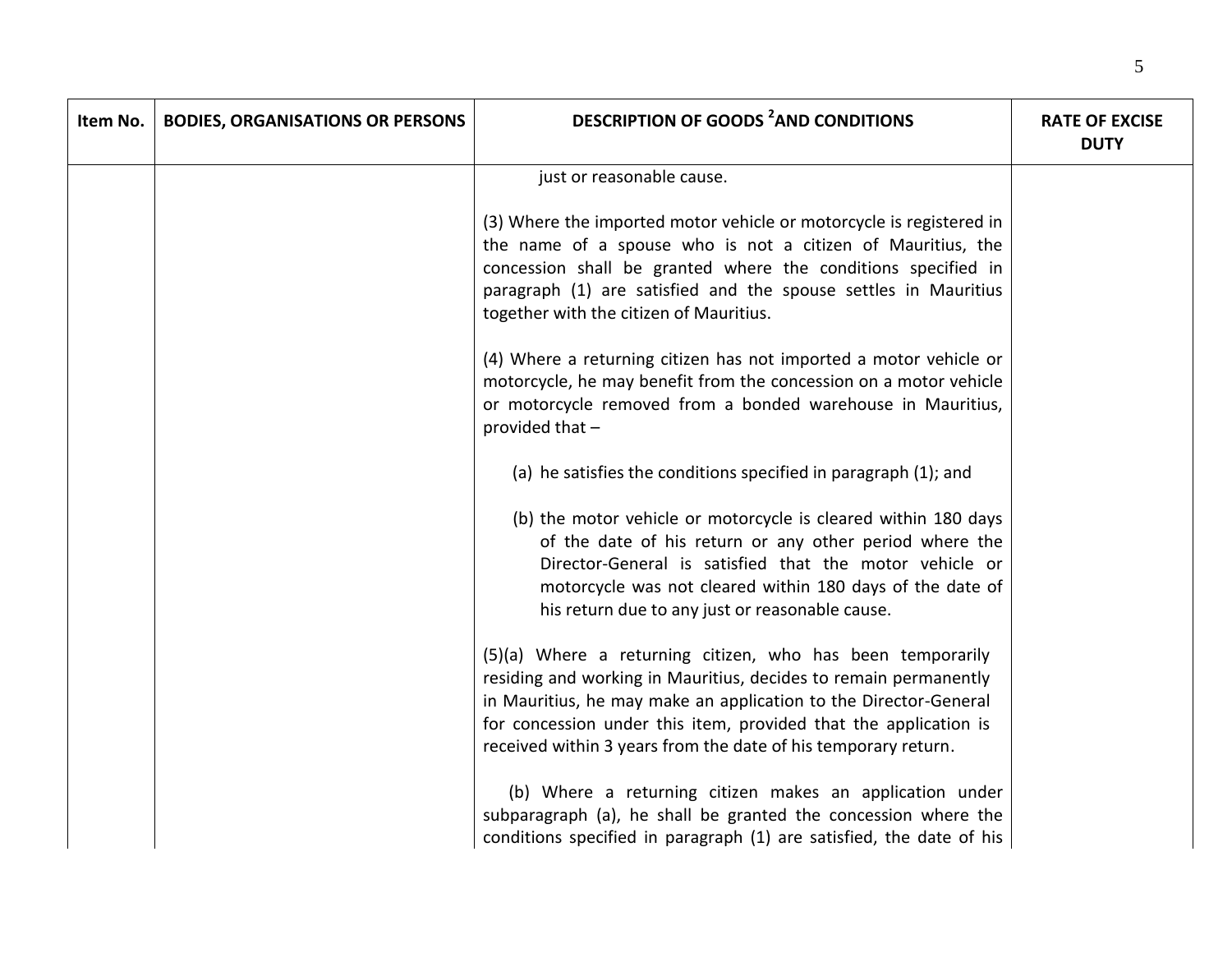| Item No. | <b>BODIES, ORGANISATIONS OR PERSONS</b> | <b>DESCRIPTION OF GOODS <sup>2</sup>AND CONDITIONS</b>                                                                                                                                                                                                                                                                                                                                                           | <b>RATE OF EXCISE</b><br><b>DUTY</b> |
|----------|-----------------------------------------|------------------------------------------------------------------------------------------------------------------------------------------------------------------------------------------------------------------------------------------------------------------------------------------------------------------------------------------------------------------------------------------------------------------|--------------------------------------|
|          |                                         | return to Mauritius for good being deemed to be the date of his<br>application.                                                                                                                                                                                                                                                                                                                                  |                                      |
|          |                                         | (6) Where a returning citizen has been granted concession on a<br>motor vehicle or motorcycle under this item, no other concession<br>under this item shall be granted to his spouse or to any of his<br>dependent children.                                                                                                                                                                                     |                                      |
|          |                                         | (7) Where a returning citizen has been granted concession on a<br>motor vehicle or motorcycle, he shall, for a period of 4 years from<br>the date of validation of the import declaration, not absent<br>himself from Mauritius for more than 183 days in aggregate during<br>each year or any other period unless the Director-General is<br>satisfied that his absence is due to any just or reasonable cause. |                                      |
|          |                                         | (8) Where the returning citizen dies within a period of 4 years from<br>the date of validation of the import declaration of the motor vehicle<br>or motorcycle, no excise duty and value added tax representing the<br>concession granted shall be payable on the motor vehicle or<br>motorcycle, provided that the motor vehicle or motorcycle is not<br>sold, pledged or disposed of within that period.       |                                      |
|          |                                         | (9) This concession shall be granted once only. Where the Director-<br>General is satisfied that the motor vehicle or motorcycle is damaged<br>in an accident within 2 years from the date of clearance and is a<br>total loss, he may grant concession for a replacement motor vehicle<br>or motorcycle on only one occasion.                                                                                   |                                      |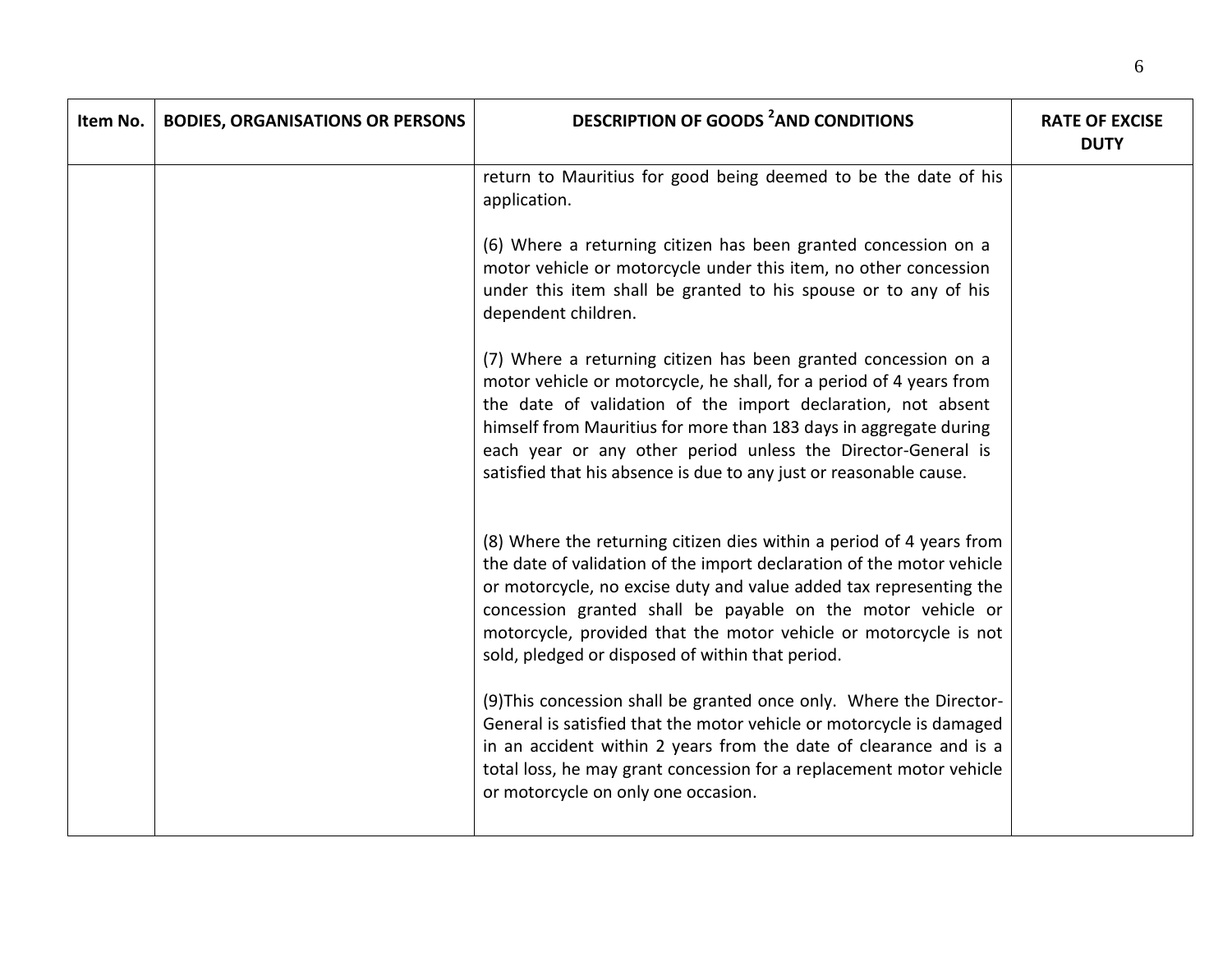| Item No. | <b>BODIES, ORGANISATIONS OR PERSONS</b>                      | <b>DESCRIPTION OF GOODS <sup>2</sup>AND CONDITIONS</b>                                                                                                                                                                                                                                       | <b>RATE OF EXCISE</b><br><b>DUTY</b> |
|----------|--------------------------------------------------------------|----------------------------------------------------------------------------------------------------------------------------------------------------------------------------------------------------------------------------------------------------------------------------------------------|--------------------------------------|
|          |                                                              |                                                                                                                                                                                                                                                                                              |                                      |
| 4        |                                                              |                                                                                                                                                                                                                                                                                              |                                      |
|          |                                                              |                                                                                                                                                                                                                                                                                              |                                      |
| 5        |                                                              |                                                                                                                                                                                                                                                                                              |                                      |
|          |                                                              |                                                                                                                                                                                                                                                                                              |                                      |
| 6.       | Any person<br>(Amended by GN 1 of 2014 w.e.f.<br>03.01.2014) | Motor vehicle (other than motor car, station wagon derived from<br>motor car, "Jeep-type" motor vehicle or sports utility vehicle) having<br>the following features -                                                                                                                        | 40 per cent                          |
|          |                                                              | (a) built in a single compartment;                                                                                                                                                                                                                                                           |                                      |
|          |                                                              | (b) of a height of not less than 155 centimetres from ground level;                                                                                                                                                                                                                          |                                      |
|          |                                                              | (c) of a gross vehicle weight not exceeding 3500 kg; and                                                                                                                                                                                                                                     |                                      |
|          |                                                              | (d) fitted with doors and /or windows along one or both side panels<br>and/or at the rear,                                                                                                                                                                                                   |                                      |
|          |                                                              | when proved to the satisfaction of the Director-General to be used -                                                                                                                                                                                                                         |                                      |
|          |                                                              | for the transport of persons and goods on the condition that<br>the number of original seating positions (including the driver's<br>seat) when multiplied by 68 kg is less than 50% of the<br>difference between the gross vehicle weight and the unladen<br>weight of the motor vehicle; or |                                      |
|          |                                                              | for the transport of persons only on the condition that the<br>motor vehicle is fitted or designed to be fitted with seats for<br>the transport of not less than 8 persons including the driver.                                                                                             |                                      |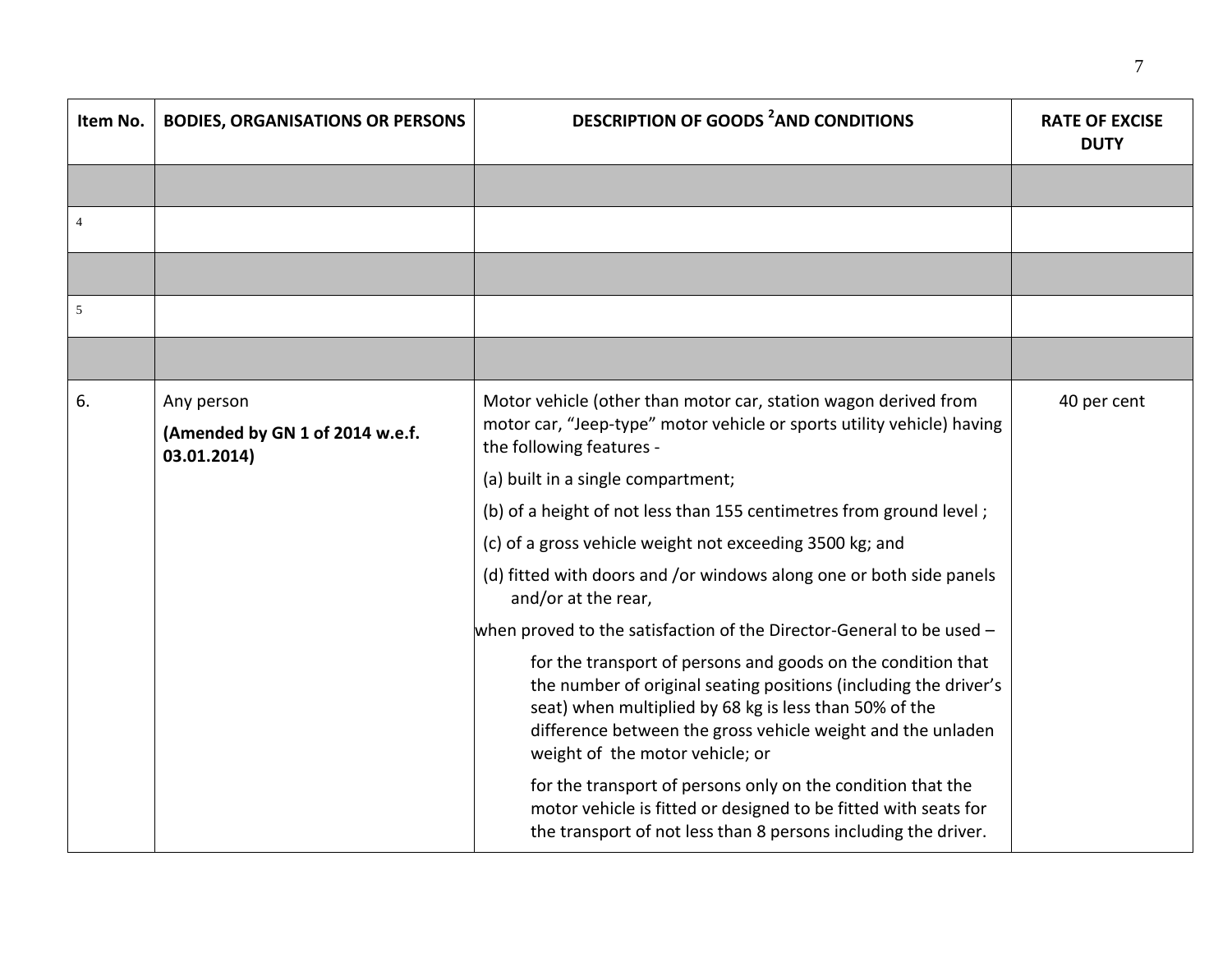| Item No. | <b>BODIES, ORGANISATIONS OR PERSONS</b>                                                                 | <b>DESCRIPTION OF GOODS <sup>2</sup>AND CONDITIONS</b>                                                                                                                                                      | <b>RATE OF EXCISE</b><br><b>DUTY</b> |
|----------|---------------------------------------------------------------------------------------------------------|-------------------------------------------------------------------------------------------------------------------------------------------------------------------------------------------------------------|--------------------------------------|
|          |                                                                                                         | For the purposes of this item $-$                                                                                                                                                                           |                                      |
|          |                                                                                                         | "gross vehicle weight" means the technically permissible maximum<br>laden weight (in kg) of the motor vehicle as declared by the<br>manufacturer; and                                                       |                                      |
|          |                                                                                                         | "unladen weight" means the nominal weight of the motor vehicle<br>(in kg) including the factory fitted equipment for normal<br>operation of the motor vehicle, as declared by the manufacturer.             |                                      |
|          |                                                                                                         |                                                                                                                                                                                                             |                                      |
| 7.       | Any manufacturer registered with the<br>Director-General                                                | Excisable goods, when proved to the satisfaction of the Director-<br>General to be used as input in the production and processing of                                                                        | 0 per cent                           |
|          | [Added by GN 47/2005, w.e.f.<br>04.04.05]                                                               | goods.                                                                                                                                                                                                      |                                      |
|          | (Deleted and replaced by GN 1 of 2014<br>w.e.f. 01.09.2013)                                             |                                                                                                                                                                                                             |                                      |
|          |                                                                                                         |                                                                                                                                                                                                             |                                      |
| 678.     | Any person holding a 'B' carrier's<br>licence issued by the National Land<br><b>Transport Authority</b> | Motor vehicle (other than motor car, "Jeep-type" motor vehicle or<br>station wagon derived from motor car) equipped with anchor points<br>but with no rear seats behind the front seats, when proved to the |                                      |
|          | (Deleted and replaced by GN 213 of<br>2021 w.e.f. 15.09.2021)                                           | satisfaction of the Director-General, to be used exclusively for the<br>transport of goods, with $-$                                                                                                        |                                      |
|          | (Deleted and replaced by GN 232 of<br>2021 w.e.f. 15.09.2021)                                           | an internal combustion engine of a cylinder capacity<br>(i)<br>exceeding 550 c.c.;                                                                                                                          | 10%                                  |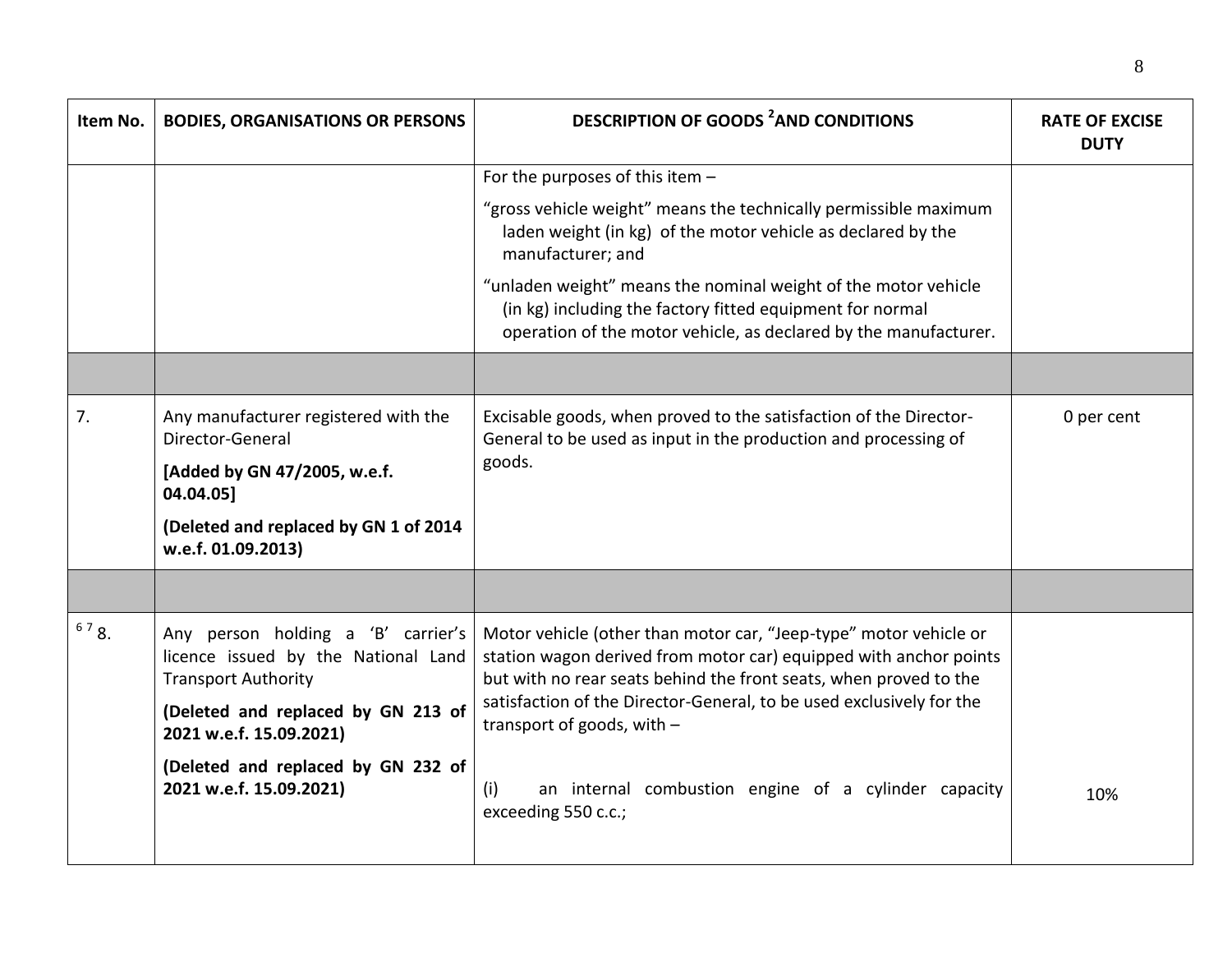| Item No.                                                                                          | <b>BODIES, ORGANISATIONS OR PERSONS</b>                         | <b>DESCRIPTION OF GOODS <sup>2</sup>AND CONDITIONS</b>                                                                                                                                                                                                                                                                                                                    | <b>RATE OF EXCISE</b><br><b>DUTY</b> |
|---------------------------------------------------------------------------------------------------|-----------------------------------------------------------------|---------------------------------------------------------------------------------------------------------------------------------------------------------------------------------------------------------------------------------------------------------------------------------------------------------------------------------------------------------------------------|--------------------------------------|
|                                                                                                   |                                                                 | both internal combustion engine (of a cylinder capacity<br>(ii)<br>exceeding 550 c.c.) and electric motor as motors for propulsion,<br>whether or not capable of being charged by plugging to external<br>source of electric power;                                                                                                                                       | 5%                                   |
|                                                                                                   |                                                                 | (iii)<br>only electric motor for propulsion of a power rating<br>exceeding 180 kW                                                                                                                                                                                                                                                                                         | 5%                                   |
|                                                                                                   |                                                                 |                                                                                                                                                                                                                                                                                                                                                                           |                                      |
| 9.                                                                                                | Any manufacturer registered at the<br><b>Customs Department</b> | Gas oils proved to the satisfaction of the Director-General to be for<br>use in stationary engines and boilers and on such terms and<br>conditions as he may approve.                                                                                                                                                                                                     | 0 per cent                           |
|                                                                                                   |                                                                 |                                                                                                                                                                                                                                                                                                                                                                           |                                      |
| 10.<br>(Suspend<br>ed as<br>from 16<br><b>March</b><br>2020 to<br>31<br><b>Decembe</b><br>r 2022) | Any passenger                                                   | (A) (i) tobacco (including cigars and cigarettes) not exceeding 250<br>grammes;<br>(ii) spirits not exceeding one litre; and<br>(iii) wine, ale or beer not exceeding 2 litres; or<br>(B) (i) tobacco (including cigars and cigarettes) not exceeding 250<br>grammes; and<br>(ii) (a) spirits not exceeding 2 litres; or<br>(b) wine, ale or beer not exceeding 4 litres; | 0 per cent                           |
|                                                                                                   |                                                                 | when imported as his accompanying bona fide baggage by a                                                                                                                                                                                                                                                                                                                  |                                      |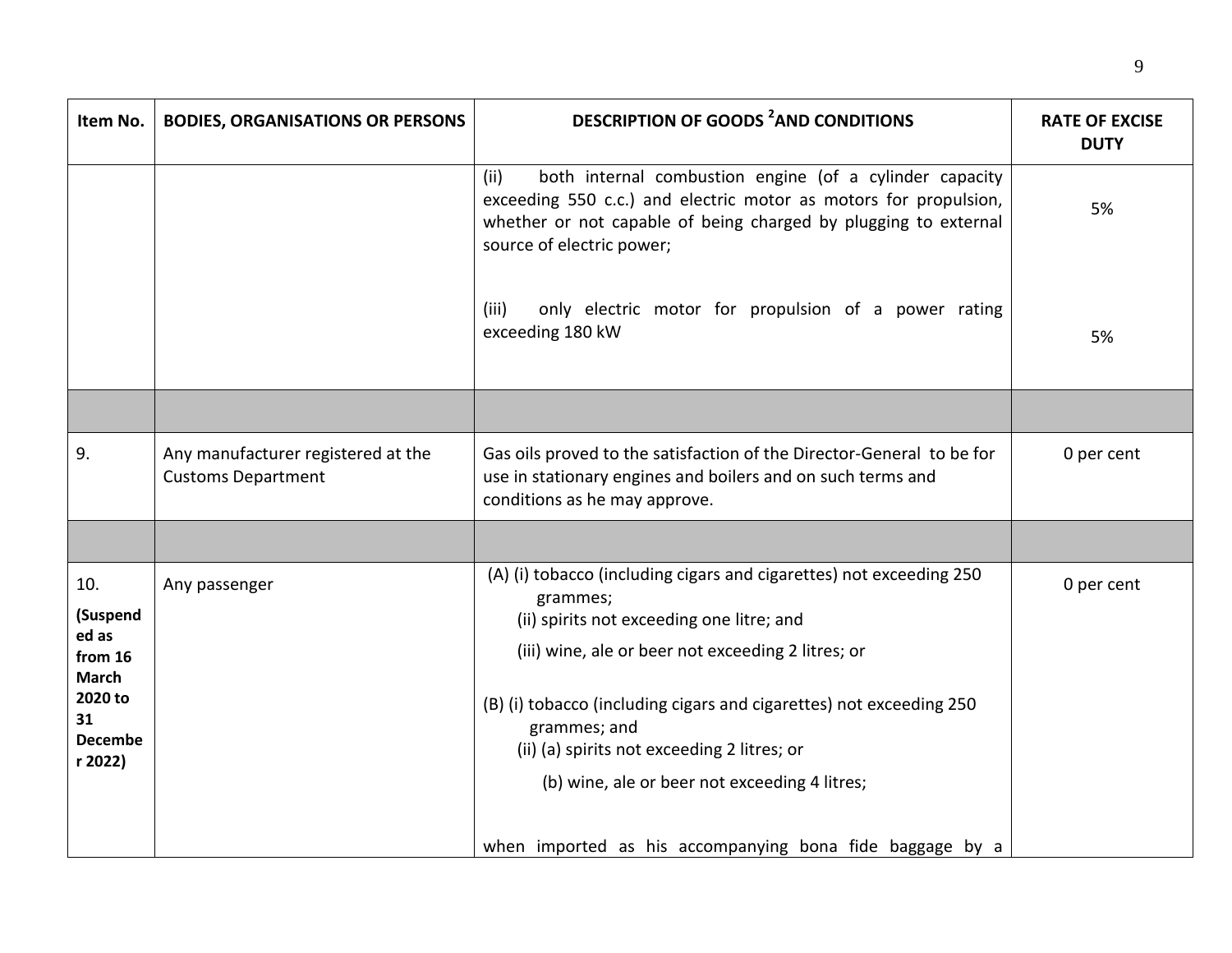| Item No.                                         | <b>BODIES, ORGANISATIONS OR PERSONS</b> | <b>DESCRIPTION OF GOODS <sup>2</sup>AND CONDITIONS</b>                                                                                                            | <b>RATE OF EXCISE</b><br><b>DUTY</b> |
|--------------------------------------------------|-----------------------------------------|-------------------------------------------------------------------------------------------------------------------------------------------------------------------|--------------------------------------|
|                                                  |                                         | passenger of 18 years of age or over for his personal use and<br>consumption and if declared upon entry                                                           |                                      |
|                                                  |                                         | Provided also that excise duty shall be paid on any quantity<br>purchased in a duty free shop in Mauritius or imported in excess of<br>those amounts respectively |                                      |
|                                                  |                                         | (Amended by GN 135 of 2018 w.e.f. 15 June 2018.)                                                                                                                  |                                      |
|                                                  |                                         |                                                                                                                                                                   |                                      |
| 8 9 10 11<br>10A.                                | Any passenger                           | The following goods when imported by a passenger of 18 years of<br>age or over for his personal use and consumption and if declared<br>upon entry $-$             | 0 per cent                           |
| (w.e.f 13<br><b>Novembe</b><br>2020<br>and shall |                                         | (a)<br>tobacco, including cigars and cigarettes, not exceeding<br>(i)<br>250 grammes;                                                                             |                                      |
| remain in<br>force                               |                                         | (ii)<br>spirits not exceeding 2 litres; and                                                                                                                       |                                      |
| until<br>31<br><b>Decembe</b>                    |                                         | (iii)<br>wine, ale or beer not exceeding 6 litres; or                                                                                                             |                                      |
| r 2022)                                          |                                         | (b)<br>(i)<br>tobacco, including cigars and cigarettes, not exceeding<br>250 grammes; and                                                                         |                                      |
|                                                  |                                         | (ii)<br>(A)<br>spirits not exceeding 5 litres; or                                                                                                                 |                                      |
|                                                  |                                         | (B)<br>wine, ale or beer not exceeding 10 litres,                                                                                                                 |                                      |
|                                                  |                                         | provided that excise duty and value added tax shall be paid on any<br>quantity purchased in a duty free shop in Mauritius or imported in                          |                                      |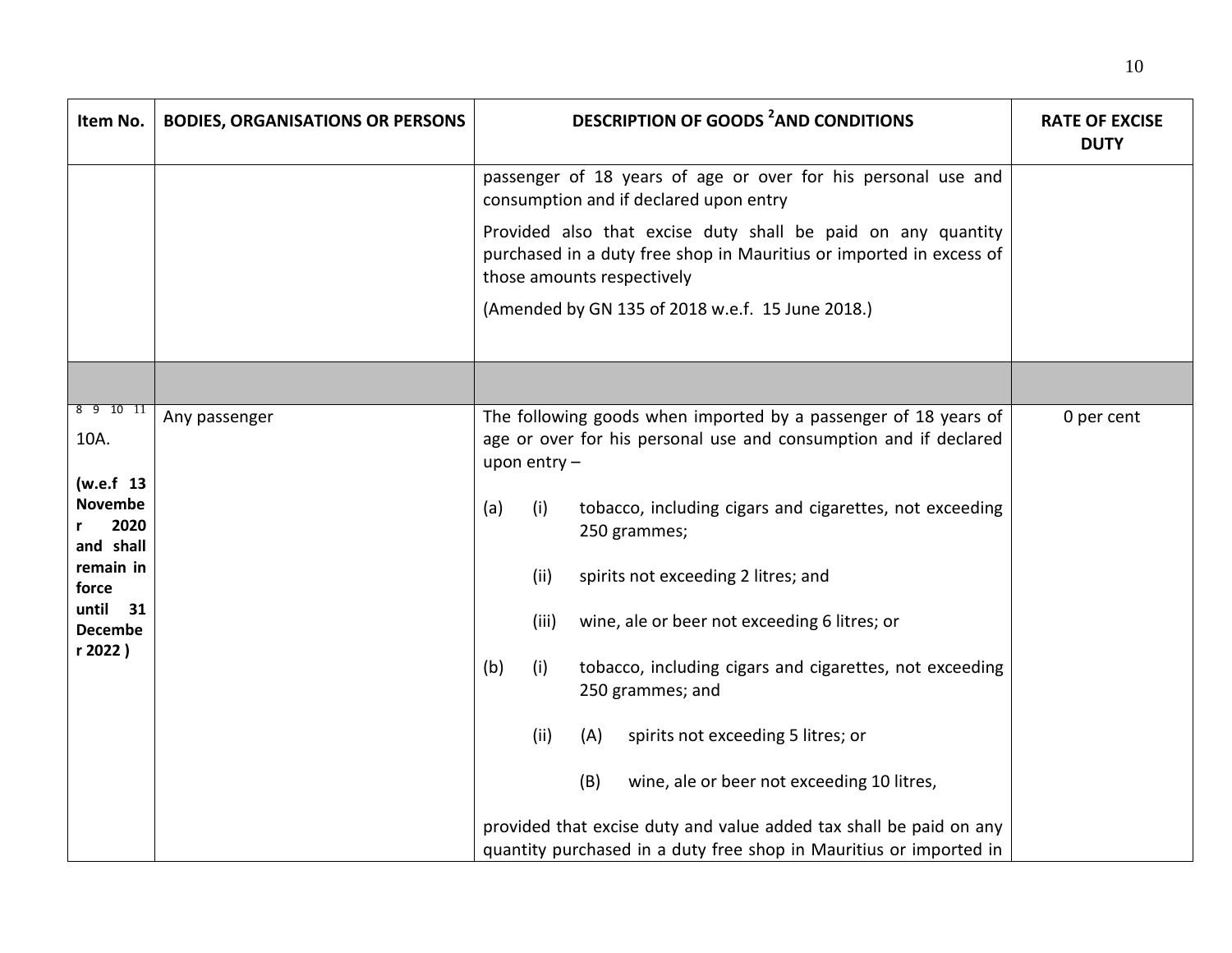| Item No. | <b>BODIES, ORGANISATIONS OR PERSONS</b>                                          | <b>DESCRIPTION OF GOODS <sup>2</sup>AND CONDITIONS</b>                                                                                                                                                                                                             | <b>RATE OF EXCISE</b><br><b>DUTY</b> |
|----------|----------------------------------------------------------------------------------|--------------------------------------------------------------------------------------------------------------------------------------------------------------------------------------------------------------------------------------------------------------------|--------------------------------------|
|          |                                                                                  | excess of those amounts, respectively.                                                                                                                                                                                                                             |                                      |
|          |                                                                                  |                                                                                                                                                                                                                                                                    |                                      |
| 11.      | <b>Government of Mauritius</b>                                                   | A car for use by eligible members of the National Assembly<br>(Amended by GN 26 - 2007 w.e.f 14.02.07)                                                                                                                                                             | 0 per cent                           |
|          |                                                                                  |                                                                                                                                                                                                                                                                    |                                      |
| 12       |                                                                                  |                                                                                                                                                                                                                                                                    |                                      |
|          |                                                                                  |                                                                                                                                                                                                                                                                    |                                      |
| 13       |                                                                                  |                                                                                                                                                                                                                                                                    |                                      |
|          |                                                                                  |                                                                                                                                                                                                                                                                    |                                      |
| 14       |                                                                                  |                                                                                                                                                                                                                                                                    |                                      |
|          |                                                                                  |                                                                                                                                                                                                                                                                    |                                      |
| 15       |                                                                                  |                                                                                                                                                                                                                                                                    |                                      |
|          |                                                                                  |                                                                                                                                                                                                                                                                    |                                      |
| 16.      | A member of the National Assembly<br>(Amended by GN 125-2007 w.e.f.<br>06.09.07) | A car as determined by the High Powered Committee set up in<br>accordance with the recommendations of the 2003 Report of the<br>PRB once in every 3 years, except where the Director General is<br>satisfied that the motor car is accidented and is a total loss. | 0 per cent                           |
|          |                                                                                  |                                                                                                                                                                                                                                                                    |                                      |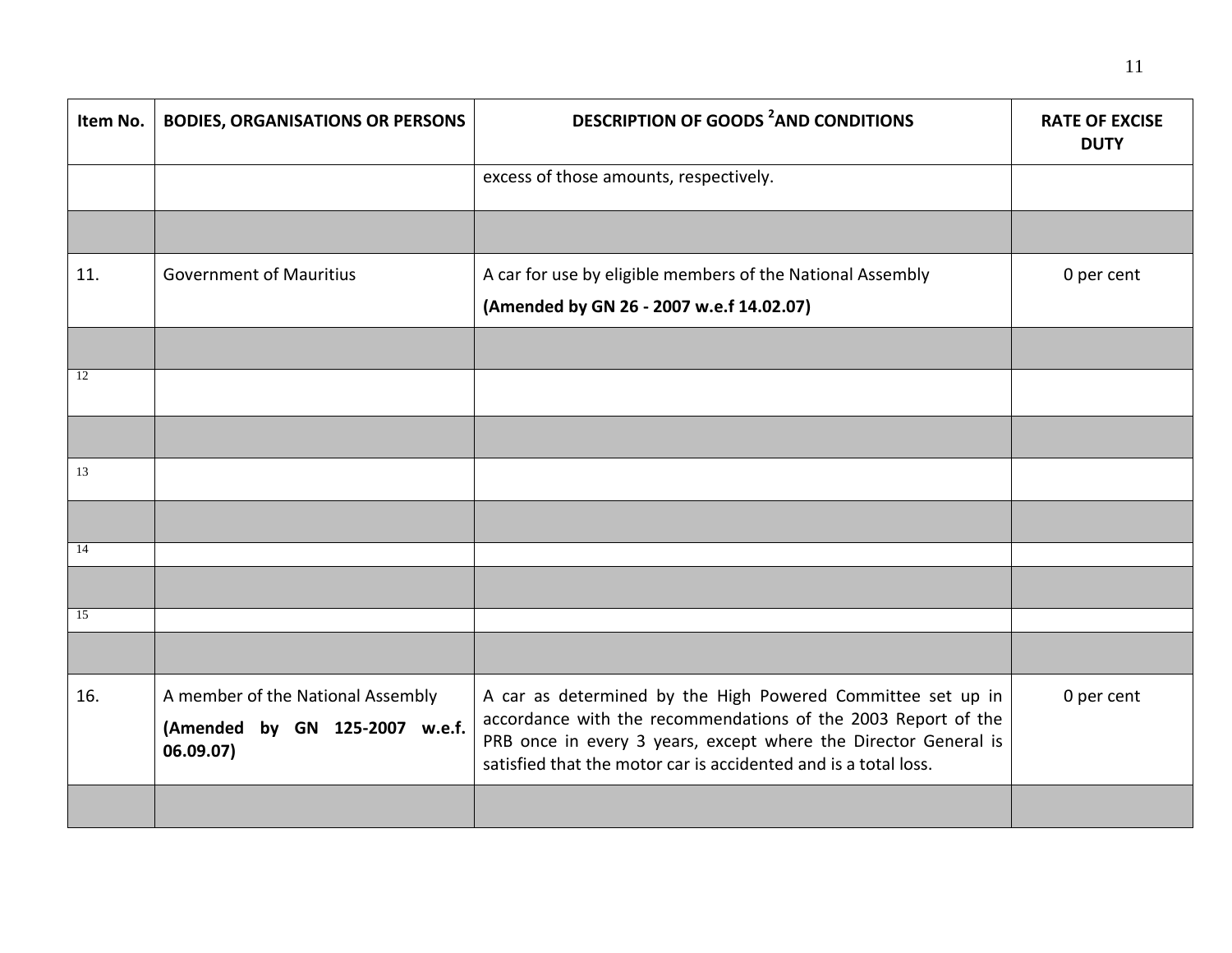| Item No. | <b>BODIES, ORGANISATIONS OR PERSONS</b>                                                                                                       | <b>DESCRIPTION OF GOODS <sup>2</sup>AND CONDITIONS</b>                                                                                                                                                                                                                 | <b>RATE OF EXCISE</b><br><b>DUTY</b> |
|----------|-----------------------------------------------------------------------------------------------------------------------------------------------|------------------------------------------------------------------------------------------------------------------------------------------------------------------------------------------------------------------------------------------------------------------------|--------------------------------------|
| 17.      | Members of the Rodrigues Regional<br>Assembly $-$                                                                                             |                                                                                                                                                                                                                                                                        |                                      |
|          | (a) Chief Commissioner                                                                                                                        | A motor car with an engine capacity of not more than 2500 cc or a<br>4x2 or a 4x4 pickup vehicle.                                                                                                                                                                      | 0%                                   |
|          | (b) Deputy Chief Commissioner,<br><b>Commissioner and Chairperson</b>                                                                         | A motor car with an engine capacity of not more than 2000 cc or a<br>4x2 or a 4x4 pickup vehicle.                                                                                                                                                                      | 0%                                   |
|          | (c) Minority Leader and Deputy<br>Chairperson                                                                                                 | A motor car with an engine capacity of not more than 1850 cc or a<br>4x2 or a 4x4 pickup vehicle.                                                                                                                                                                      | 0%                                   |
|          | (Amended by GN 26 - 2007 w.e.f<br>14.02.07)<br>(Amended by GN 120 - 2012 w.e.f<br>14.09.11)<br>(Amended by GN 2 - 2013 w.e.f.<br>01.01.13)    | The exemption under this item shall be granted not more than once<br>in every 5 years. Where the Director-General is satisfied that the<br>motor car or pickup vehicle is damaged in an accident and is a total<br>loss, he may grant exemption for a replacement car. |                                      |
|          |                                                                                                                                               |                                                                                                                                                                                                                                                                        |                                      |
| 18.      | Mauritius<br>non-citizen<br>serving<br>Any<br>or multilateral<br>under a<br>bilateral<br>agreement with the Government of<br><b>Mauritius</b> | A motor car as provided in the bilateral or multilateral agreement.<br>Where the Director-General is satisfied that the motor car is<br>damaged in an accident and is a total loss, he may grant exemption<br>for a replacement car.                                   | 0%                                   |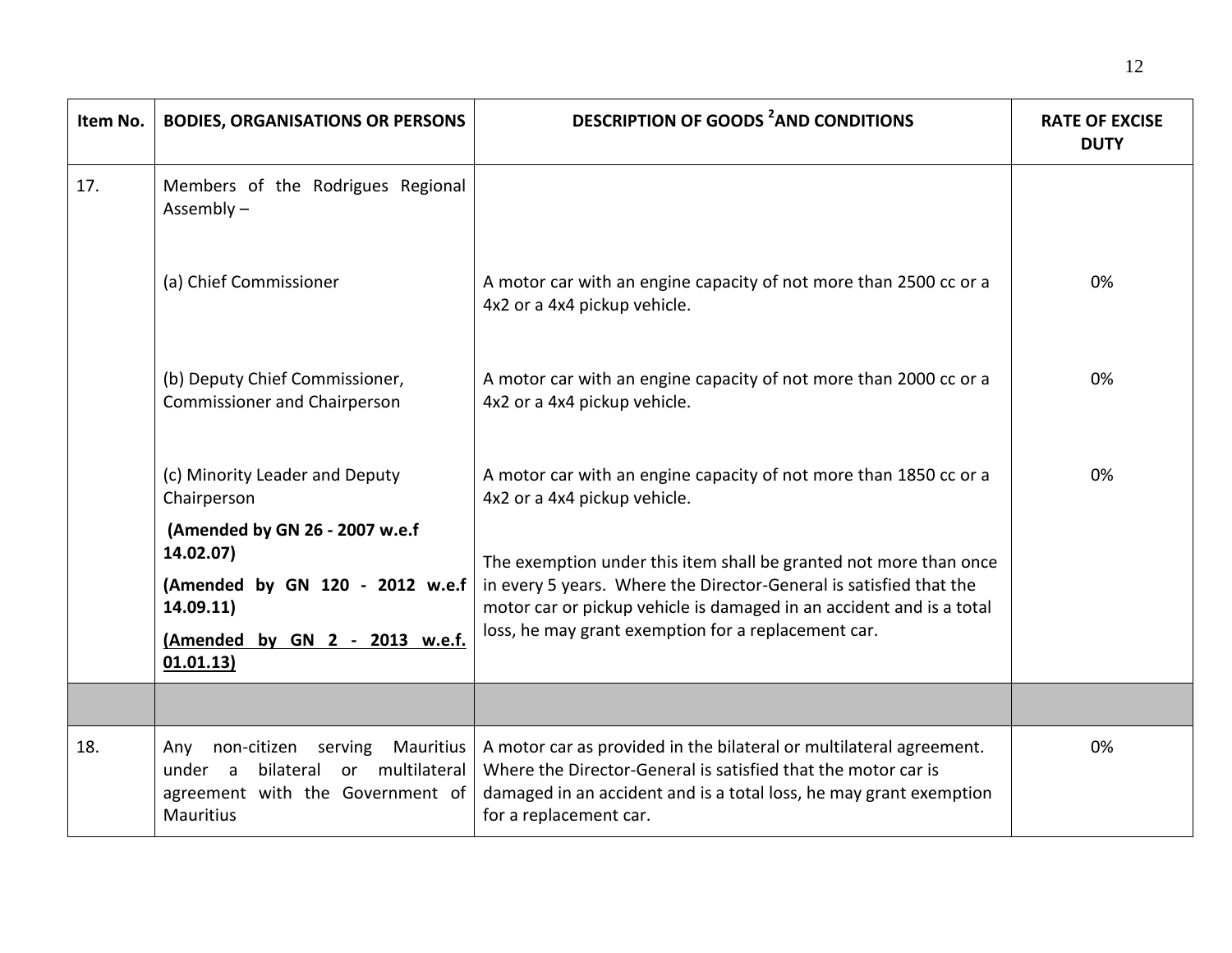| Item No. | <b>BODIES, ORGANISATIONS OR PERSONS</b>                                                                                                                                                                                                                                                                                                                                                  | <b>DESCRIPTION OF GOODS <sup>2</sup>AND CONDITIONS</b>                                                                                                                                                                                         | <b>RATE OF EXCISE</b><br><b>DUTY</b> |
|----------|------------------------------------------------------------------------------------------------------------------------------------------------------------------------------------------------------------------------------------------------------------------------------------------------------------------------------------------------------------------------------------------|------------------------------------------------------------------------------------------------------------------------------------------------------------------------------------------------------------------------------------------------|--------------------------------------|
|          |                                                                                                                                                                                                                                                                                                                                                                                          | (Amended by GN 26 - 2007 w.e.f 14.02.07)                                                                                                                                                                                                       |                                      |
|          |                                                                                                                                                                                                                                                                                                                                                                                          | (Amended by GN 2 - 2013 w.e.f. 01.01.13)                                                                                                                                                                                                       |                                      |
|          |                                                                                                                                                                                                                                                                                                                                                                                          |                                                                                                                                                                                                                                                |                                      |
| 19.      | Members of the Public and Disciplined<br>Forces Service Commissions, the Local<br>Government Service Commission, the<br>Independent<br>Commission<br>Against<br>Corruption, the Assessment Review<br>Committee, the Procurement Policy<br>Office and the Central Procurement<br><b>Board</b><br>(Amended by GN 27-2008 w.e.f<br>09.02.08)<br>(Amended by GN 2 - 2013 w.e.f.<br>01.01.13) | A motor car as provided in the terms and conditions of their<br>appointment. The Director-General may also grant exemption for<br>a replacement car where he is satisfied that the motor car is<br>damaged in an accident and is a total loss. | 0%                                   |
|          |                                                                                                                                                                                                                                                                                                                                                                                          |                                                                                                                                                                                                                                                |                                      |
| 20.      | The Government of Mauritius and any<br>statutory corporation                                                                                                                                                                                                                                                                                                                             | Goods purchased with funds obtained or goods received under a<br><b>Bilateral or Multilateral agreement</b>                                                                                                                                    | 0 per cent                           |
|          | (Amended by GN 26 - 2007 w.e.f<br>14.02.07)                                                                                                                                                                                                                                                                                                                                              |                                                                                                                                                                                                                                                |                                      |
|          | (Amended by Act No. 7 of 2020 w.e.f<br>07.08.2020)                                                                                                                                                                                                                                                                                                                                       |                                                                                                                                                                                                                                                |                                      |
|          |                                                                                                                                                                                                                                                                                                                                                                                          |                                                                                                                                                                                                                                                |                                      |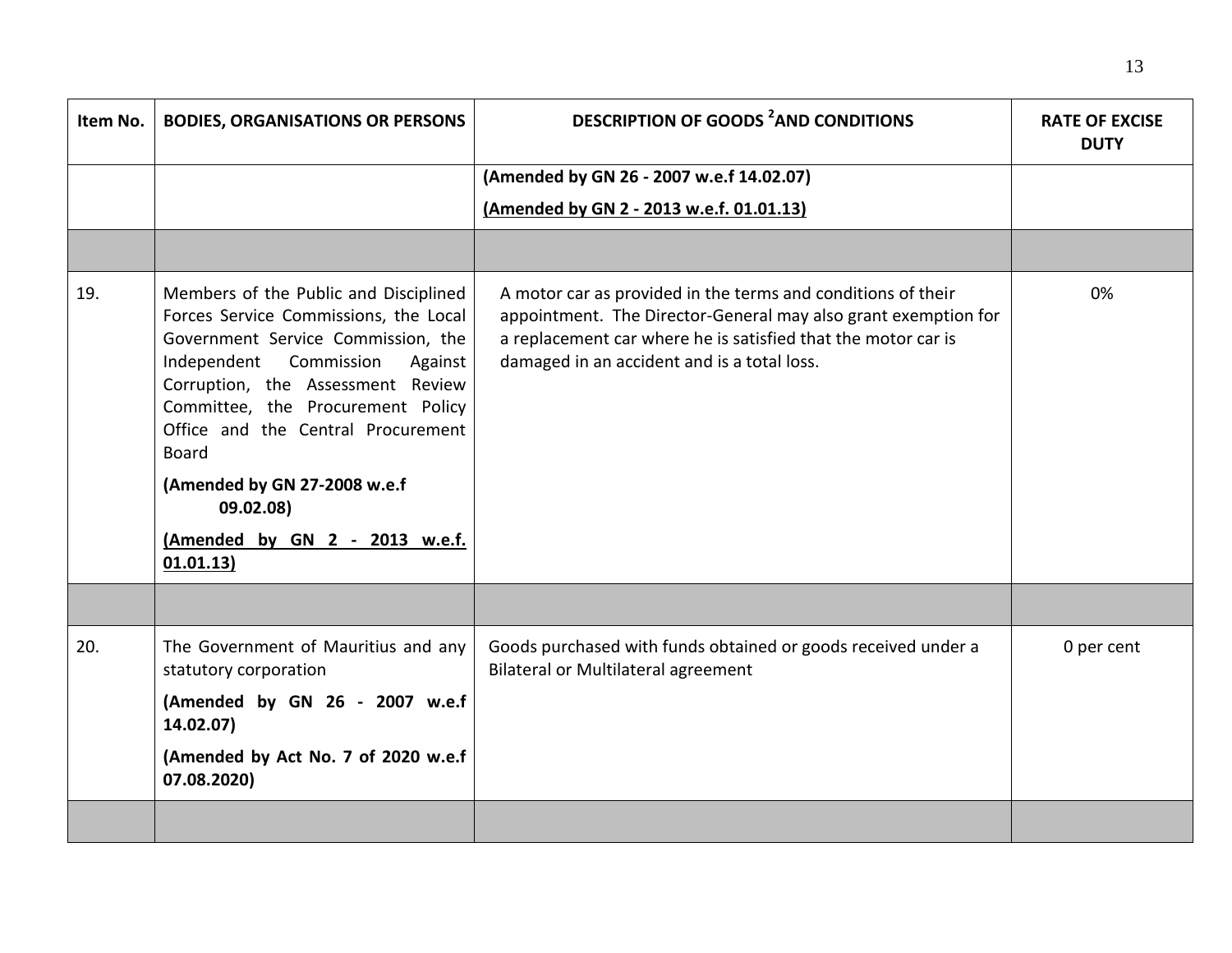| Item No. | <b>BODIES, ORGANISATIONS OR PERSONS</b>                                                                                | <b>DESCRIPTION OF GOODS <sup>2</sup>AND CONDITIONS</b>                                                                                                                                                                                                                                         | <b>RATE OF EXCISE</b><br><b>DUTY</b> |
|----------|------------------------------------------------------------------------------------------------------------------------|------------------------------------------------------------------------------------------------------------------------------------------------------------------------------------------------------------------------------------------------------------------------------------------------|--------------------------------------|
| 21.      | (Deleted by GN 182-2010 w.e.f.<br>25.09.10                                                                             |                                                                                                                                                                                                                                                                                                |                                      |
|          |                                                                                                                        |                                                                                                                                                                                                                                                                                                |                                      |
| 22.      | (Deleted by GN 182-2010 w.e.f.<br>25.09.10                                                                             |                                                                                                                                                                                                                                                                                                |                                      |
|          |                                                                                                                        |                                                                                                                                                                                                                                                                                                |                                      |
| 23.      | A religious federation<br>(Amended by GN 26 - 2007 w.e.f<br>14.02.07)<br>(Amended by GN 2 - 2013 w.e.f.<br>01.01.13)   | Three (3) motor cars of an engine capacity not exceeding 1,450 c.c,<br>once in every 7 years. Where the Director-General is satisfied that<br>any of the 3 motor cars is damaged in an accident and is a total<br>loss, he may grant concession for a replacement car on only one<br>occasion. | 15%                                  |
|          |                                                                                                                        |                                                                                                                                                                                                                                                                                                |                                      |
| 24.      | A Trade Union federation<br>(Amended by GN 26 - 2007 w.e.f<br>14.02.07)<br>(Amended by GN 2 - 2013 w.e.f.<br>01.01.13) | One motor car of an engine capacity not exceeding 1,450 c.c,<br>once in every 7 years. Where the Director-General is satisfied that<br>the motor car is damaged in an accident and is a total loss, he may<br>grant concession for a replacement car on only one occasion.                     | 15%                                  |
|          |                                                                                                                        |                                                                                                                                                                                                                                                                                                |                                      |
| 25       | A disabled person who is in gainful<br>employment                                                                      | A motor car of an engine capacity not exceeding 1,600 c.c., of a<br>kind specifically designed for use by a disabled person and                                                                                                                                                                | 0%                                   |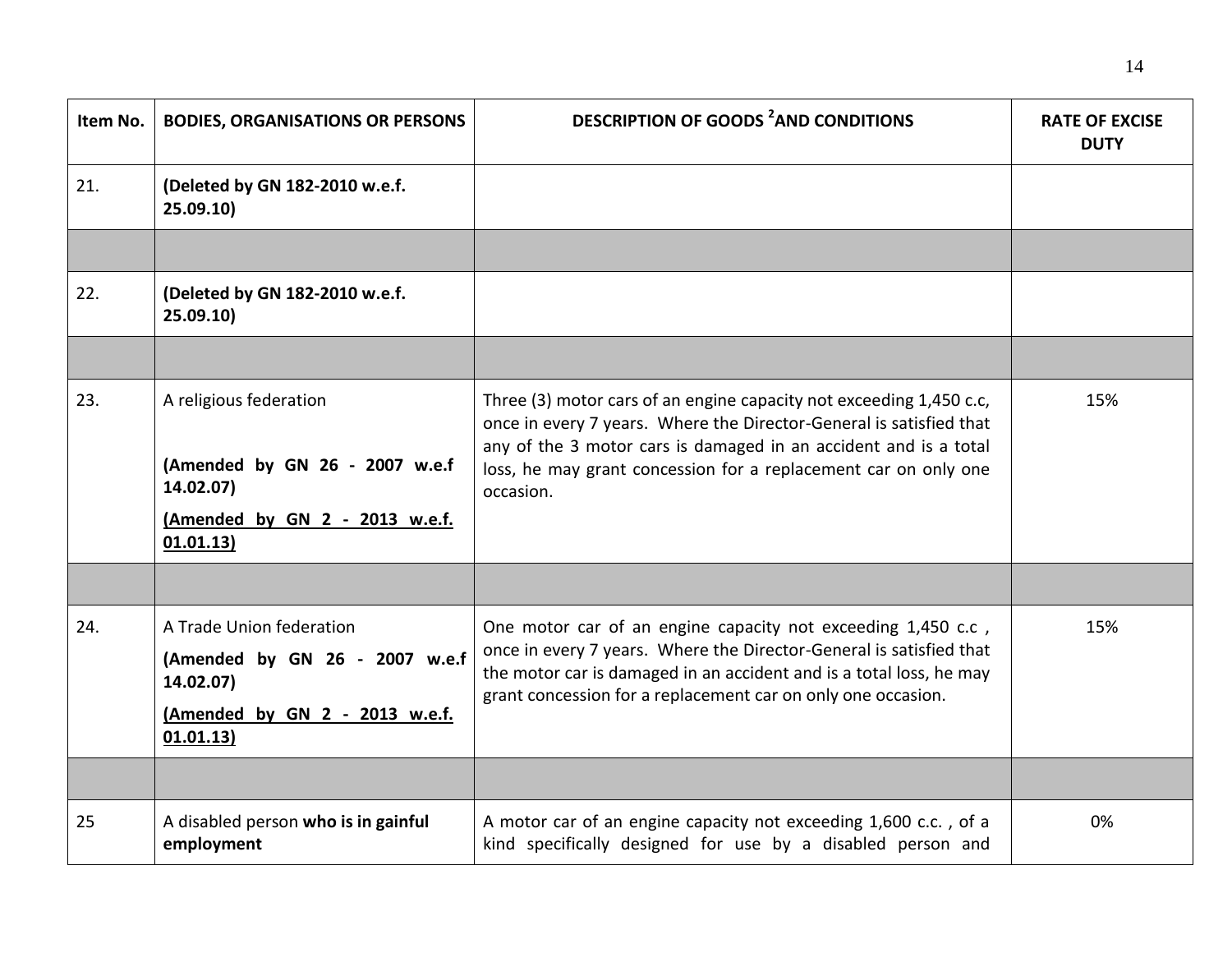| Item No. | <b>BODIES, ORGANISATIONS OR PERSONS</b>                                                                                                                         | <b>DESCRIPTION OF GOODS <sup>2</sup>AND CONDITIONS</b>                                                                                                                                                                                                                                                                                                                                 | <b>RATE OF EXCISE</b><br><b>DUTY</b>                   |
|----------|-----------------------------------------------------------------------------------------------------------------------------------------------------------------|----------------------------------------------------------------------------------------------------------------------------------------------------------------------------------------------------------------------------------------------------------------------------------------------------------------------------------------------------------------------------------------|--------------------------------------------------------|
|          | (Amended by GN 26 - 2007 w.e.f<br>14.02.07)<br>(Amended by GN 2 - 2013 w.e.f.<br>01.01.13)<br>(Amended by GN 135 of 2018 w.e.f. 15<br>June 2018.)               | certified by a Mechanical Engineer of the Ministry responsible for<br>the subject of public infrastructure.<br>This concession is granted once in every 7 years. Where the<br>Director-General is satisfied that the motor car is damaged in an<br>accident and is a total loss, he may grant concession for a<br>replacement car.<br>(Amended by GN 135 of 2018 w.e.f. 15 June 2018.) | (Amended by GN 135<br>of 2018 w.e.f. 15<br>June 2018.) |
| 26.      | The Mauritius Wildlife Foundation and<br>the SOS Children Village<br>(Amended by GN 26 - 2007 w.e.f<br>14.02.07)<br>(Amended by GN 2 - 2013 w.e.f.<br>01.01.13) | Motor vehicles as specified in an agreement signed between the<br>non-governmental organisation and the Government of Mauritius.<br>Where the Director-General is satisfied that the motor vehicle is<br>damaged in an accident and is a total loss, he may grant<br>exemption for a replacement car on only one occasion.                                                             | 0%                                                     |
|          |                                                                                                                                                                 |                                                                                                                                                                                                                                                                                                                                                                                        |                                                        |
| 27.      | (Amended by GN 125-2007 w.e.f.<br>06.09.07)<br>(Amended by GN 107 - 2008 w.e.f.<br>01.07.08)<br>(Amended by GN 122-2009 w.e.f.<br>01.07.09)                     |                                                                                                                                                                                                                                                                                                                                                                                        |                                                        |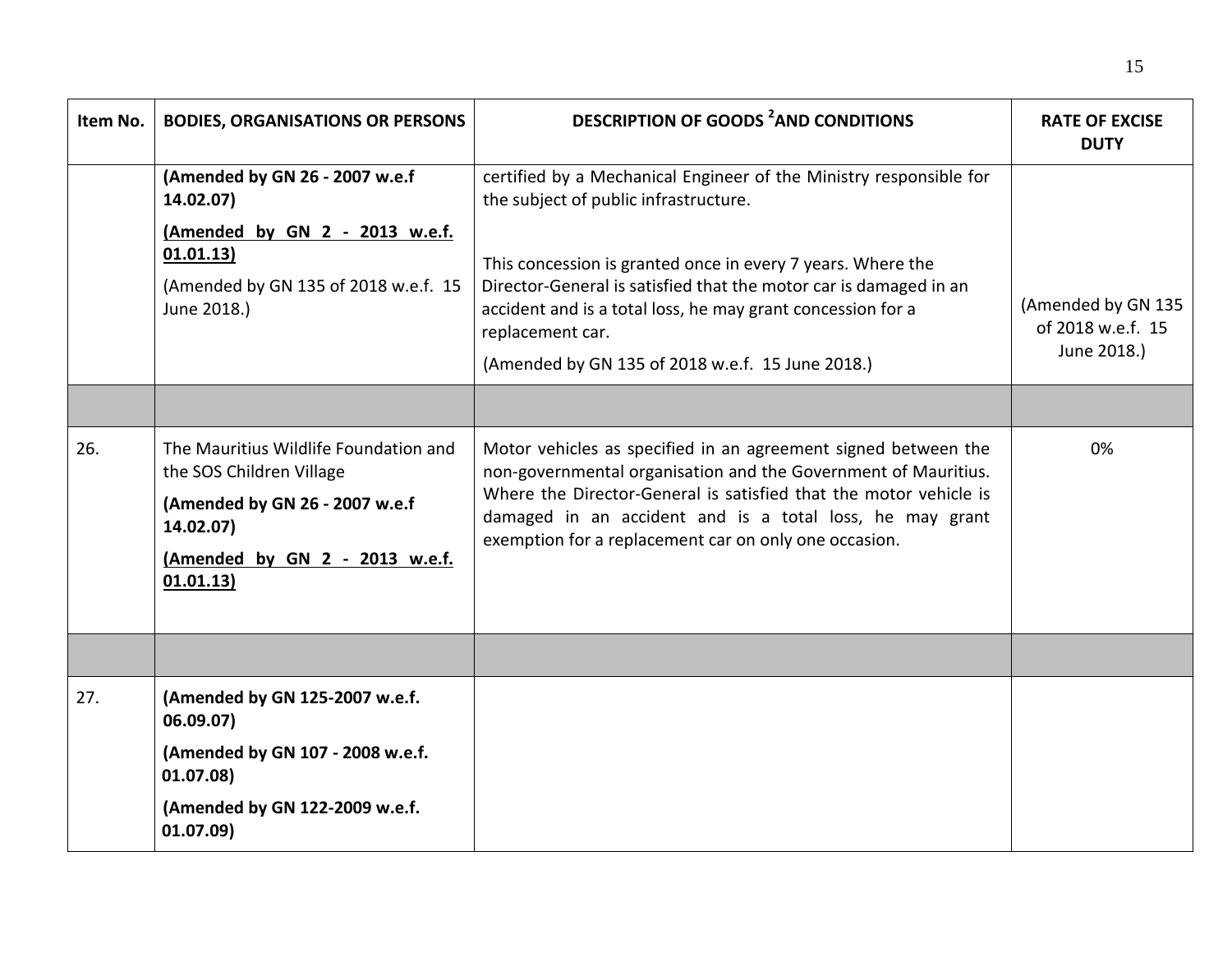| Item No. | <b>BODIES, ORGANISATIONS OR PERSONS</b>                                                                                                                                                                                                                                                                               | <b>DESCRIPTION OF GOODS <sup>2</sup>AND CONDITIONS</b>              | <b>RATE OF EXCISE</b><br><b>DUTY</b> |
|----------|-----------------------------------------------------------------------------------------------------------------------------------------------------------------------------------------------------------------------------------------------------------------------------------------------------------------------|---------------------------------------------------------------------|--------------------------------------|
|          | (Deleted by GN 2 - 2013 w.e.f.<br>01.01.13)                                                                                                                                                                                                                                                                           |                                                                     |                                      |
|          |                                                                                                                                                                                                                                                                                                                       |                                                                     |                                      |
| 28.      | A Ministry, a Government department,<br>a local authority, a statutory body, the<br>Rodrigues Regional Assembly, a foreign<br>Government or a charitable institution<br>as defined in the Income Tax Act<br>(Amended by GN 125-2007 w.e.f.<br>06.09.07)<br>(Repealed by replaced by GN 236 of<br>2017 w.e.f 02.12.17) | Goods reserved under section 61(6)(a) or 144(2) of the Customs Act. | 0%                                   |
|          |                                                                                                                                                                                                                                                                                                                       |                                                                     |                                      |
| 29       | (Amended by GN 125-2007 w.e.f.<br>06.09.07)                                                                                                                                                                                                                                                                           |                                                                     |                                      |
|          | (Amended by GN 182-2010 w.e.f.<br>25.09.10)                                                                                                                                                                                                                                                                           |                                                                     |                                      |
|          | (Deleted by GN 2 - 2013 w.e.f.<br>01.01.13)                                                                                                                                                                                                                                                                           |                                                                     |                                      |
|          |                                                                                                                                                                                                                                                                                                                       |                                                                     |                                      |
| 30       | (Deleted by GN 182-2010 w.e.f.<br>25.09.10                                                                                                                                                                                                                                                                            |                                                                     |                                      |
|          |                                                                                                                                                                                                                                                                                                                       |                                                                     |                                      |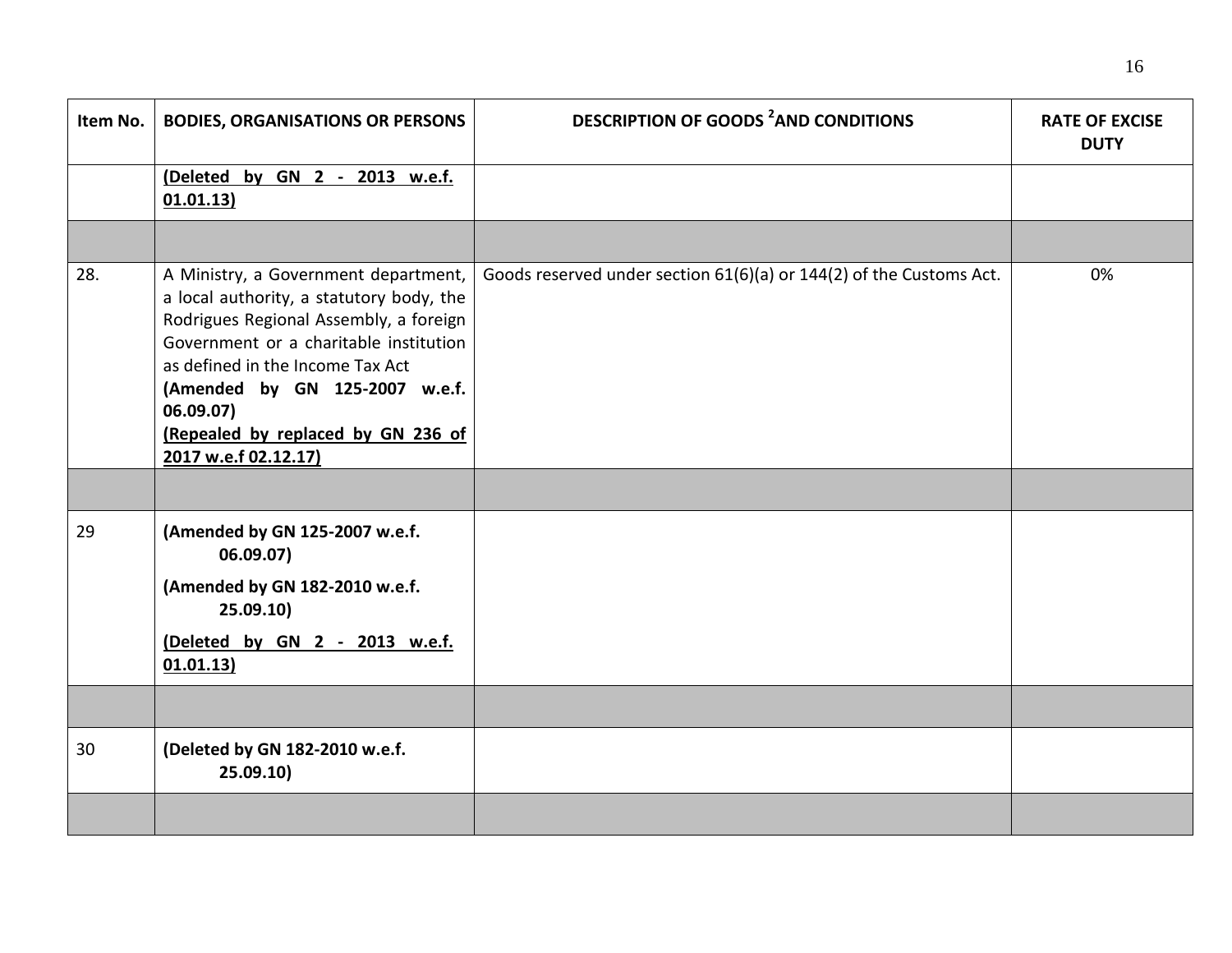| Item No. | <b>BODIES, ORGANISATIONS OR PERSONS</b>                                                                               | <b>DESCRIPTION OF GOODS <sup>2</sup>AND CONDITIONS</b>                                                                                                                                                                                                                                                                        | <b>RATE OF EXCISE</b><br><b>DUTY</b> |
|----------|-----------------------------------------------------------------------------------------------------------------------|-------------------------------------------------------------------------------------------------------------------------------------------------------------------------------------------------------------------------------------------------------------------------------------------------------------------------------|--------------------------------------|
| 31       | (Deleted<br>by GN 182-2010 w.e.f.<br>25.09.10                                                                         |                                                                                                                                                                                                                                                                                                                               |                                      |
|          |                                                                                                                       |                                                                                                                                                                                                                                                                                                                               |                                      |
| 32       | (Deleted<br>by GN 182-2010 w.e.f.<br>25.09.10)                                                                        |                                                                                                                                                                                                                                                                                                                               |                                      |
|          |                                                                                                                       |                                                                                                                                                                                                                                                                                                                               |                                      |
| 33       | (Deleted<br>by<br>GN 182-2010 w.e.f.<br>25.09.10                                                                      |                                                                                                                                                                                                                                                                                                                               |                                      |
|          |                                                                                                                       |                                                                                                                                                                                                                                                                                                                               |                                      |
| 34       | The President and the Vice-President<br>(Added by GN 228-2007 w.e.f.<br>01.01.08)                                     | A motor car for their personal use once in every 3 years, except<br>where the Director-General is satisfied that the motorcar is<br>accidented and is a total loss                                                                                                                                                            | 0 per cent                           |
|          |                                                                                                                       |                                                                                                                                                                                                                                                                                                                               |                                      |
| 35       | The Central Procurement Board<br>(Added by GN 27-2008 w.e.f. 09.02.08)<br>(Amended by GN 2 - 2013 w.e.f.<br>01.01.13) | A car for the official and private use of the Chairman and the Vice-<br>Chairman of the Board, as provided in the terms and conditions of<br>their appointment. Where the Director-General is satisfied that the<br>motor car is damaged in an accident and is a total loss, he may grant<br>exemption for a replacement car. | 0%                                   |
| 36       | (Added by GN 107 - 2008 w.e.f.<br>01.07.08)<br>(Deleted by GN 2 - 2013 w.e.f.                                         |                                                                                                                                                                                                                                                                                                                               |                                      |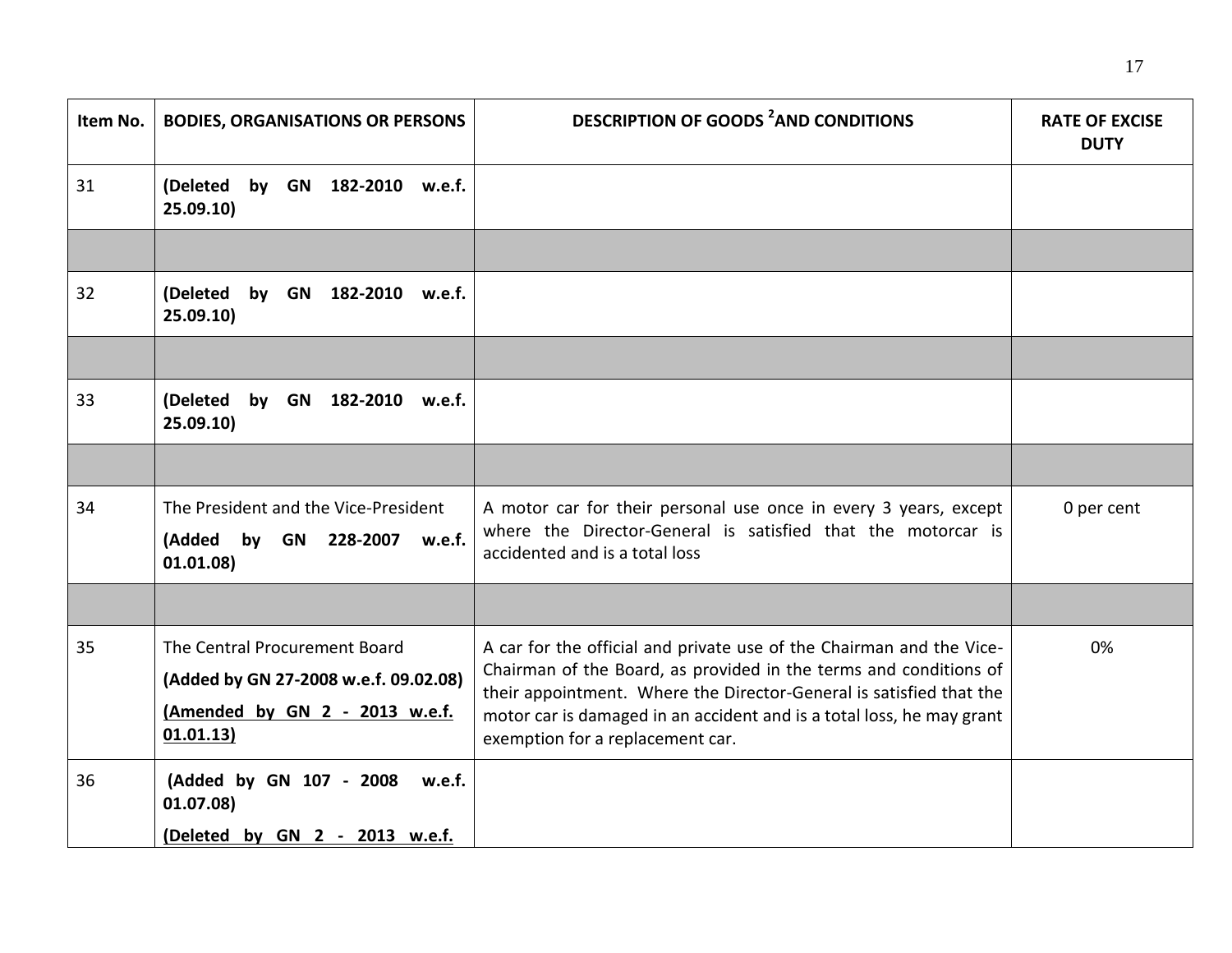| Item No. | <b>BODIES, ORGANISATIONS OR PERSONS</b>                                                                                                                                                                                                                                                                                                                                                                                                                                                                                                                                    | <b>DESCRIPTION OF GOODS <sup>2</sup>AND CONDITIONS</b>                                                                                                                                                                                                                                                                                                                                                                                      | <b>RATE OF EXCISE</b><br><b>DUTY</b> |
|----------|----------------------------------------------------------------------------------------------------------------------------------------------------------------------------------------------------------------------------------------------------------------------------------------------------------------------------------------------------------------------------------------------------------------------------------------------------------------------------------------------------------------------------------------------------------------------------|---------------------------------------------------------------------------------------------------------------------------------------------------------------------------------------------------------------------------------------------------------------------------------------------------------------------------------------------------------------------------------------------------------------------------------------------|--------------------------------------|
|          | 01.01.13)                                                                                                                                                                                                                                                                                                                                                                                                                                                                                                                                                                  |                                                                                                                                                                                                                                                                                                                                                                                                                                             |                                      |
|          |                                                                                                                                                                                                                                                                                                                                                                                                                                                                                                                                                                            |                                                                                                                                                                                                                                                                                                                                                                                                                                             |                                      |
| 37.      | A small sugar cane planter, a planter<br>engaged in hydroponic activities or<br>sheltered farming, a tea grower, a<br>vegetable grower, a flower grower, a<br>fruit grower, a tobacco grower, a bee-<br>keeper, a poultry farmer, a pig breeder<br>or a cattle breeder<br>(Added by GN 107 - 2008 w.e.f.<br>01.07.08)<br>(Amended by GN 222 - 2010 w.e.f.<br>20.11.10<br>(Amended by GN 2 - 2013 w.e.f.<br>01.01.13)<br>(Amended by Act 10 of 2017 w.e.f.<br>24.07.2017)<br>(Amended by GN 135 of 2018 w.e.f.<br>20 October 2018.)<br>(Amended by ACT No. 13 -2019, w.e.f. | (a) A double space cabin vehicle or a single space cabin vehicle<br>in accordance with the eligibility criteria and conditions<br>determined by the Minister.<br>(b) This exemption is granted once every 5 years. Where the<br>Director-General is satisfied that the vehicle is damaged in<br>an accident and is a total loss, he may grant exemption<br>before the lapse of 5 years from the date of clearance, on<br>only one occasion. | 0%                                   |
|          | 25 July 2019)                                                                                                                                                                                                                                                                                                                                                                                                                                                                                                                                                              |                                                                                                                                                                                                                                                                                                                                                                                                                                             |                                      |
|          |                                                                                                                                                                                                                                                                                                                                                                                                                                                                                                                                                                            |                                                                                                                                                                                                                                                                                                                                                                                                                                             |                                      |
| 38.      | A fishermen's cooperative society                                                                                                                                                                                                                                                                                                                                                                                                                                                                                                                                          | (i) A double space cabin vehicle or a single space cabin vehicle.                                                                                                                                                                                                                                                                                                                                                                           | 0%                                   |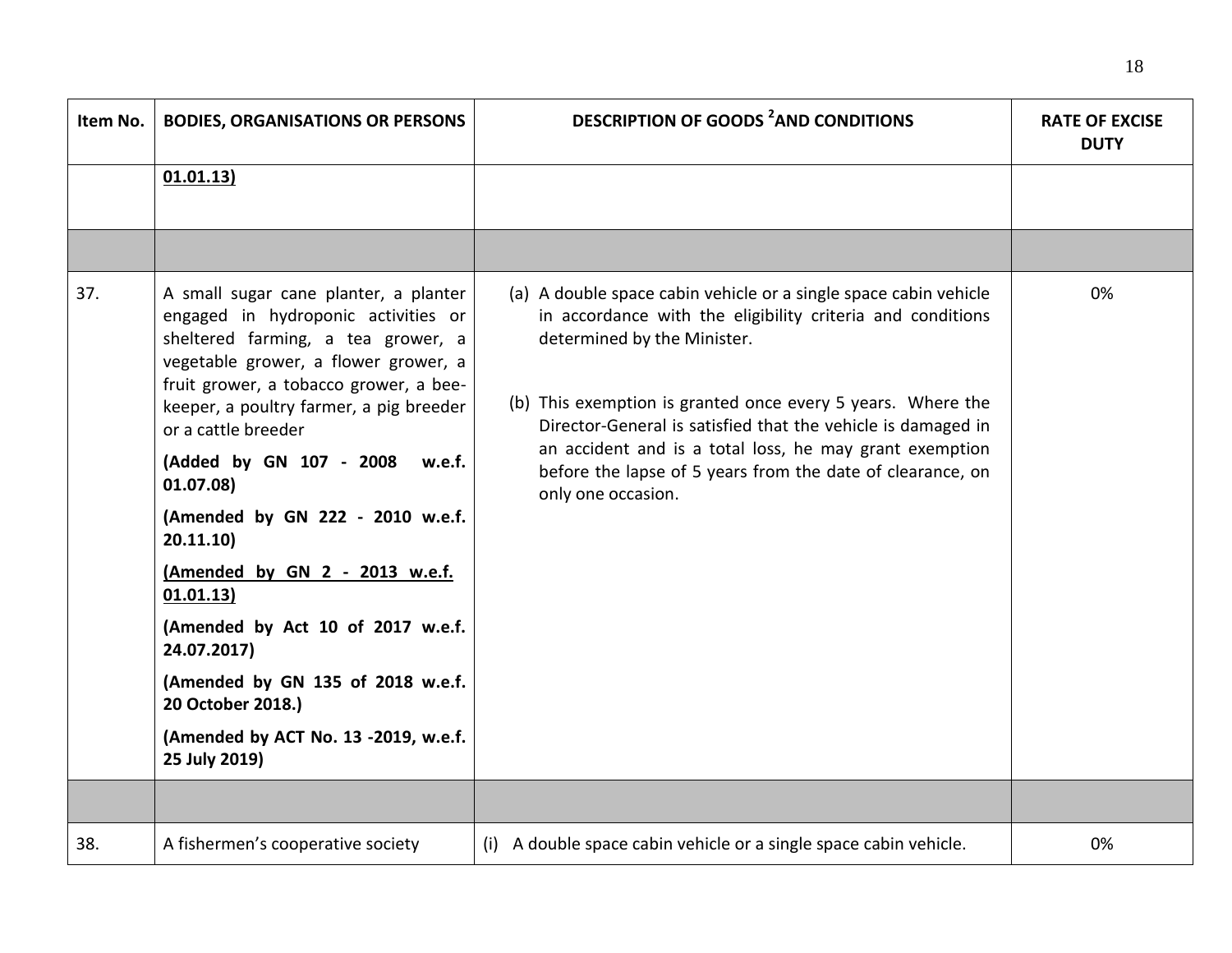| Item No. | <b>BODIES, ORGANISATIONS OR PERSONS</b>                                                                                                                                                                                                                                                                                                                                                                                                | <b>DESCRIPTION OF GOODS <sup>2</sup>AND CONDITIONS</b>                                                                                                                                                                                                                                                                                                                                                                                      | <b>RATE OF EXCISE</b><br><b>DUTY</b> |
|----------|----------------------------------------------------------------------------------------------------------------------------------------------------------------------------------------------------------------------------------------------------------------------------------------------------------------------------------------------------------------------------------------------------------------------------------------|---------------------------------------------------------------------------------------------------------------------------------------------------------------------------------------------------------------------------------------------------------------------------------------------------------------------------------------------------------------------------------------------------------------------------------------------|--------------------------------------|
|          | (Added by GN 107 - 2008<br>w.e.f.<br>01.07.08)<br>(Amended by GN 222 - 2010 w.e.f.<br>20.11.10)<br>(Amended by GN 2 - 2013 w.e.f.<br>01.01.13)                                                                                                                                                                                                                                                                                         | (ii) This exemption is granted once every 5 years. Where the<br>Director-General is satisfied that the vehicle is damaged in an<br>accident and is a total loss, he may grant exemption before<br>the lapse of 5 years from the date of clearance, on only one<br>occasion.                                                                                                                                                                 |                                      |
|          |                                                                                                                                                                                                                                                                                                                                                                                                                                        |                                                                                                                                                                                                                                                                                                                                                                                                                                             |                                      |
| 39       | A small and medium enterprise<br>registered with the Small and Medium<br>Enterprises Development Authority<br>under the repealed Small and Medium<br>Enterprises Development Authority Act<br>or registered under the Small and<br>Medium Enterprises Act 2017 with a<br>turnover of at least Rs 3 million, which<br>has been in operation for at least 2<br>years in furniture making, light<br>engineering or footwear manufacturing | (a) A double space cabin vehicle or a single space cabin vehicle in<br>accordance with the eligibility criteria and conditions<br>determined by the Minister.<br>(b) This exemption is granted once every 5 years. Where the<br>Director-General is satisfied that the vehicle is damaged in an<br>accident and is a total loss, he may grant exemption before<br>the lapse of 5 years from the date of clearance, on only one<br>occasion. | 0%                                   |
|          | (Added by GN 107 - 2008 w.e.f.<br>01.07.08                                                                                                                                                                                                                                                                                                                                                                                             |                                                                                                                                                                                                                                                                                                                                                                                                                                             |                                      |
|          | (Amended by GN 222 - 2010 w.e.f.<br>20.11.10                                                                                                                                                                                                                                                                                                                                                                                           |                                                                                                                                                                                                                                                                                                                                                                                                                                             |                                      |
|          | (Amended by GN 2 - 2013 w.e.f.<br>01.01.13)                                                                                                                                                                                                                                                                                                                                                                                            |                                                                                                                                                                                                                                                                                                                                                                                                                                             |                                      |
|          | (Amended by Act No. 16 of 2017 w.e.f.<br><b>18 January 2018)</b>                                                                                                                                                                                                                                                                                                                                                                       |                                                                                                                                                                                                                                                                                                                                                                                                                                             |                                      |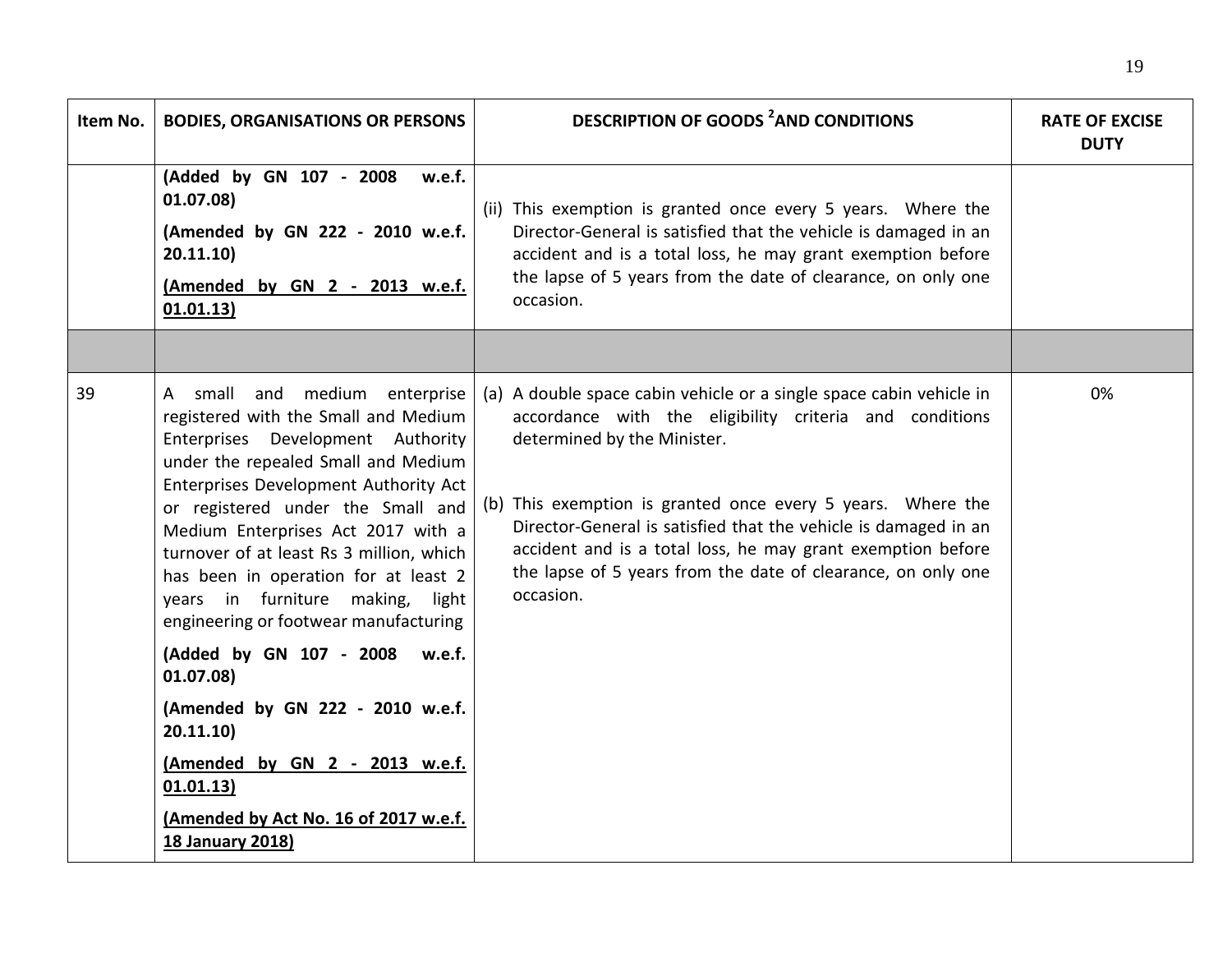| Item No. | <b>BODIES, ORGANISATIONS OR PERSONS</b>                                                                                                                             | <b>DESCRIPTION OF GOODS <sup>2</sup>AND CONDITIONS</b>                                                                                                                                                                                                            | <b>RATE OF EXCISE</b><br><b>DUTY</b> |
|----------|---------------------------------------------------------------------------------------------------------------------------------------------------------------------|-------------------------------------------------------------------------------------------------------------------------------------------------------------------------------------------------------------------------------------------------------------------|--------------------------------------|
|          |                                                                                                                                                                     |                                                                                                                                                                                                                                                                   |                                      |
| 40.      | The World Hindi Secretariat<br>(Added by GN 107 - 2008 w.e.f.<br>01.07.08)<br>(Amended by GN 2 - 2013 w.e.f.<br>01.01.13)                                           | Cars for use by the organisation or for its expatriate staff. Where<br>the Director-General is satisfied that the motor car is damaged in<br>an accident and is a total loss, he may grant exemption for a<br>replacement car on only one occasion.               | 0%                                   |
|          |                                                                                                                                                                     |                                                                                                                                                                                                                                                                   |                                      |
| 41       | Secretariat who have not<br>been<br>allocated a car by the Secretariat<br>(Added by GN 271 -2008 w.e.f.<br>20.12.08)<br>(Amended by GN 2 - 2013 w.e.f.<br>01.01.13) | Expatriate staff of the World Hindi   A car as per their conditions of contract. Where the Director-<br>General is satisfied that the car is damaged in an accident and is a<br>total loss, he may grant exemption for a replacement car on only<br>one occasion. | 0%                                   |
|          |                                                                                                                                                                     |                                                                                                                                                                                                                                                                   |                                      |
| 42       | (Added by GN 271 -2008 w.e.f.<br>20.12.08)<br>(Deleted by GN 2 - 2013 w.e.f.<br>01.01.13)                                                                           |                                                                                                                                                                                                                                                                   |                                      |
|          |                                                                                                                                                                     |                                                                                                                                                                                                                                                                   |                                      |
| 43       | The Government                                                                                                                                                      | A car for use by the President and Vice-president                                                                                                                                                                                                                 | 0 per cent                           |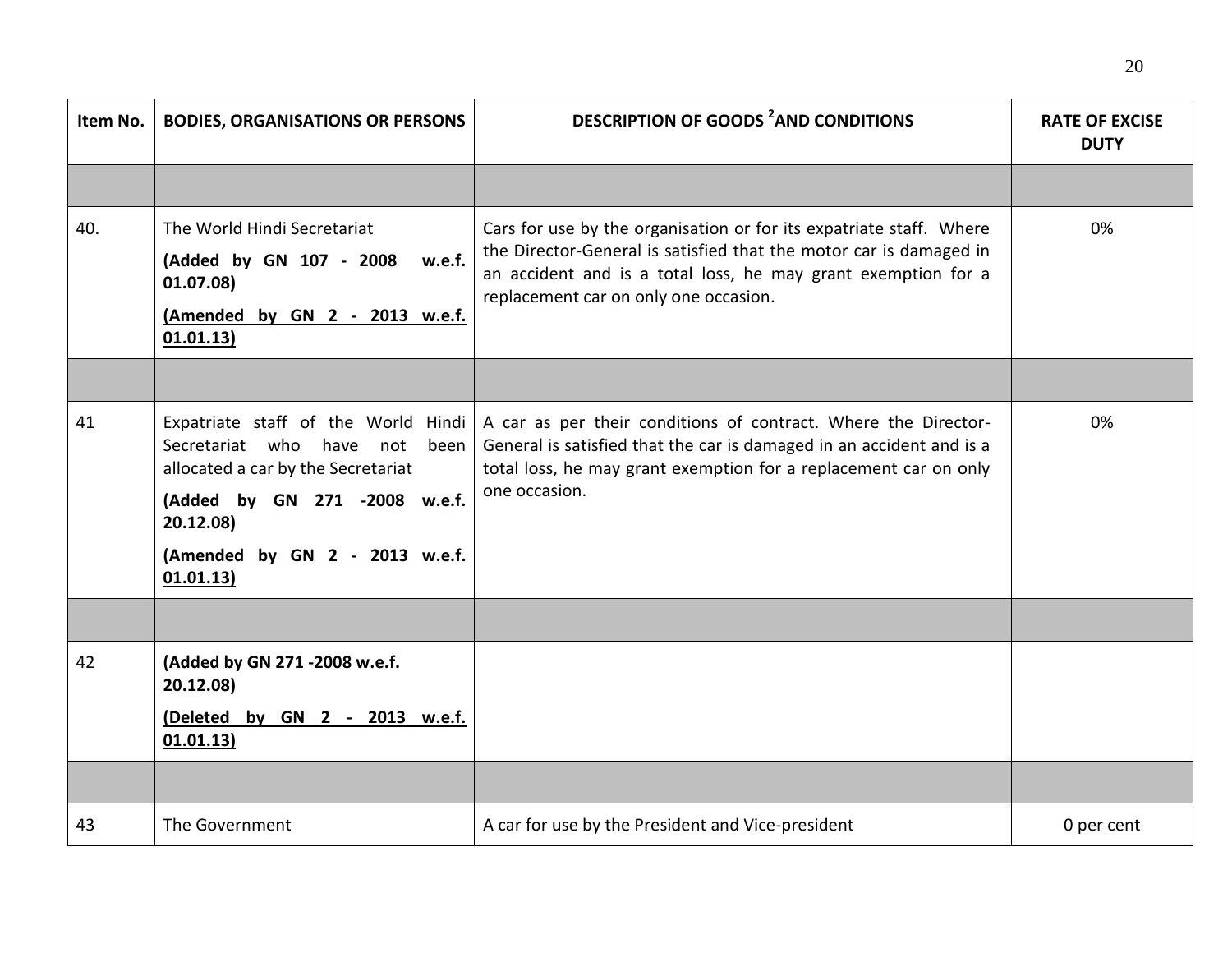| Item No. | <b>BODIES, ORGANISATIONS OR PERSONS</b>     | <b>DESCRIPTION OF GOODS <sup>2</sup>AND CONDITIONS</b> | <b>RATE OF EXCISE</b><br><b>DUTY</b> |
|----------|---------------------------------------------|--------------------------------------------------------|--------------------------------------|
|          | (Added by GN 271 -2008 w.e.f.<br>20.12.08)  |                                                        |                                      |
|          |                                             |                                                        |                                      |
| 44       | (Added by GN 122 - 2009 w.e.f.<br>01.07.09) |                                                        |                                      |
|          | (Deleted by GN 2 - 2013 w.e.f.<br>01.01.13) |                                                        |                                      |
|          |                                             |                                                        |                                      |
| 45       | (Added by GN 122 - 2009 w.e.f.<br>01.07.09) |                                                        | 0%                                   |
|          | (Deleted by GN 2 - 2013 w.e.f.<br>01.01.13) |                                                        |                                      |
|          |                                             |                                                        |                                      |
| 46       | (Added by GN 122 - 2009 w.e.f.<br>01.07.09) |                                                        | 0%                                   |
|          | (Deleted by GN 2 - 2013 w.e.f.<br>01.01.13) |                                                        |                                      |
|          | (Added by GN 122 - 2009 w.e.f.<br>01.07.09) |                                                        |                                      |
|          | (Amended by GN 2 - 2013 w.e.f.<br>01.01.13) |                                                        |                                      |
|          | (Amended by GN 194 - 2013 w.e.f.            |                                                        |                                      |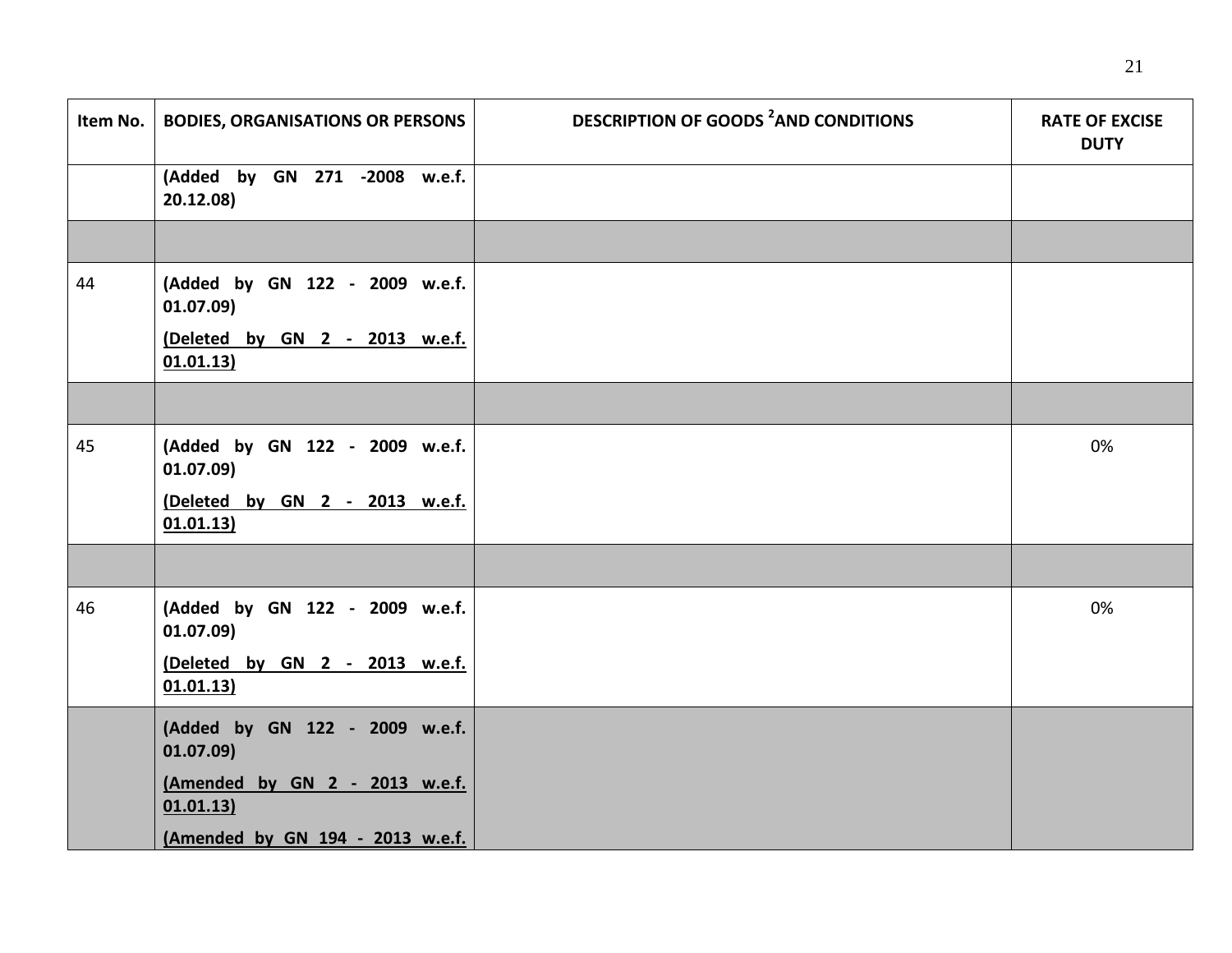| Item No. | <b>BODIES, ORGANISATIONS OR PERSONS</b>                                                                                              | <b>DESCRIPTION OF GOODS <sup>2</sup>AND CONDITIONS</b>                                                                              | <b>RATE OF EXCISE</b><br><b>DUTY</b> |
|----------|--------------------------------------------------------------------------------------------------------------------------------------|-------------------------------------------------------------------------------------------------------------------------------------|--------------------------------------|
|          | $01.01.13$ ).                                                                                                                        |                                                                                                                                     |                                      |
| 16       |                                                                                                                                      |                                                                                                                                     |                                      |
|          |                                                                                                                                      |                                                                                                                                     |                                      |
| 48       | Manufacturer<br>of<br>medical<br>devices<br>registered<br>with<br>the<br>Customs<br>Department of the Mauritius Revenue<br>Authority | Undenatured ethyl alcohol for use in the manufacture of medical<br>devices                                                          | 0                                    |
|          | (Added by GN 150-2009 w.e.f.<br>19.11.09)                                                                                            |                                                                                                                                     |                                      |
|          |                                                                                                                                      |                                                                                                                                     |                                      |
| 49       | Any non-governmental organisation<br>(Added by GN 182-2010 w.e.f.                                                                    | Goods (excluding alcoholic beverages and tobacco products)<br>purchased with funds obtained or goods received under a Bilateral     | 0%                                   |
|          | 25.09.10)                                                                                                                            | or Multilateral Agreement.                                                                                                          |                                      |
|          |                                                                                                                                      |                                                                                                                                     |                                      |
| 50       | Any person engaged in rice cultivation<br>on a minimum area of 100 arpents                                                           | (a) Up to 5 double space cabin vehicles; or                                                                                         | 0%                                   |
|          |                                                                                                                                      | (b) Up to 5 single space cabin vehicles; or                                                                                         |                                      |
|          | (Added by GN 182-2010 w.e.f.<br>08.03.10)                                                                                            | (c) A combination of double space cabin vehicles and single space<br>cabin vehicles, not exceeding 5 in number.                     |                                      |
|          | (Amended by GN 222 - 2010 w.e.f.<br>20.11.10                                                                                         |                                                                                                                                     |                                      |
|          | (Amended by GN 2 - 2013 w.e.f.                                                                                                       | This exemption shall be granted not more than once in every 5<br>years. Where the Director-General is satisfied that any of the 5   |                                      |
|          | 01.01.13)                                                                                                                            | motor vehicles is damaged in an accident and is a total loss, he<br>may grant exemption for a replacement car before the lapse of 5 |                                      |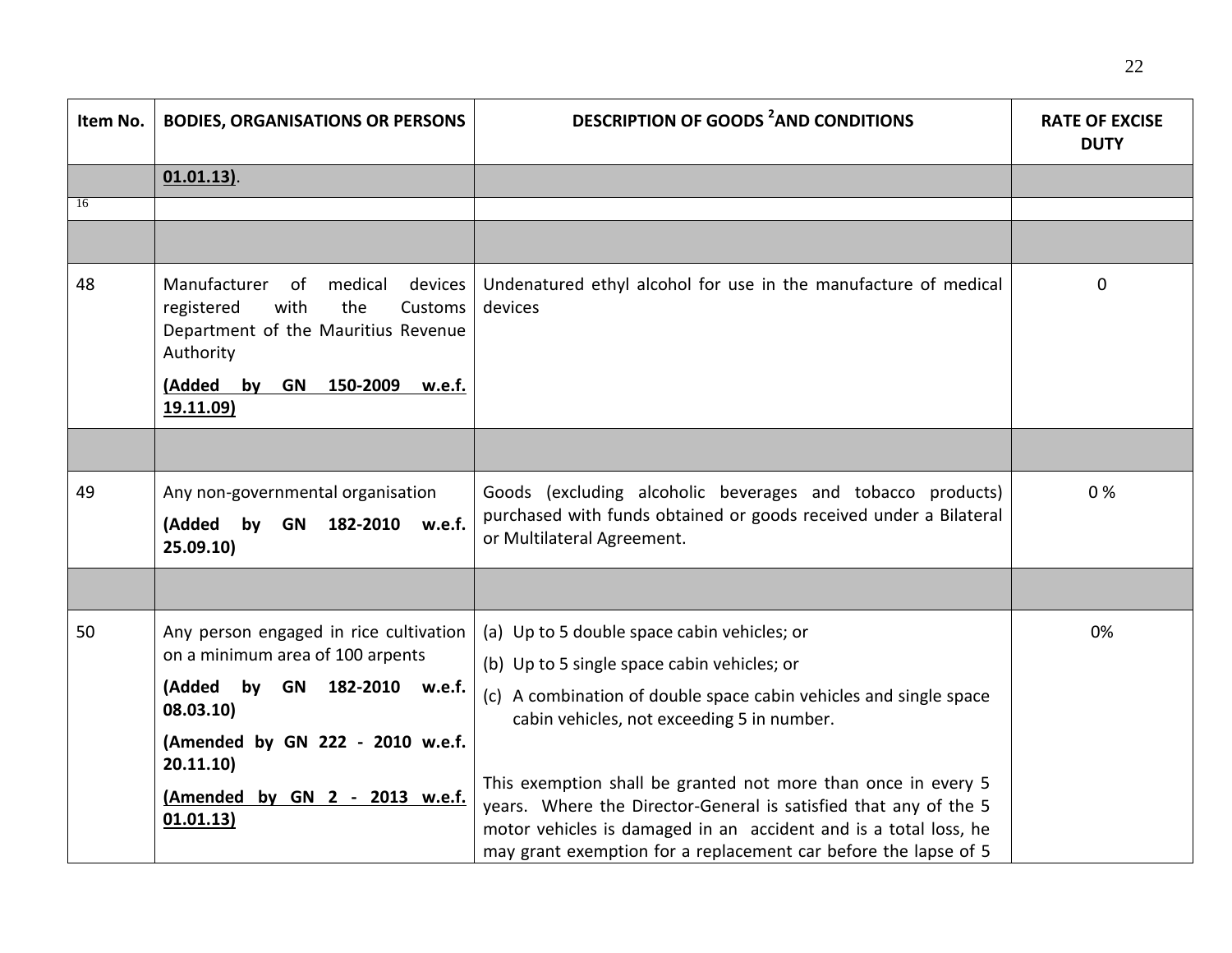| Item No. | <b>BODIES, ORGANISATIONS OR PERSONS</b>                                                                                                                                                                                                                                                                                          | <b>DESCRIPTION OF GOODS <sup>2</sup>AND CONDITIONS</b>                                                                                                                                                                                                                                                                                        | <b>RATE OF EXCISE</b><br><b>DUTY</b> |
|----------|----------------------------------------------------------------------------------------------------------------------------------------------------------------------------------------------------------------------------------------------------------------------------------------------------------------------------------|-----------------------------------------------------------------------------------------------------------------------------------------------------------------------------------------------------------------------------------------------------------------------------------------------------------------------------------------------|--------------------------------------|
|          |                                                                                                                                                                                                                                                                                                                                  | years from the date of clearance, on only one occasion.                                                                                                                                                                                                                                                                                       |                                      |
|          |                                                                                                                                                                                                                                                                                                                                  |                                                                                                                                                                                                                                                                                                                                               |                                      |
| 51       | <sup>17</sup> (Deleted by G.N 61 of 2021 w.e.f<br>01.04.2021)                                                                                                                                                                                                                                                                    |                                                                                                                                                                                                                                                                                                                                               |                                      |
|          |                                                                                                                                                                                                                                                                                                                                  |                                                                                                                                                                                                                                                                                                                                               |                                      |
| 52       | Any private hospital holding a licence<br>under the Private Health Institutions<br>Act<br>(Added by GN 188 - 2011 w.e.f.<br>05.11.11)                                                                                                                                                                                            | Not more than 5 paramedic motorcycles, fitted with sirens and<br>equipped to carry emergency care equipment, at any one time,<br>every 5 years.                                                                                                                                                                                               | 0%                                   |
|          |                                                                                                                                                                                                                                                                                                                                  |                                                                                                                                                                                                                                                                                                                                               |                                      |
| 53       | A person, deaf or blind -<br>(a) with disability of 60% and above,<br>as certified by the Medical Board<br>of the Ministry responsible for the<br>subject of social security; and<br>(b) who is in gainful employment as<br>certified by the Medical Board of<br>the Ministry responsible for the<br>subject of social security. | (a) A motor car of an engine capacity not exceeding 1,600 c.c.<br>(b) This concession is granted once in every 7 years. Where the<br>Director-General is satisfied that the motor car is damaged in<br>an accident and is a total loss, he may grant concession for a<br>replacement car.<br>(Amended by GN 135 of 2018 w.e.f. 15 June 2018.) | 0%                                   |
|          | (Added by GN 120 - 2012 w.e.f.                                                                                                                                                                                                                                                                                                   |                                                                                                                                                                                                                                                                                                                                               |                                      |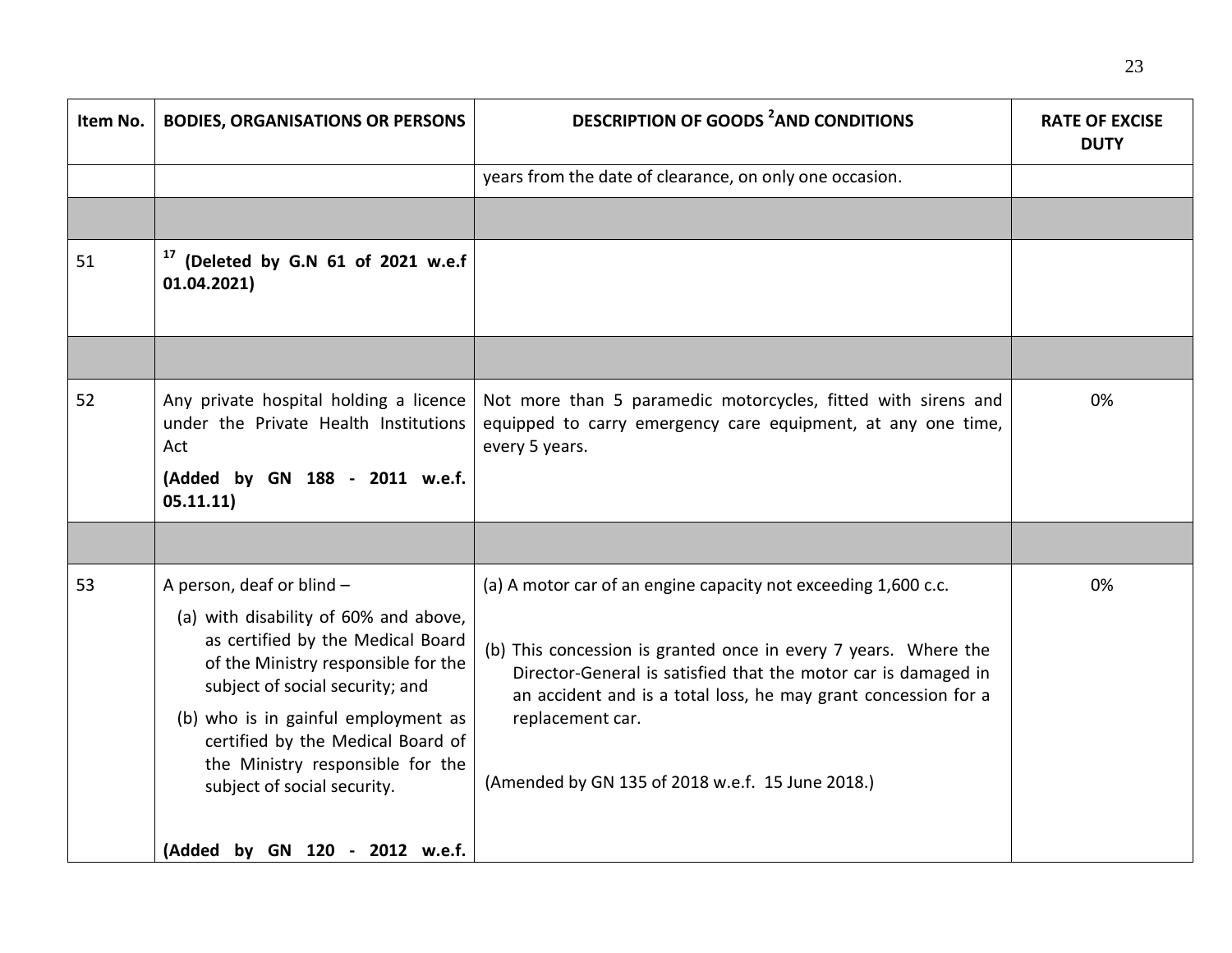| Item No. | <b>BODIES, ORGANISATIONS OR PERSONS</b>                     | <b>DESCRIPTION OF GOODS <sup>2</sup>AND CONDITIONS</b>                       | <b>RATE OF EXCISE</b><br><b>DUTY</b> |
|----------|-------------------------------------------------------------|------------------------------------------------------------------------------|--------------------------------------|
|          | 16.06.12)                                                   |                                                                              |                                      |
|          | (Amended by GN 2 - 2013 w.e.f.<br>01.01.13)                 |                                                                              |                                      |
|          |                                                             |                                                                              |                                      |
| 54       | (Added by GN 120 - 2012 w.e.f.<br>16.06.12)                 |                                                                              |                                      |
|          | (Amended by GN 2 - 2013 w.e.f.<br>01.01.13)                 |                                                                              |                                      |
|          | (Deleted and replaced by GN 1 of 2014<br>w.e.f. 25.10.2013) |                                                                              |                                      |
|          | Deleted by GN 218-2016 w.e.f<br>28.05.15                    |                                                                              |                                      |
|          |                                                             |                                                                              |                                      |
| 55       | An importer                                                 | A motor cycle of a cylinder capacity exceeding 450 cc, provided that         | 45 per cent                          |
|          | (Added by GN 120 - 2012 w.e.f.                              |                                                                              |                                      |
|          | 16.06.12)                                                   | (a) it is shipped on or before 4 November 2011; or                           |                                      |
|          |                                                             | (b) it is in bonded warehouse on or before 4 November 2011.                  |                                      |
|          |                                                             |                                                                              |                                      |
| 56       | An importer<br>(Added by GN 120 - 2012 w.e.f.               | An outboard motor of a capacity exceeding 140 horsepower,<br>provided that - | 0 per cent                           |
|          | 16.06.12)                                                   | (a) it is shipped on or before 4 November 2011; or                           |                                      |
|          |                                                             | (b) it is in bonded warehouse on or before 4 November 2011.                  |                                      |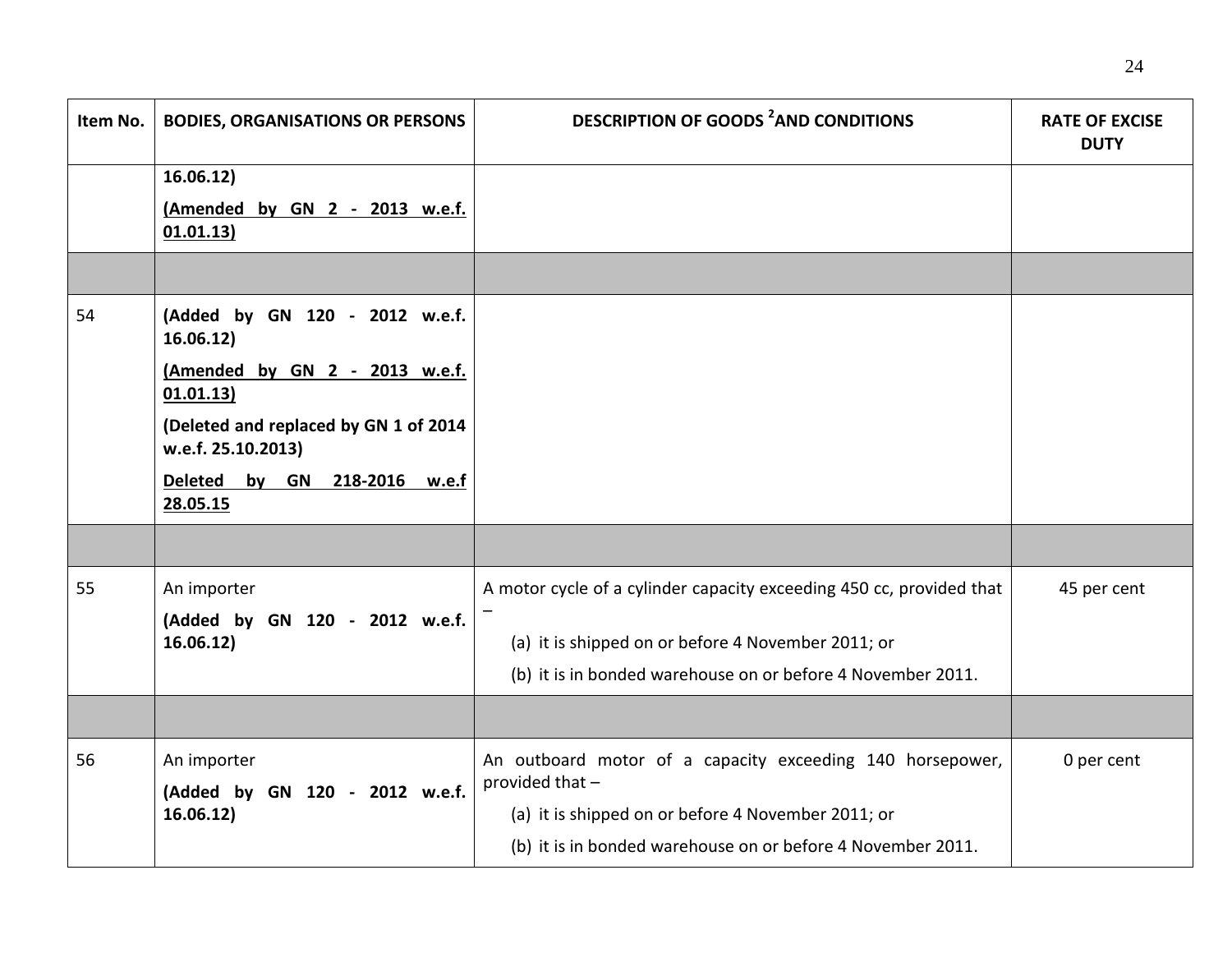| Item No. | <b>BODIES, ORGANISATIONS OR PERSONS</b>                                                                  | <b>DESCRIPTION OF GOODS <sup>2</sup>AND CONDITIONS</b>                                                                                                                                                                                | <b>RATE OF EXCISE</b><br><b>DUTY</b> |
|----------|----------------------------------------------------------------------------------------------------------|---------------------------------------------------------------------------------------------------------------------------------------------------------------------------------------------------------------------------------------|--------------------------------------|
|          |                                                                                                          |                                                                                                                                                                                                                                       |                                      |
| 57       | An importer<br>(Added by GN 120 - 2012 w.e.f.<br>16.06.12)                                               | A yacht or a sailboat equipped with an outboard motor of a capacity<br>exceeding 140 horsepower, provided that -<br>(a) it is shipped on or before 4 November 2011; or<br>(b) it is in bonded warehouse on or before 4 November 2011. | 0 per cent                           |
|          |                                                                                                          |                                                                                                                                                                                                                                       |                                      |
| 58.      | (Added by GN 2 - 2013 w.e.f.<br>01.01.13)<br>(Repealed by GN 236 of 2017 w.e.f<br>01.01.16               |                                                                                                                                                                                                                                       |                                      |
|          |                                                                                                          |                                                                                                                                                                                                                                       |                                      |
| 18       |                                                                                                          |                                                                                                                                                                                                                                       |                                      |
|          |                                                                                                          |                                                                                                                                                                                                                                       |                                      |
| 19       |                                                                                                          |                                                                                                                                                                                                                                       |                                      |
|          |                                                                                                          |                                                                                                                                                                                                                                       |                                      |
| 61.      | Any person<br>(Added by GN 2 - 2013 w.e.f. 01.01.13)<br>(Amended by Act 10 of 2017 w.e.f.<br>24.07.2017) | A motor car which is aged 40 years or more from the date of its<br>original registration in or outside Mauritius                                                                                                                      | 0%                                   |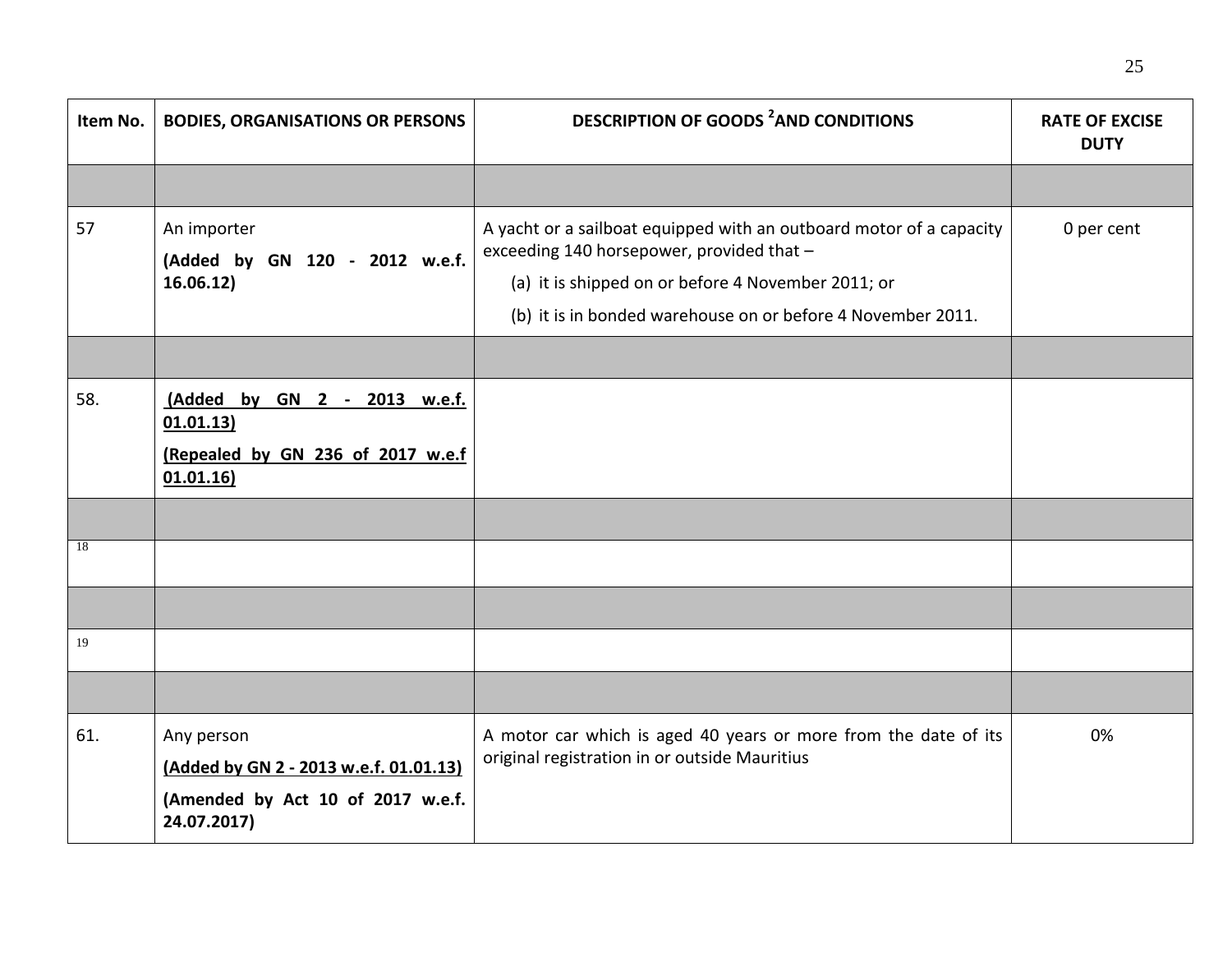| Item No.   | <b>BODIES, ORGANISATIONS OR PERSONS</b>                                                                                                                      | <b>DESCRIPTION OF GOODS <sup>2</sup>AND CONDITIONS</b>                                               | <b>RATE OF EXCISE</b><br><b>DUTY</b> |
|------------|--------------------------------------------------------------------------------------------------------------------------------------------------------------|------------------------------------------------------------------------------------------------------|--------------------------------------|
|            |                                                                                                                                                              |                                                                                                      |                                      |
|            |                                                                                                                                                              |                                                                                                      |                                      |
| 62         | (Added by GN 194 - 2013 w.e.f.<br>$01.01.13$ .                                                                                                               |                                                                                                      |                                      |
|            | (Repealed by GN 236 of 2017 w.e.f<br>01.01.16                                                                                                                |                                                                                                      |                                      |
|            |                                                                                                                                                              |                                                                                                      |                                      |
| 63         | (Added by GN 194 - 2013 w.e.f.<br>$01.01.13$ .                                                                                                               |                                                                                                      |                                      |
|            | (Repealed by GN 236 of 2017 w.e.f<br>01.01.16                                                                                                                |                                                                                                      |                                      |
|            |                                                                                                                                                              |                                                                                                      |                                      |
| $^{20}64.$ | Officers,<br>whether<br>employed<br>on<br>contract or in substantive capacity, at<br>the Independent Commission Against<br>Corruption as set out hereunder - |                                                                                                      |                                      |
|            | (a) Principal Legal Adviser, Principal<br>Attorney, Senior Legal Adviser,<br>Legal Adviser and Attorney;                                                     | A motor car with an engine capacity not exceeding 1,500 c.c., not<br>more than once in every 7 years | 0%                                   |
|            | Investigators,<br>(b) Chief<br>Chief<br>Corruption Prevention Officers and                                                                                   | A motor car with an engine capacity not exceeding 1,500 c.c., not<br>more than once in every 7 years | 30%                                  |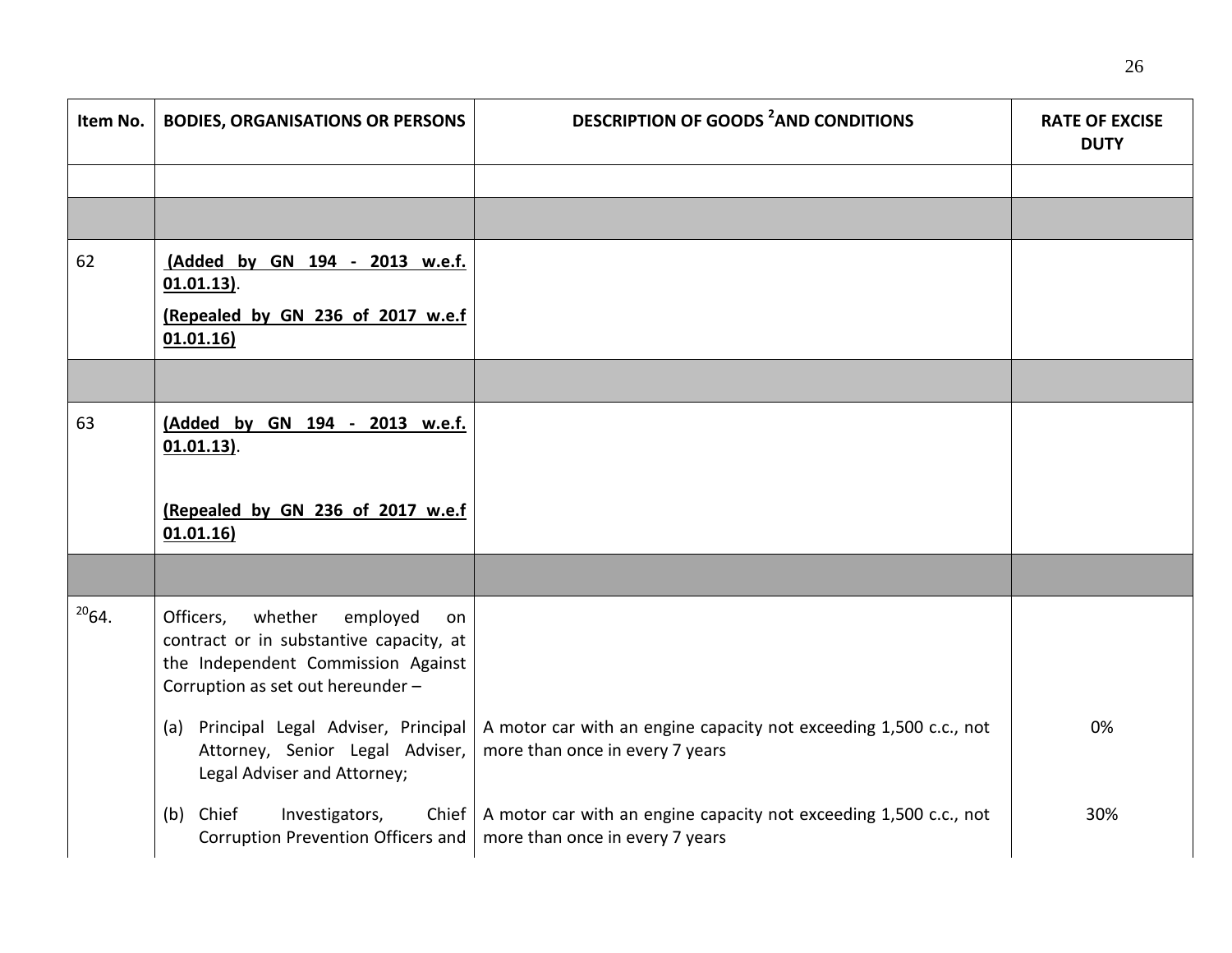| Item No. | <b>BODIES, ORGANISATIONS OR PERSONS</b>                                                                                                                                                                                                                   | <b>DESCRIPTION OF GOODS <sup>2</sup>AND CONDITIONS</b>                                                                                                                      | <b>RATE OF EXCISE</b><br><b>DUTY</b> |
|----------|-----------------------------------------------------------------------------------------------------------------------------------------------------------------------------------------------------------------------------------------------------------|-----------------------------------------------------------------------------------------------------------------------------------------------------------------------------|--------------------------------------|
|          | Accountant;                                                                                                                                                                                                                                               |                                                                                                                                                                             |                                      |
|          | Assistant<br>Director<br>(Anti-<br>(c)<br>Corruption),<br>Director<br>Assistant<br>(Anti-Money<br>Laundering),<br>Assistant Director (Community<br>Director<br>Relations),<br>Assistant<br>(Systems<br>Enhancement)<br>and<br>Deputy Chief Legal Adviser; | A motor car with an engine capacity not exceeding 1,600 c.c., not<br>more than once in every 7 years                                                                        | 0%                                   |
|          | Director of Investigations, Director<br>(d)<br>(Corruption Prevention Education<br>Division), Chief Legal Adviser,<br>Secretary to the Commission,<br>Director<br>(Corporate<br>Services<br>Division) and Chief Attorney.                                 | A motor car with an engine capacity not exceeding 1,800 c.c., not<br>more than once in every 5 years                                                                        | 0%                                   |
|          |                                                                                                                                                                                                                                                           | Where the Director- General is satisfied that the motor car is<br>damaged in an accident and is a total loss, he may grant<br>concession or exemption for a replacement car |                                      |
|          | (Added by GN 1 of 2014 w.e.f.<br>04.11.2013)                                                                                                                                                                                                              |                                                                                                                                                                             |                                      |
|          | (Amended by GN 135 of 2018 w.e.f.<br>01 January 2016.)                                                                                                                                                                                                    |                                                                                                                                                                             |                                      |
|          | (Deleted and replaced by GN 213 of<br>2021)                                                                                                                                                                                                               |                                                                                                                                                                             |                                      |
|          |                                                                                                                                                                                                                                                           |                                                                                                                                                                             |                                      |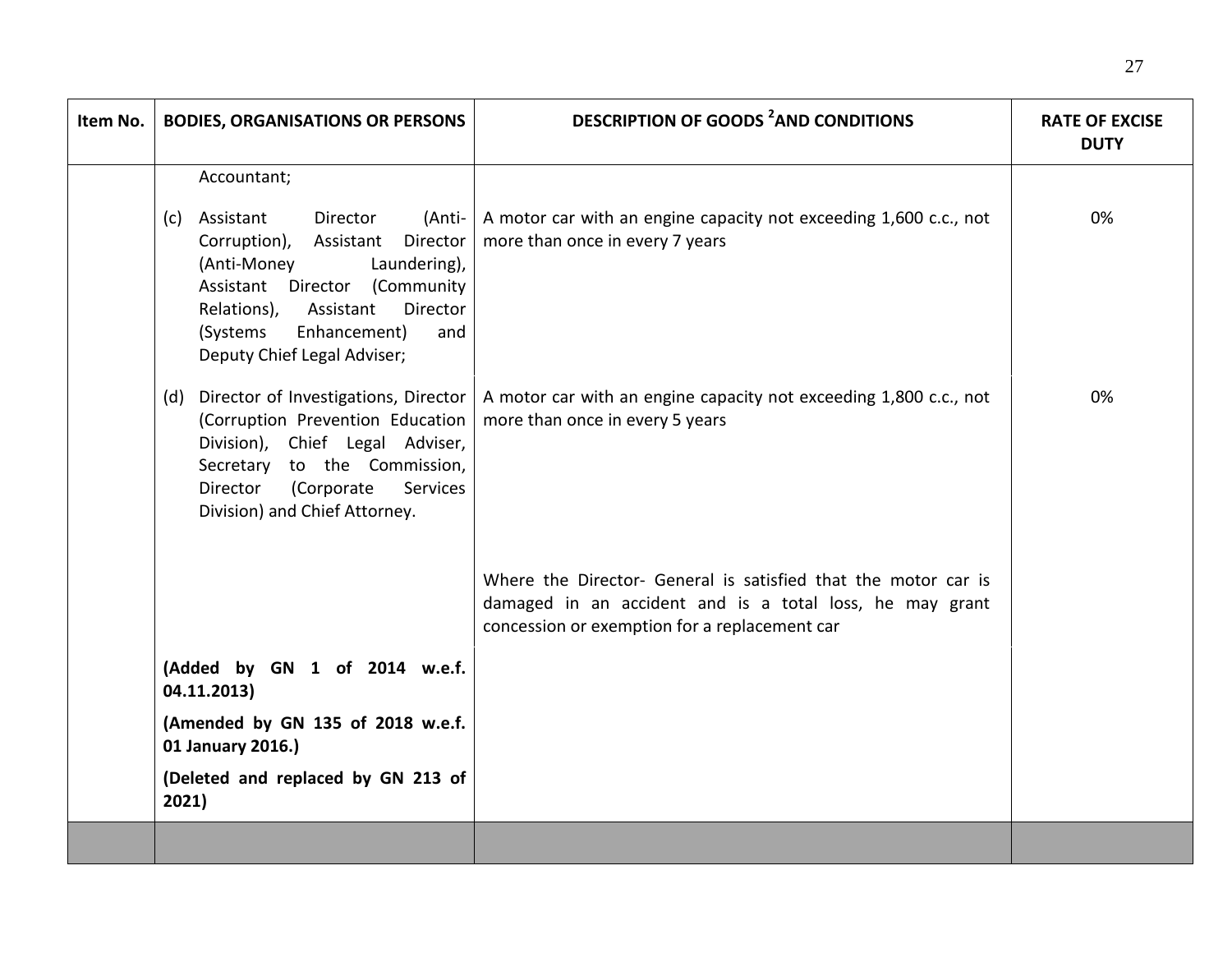| Item No.             | <b>BODIES, ORGANISATIONS OR PERSONS</b>                                                                                                                                                                            | <b>DESCRIPTION OF GOODS <sup>2</sup>AND CONDITIONS</b>                                                                                                                                                                                                                                                                                                                          | <b>RATE OF EXCISE</b><br><b>DUTY</b>               |
|----------------------|--------------------------------------------------------------------------------------------------------------------------------------------------------------------------------------------------------------------|---------------------------------------------------------------------------------------------------------------------------------------------------------------------------------------------------------------------------------------------------------------------------------------------------------------------------------------------------------------------------------|----------------------------------------------------|
| $\frac{21}{21}64A$ . | Officers,<br>whether<br>employed<br><b>on</b><br>contract or in substantive capacity, at<br>the Independent Commission Against<br>Corruption as set out hereunder -                                                |                                                                                                                                                                                                                                                                                                                                                                                 |                                                    |
|                      | (a) Communication and Press Relations<br>Executive;                                                                                                                                                                | A motor car with an engine capacity not exceeding 1,500 c.c., not<br>more than once in every 7 years                                                                                                                                                                                                                                                                            | 30%                                                |
|                      | (b) Information Technology Manager;                                                                                                                                                                                |                                                                                                                                                                                                                                                                                                                                                                                 |                                                    |
|                      | (c) Internal Auditor.                                                                                                                                                                                              | Where the Director- General is satisfied that the motor car is<br>damaged in an accident and is a total loss, he may grant concession                                                                                                                                                                                                                                           |                                                    |
|                      | (Added by GN 236 of 2017 w.e.f<br>01.07.2017)                                                                                                                                                                      | for a replacement car                                                                                                                                                                                                                                                                                                                                                           |                                                    |
|                      | (Deleted and replaced by GN 213 of<br>2021 w.e.f 1 January 2016)                                                                                                                                                   |                                                                                                                                                                                                                                                                                                                                                                                 |                                                    |
|                      |                                                                                                                                                                                                                    |                                                                                                                                                                                                                                                                                                                                                                                 |                                                    |
| 64B.                 | <b>Officers</b><br>holding<br>substantive<br>appointment at the<br>Independent<br>Commission Against Corruption (ICAC)<br>but who have never benefitted from<br>duty exemption on the purchase of a<br>car and $-$ | A motor car (not more than 4 years old) with an engine capacity not<br>exceeding 1,400 c.c.<br>This concession shall be granted once only. Where the Director-<br>General is satisfied that the motor car is damaged in an accident and<br>is a total loss before the lapse of 4 years from the date of clearance,<br>he may grant concession for a replacement car on only one | 30% of the rate<br>applicable to the<br>motor car. |
|                      | reckon an aggregate of at least 22<br>(a)<br>years' service in the public service<br>and at the ICAC; and                                                                                                          | occasion.                                                                                                                                                                                                                                                                                                                                                                       |                                                    |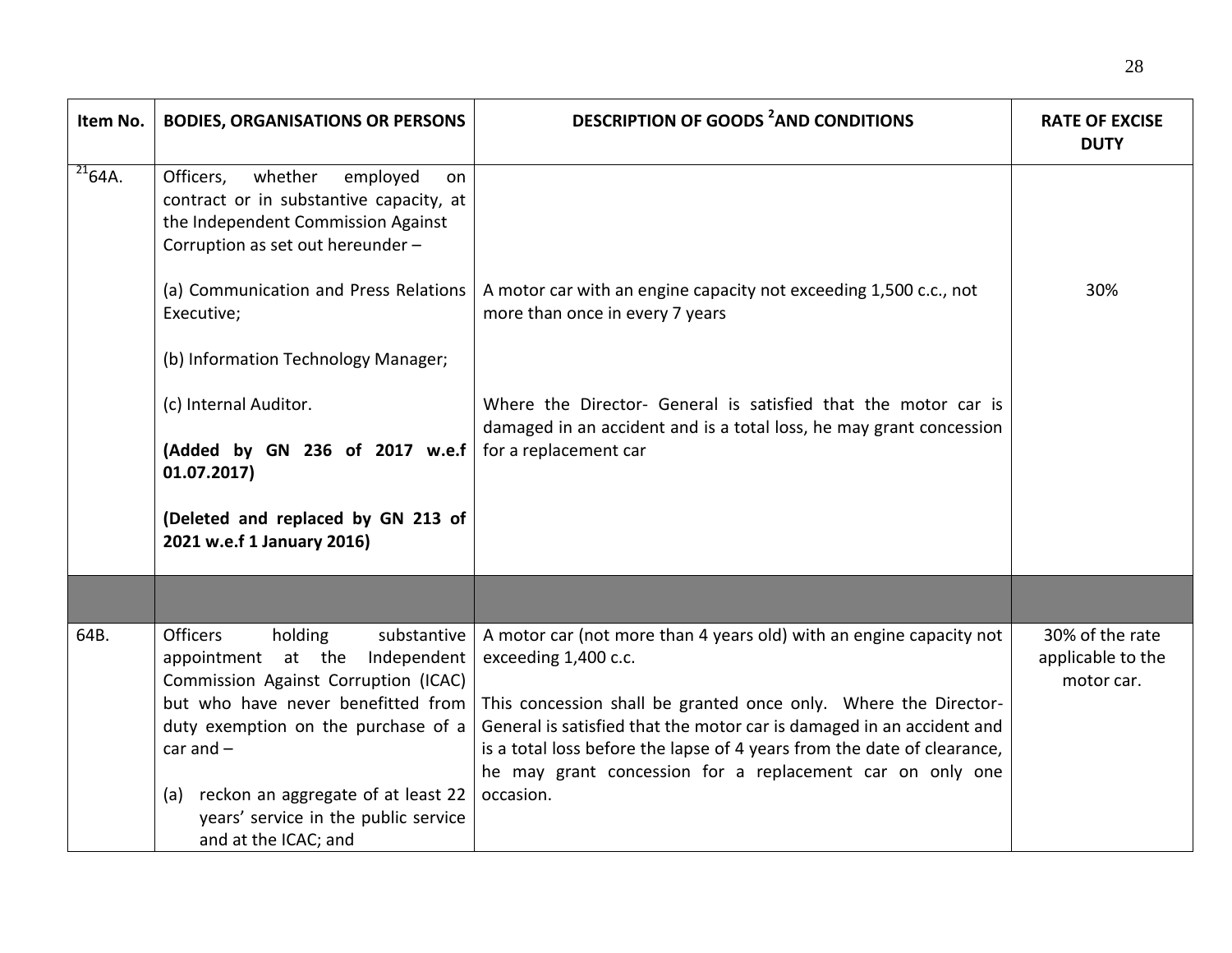| Item No. | <b>BODIES, ORGANISATIONS OR PERSONS</b>                                                                  | <b>DESCRIPTION OF GOODS <sup>2</sup>AND CONDITIONS</b>                                                                                                                                                                                                                                | <b>RATE OF EXCISE</b><br><b>DUTY</b> |
|----------|----------------------------------------------------------------------------------------------------------|---------------------------------------------------------------------------------------------------------------------------------------------------------------------------------------------------------------------------------------------------------------------------------------|--------------------------------------|
|          | (b) draw a monthly basic salary of Rs<br>52,350 or more.<br>(Added by GN 236 of 2017 w.e.f<br>01.01.2016 |                                                                                                                                                                                                                                                                                       |                                      |
|          |                                                                                                          |                                                                                                                                                                                                                                                                                       |                                      |
| 65       | An importer<br>(Added by GN 1 of 2014 w.e.f.  )<br>01.08.2013)                                           | Items of Heading No. 84.18, 84.22 and 85.16 provided that -<br>they are shipped or in bonded warehouse on or before 31<br>August 2013;or<br>they are imported under items E1, E2, E6, E9. E10 and E13 of<br>$\vert \vert$<br>Part II of the First Schedule to the Customs Tariff Act. | 0%                                   |
| 66       | An importer<br>(Added by GN 1 of 2014 w.e.f.<br>20.12.2013)                                              | Items of Heading No. 84.15, 84.21 and 85.39 provided that -<br>a. they are shipped or in bonded warehouse on or before 31<br>December 2013;or<br>b. they are imported under items E1, E2, E6, E9, E10 and E13 of<br>Part II of the First Schedule to the Customs Tariff Act.          | 0%                                   |
| 22       |                                                                                                          |                                                                                                                                                                                                                                                                                       |                                      |
|          |                                                                                                          |                                                                                                                                                                                                                                                                                       |                                      |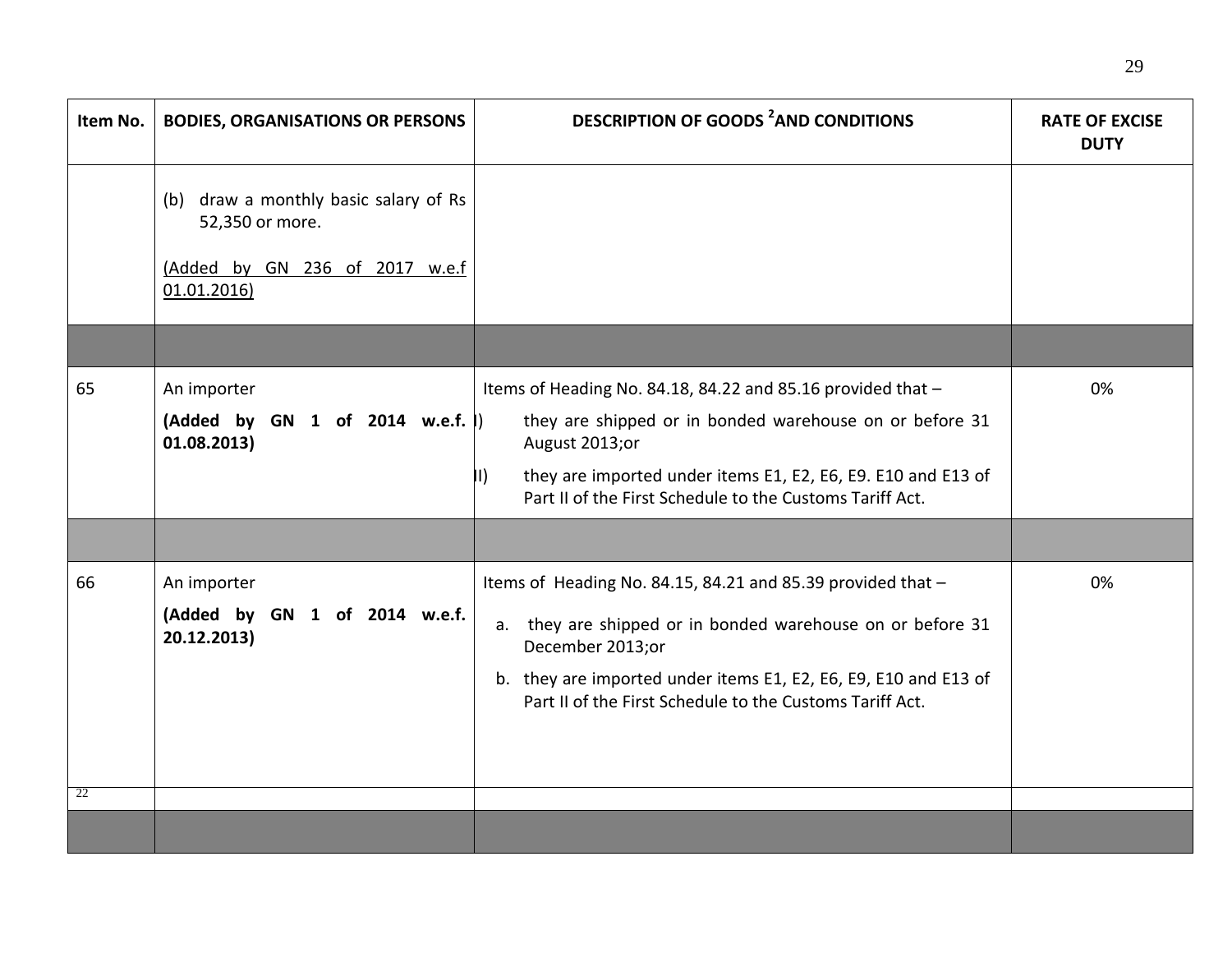| Item No.                           | <b>BODIES, ORGANISATIONS OR PERSONS</b>                                                                                                              | <b>DESCRIPTION OF GOODS <sup>2</sup>AND CONDITIONS</b>                                                                                                                                                                                                                | <b>RATE OF EXCISE</b><br><b>DUTY</b> |
|------------------------------------|------------------------------------------------------------------------------------------------------------------------------------------------------|-----------------------------------------------------------------------------------------------------------------------------------------------------------------------------------------------------------------------------------------------------------------------|--------------------------------------|
| 23                                 |                                                                                                                                                      |                                                                                                                                                                                                                                                                       |                                      |
|                                    |                                                                                                                                                      |                                                                                                                                                                                                                                                                       |                                      |
| 24                                 |                                                                                                                                                      |                                                                                                                                                                                                                                                                       |                                      |
|                                    |                                                                                                                                                      |                                                                                                                                                                                                                                                                       |                                      |
| 70                                 | GN 65 of 2014 w.e.f 19.04.2014                                                                                                                       |                                                                                                                                                                                                                                                                       |                                      |
|                                    | Repealed by GN 236 of 2017 w.e.f<br>01.01.2016                                                                                                       |                                                                                                                                                                                                                                                                       |                                      |
|                                    |                                                                                                                                                      |                                                                                                                                                                                                                                                                       |                                      |
| 71<br>(Suspend<br>ed as<br>from 16 | Any passenger entering the Island of<br>Rodrigues from the Island of Mauritius<br>or leaving the Island of Rodrigues for<br>the Island of Mauritius. | The following goods when purchased by a passenger of 18 years of<br>age or over, for his personal use and consumption, at a duty free<br>shop situated in an airport or a port in the Island of Rodrigues on<br>his arrival or departure and if declared upon entry - | 0 per cent                           |
| <b>March</b><br>2020 to<br>31      | (GN 173 of 2014 w.e.f 15 September<br>2014)                                                                                                          | (a) (i) tobacco (including cigars and cigarettes) not exceeding 250<br>grammes;                                                                                                                                                                                       |                                      |
| <b>Decembe</b>                     |                                                                                                                                                      | (ii) spirits not exceeding one litre; and                                                                                                                                                                                                                             |                                      |
| r 2022)                            |                                                                                                                                                      | (iii) wine, ale or beer not exceeding 2 litres; or                                                                                                                                                                                                                    |                                      |
|                                    |                                                                                                                                                      |                                                                                                                                                                                                                                                                       |                                      |
|                                    |                                                                                                                                                      | (b) (i) tobacco (including cigars and cigarettes) not exceeding 250<br>grammes; and                                                                                                                                                                                   |                                      |
|                                    |                                                                                                                                                      | (ii) (A) spirits not exceeding 2 litres; or                                                                                                                                                                                                                           |                                      |
|                                    |                                                                                                                                                      | (B) wine, ale or beer not exceeding 4 litres,                                                                                                                                                                                                                         |                                      |
|                                    |                                                                                                                                                      | provided that -                                                                                                                                                                                                                                                       |                                      |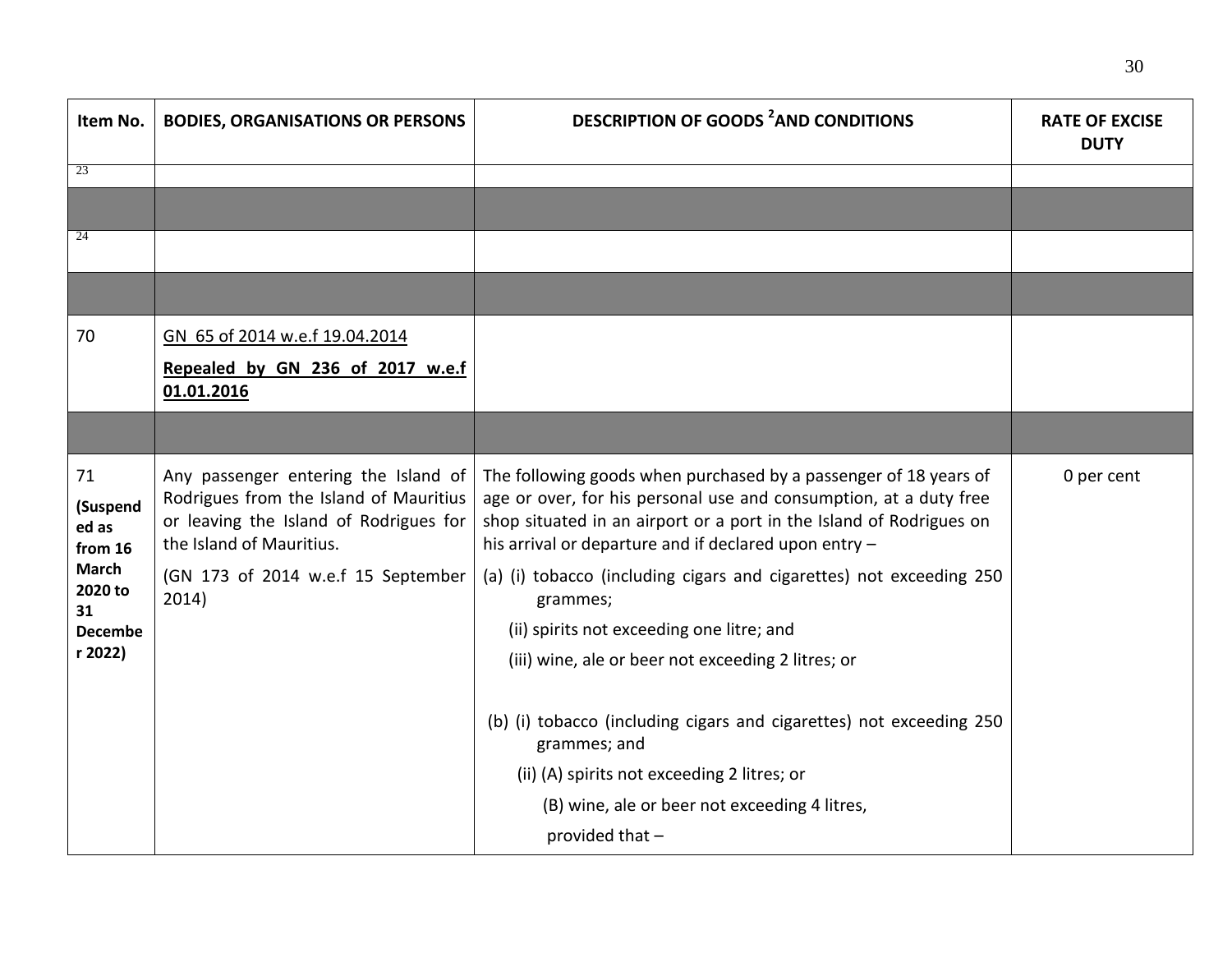| Item No.                                                                                                                                  | <b>BODIES, ORGANISATIONS OR PERSONS</b>                                                                                                               | <b>DESCRIPTION OF GOODS <sup>2</sup>AND CONDITIONS</b>                                                                                                                                                                                                                                                                                                                                                                                                                                                                                                                                                                                                                  | <b>RATE OF EXCISE</b><br><b>DUTY</b> |
|-------------------------------------------------------------------------------------------------------------------------------------------|-------------------------------------------------------------------------------------------------------------------------------------------------------|-------------------------------------------------------------------------------------------------------------------------------------------------------------------------------------------------------------------------------------------------------------------------------------------------------------------------------------------------------------------------------------------------------------------------------------------------------------------------------------------------------------------------------------------------------------------------------------------------------------------------------------------------------------------------|--------------------------------------|
|                                                                                                                                           |                                                                                                                                                       | (I) value added tax shall be payable on the goods<br>referred to in paragraphs (a) and (b); and<br>(II) excise duty and value added tax shall be paid on any<br>quantity purchased in excess of those amounts,<br>respectively.<br>(Amended by GN 135 of 2018 w.e.f. 15 June 2018.)                                                                                                                                                                                                                                                                                                                                                                                     |                                      |
|                                                                                                                                           |                                                                                                                                                       |                                                                                                                                                                                                                                                                                                                                                                                                                                                                                                                                                                                                                                                                         |                                      |
| 25 26 27 28<br>71A.<br>(w.e.f 13<br><b>Novembe</b><br>2020<br>and shall<br>remain in<br>force<br>until<br>31<br><b>Decembe</b><br>r 2022) | Any passenger entering the Island of<br>Rodrigues from the Island of Mauritius<br>or entering the Island of Mauritius from<br>the Island of Rodrigues | The following goods when purchased by a passenger of 18 years of<br>age or over, for his personal use and consumption, at a duty free<br>shop situated in an airport or a port -<br>in the Island of Rodrigues, on entering the Island of<br>(a)<br>Rodrigues; or<br>in the Island of Mauritius, on entering the Island of Mauritius,<br>(b)<br>and if declared upon entry -<br>(a)<br>tobacco, including cigars and cigarettes, not exceeding<br>(i)<br>250 grammes;<br>(ii)<br>spirits not exceeding 2 litres; and<br>(iii) wine, ale or beer not exceeding 6 litres; or<br>(b)<br>tobacco, including cigars and cigarettes, not exceeding<br>(i)<br>250 grammes; and | 0 per cent                           |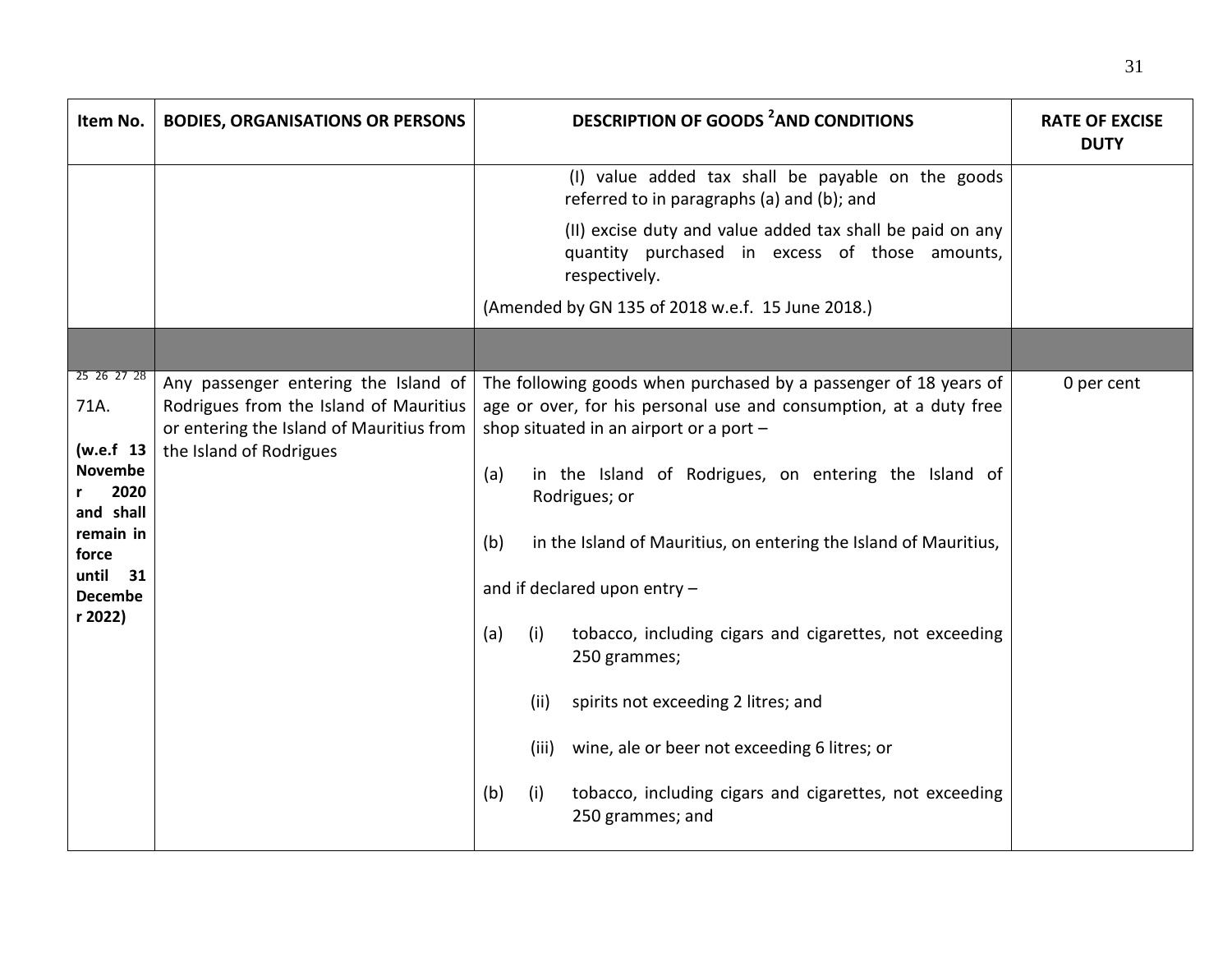| Item No. | <b>BODIES, ORGANISATIONS OR PERSONS</b>                                | <b>DESCRIPTION OF GOODS <sup>2</sup>AND CONDITIONS</b>                                                                                                                                           | <b>RATE OF EXCISE</b><br><b>DUTY</b> |
|----------|------------------------------------------------------------------------|--------------------------------------------------------------------------------------------------------------------------------------------------------------------------------------------------|--------------------------------------|
|          |                                                                        | (ii)<br>(A)<br>spirits not exceeding 5 litres; or                                                                                                                                                |                                      |
|          |                                                                        | wine, ale or beer not exceeding 10 litres,<br>(B)                                                                                                                                                |                                      |
|          |                                                                        | provided that -                                                                                                                                                                                  |                                      |
|          |                                                                        | (i)<br>value added tax shall be payable on the goods referred<br>to in paragraphs (a) and (b); and                                                                                               |                                      |
|          |                                                                        | excise duty and value added tax shall be paid on any<br>(ii)<br>quantity purchased in excess of those amounts,<br>respectively.                                                                  |                                      |
|          |                                                                        |                                                                                                                                                                                                  |                                      |
| 72.      | A parent or legal guardian of a disabled<br>$person -$                 | (1) A motor car of an engine capacity not exceeding 1,600 cc                                                                                                                                     | 0%                                   |
|          |                                                                        | or                                                                                                                                                                                               |                                      |
|          | with<br>permanent<br>orthopaedic<br>(a)<br>disability of 60% or above; | (2) A double space cabin vehicle, in the case of residents of<br>Rodrigues only.                                                                                                                 | 0%                                   |
|          | having severe mobility problem;<br>(b)                                 |                                                                                                                                                                                                  |                                      |
|          | and                                                                    | The motor car or double space cabin vehicle referred to in<br>paragraphs (a) and (b) may be of a kind specifically designed for the                                                              | (Amended by GN<br>135 of 2018 w.e.f. |
|          | heavily dependent on others for<br>(c)<br>activities of daily living,  | conveyance of a disabled person, as the Medical Board of the<br>Ministry responsible for the subject of social security may<br>determine.                                                        | 15 June 2018.)                       |
|          | as certified by the Medical Board of the                               |                                                                                                                                                                                                  |                                      |
|          | Ministry responsible for the subject of<br>social security.            | If specifically designed, the motor car or double space cabin vehicle<br>shall be so certified by a mechanical engineer of the Ministry<br>responsible for the subject of public infrastructure. |                                      |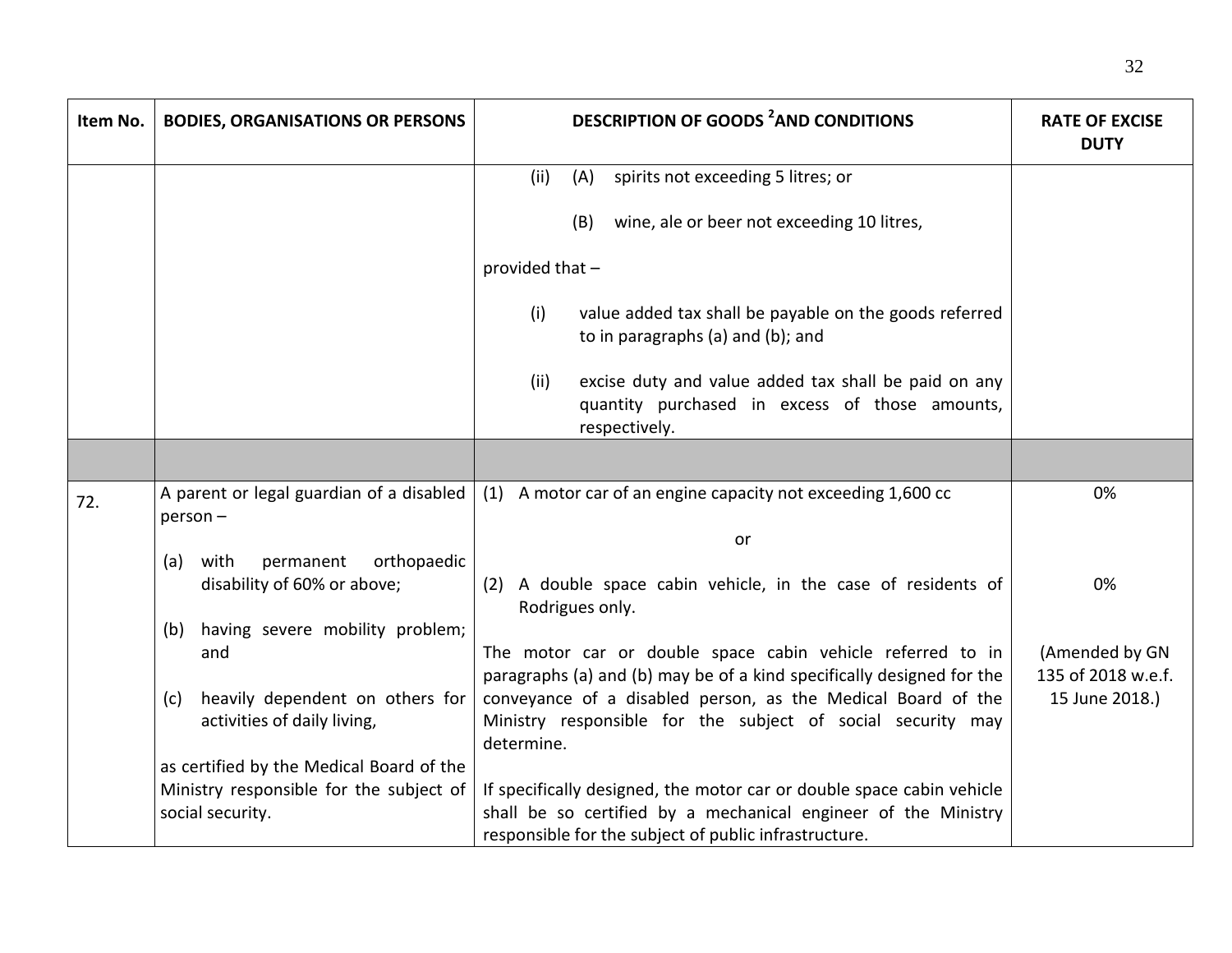| Item No. | <b>BODIES, ORGANISATIONS OR PERSONS</b>                                                                      | <b>DESCRIPTION OF GOODS <sup>2</sup>AND CONDITIONS</b>                                                                                                                                                                                                      | <b>RATE OF EXCISE</b><br><b>DUTY</b> |
|----------|--------------------------------------------------------------------------------------------------------------|-------------------------------------------------------------------------------------------------------------------------------------------------------------------------------------------------------------------------------------------------------------|--------------------------------------|
|          | (Amended by GN 218-2016 w.e.f. 28<br>May 2015.)                                                              | This concession is granted once in every 7 years. Where the<br>Director-General is satisfied that the motor car or double space<br>cabin vehicle is damaged in an accident and is a total loss, he may<br>grant concession for a replacement motor vehicle. |                                      |
|          |                                                                                                              |                                                                                                                                                                                                                                                             |                                      |
| 73.      | Government<br>(Amended by GN 218-2016 w.e.f. 16<br>September 2015.)                                          | A car for use by a retiring President or retiring Vice-President once<br>in every 4 years, except where the Director-General is satisfied that<br>the motor car is accidented and is a total loss.                                                          | 0%                                   |
|          |                                                                                                              |                                                                                                                                                                                                                                                             |                                      |
| 74.      | A retiring President or retiring Vice-<br>President<br>(Amended by GN 218-2016 w.e.f. 16<br>September 2015.) | A motor car of an engine capacity not exceeding 2,500 cc once in<br>every 4 years for their personal use, except where the Director-<br>General is satisfied that the motor car is accidented and is a total<br>loss.                                       | 0%                                   |
|          |                                                                                                              |                                                                                                                                                                                                                                                             |                                      |
| 75.      | Any person<br>(Amended by GN 218-2016 w.e.f. 29<br>October 2016.)                                            | Goods, in respect of which excise duty has been paid on first<br>importation into Mauritius, that are exported without payment of<br>drawback and are subsequently re-imported provided -                                                                   |                                      |
|          |                                                                                                              | such goods are re-imported -<br>(a)<br>within 2 years, or such other period as the Director-<br>(i)<br>General may specify, from the date of their export;                                                                                                  | 0%                                   |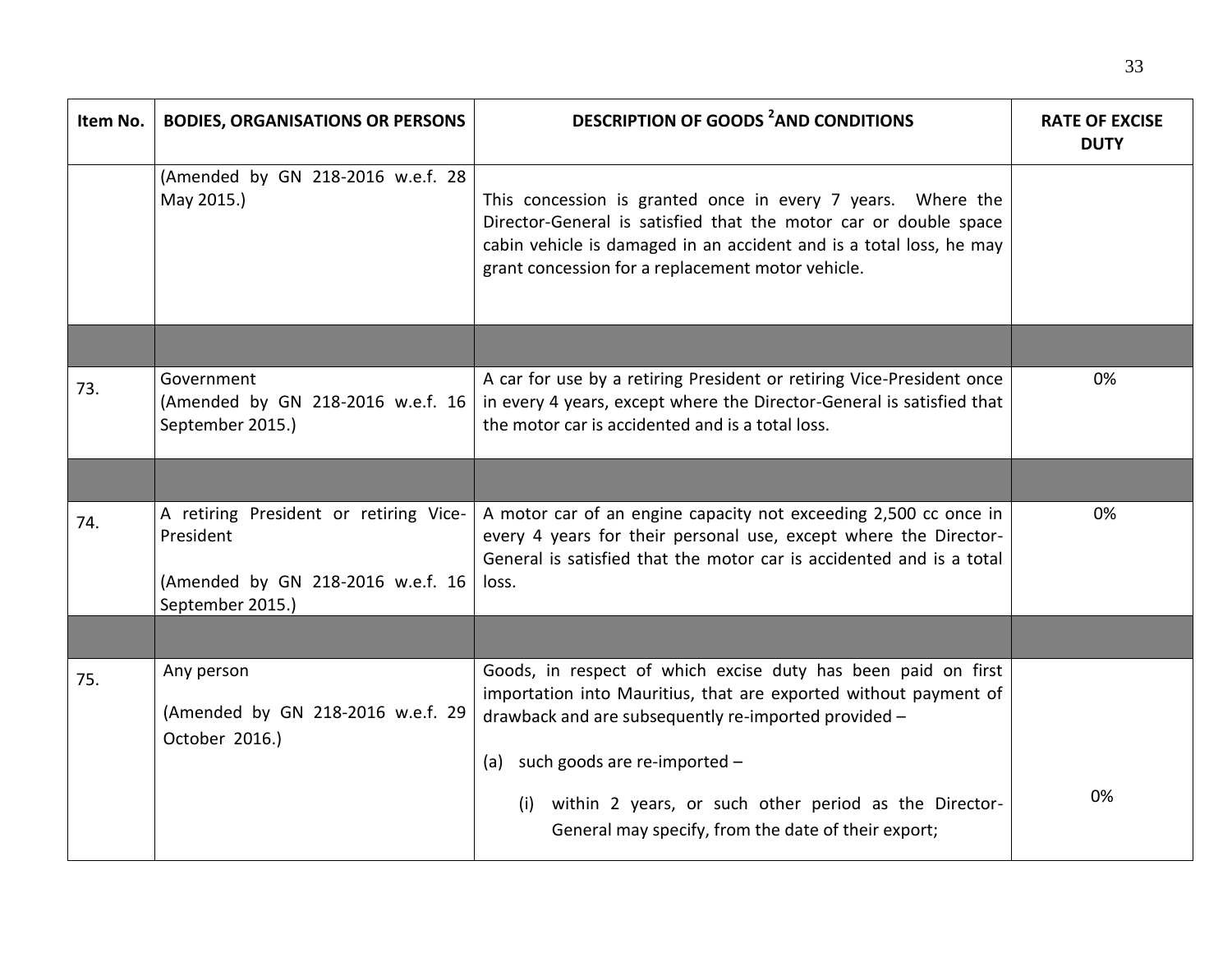| Item No. | <b>BODIES, ORGANISATIONS OR PERSONS</b>                          | <b>DESCRIPTION OF GOODS <sup>2</sup>AND CONDITIONS</b>                                                                                                                                                                                                        | <b>RATE OF EXCISE</b><br><b>DUTY</b>   |
|----------|------------------------------------------------------------------|---------------------------------------------------------------------------------------------------------------------------------------------------------------------------------------------------------------------------------------------------------------|----------------------------------------|
|          |                                                                  | (ii) by the person on whose account they were exported or<br>such other person as the Director-General may approve;<br>and<br>the goods are proved, to the satisfaction of the Director-<br>(b)<br>General, to be identical to the goods which were exported. |                                        |
|          |                                                                  |                                                                                                                                                                                                                                                               |                                        |
| 76.      | Any person<br>(Amended by GN 218-2016 w.e.f. 29<br>October 2016. | Goods, being the produce of Mauritius, that are reimported into<br>Mauritius within 2 years from the date of export provided that no<br>drawback was paid on export.                                                                                          | 0%                                     |
|          |                                                                  |                                                                                                                                                                                                                                                               |                                        |
| 77.      | Any person<br>(Amended by GN 218-2016 w.e.f. 29<br>October 2016. | Articles re-imported after repairs upon proof that they were sent for<br>repairs from Mauritius provided that they shall be charged with<br>excise duty on the value of the repairs at the rate of excise duty<br>chargeable on the articles.                 | The rate applicable<br>on the articles |
|          |                                                                  |                                                                                                                                                                                                                                                               |                                        |
| 77A.     | Any person                                                       | (1) Herbicides<br>following<br>having<br>the<br>active<br>$chemical -$                                                                                                                                                                                        |                                        |
|          | (Added by G.N. 236 of 2017 w.e.f<br>30.07.16)                    | 2, 4-D amine salt;<br>(a)<br>Asulam;<br>(b)                                                                                                                                                                                                                   |                                        |
|          |                                                                  | Glufosinate-Ammonium;<br>(c)                                                                                                                                                                                                                                  |                                        |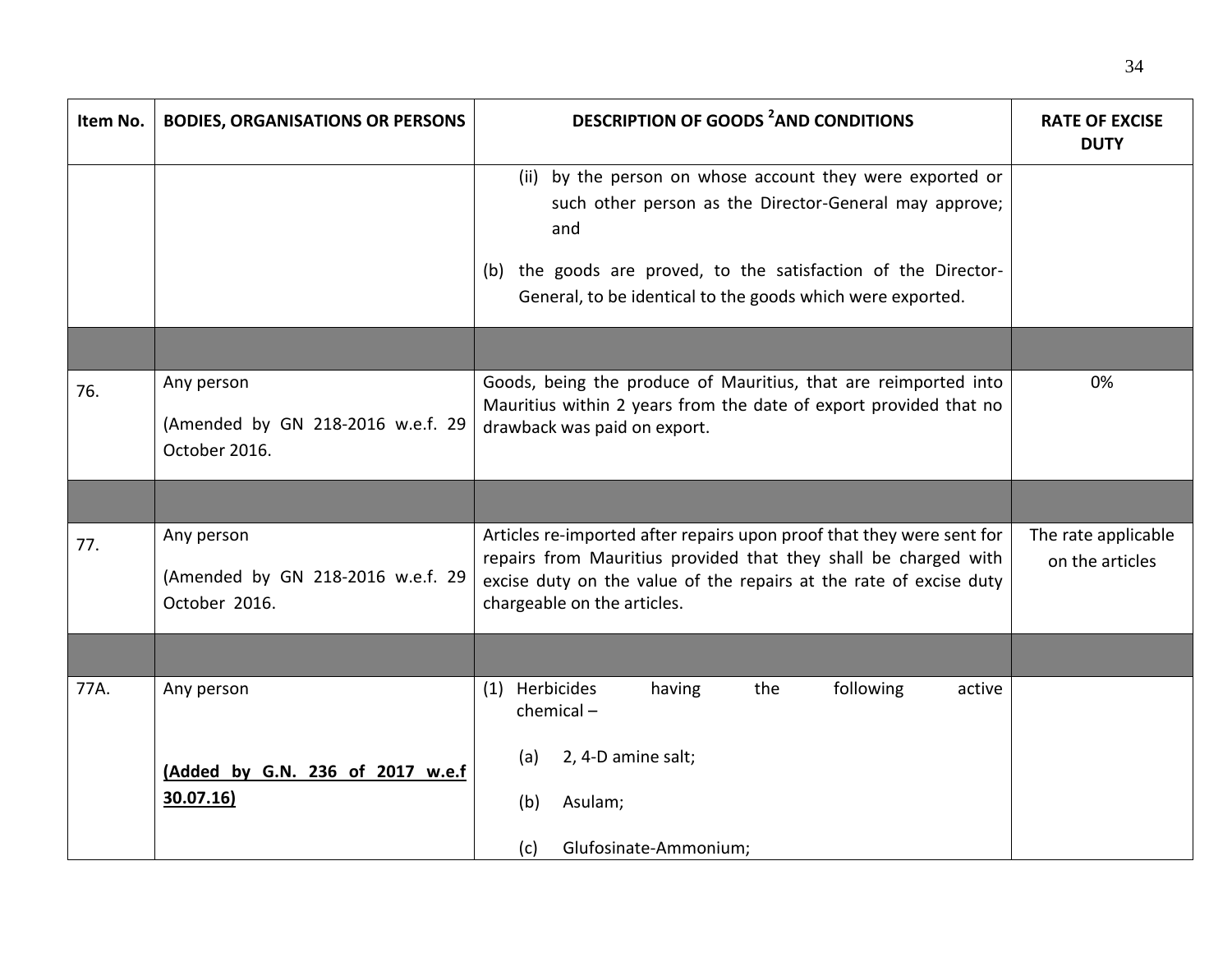| Item No. | <b>BODIES, ORGANISATIONS OR PERSONS</b> | <b>DESCRIPTION OF GOODS <sup>2</sup>AND CONDITIONS</b>                                                                                                                                                                                                                                                                                                                                      | <b>RATE OF EXCISE</b><br><b>DUTY</b> |
|----------|-----------------------------------------|---------------------------------------------------------------------------------------------------------------------------------------------------------------------------------------------------------------------------------------------------------------------------------------------------------------------------------------------------------------------------------------------|--------------------------------------|
|          |                                         | Amicarbazone;<br>(d)<br>Oxyfluorfen;<br>(e)<br>(f)<br>Glyphosate;<br>(g)<br>Fluroxypyr; or<br>Diclosulam.<br>(h)<br>following<br>Insecticides<br>having<br>the<br>(2)<br>active<br>chemical-<br>Spinosad;<br>(a)<br>(b)<br>Chlorantraniliprole;<br>(c)<br>Spirotetramat;<br>(d)<br>Cyromazine;<br>Methoxyfenozide;<br>(e)<br>(f)<br>Flonicamid;<br>Permethrin;<br>(g)<br>(h)<br>Spinetoram; | 0%                                   |
|          |                                         |                                                                                                                                                                                                                                                                                                                                                                                             |                                      |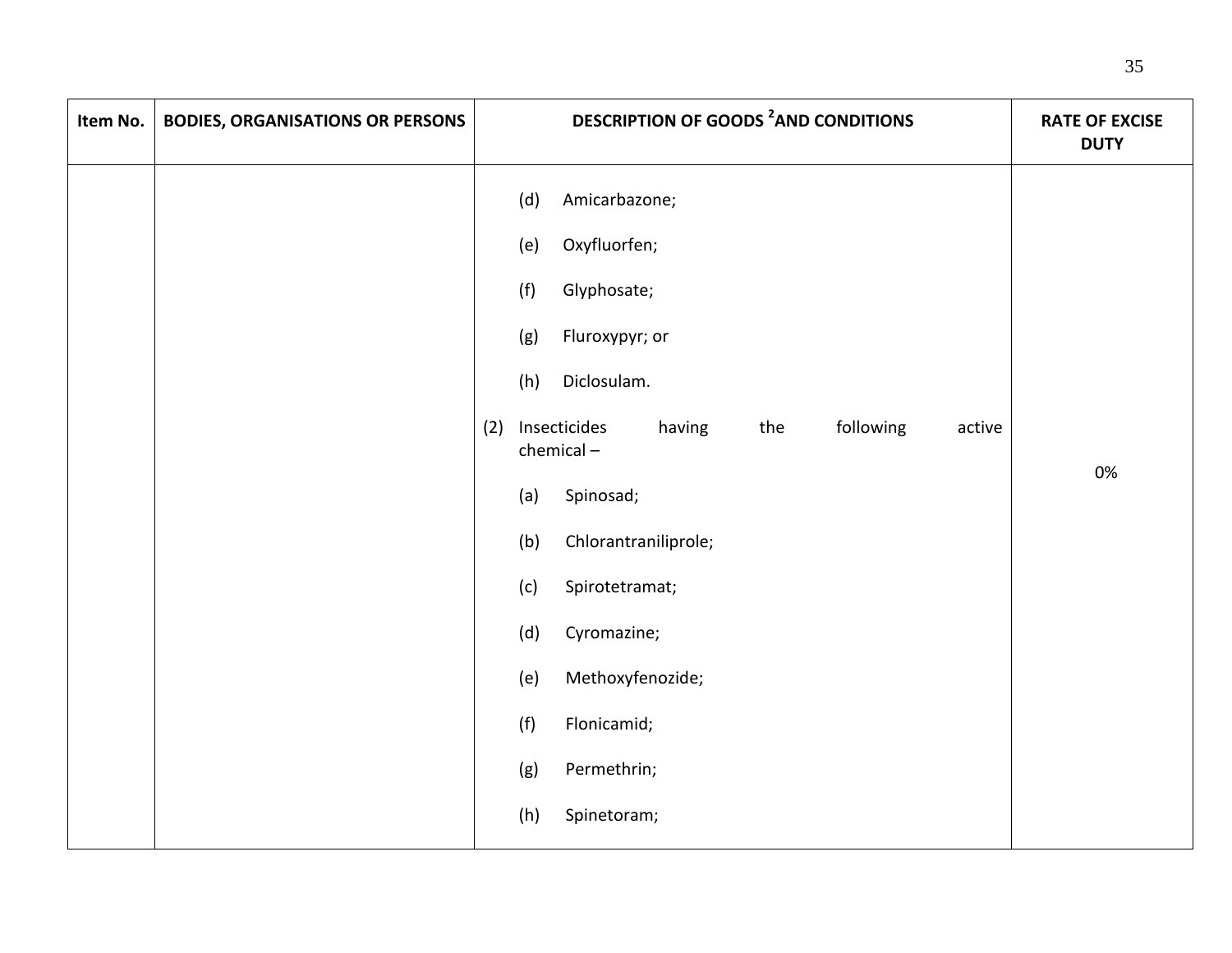| Item No. | <b>BODIES, ORGANISATIONS OR PERSONS</b>                                                                                           | <b>DESCRIPTION OF GOODS <sup>2</sup>AND CONDITIONS</b>                                                                                                                                                                                                                                                         | <b>RATE OF EXCISE</b><br><b>DUTY</b> |
|----------|-----------------------------------------------------------------------------------------------------------------------------------|----------------------------------------------------------------------------------------------------------------------------------------------------------------------------------------------------------------------------------------------------------------------------------------------------------------|--------------------------------------|
|          |                                                                                                                                   | (i)<br>Novaluron; or<br>Spiromesifen.<br>(i)<br>The exemption under paragraphs (1) and (2) shall be granted upon<br>authorisation of the Ministry responsible for the subject of<br>agriculture.                                                                                                               |                                      |
|          |                                                                                                                                   |                                                                                                                                                                                                                                                                                                                |                                      |
| 78.      | (Amended by GN 218-2016 w.e.f. 1<br>September 2016)<br>(Repealed and replaced by Item 77A -<br>GN 236 of 2017 w.e.f 30 July 2016) |                                                                                                                                                                                                                                                                                                                |                                      |
|          |                                                                                                                                   |                                                                                                                                                                                                                                                                                                                |                                      |
| 79.      | A trade union confederation<br>(Added by Act 10 of 2017 w.e.f.<br>24.07.2017)                                                     | (a) A double space cabin vehicle.<br>(b) This exemption is granted once every 7 years. Where the<br>Director-General is satisfied that the vehicle is damaged in an<br>accident and is a total loss, he may grant exemption before the<br>lapse of 7 years from the date of clearance on only one<br>occasion. | 0%                                   |
|          |                                                                                                                                   |                                                                                                                                                                                                                                                                                                                |                                      |
| 29       |                                                                                                                                   |                                                                                                                                                                                                                                                                                                                |                                      |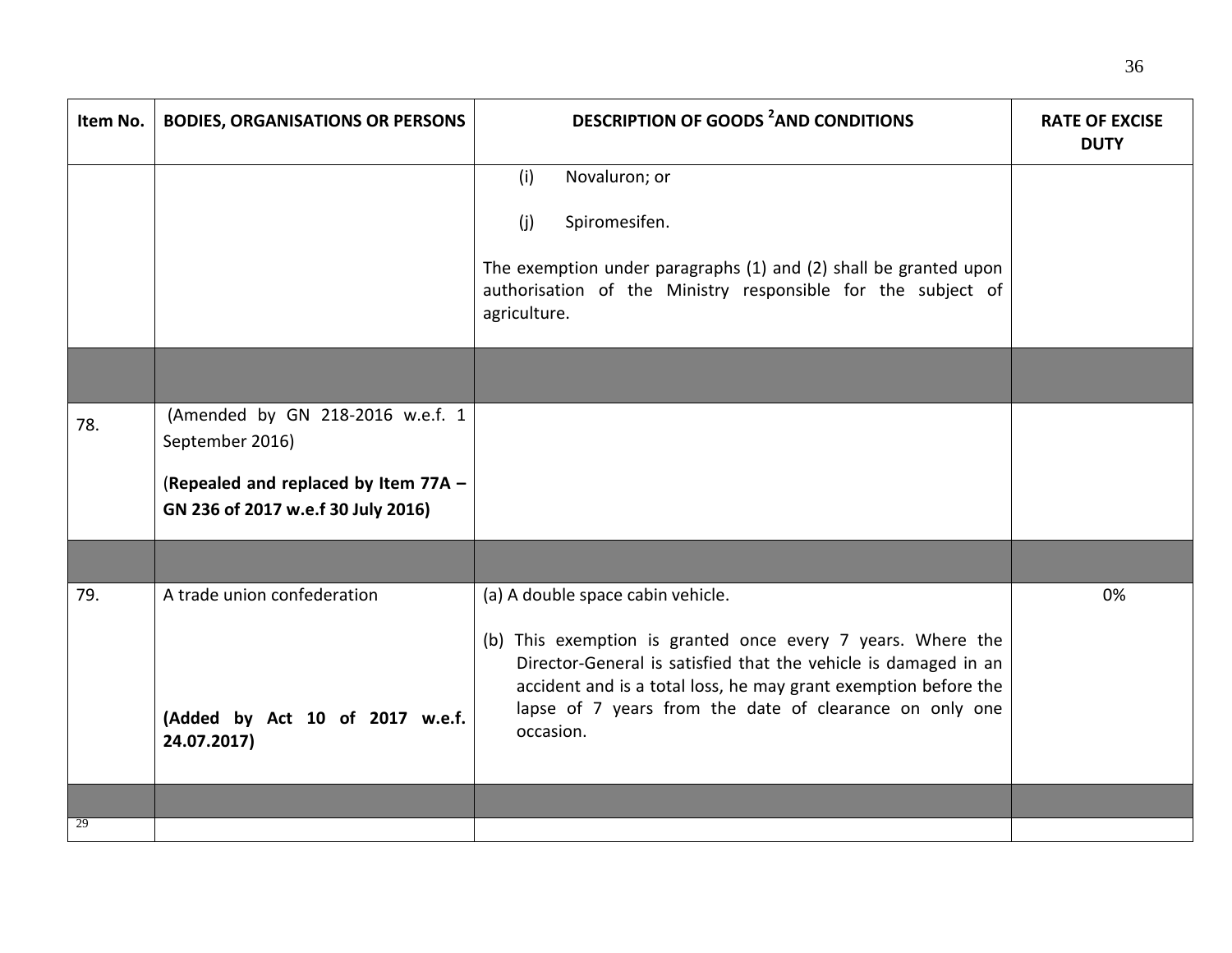| Item No.        | <b>BODIES, ORGANISATIONS OR PERSONS</b>                                                                                                                                                                                                                                                             | <b>DESCRIPTION OF GOODS <sup>2</sup>AND CONDITIONS</b>                                                       | <b>RATE OF EXCISE</b><br><b>DUTY</b> |
|-----------------|-----------------------------------------------------------------------------------------------------------------------------------------------------------------------------------------------------------------------------------------------------------------------------------------------------|--------------------------------------------------------------------------------------------------------------|--------------------------------------|
|                 |                                                                                                                                                                                                                                                                                                     |                                                                                                              |                                      |
| 30              |                                                                                                                                                                                                                                                                                                     |                                                                                                              |                                      |
|                 |                                                                                                                                                                                                                                                                                                     |                                                                                                              |                                      |
| 31              |                                                                                                                                                                                                                                                                                                     |                                                                                                              |                                      |
|                 |                                                                                                                                                                                                                                                                                                     |                                                                                                              |                                      |
| 32              |                                                                                                                                                                                                                                                                                                     |                                                                                                              |                                      |
| $\overline{33}$ |                                                                                                                                                                                                                                                                                                     |                                                                                                              |                                      |
|                 |                                                                                                                                                                                                                                                                                                     |                                                                                                              |                                      |
|                 |                                                                                                                                                                                                                                                                                                     |                                                                                                              |                                      |
| $\overline{34}$ |                                                                                                                                                                                                                                                                                                     |                                                                                                              |                                      |
|                 |                                                                                                                                                                                                                                                                                                     |                                                                                                              |                                      |
| 35              |                                                                                                                                                                                                                                                                                                     |                                                                                                              |                                      |
|                 |                                                                                                                                                                                                                                                                                                     |                                                                                                              |                                      |
| 87.             | Any person, approved by the Minister,<br>engaged in the implementation of a<br>project funded by a foreign State to the<br>extent of at least 50 per cent of the<br>value<br>estimated<br>project<br>$from -$<br>(a)<br>grant; or<br>concessional financing, as the<br>(b)<br>Minister may approve. | Goods, including motor vehicles, in respect of the implementation<br>of the project referred to in Column 2. | 0%                                   |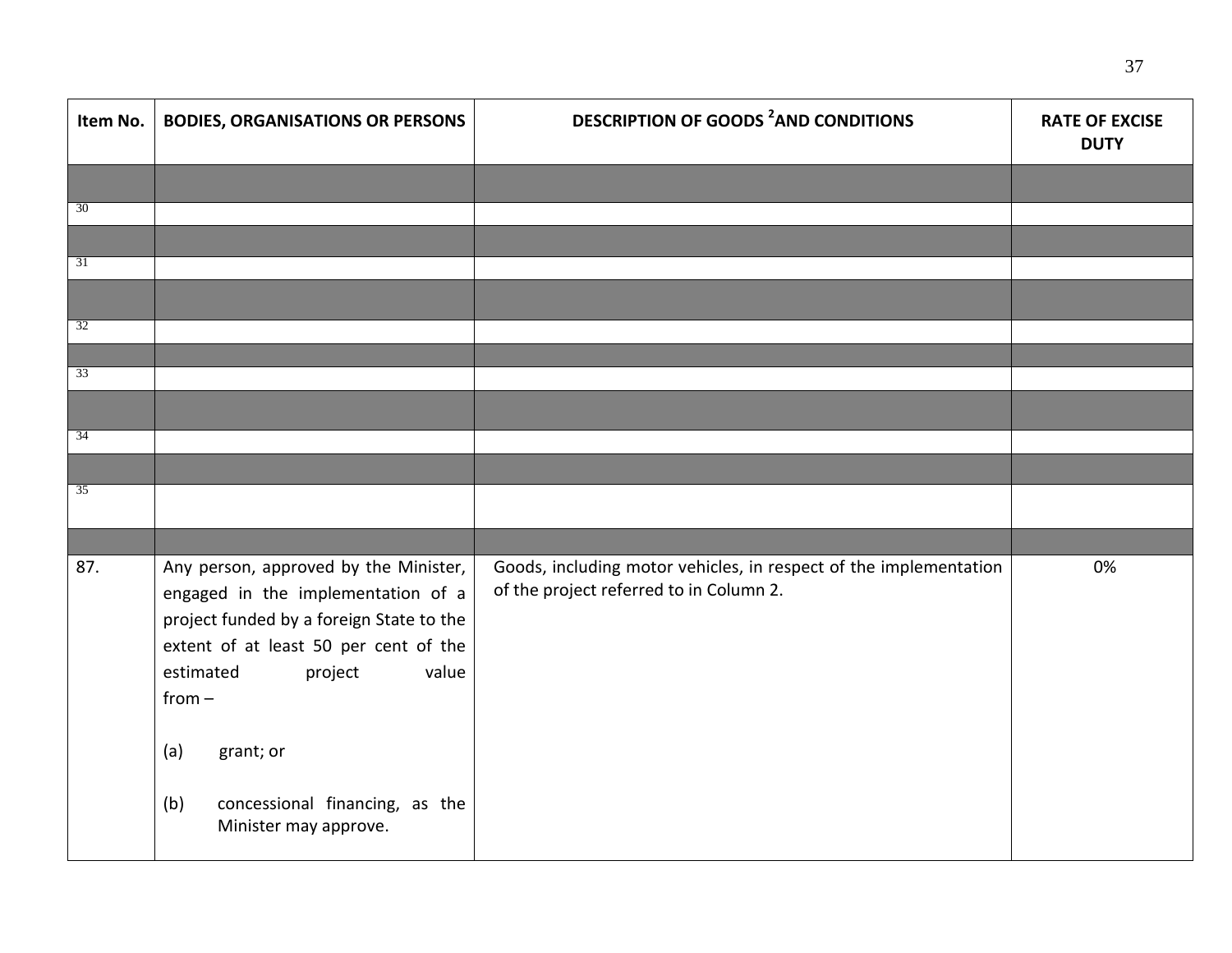| Item No. | <b>BODIES, ORGANISATIONS OR PERSONS</b>                                                                                                                                                                                                                                                                                                                                                                                                                                                                                                        | <b>DESCRIPTION OF GOODS <sup>2</sup>AND CONDITIONS</b>                                                                                     | <b>RATE OF EXCISE</b><br><b>DUTY</b> |
|----------|------------------------------------------------------------------------------------------------------------------------------------------------------------------------------------------------------------------------------------------------------------------------------------------------------------------------------------------------------------------------------------------------------------------------------------------------------------------------------------------------------------------------------------------------|--------------------------------------------------------------------------------------------------------------------------------------------|--------------------------------------|
|          | (Added by G.N. 236 of 2017 w.e.f<br>02.12.2017                                                                                                                                                                                                                                                                                                                                                                                                                                                                                                 |                                                                                                                                            |                                      |
|          |                                                                                                                                                                                                                                                                                                                                                                                                                                                                                                                                                |                                                                                                                                            |                                      |
| 88.      | Any person                                                                                                                                                                                                                                                                                                                                                                                                                                                                                                                                     | Non-marketable samples.<br>(e)                                                                                                             | 0%                                   |
|          | (Added by G.N. 236 of 2017 w.e.f<br>28.08.2017)                                                                                                                                                                                                                                                                                                                                                                                                                                                                                                | Marketable<br>samples of a value not exceeding<br>(f)<br>Rs 2,000.                                                                         |                                      |
| 89.      | Any person registered with the Customs<br>Department of the Mauritius Revenue<br>Authority<br>(Added by G.N. 135 of 2018 w.e.f<br>15.06.2018)                                                                                                                                                                                                                                                                                                                                                                                                  | A utility task vehicle of cylinder capacity exceeding 550 c.c. (also<br>known as buggy).<br>The vehicle shall not be used on public roads. | 10%                                  |
| 90       | [Any importer or manufacturer of<br>non-biodegradable plastic containers,<br>plates, bowls, cups and trays,<br>with<br>the<br>registered<br>Customs<br>Department of the Mauritius Revenue<br>Authority;<br>Any manufacturer registered with the<br>Customs Department of the Mauritius<br>Revenue<br>Authority using<br>non-<br>biodegradable plastic<br>containers,<br>plates, bowls, cups and trays for the<br>packing of his manufactured products.<br>(Added by G.N. 73 of 2019 w.e.f<br>$02.05.19$ ]<br>(Repealed by GN 24 of 2021 w.e.f |                                                                                                                                            |                                      |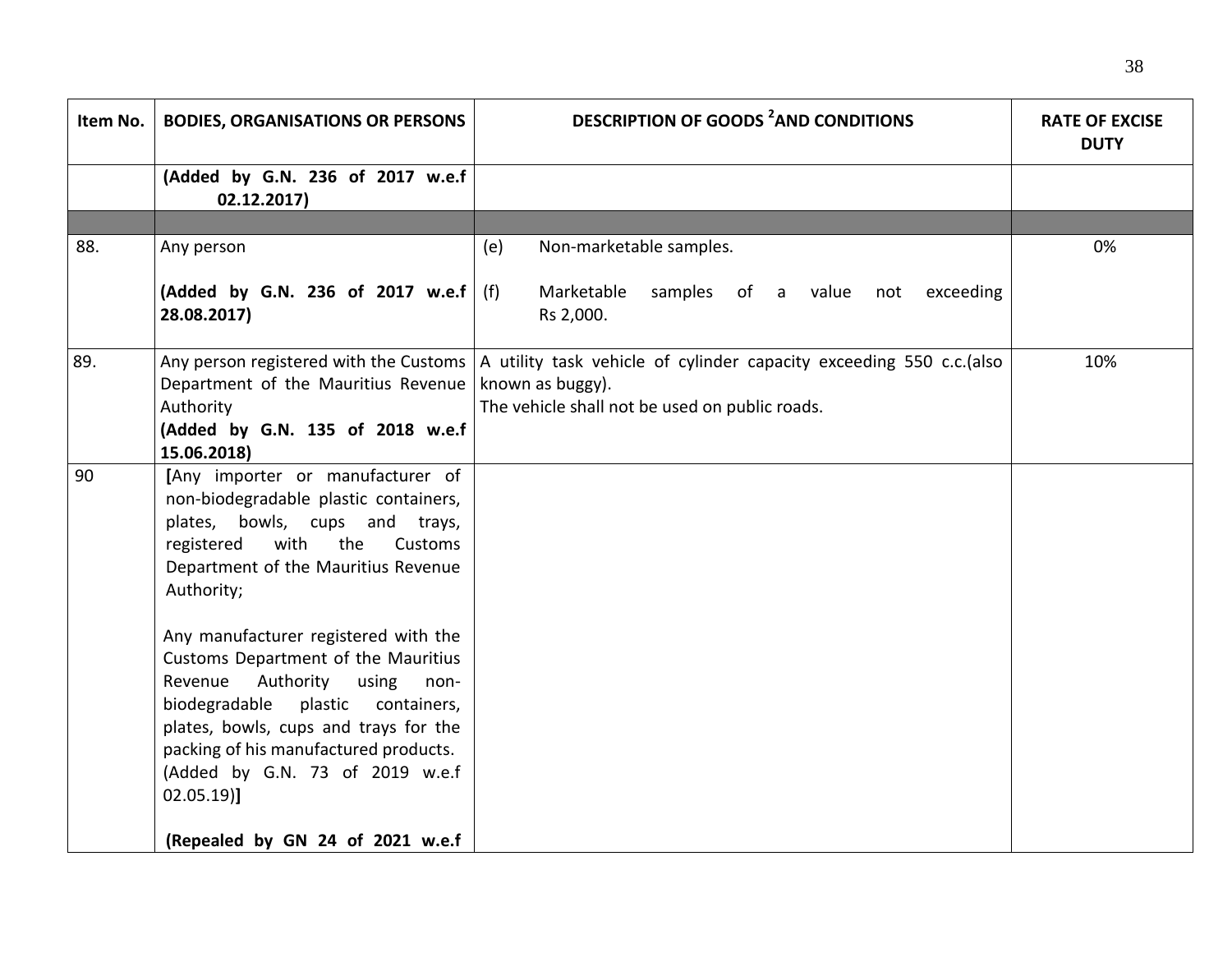| Item No. | <b>BODIES, ORGANISATIONS OR PERSONS</b> | DESCRIPTION OF GOODS AND CONDITIONS | <b>RATE OF EXCISE</b><br><b>DUTY</b> |
|----------|-----------------------------------------|-------------------------------------|--------------------------------------|
|          | 15.01.2021)                             |                                     |                                      |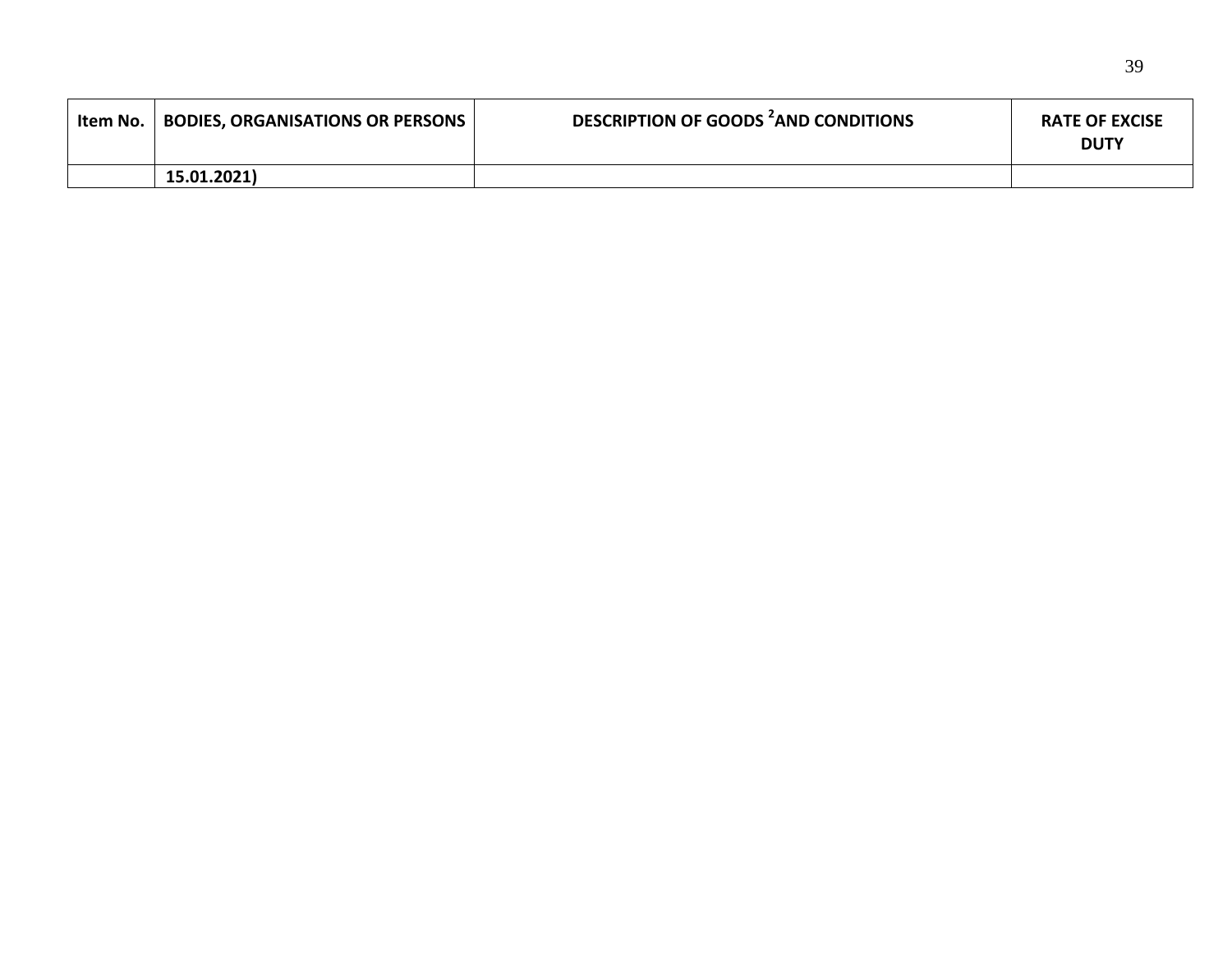## **<sup>36</sup>Sub-Part B**

 $37$  "PRB Report 2013" means the Review of Pay and Grading Structures and Conditions of Service in the Public Sector (Civil Service, Parastatal and other Statutory Bodies, Local Authorities, Rodrigues Regional Assembly) and the Private Secondary Schools, issued by

the Pay Research Bureau in October 2012, as amended by the Errors, Omissions and Anomalies Committee Report on the PRB Report 2013;

"PRB Report 2016" means the Review of Pay and Grading Structures and Conditions of Service in the Public Sector (Civil Service, Parastatal and Other Statutory Bodies, Local Authorities and Rodrigues Regional Assembly) and the Private Secondary Schools, issued by the Pay Research Bureau in March 2016, as amended by the Addendum Report to the PRB Report 2016;

"PRB Report 2021" means the Review of Pay and Grading Structures and Conditions of Service in the Public Sector (Civil Service, Parastatal and Other Statutory Bodies, Local Authorities and Rodrigues Regional Assembly) and the Private Secondary Schools, issued by the Pay Research Bureau in October 2021;

| <b>ITEM No.</b>                                        | <b>BODIES,</b><br><b>ORGANISATIONS OR</b><br><b>PERSONS</b> | <b>DESCRIPTION OF GOODS AND CONDITIONS</b>                                                                                                                                                                                                                                                                                                                  | <b>AMOUNT OF CONCESSION</b>                                                               |
|--------------------------------------------------------|-------------------------------------------------------------|-------------------------------------------------------------------------------------------------------------------------------------------------------------------------------------------------------------------------------------------------------------------------------------------------------------------------------------------------------------|-------------------------------------------------------------------------------------------|
| (Added<br>by<br>G.N. 110 of<br>2020 w.e.f<br>05.06.20) | Any person                                                  | A motor car with an engine capacity not exceeding<br>1,000 c.c., in a bonded warehouse before 5 June<br>2020, provided the motor car is cleared before<br>30 June 2021.<br>This concession shall not apply to a motor car in<br>respect of which another concession is granted<br>under Part IA of the First Schedule to the Act or<br>any other enactment. | 40% of the excise duty payable on the<br>motor car or Rs 100,000, whichever is<br>lesser. |
| 2.                                                     | Any person                                                  | with<br>capacity<br>motor<br>(a)<br>engine<br>car<br>an<br>$\mathsf{A}$                                                                                                                                                                                                                                                                                     | 30% of the excise duty payable on the                                                     |

"2013 EOAC Report" means the Errors, Omissions and Anomalies Committee Report on the PRB Report 2013.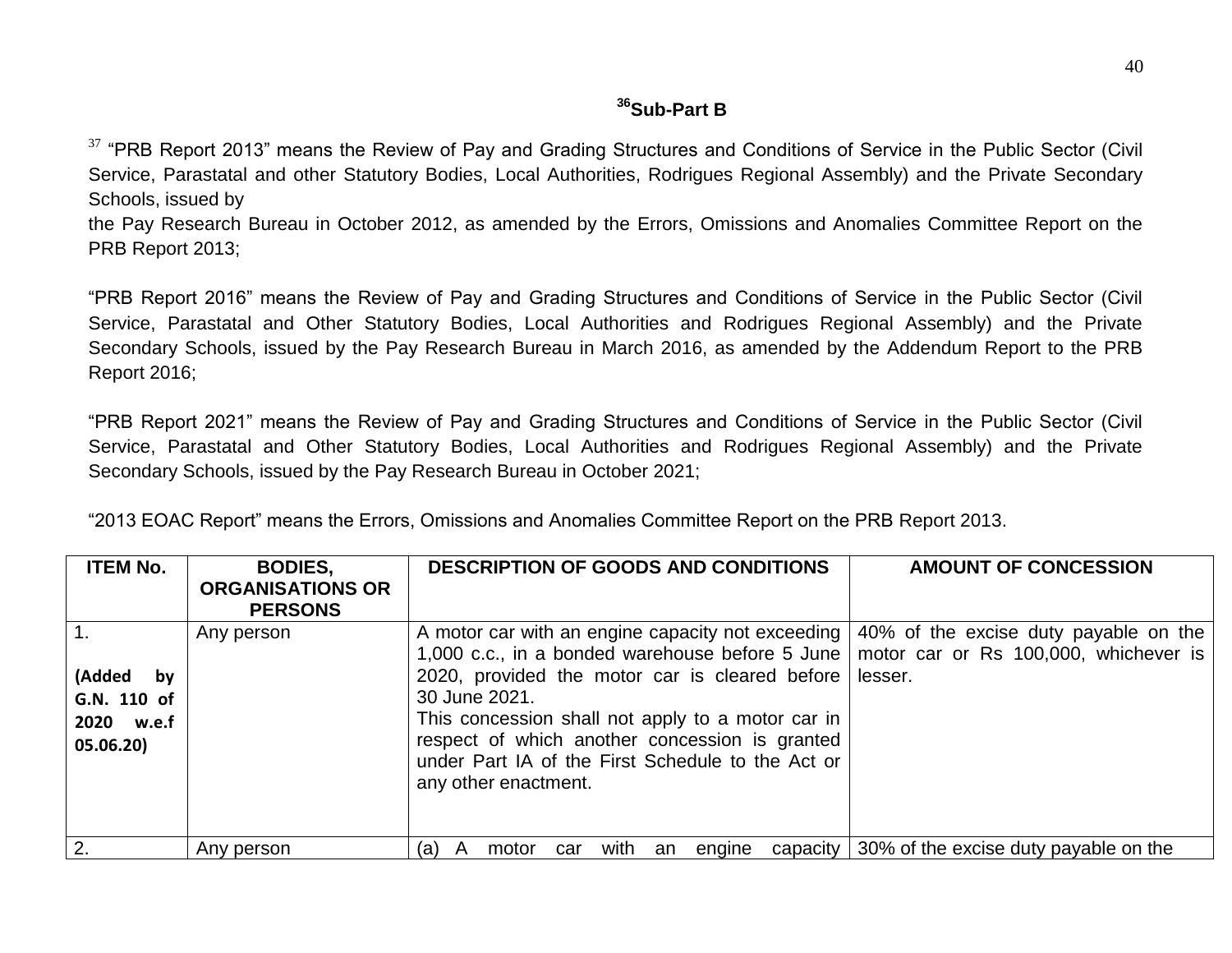| (Added by<br>G.N. 110 of<br>2020 w.e.f<br>05.06.20)                                                                                                         |            | exceeding 1,000 c.c. but not exceeding 1,600<br>C.C.;<br>(b) a double space cabin vehicle;<br>(c) a single space cabin vehicle;<br>(d) an electric vehicle; or<br>$(e)$ a van,<br>in a bonded warehouse before 5 June 2020,<br>provided the vehicle is cleared before 30 June<br>2021.<br>This concession shall not apply on a vehicle in<br>respect of which another concession is granted<br>under Part IA of the First Schedule to the Act or<br>any other enactment. | vehicle or Rs 125,000, whichever is<br>lesser.      |
|-------------------------------------------------------------------------------------------------------------------------------------------------------------|------------|--------------------------------------------------------------------------------------------------------------------------------------------------------------------------------------------------------------------------------------------------------------------------------------------------------------------------------------------------------------------------------------------------------------------------------------------------------------------------|-----------------------------------------------------|
| 3.<br>(Added<br>by<br>G.N. 259 of<br>2020<br>w.e.f<br>01.11.20)<br><sup>38</sup> (Deleted<br>and<br>Replaced by<br>G.N. 61 of<br>2021<br>w.e.f<br>01.04.21) | Any person | A motor car, including one having both internal<br>combustion engine and electric motor, with an<br>engine capacity not exceeding 1,000 c.c.,<br>provided that it is cleared during the period<br>starting on 1 July 2021 and ending on 30 June<br>2022.<br>This concession shall not apply to a motor car in<br>respect of which another concession is granted<br>under Part IA of the First Schedule to the Act or<br>any other enactment.                             | 40% of the excise duty payable on the<br>motor car. |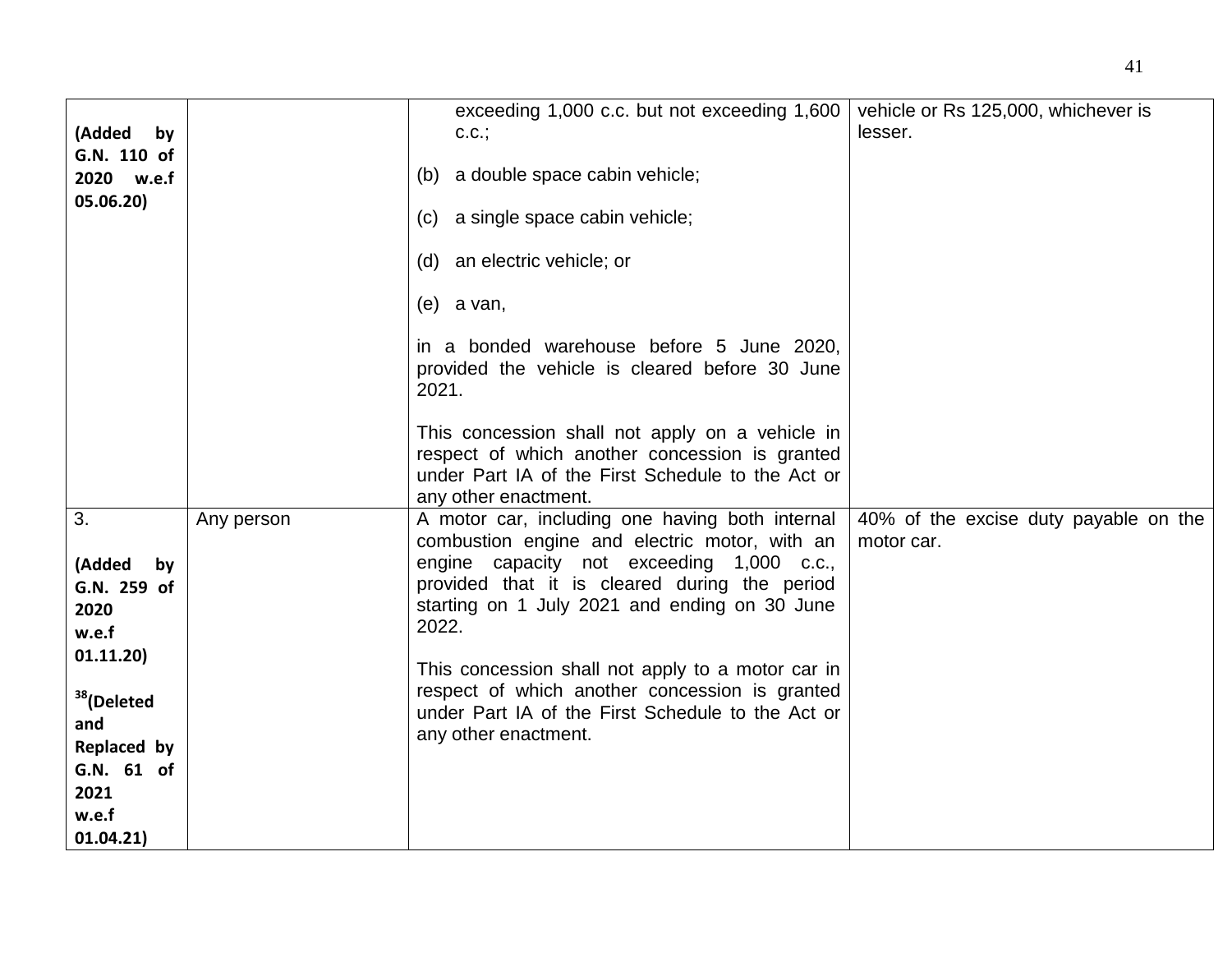| <sup>39</sup> (Deleted<br>and<br>Replaced by<br>G.N. 73 of<br>2021<br>w.e.f<br>05.04.21) |            |                                                                                                      |                                                   |
|------------------------------------------------------------------------------------------|------------|------------------------------------------------------------------------------------------------------|---------------------------------------------------|
| <sup>40</sup> (Deleted<br>and                                                            |            |                                                                                                      |                                                   |
| Replaced by                                                                              |            |                                                                                                      |                                                   |
| G.N. 135 of<br>2021                                                                      |            |                                                                                                      |                                                   |
| w.e.f                                                                                    |            |                                                                                                      |                                                   |
| 01.07.21)                                                                                |            |                                                                                                      |                                                   |
| 4.                                                                                       | Any person | (a) A motor car, including one having both internal<br>combustion engine and electric motor, with an | 30% of the excise duty payable on the<br>vehicle. |
| (Added<br>by                                                                             |            | engine capacity exceeding 1,000 c.c.;                                                                |                                                   |
| G.N. 259 of<br>2020                                                                      |            | (b) a double space cabin vehicle;                                                                    |                                                   |
| w.e.f                                                                                    |            |                                                                                                      |                                                   |
| 01.11.20)                                                                                |            | (c) a single space cabin vehicle;                                                                    |                                                   |
| <sup>41</sup> (Deleted                                                                   |            | (d) an electric vehicle; or                                                                          |                                                   |
| and<br>Replaced by                                                                       |            | (e) a van,                                                                                           |                                                   |
| G.N. 61 of                                                                               |            | provided that it is cleared during the period                                                        |                                                   |
| 2021                                                                                     |            | starting on 1 July 2021 and ending on 30 June                                                        |                                                   |
| w.e.f<br>01.04.21)                                                                       |            | 2022.                                                                                                |                                                   |
|                                                                                          |            | This concession shall not apply on a vehicle in                                                      |                                                   |
| <sup>42</sup> (Deleted                                                                   |            | respect of which another concession is granted                                                       |                                                   |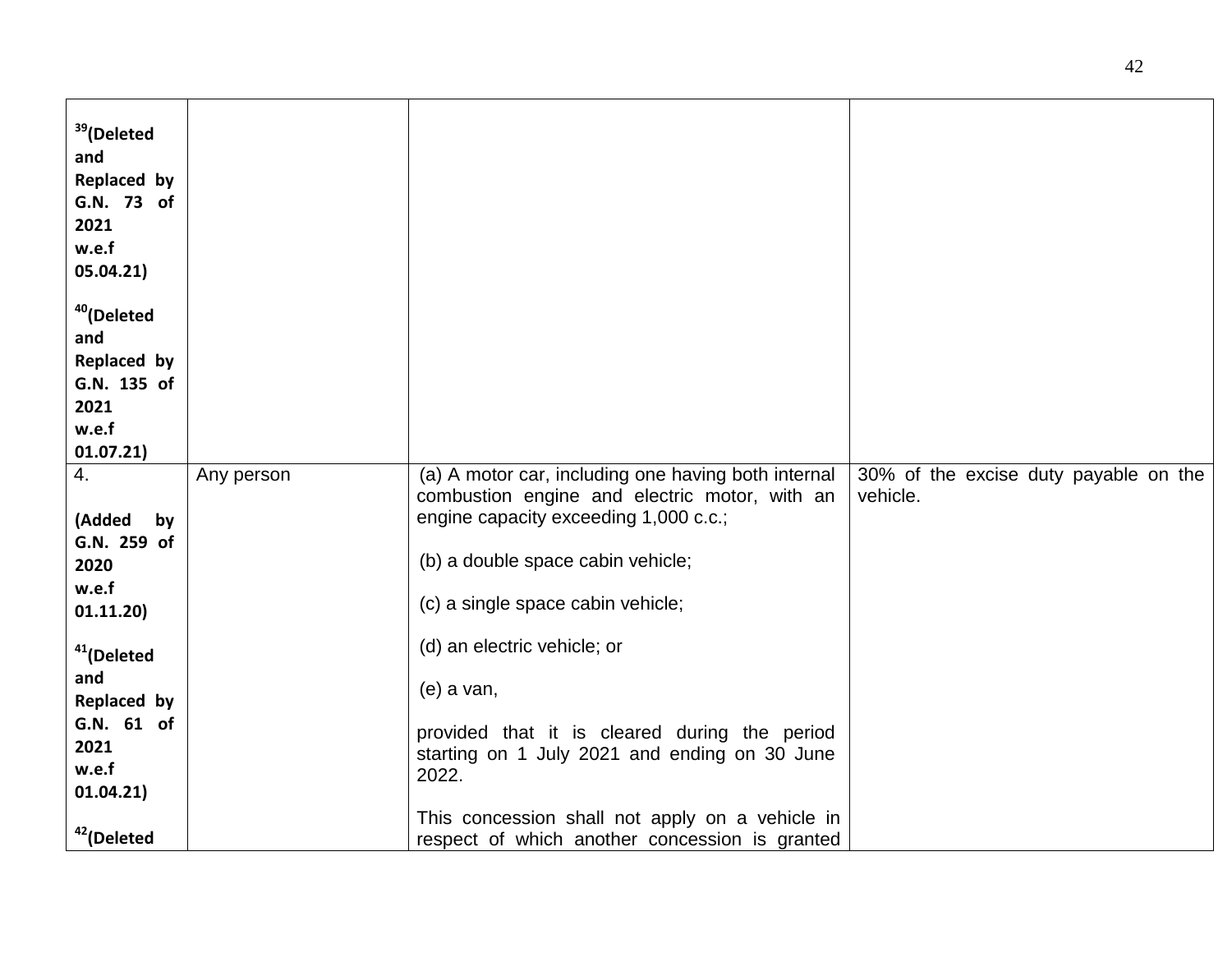| and                    |                          | under Part IA of the First Schedule to the Act or  |                                           |
|------------------------|--------------------------|----------------------------------------------------|-------------------------------------------|
| Replaced by            |                          | any other enactment.                               |                                           |
| G.N. 73 of             |                          |                                                    |                                           |
|                        |                          |                                                    |                                           |
| 2021                   |                          |                                                    |                                           |
| w.e.f                  |                          |                                                    |                                           |
| 05.04.21)              |                          |                                                    |                                           |
|                        |                          |                                                    |                                           |
| <sup>43</sup> (Deleted |                          |                                                    |                                           |
|                        |                          |                                                    |                                           |
| and                    |                          |                                                    |                                           |
| Replaced by            |                          |                                                    |                                           |
| G.N. 135 of            |                          |                                                    |                                           |
| 2021                   |                          |                                                    |                                           |
|                        |                          |                                                    |                                           |
| w.e.f                  |                          |                                                    |                                           |
| 01.07.21)              |                          |                                                    |                                           |
| $44\overline{5}$ .     | Employees of the civil   |                                                    |                                           |
|                        | service, parastatal and  |                                                    |                                           |
|                        | other statutory bodies,  |                                                    |                                           |
|                        | local<br>authorities,    |                                                    |                                           |
|                        | Rodrigues<br>Regional    |                                                    |                                           |
|                        | and<br>the               |                                                    |                                           |
|                        | Assembly                 |                                                    |                                           |
|                        | private<br>secondary     |                                                    |                                           |
|                        | who<br>schools,<br>have  |                                                    |                                           |
|                        | opted for the salary and |                                                    |                                           |
|                        | conditions of service    |                                                    |                                           |
|                        | specified in the PRB     |                                                    |                                           |
|                        | Report 2021 as set out   |                                                    |                                           |
|                        | hereunder-               |                                                    |                                           |
|                        |                          |                                                    |                                           |
|                        | (a) officers who are in  | (1)<br>(a) A motor car, not more than 4 years old, | 70 per cent of the excise duty payable on |
|                        |                          | with an engine capacity not exceeding 1,400 c.c.;  | the motor car or 115,000 rupees,          |
|                        | the grades specified     |                                                    |                                           |
|                        | Annex II of<br>in        |                                                    | whichever is higher.                      |
|                        | Volume 1 of the          | or                                                 |                                           |
|                        | PRB Report 2021          |                                                    |                                           |
|                        | and who have not         |                                                    |                                           |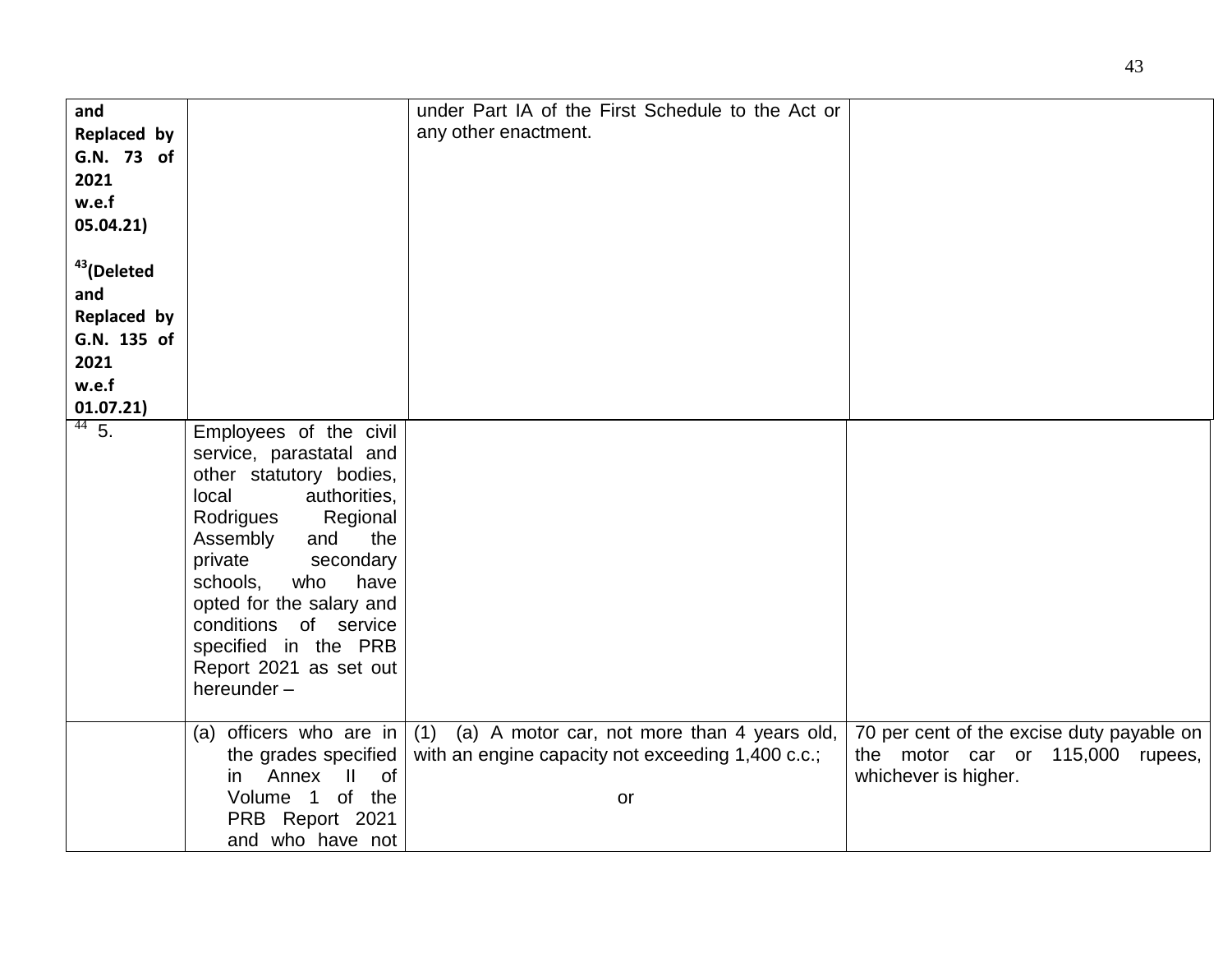| for<br>opted<br>the<br>monthly<br>car<br>allowance in lieu of<br>duty concession; | (b) a motor car, not more than 4 years old,<br>with an engine capacity not exceeding 1,200 c.c.<br>This concession shall be granted not more than<br>once in every 7 years.<br>Where the Director-General is satisfied that the | Up to 200,000 rupees of the excise duty<br>payable on the motor car.                                  |
|-----------------------------------------------------------------------------------|---------------------------------------------------------------------------------------------------------------------------------------------------------------------------------------------------------------------------------|-------------------------------------------------------------------------------------------------------|
|                                                                                   | motor car is damaged in an accident and is a total<br>loss, he may grant concession for a replacement<br>car.                                                                                                                   |                                                                                                       |
|                                                                                   | or                                                                                                                                                                                                                              |                                                                                                       |
|                                                                                   | A motor car, not more than 4 years old, with<br>(2)<br>an engine capacity not exceeding 1,400 c.c.                                                                                                                              | 85 per cent of the excise duty payable on<br>the motor car or 115,000 rupees,<br>whichever is higher. |
|                                                                                   | This concession shall be granted not more than<br>once in every 8 years.                                                                                                                                                        |                                                                                                       |
|                                                                                   | Where the Director-General is satisfied that the<br>motor car is damaged in an accident and is a total<br>loss, he may grant concession for a replacement<br>car.                                                               |                                                                                                       |
|                                                                                   | or                                                                                                                                                                                                                              |                                                                                                       |
|                                                                                   | A motor car, not more than 4 years old, with<br>(3)<br>an engine capacity not exceeding 1,400 c.c.                                                                                                                              | 100 per cent of the excise duty payable<br>on the motor car.                                          |
|                                                                                   | This exemption shall be granted not more than<br>once in every 9 years.                                                                                                                                                         |                                                                                                       |
|                                                                                   | Where the Director-General is satisfied that the<br>motor car is damaged in an accident and is a total<br>loss, he may grant exemption for a replacement                                                                        |                                                                                                       |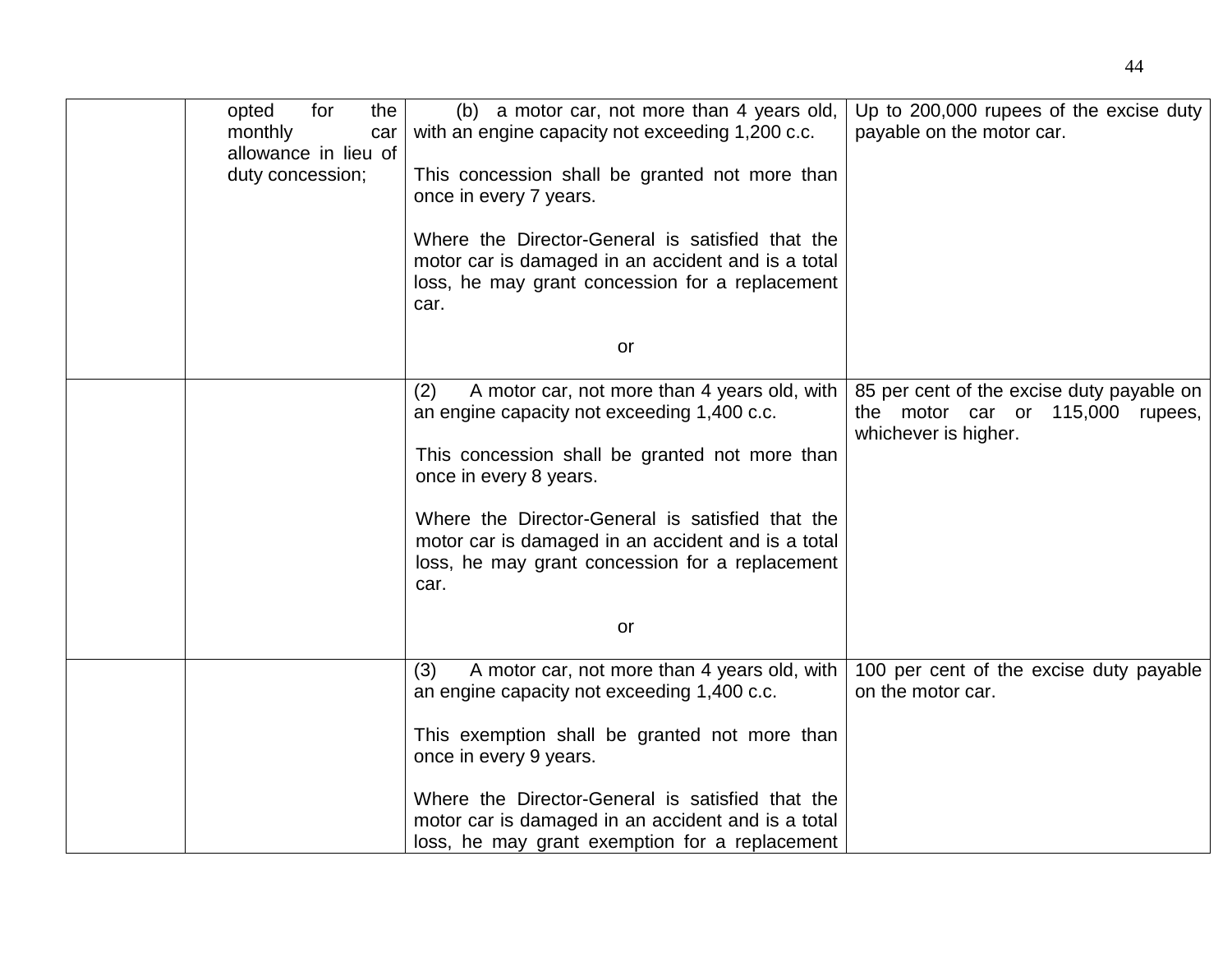|                                                                                                                                                                                                                      | car.                                                                                                                                                                                                                                                                                                                                                                               |                                                                                                       |
|----------------------------------------------------------------------------------------------------------------------------------------------------------------------------------------------------------------------|------------------------------------------------------------------------------------------------------------------------------------------------------------------------------------------------------------------------------------------------------------------------------------------------------------------------------------------------------------------------------------|-------------------------------------------------------------------------------------------------------|
|                                                                                                                                                                                                                      | The concession under paragraph (2) or exemption<br>under paragraph (3) above shall be granted only<br>on renewal of a motor car purchased with<br>concession under paragraph (1).                                                                                                                                                                                                  |                                                                                                       |
| (b)<br>employees as at<br>paragraph (a) who<br>have<br>to<br>travel<br>regularly on slopy,<br>rocky and uneven<br>roads to get access<br>to sites of work, as<br>their<br>supervising<br>officers<br>may<br>approve; | A double cab pickup vehicle (2x4 or 4x4), not more<br>than 3 years old, with an engine capacity not<br>exceeding 3,000 c.c.<br>This exemption shall be granted not more than<br>once in every 7 years.<br>Where the Director-General is satisfied that the<br>motor vehicle is damaged in an accident and is a<br>total loss, he may grant exemption for a<br>replacement vehicle. | Up to 200,000 rupees of the excise duty<br>payable on the motor vehicle.                              |
| officers who have<br>(c)<br>benefited<br>never<br>from<br>duty<br>exemption on the<br>purchase of a car<br>and $-$                                                                                                   | (1) A motor car, not more than 4 years old, with<br>an engine capacity not exceeding 1,400 c.c.;<br>or                                                                                                                                                                                                                                                                             | 70 per cent of the excise duty payable on<br>the motor car or 115,000 rupees,<br>whichever is higher. |
| (i) reckon not less<br>than 22 years'<br>service; and                                                                                                                                                                | A motor car, not more than 4 years old, with<br>(2)<br>an engine capacity not exceeding 1,200 c.c.<br>This concession shall be granted once only.                                                                                                                                                                                                                                  | Up to 200,000 rupees of the excise duty<br>payable on the motor car.                                  |
| (ii) draw a monthly<br>basic salary of<br>39,350 rupees or<br>more;                                                                                                                                                  | Where the Director-General is satisfied that the<br>motor car is damaged in an accident and is a total<br>loss before the lapse of 4 years from the date of                                                                                                                                                                                                                        |                                                                                                       |
|                                                                                                                                                                                                                      | clearance, he may grant concession for a                                                                                                                                                                                                                                                                                                                                           |                                                                                                       |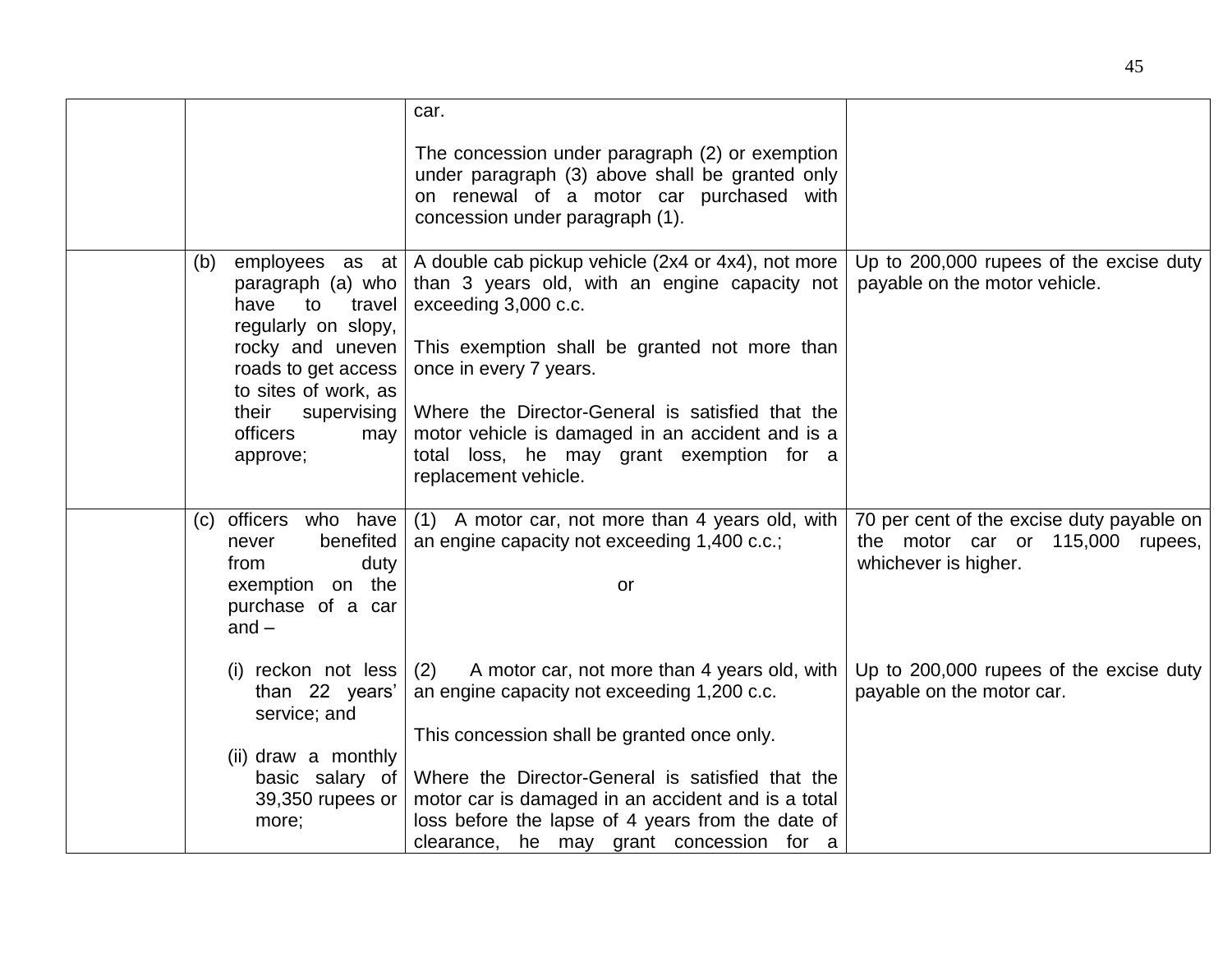|                                                                                                                                                                                                                                                                                                                     | replacement car on only one occasion.                                                                                                                                                                                                                                                                                                                                                          |                                                                                                                                                                               |
|---------------------------------------------------------------------------------------------------------------------------------------------------------------------------------------------------------------------------------------------------------------------------------------------------------------------|------------------------------------------------------------------------------------------------------------------------------------------------------------------------------------------------------------------------------------------------------------------------------------------------------------------------------------------------------------------------------------------------|-------------------------------------------------------------------------------------------------------------------------------------------------------------------------------|
| (ca) Officers who have<br>benefited<br>never<br>from<br>duty<br>exemption on the<br>purchase<br>of a<br>motor car and who<br>(a) reckon not less<br>than 5 years'<br>service; and<br>(b) draw<br>a<br>monthly basic<br>salary<br>0f<br>31,000 rupees<br>or more.<br>(Inserted by G.N. 54 of<br>2022 w.e.f 05.03.22) | A motor car, not more than 4 years old, with an<br>engine capacity not exceeding 1,400 c.c.<br>This concession shall be granted once only.<br>Where the Director-General is satisfied that the<br>motor car is damaged in an accident and is a total<br>loss before the lapse of 4 years from the date of<br>clearance, he may grant concession for a<br>replacement car on only one occasion. | Up to 150,000 rupees of the excise duty<br>payable on the motor car.                                                                                                          |
| officers who have<br>(d)<br>benefited<br>never<br>from duty exemption<br>on the purchase of<br>a car and $-$<br>draw a monthly<br>(i)<br>basic salary of<br>62,700, rupees                                                                                                                                          | (1)<br>A motor car, not more than 4 years old, with<br>an engine capacity not exceeding 1,400 c.c.;<br>or<br>A motor car, not more than 4 years old, with<br>(2)<br>an engine capacity not exceeding 1,200 c.c.                                                                                                                                                                                | 70 per cent of the excise duty payable on<br>the motor car or 115,000 rupees,<br>whichever is higher.<br>Up to 200,000 rupees of the excise duty<br>payable on the motor car. |
| or a monthly<br>basic salary of<br>49,250 rupees<br>or more in a                                                                                                                                                                                                                                                    | This concession shall be granted once only.                                                                                                                                                                                                                                                                                                                                                    |                                                                                                                                                                               |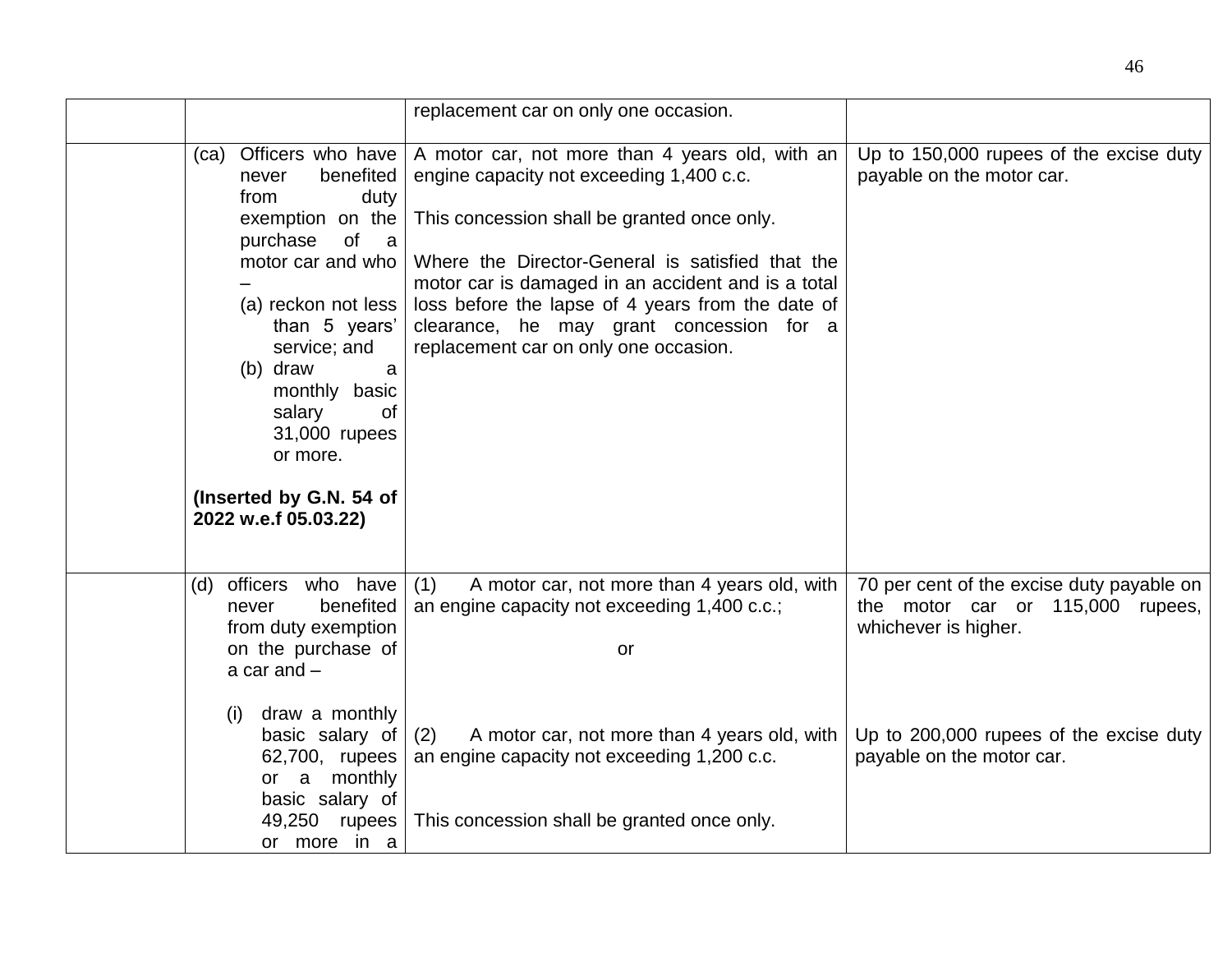| salary scale the<br>maximum<br>of<br>which<br>is<br>not<br>less<br>than<br>69,800<br>rupees;<br>and                                                                                                                                                                                                             | Where the Director-General is satisfied that the<br>motor car is damaged in an accident and is a total<br>loss before the lapse of 4 years from the date of<br>clearance, he may grant concession for a<br>replacement car on only one occasion.                                                       |                                                                      |
|-----------------------------------------------------------------------------------------------------------------------------------------------------------------------------------------------------------------------------------------------------------------------------------------------------------------|--------------------------------------------------------------------------------------------------------------------------------------------------------------------------------------------------------------------------------------------------------------------------------------------------------|----------------------------------------------------------------------|
| have not opted<br>(ii)<br>for the monthly<br>car allowance in<br>of duty<br>lieu<br>concession;                                                                                                                                                                                                                 |                                                                                                                                                                                                                                                                                                        |                                                                      |
| officers<br>who,<br>by<br>(e)<br>their<br>virtue<br>of<br>posting, are required<br>to perform extensive<br>official travelling on a<br>regular basis<br>and<br>who<br>satisfy<br>the<br>criteria set by the<br>Committee referred<br>in<br>paragraph<br>to<br>16.2.26 of Volume 1<br>of the PRB Report<br>2021. | A motor car, not more than 4 years old, with an<br>engine capacity not exceeding 1,400 c.c.                                                                                                                                                                                                            | Up to 115,000 rupees of the excise duty<br>payable on the motor car. |
| (f) advisers/officers on<br>contract who are not<br>eligible<br>for<br>duty<br>exemption on a car<br>but who are required<br>to perform extensive<br>field duties and who                                                                                                                                       | A motor car, not more than 4 years old, with an<br>engine capacity not exceeding 1,400 c.c.<br>Where the Director-General is satisfied that the<br>motor car is damaged in an accident and is a total<br>loss before the lapse of 4 years from the date of<br>clearance, he may grant concession for a | Up to 115,000 rupees of the excise duty<br>payable on the motor car. |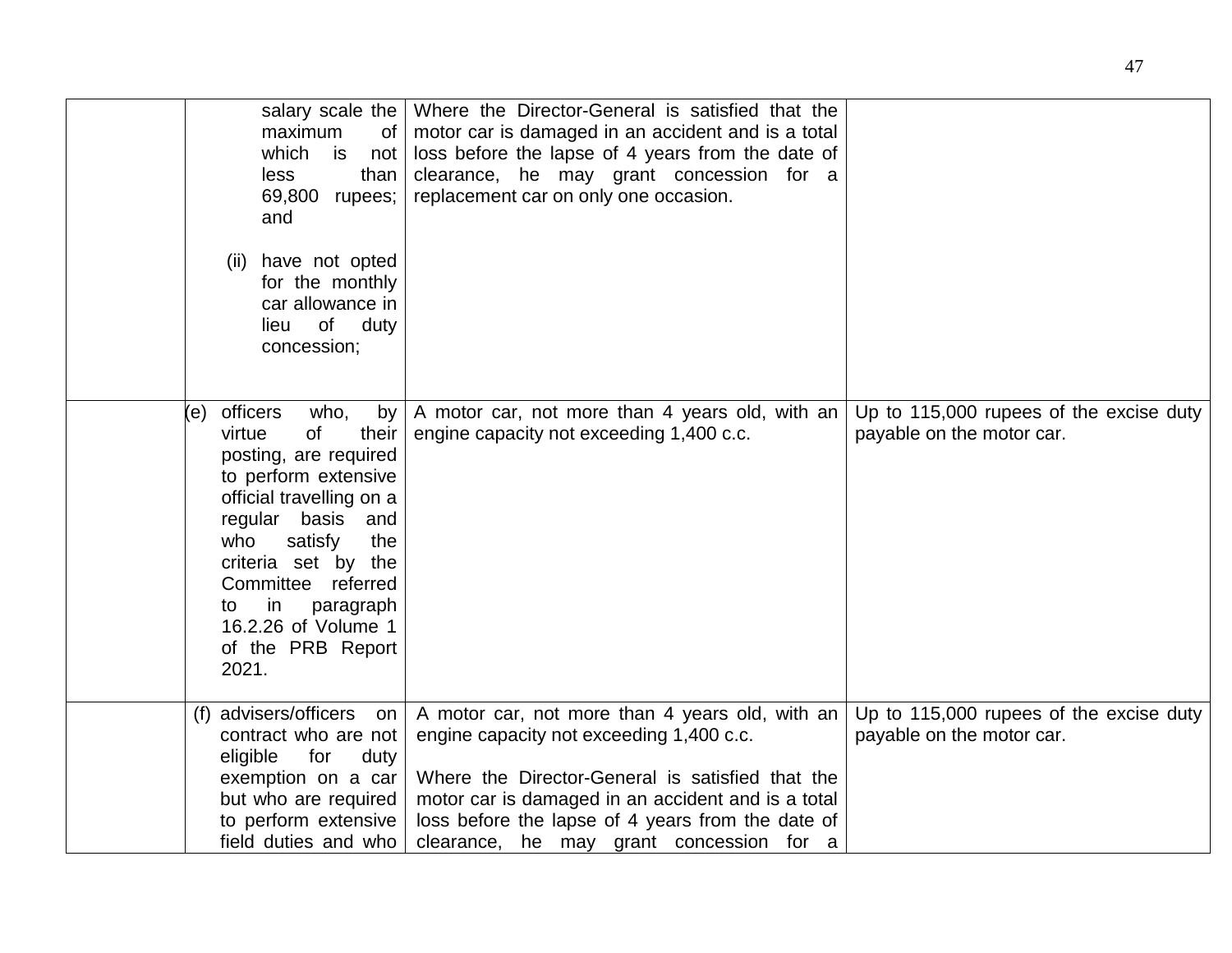|    | satisfy the criteria set<br>by the Committee<br>referred<br>to<br>in.<br>paragraph 16.2.36 of<br>Volume 1 of the PRB<br>Report 2021<br>and<br>who have not opted<br>for the monthly car<br>allowance in lieu of<br>duty concession.                                                                                                                                                   | replacement car on only one occasion.                                                                                                                                                                                                                                                                                                  |                                                              |
|----|---------------------------------------------------------------------------------------------------------------------------------------------------------------------------------------------------------------------------------------------------------------------------------------------------------------------------------------------------------------------------------------|----------------------------------------------------------------------------------------------------------------------------------------------------------------------------------------------------------------------------------------------------------------------------------------------------------------------------------------|--------------------------------------------------------------|
| 6. | Employees<br>(including)<br>those employed<br>on<br>contract) of the civil<br>service, parastatal and<br>other statutory bodies,<br>local<br>authorities,<br>Rodrigues<br>Regional<br>Assembly<br>and<br>the<br>private<br>secondary<br>schools,<br>who<br>have<br>opted for the salary and<br>conditions of service<br>prescribed in the PRB<br>Report 2021 as set out<br>hereunder- |                                                                                                                                                                                                                                                                                                                                        |                                                              |
|    | officers, other than<br>(a)<br>advisers<br>and<br>officers employed<br>contract,<br>on<br>drawing a monthly<br>basic<br>salary<br>of<br>97,625<br>rupees or<br>but<br>more<br>not<br>eligible<br>for<br>a                                                                                                                                                                             | (1) A motor car, not more than 4 years old, with an<br>engine capacity not exceeding 1,850 c.c.<br>This exemption shall be granted not more than<br>once in every 5 years.<br>Where the Director-General is satisfied that the<br>motor car is damaged in an accident and is a total<br>loss, he may grant exemption for a replacement | 100 per cent of the excise duty payable<br>on the motor car. |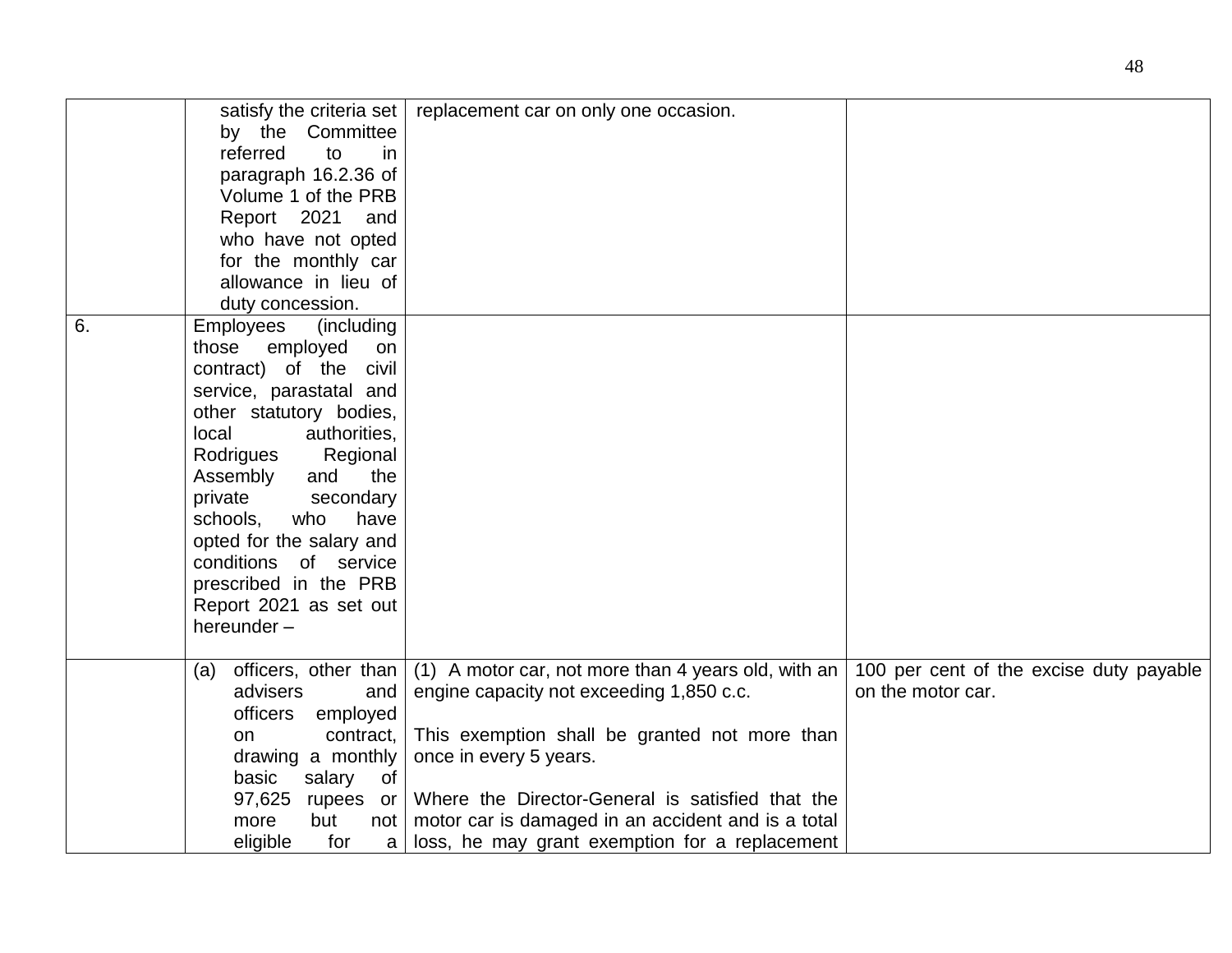| chauffeur/self-<br>driven car and who<br>have not opted for<br>the monthly car | car.<br>or                                                                                                                                                                |                                                              |
|--------------------------------------------------------------------------------|---------------------------------------------------------------------------------------------------------------------------------------------------------------------------|--------------------------------------------------------------|
| allowance in lieu of<br>duty exemption.                                        |                                                                                                                                                                           |                                                              |
|                                                                                | (2) A motor car, not more than 4 years old, with an<br>engine capacity not exceeding 2,050 c.c.                                                                           | 100 per cent of the excise duty payable<br>on the motor car. |
|                                                                                | This exemption shall be granted not more than<br>once in every 6 years.                                                                                                   |                                                              |
|                                                                                | Where the Director-General is satisfied that the<br>motor car is damaged in an accident and is a total<br>loss, he may grant exemption for a replacement<br>car.          |                                                              |
|                                                                                | or                                                                                                                                                                        |                                                              |
|                                                                                | (3) A motor car, not more than 4 years old, with an<br>engine capacity not exceeding 2,250 c.c.                                                                           | 100 per cent of the excise duty payable<br>on the motor car. |
|                                                                                | This exemption shall be granted not more than<br>once in every 7 years.                                                                                                   |                                                              |
|                                                                                | Where the Director-General is satisfied that the<br>motor car is damaged in an accident and is a total<br>loss, he may grant exemption for a replacement<br>car.          |                                                              |
|                                                                                | The exemption under paragraph (2) or exemption<br>under paragraph (3) shall be granted only on<br>renewal of a motor car purchased with exemption<br>under paragraph (1). |                                                              |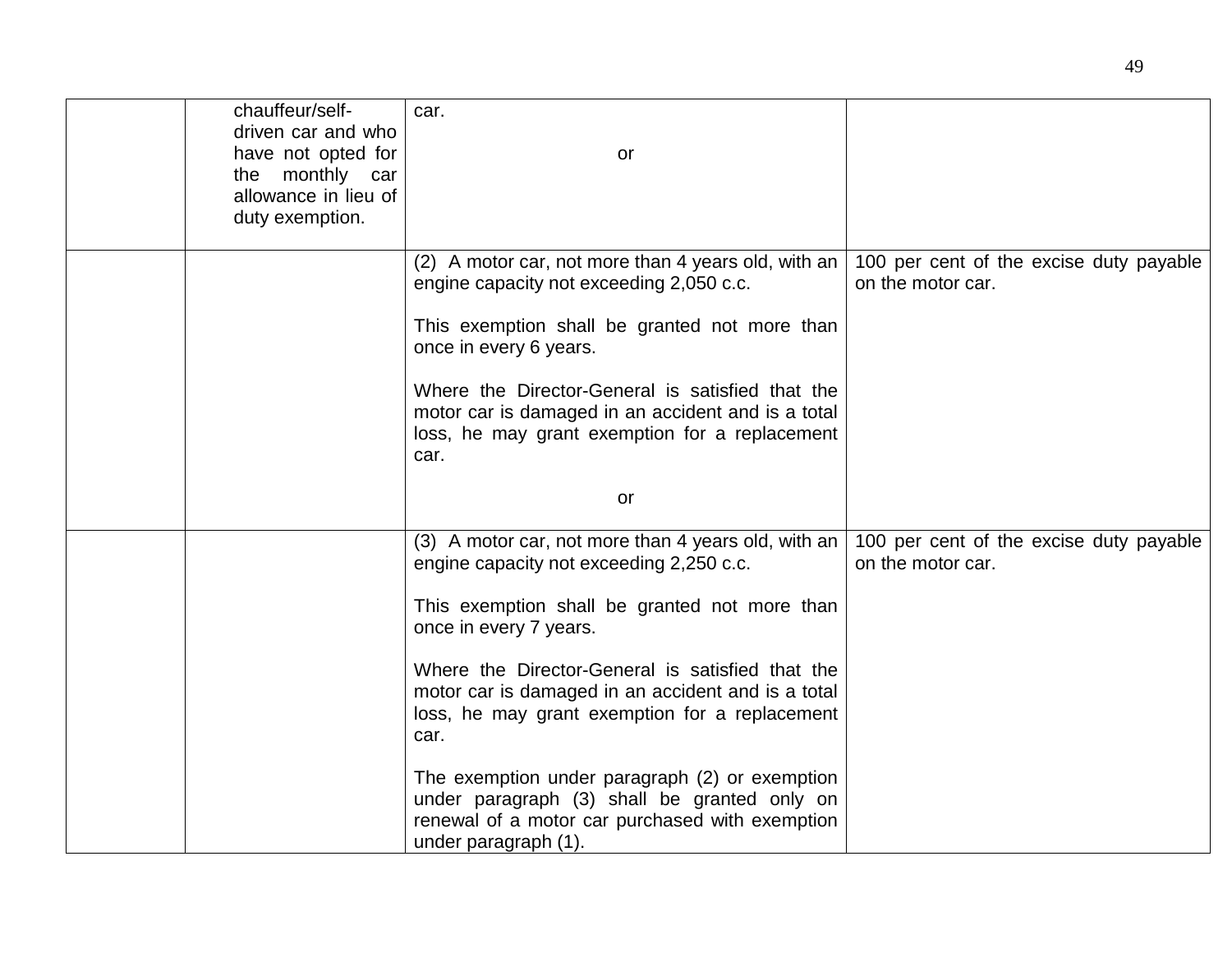|                                                                                                                                                                                                                                                                                            | The exemptions under paragraphs $(1)$ , $(2)$ and $(3)$<br>shall also be applicable to officers drawing a<br>monthly basic salary -<br>of 40,000 rupees but less than 42,500 rupees<br>(a)<br>prior to 30 June 2008; or<br>in a scale the maximum of which was not<br>(b)<br>less than 39,000 rupees and, following the<br>2008 PRB Report, were entitled to a monthly<br>salary of 66,000 rupees or more,<br>provided that 5 years have elapsed as from the<br>date of the last purchase of a duty exempted car.<br>The exemption under paragraph (2) or (3) shall be<br>granted only on renewal of a motor car purchased<br>with exemption under paragraph (1). |                                                              |
|--------------------------------------------------------------------------------------------------------------------------------------------------------------------------------------------------------------------------------------------------------------------------------------------|-------------------------------------------------------------------------------------------------------------------------------------------------------------------------------------------------------------------------------------------------------------------------------------------------------------------------------------------------------------------------------------------------------------------------------------------------------------------------------------------------------------------------------------------------------------------------------------------------------------------------------------------------------------------|--------------------------------------------------------------|
| (b) officers drawing a<br>monthly basic salary<br>of 94,500 rupees or<br>drawing a monthly<br>basic salary in a<br>scale the maximum<br>of which is not less<br>than 94,500 rupees<br>and who have not<br>for<br>the<br>opted<br>monthly<br>car<br>allowance in lieu of<br>duty exemption. | (1) A motor car, not more than 4 years old, with an<br>engine capacity not exceeding 1,601 c.c.<br>This exemption shall be granted not more than<br>once in every 5 years.<br>Where the Director-General is satisfied that the<br>motor car is damaged in an accident and is a total<br>loss, he may grant exemption for a replacement<br>car.<br>or                                                                                                                                                                                                                                                                                                              | 100 per cent of the excise duty payable<br>on the motor car. |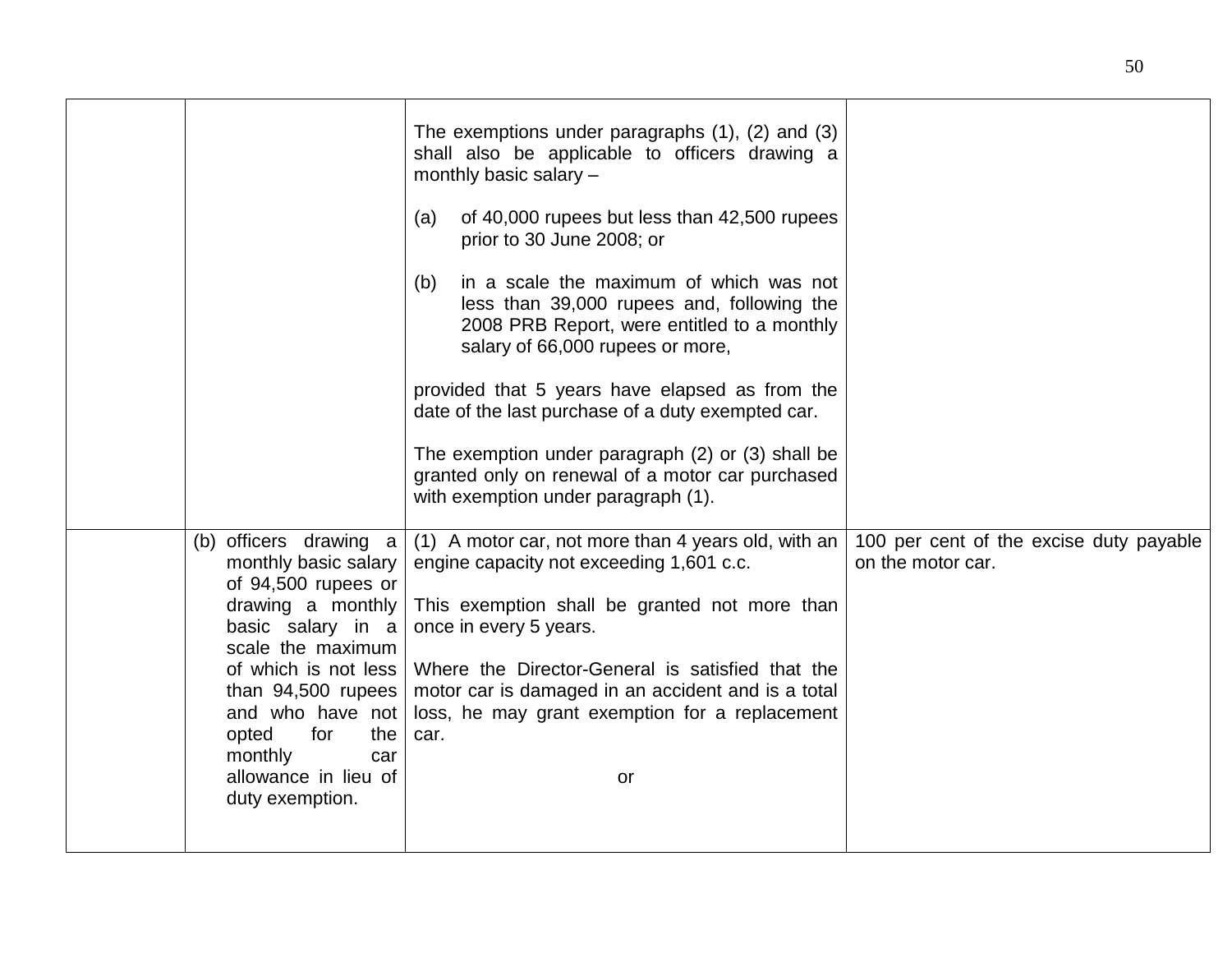|                                                                                                                | (2) A motor car, not more than 4 years old, with an<br>engine capacity not exceeding 1,850 c.c.<br>This exemption shall be granted not more than<br>once in every 6 years.<br>Where the Director-General is satisfied that the<br>motor car is damaged in an accident and is a total<br>loss, he may grant exemption for a replacement<br>car.                                                                                                                                                       | 100 per cent of the excise duty payable<br>on the motor car. |
|----------------------------------------------------------------------------------------------------------------|------------------------------------------------------------------------------------------------------------------------------------------------------------------------------------------------------------------------------------------------------------------------------------------------------------------------------------------------------------------------------------------------------------------------------------------------------------------------------------------------------|--------------------------------------------------------------|
|                                                                                                                | or                                                                                                                                                                                                                                                                                                                                                                                                                                                                                                   |                                                              |
|                                                                                                                | (3) A motor car, not more than 4 years old, with an<br>engine capacity not exceeding 2,000 c.c.<br>This exemption shall be granted not more than<br>once in every 7 years.<br>Where the Director-General is satisfied that the<br>motor car is damaged in an accident and is a total<br>loss, he may grant exemption for a replacement<br>car.<br>The exemption under paragraph (2) or (3) above<br>shall be granted only on renewal of a motor car<br>purchased with exemption under paragraph (1). | 100 per cent of the excise duty payable<br>on the motor car. |
|                                                                                                                |                                                                                                                                                                                                                                                                                                                                                                                                                                                                                                      |                                                              |
| officers drawing a<br>(c)<br>monthly basic salary<br>of $54,200$ rupees<br>and above in a<br>scale the maximum | (1) A motor car, not more than 4 years old, with<br>an engine capacity not exceeding 1,500 c.c.<br>This exemption shall be granted not more than<br>once in every 7 years.                                                                                                                                                                                                                                                                                                                           | 100 per cent of the excise duty payable<br>on the motor car. |
| of which is not less<br>than $77,950$ rupees                                                                   | Where the Director-General is satisfied that the                                                                                                                                                                                                                                                                                                                                                                                                                                                     |                                                              |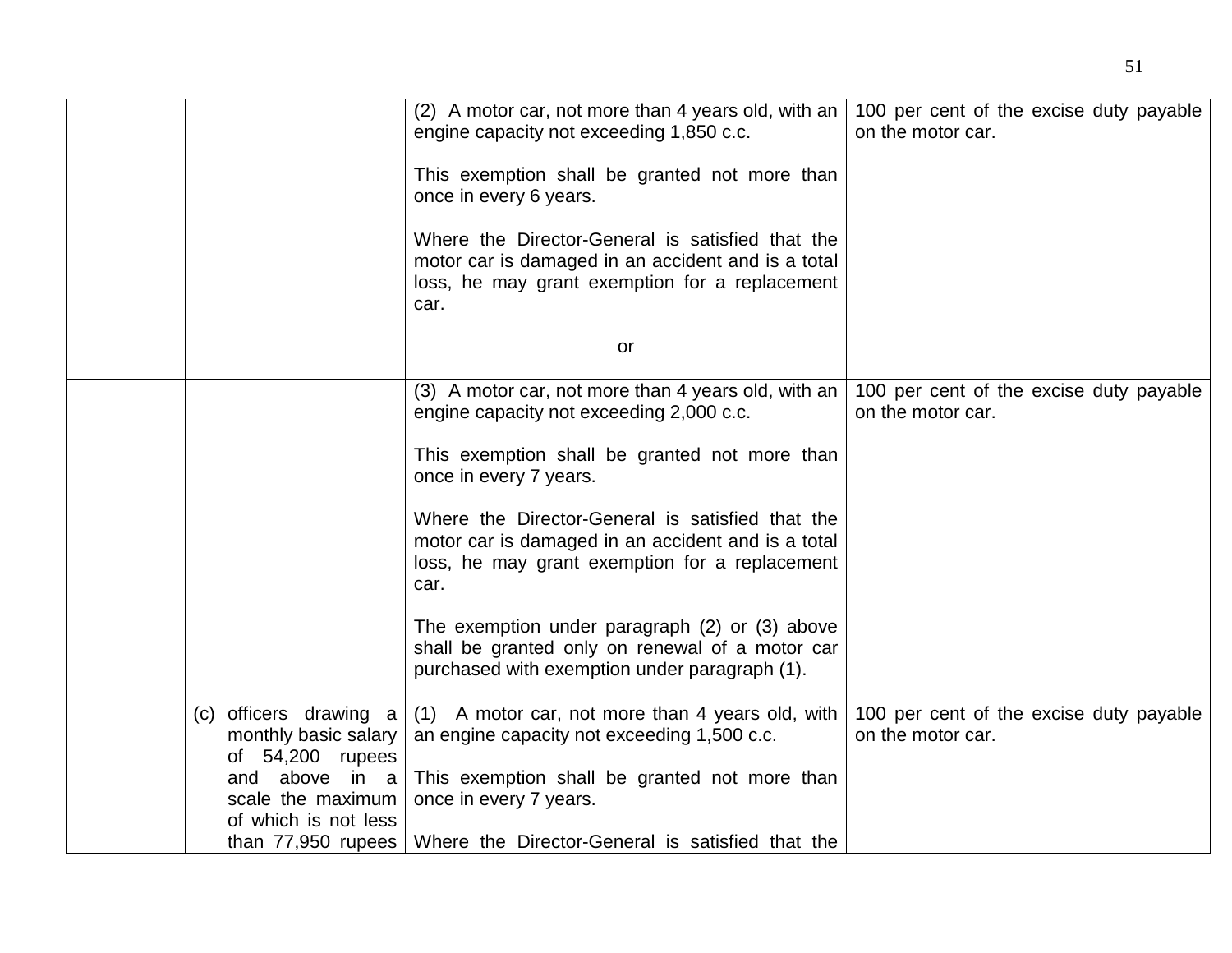| or those drawing a   | motor car is damaged in an accident and is a total  |                                         |
|----------------------|-----------------------------------------------------|-----------------------------------------|
| monthly basic salary | loss, he may grant exemption for a replacement      |                                         |
| in the range of      | car.                                                |                                         |
| 64,400 rupees and    |                                                     |                                         |
| up to 91,375 rupees  | or                                                  |                                         |
| or incumbents<br>in  |                                                     |                                         |
| grades specified in  |                                                     |                                         |
| Annex I of Volume 1  |                                                     |                                         |
| of the PRB Report    |                                                     |                                         |
| 2021,<br>including   |                                                     |                                         |
| those appointed in a |                                                     |                                         |
| temporary capacity   |                                                     |                                         |
| and who have not     |                                                     |                                         |
| the<br>for           |                                                     |                                         |
| opted                |                                                     |                                         |
| monthly<br>car       |                                                     |                                         |
| allowance in lieu of |                                                     |                                         |
| duty exemption.      |                                                     |                                         |
|                      | (2) A motor car, not more than 4 years old, with    | 100 per cent of the excise duty payable |
|                      | an engine capacity not exceeding 1,601 c.c.         | on the motor car.                       |
|                      |                                                     |                                         |
|                      | This exemption shall be granted not more than       |                                         |
|                      | once in every 8 years.                              |                                         |
|                      |                                                     |                                         |
|                      | Where the Director-General is satisfied that the    |                                         |
|                      | motor car is damaged in an accident and is a total  |                                         |
|                      | loss, he may grant exemption for a replacement      |                                         |
|                      | car.                                                |                                         |
|                      |                                                     |                                         |
|                      | or                                                  |                                         |
|                      |                                                     |                                         |
|                      | (3) A motor car, not more than 4 years old, with an | 100 per cent of the excise duty payable |
|                      | engine capacity not exceeding 1,850 c.c.            | on the motor car.                       |
|                      |                                                     |                                         |
|                      | This exemption shall be granted not more than       |                                         |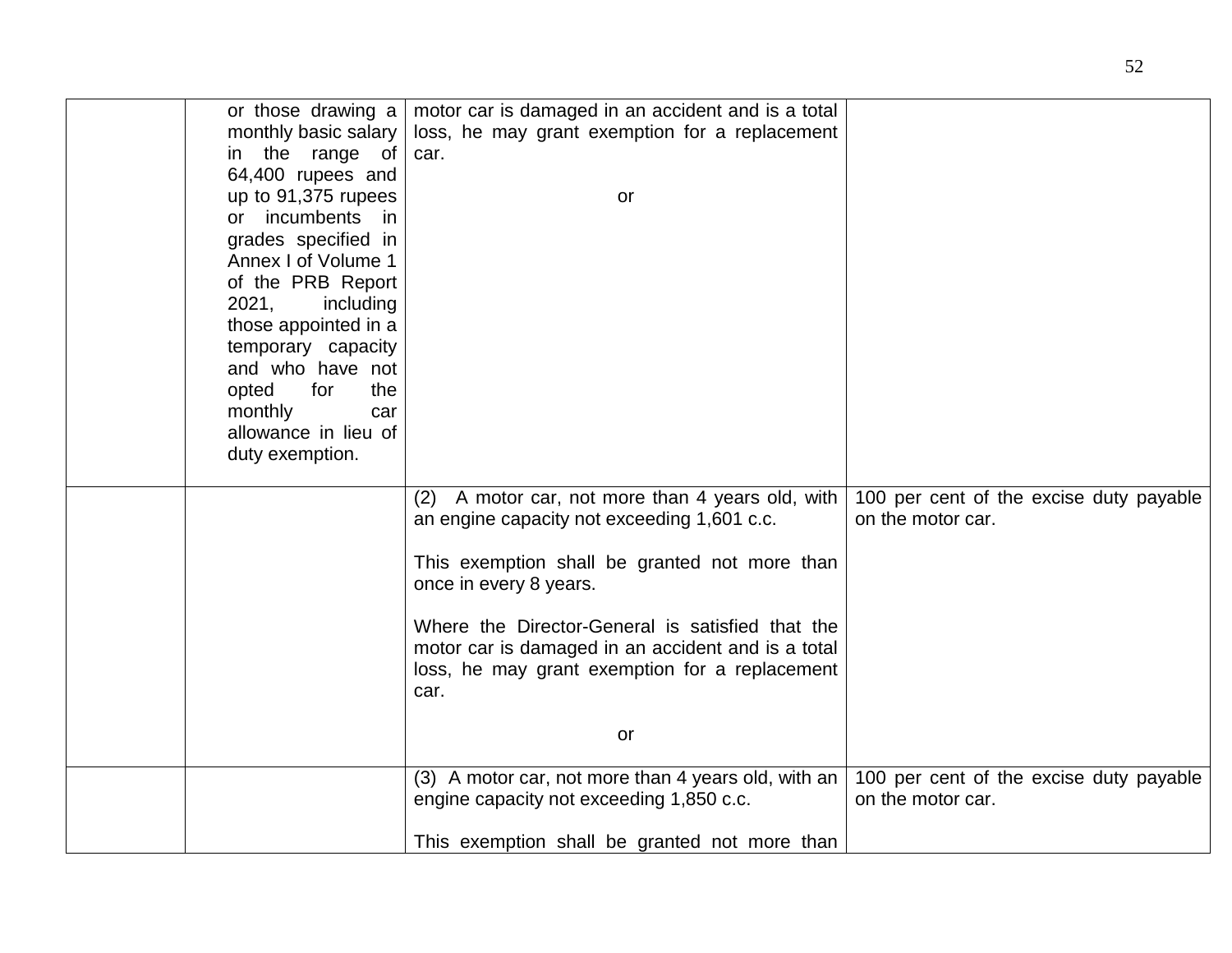|                                                                                                                                                                                                                                                                                                                                                                                                                                                           | once in every 9 years.                                                                                                                                                                                                                                                                                                                               |                                                              |
|-----------------------------------------------------------------------------------------------------------------------------------------------------------------------------------------------------------------------------------------------------------------------------------------------------------------------------------------------------------------------------------------------------------------------------------------------------------|------------------------------------------------------------------------------------------------------------------------------------------------------------------------------------------------------------------------------------------------------------------------------------------------------------------------------------------------------|--------------------------------------------------------------|
|                                                                                                                                                                                                                                                                                                                                                                                                                                                           | Where the Director-General is satisfied that the<br>motor car is damaged in an accident and is a total<br>loss, he may grant exemption for a replacement<br>car.                                                                                                                                                                                     |                                                              |
|                                                                                                                                                                                                                                                                                                                                                                                                                                                           | The exemption under paragraph (2) or (3) above<br>shall be granted only on renewal of a motor car<br>purchased with exemption under paragraph (1).                                                                                                                                                                                                   |                                                              |
| officers who were<br>(d<br>eligible for full duty<br>exemption<br>on<br>- a<br>motor car as per<br>paragraph 15.2.78 of<br>Volume 1 of the Pay<br><b>Bureau</b><br>Research<br>Report 2003 and<br>though not drawing a<br>monthly basic salary<br>of 64,400 rupees<br>under the salary and<br>conditions of service<br>specified in the PRB<br>Report 2021<br>and<br>who have not opted<br>for the monthly car<br>allowance in lieu of<br>duty exemption. | (1) A motor car, not more than 4 years old, with an<br>engine capacity not exceeding 1,500 c.c.<br>This exemption shall be granted not more than<br>once in every 7 years.<br>Where the Director-General is satisfied that the<br>motor car is damaged in an accident and is a total<br>loss, he may grant exemption for a replacement<br>car.<br>or | 100 per cent of the excise duty payable<br>on the motor car. |
|                                                                                                                                                                                                                                                                                                                                                                                                                                                           | A motor car, not more than 4 years old, with an<br>(2)<br>engine capacity not exceeding 1,601 c.c.                                                                                                                                                                                                                                                   | 100 per cent of the excise duty payable<br>on the motor car. |
|                                                                                                                                                                                                                                                                                                                                                                                                                                                           | This exemption shall be granted not more than                                                                                                                                                                                                                                                                                                        |                                                              |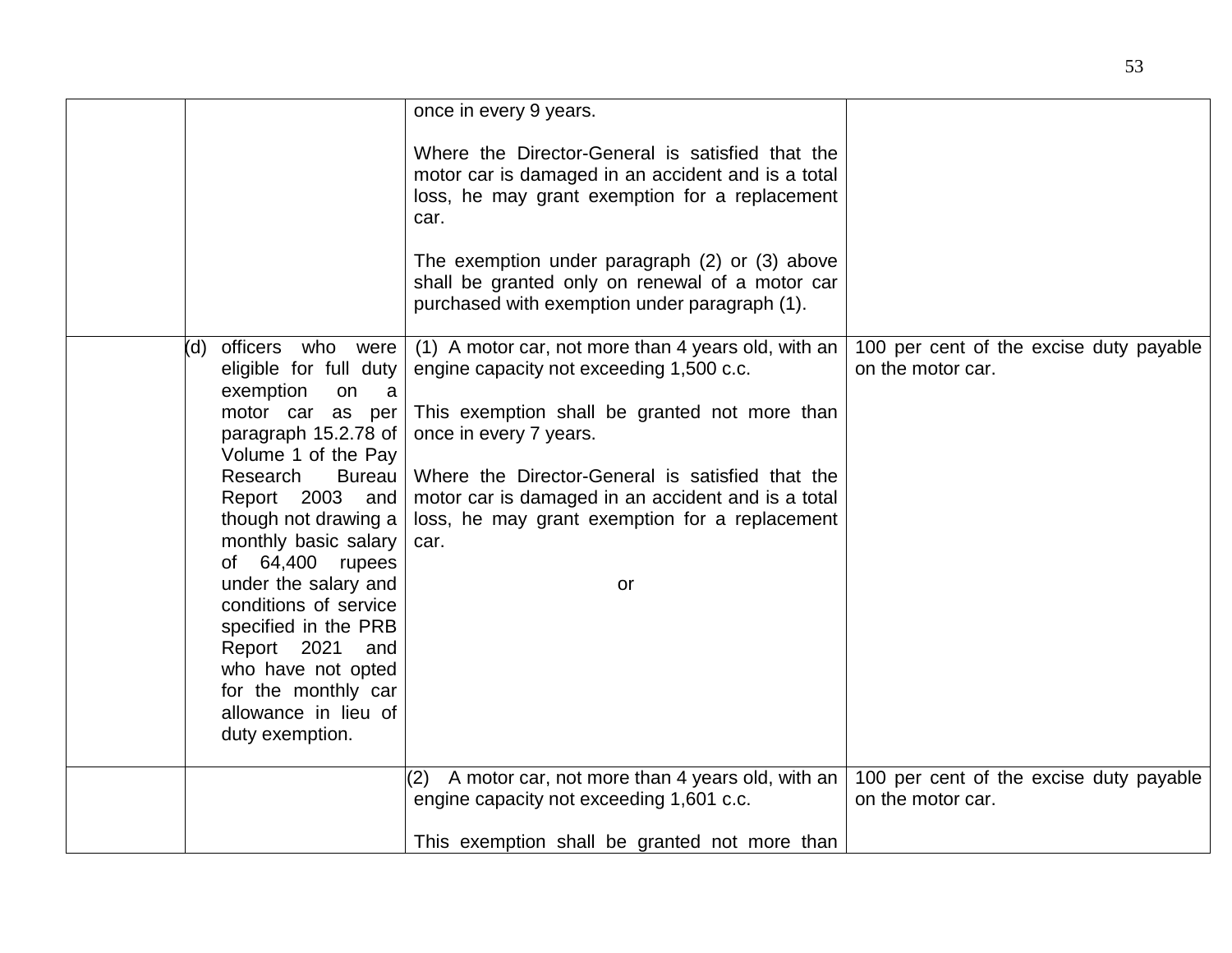|                                                       | once in every 8 years.                                                                                                                                           |                                                              |
|-------------------------------------------------------|------------------------------------------------------------------------------------------------------------------------------------------------------------------|--------------------------------------------------------------|
|                                                       | Where the Director-General is satisfied that the                                                                                                                 |                                                              |
|                                                       | motor car is damaged in an accident and is a total                                                                                                               |                                                              |
|                                                       | loss, he may grant exemption for a replacement<br>car.                                                                                                           |                                                              |
|                                                       |                                                                                                                                                                  |                                                              |
|                                                       | or                                                                                                                                                               |                                                              |
|                                                       |                                                                                                                                                                  |                                                              |
|                                                       | (3) A motor car, not more than 4 years old, with an<br>engine capacity not exceeding 1,850 c.c.                                                                  | 100 per cent of the excise duty payable<br>on the motor car. |
|                                                       | This exemption shall be granted not more than<br>once in every 9 years.                                                                                          |                                                              |
|                                                       | Where the Director-General is satisfied that the<br>motor car is damaged in an accident and is a total<br>loss, he may grant exemption for a replacement<br>car. |                                                              |
|                                                       | The exemption under paragraphs $(1)$ , $(2)$ and $(3)$<br>shall be granted on a personal basis.                                                                  |                                                              |
|                                                       | The exemption under paragraph (2) or (3) above<br>shall be granted only on renewal of a motor car<br>purchased with exemption under paragraph (1).               |                                                              |
| (e) senior<br>advisers/senior<br>officers on contract | A motor car, not more than 4 years old, with an<br>engine capacity not exceeding 1,850 c.c.                                                                      | 100 per cent of the excise duty payable<br>on the motor car. |
| employed at a level                                   | This exemption shall be granted not more than                                                                                                                    |                                                              |
| corresponding to a                                    | once in every 5 years.                                                                                                                                           |                                                              |
| Chief<br><b>Technical</b>                             |                                                                                                                                                                  |                                                              |
| Officer of a large                                    | Where the Director-General is satisfied that the                                                                                                                 |                                                              |
| Chief<br>Ministry<br>or                               | motor car is damaged in an accident and is a total                                                                                                               |                                                              |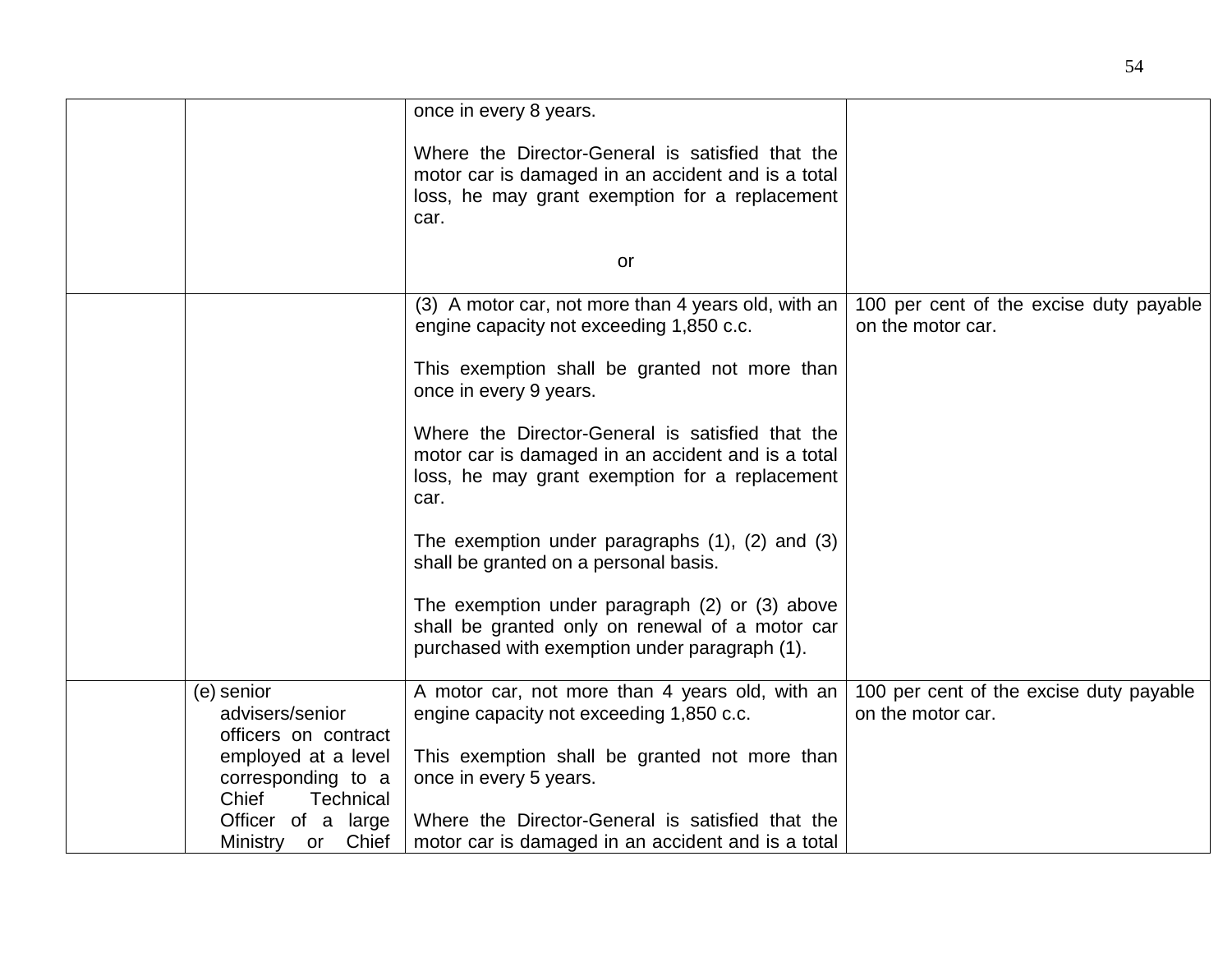| Executive of a major<br>public<br>sector<br>institution, or above,<br>and who have not<br>opted<br>for<br>the<br>monthly<br>car<br>allowance in lieu of<br>duty exemption.                                                                                                                                           | loss, he may grant exemption for a replacement<br>car.                                                                                                                                                                                                                                                                                                          |                                                              |
|----------------------------------------------------------------------------------------------------------------------------------------------------------------------------------------------------------------------------------------------------------------------------------------------------------------------|-----------------------------------------------------------------------------------------------------------------------------------------------------------------------------------------------------------------------------------------------------------------------------------------------------------------------------------------------------------------|--------------------------------------------------------------|
| (f) advisers and officers<br>employed<br>on<br>contract, drawing a<br>monthly basic salary<br>of 94,500 rupees and<br>up to 110,125 rupees<br>and who have not<br>opted for the monthly<br>car allowance in lieu<br>of duty exemption.                                                                               | A motor car, not more than 4 years old, with an<br>engine capacity not exceeding 1,601 c.c.<br>This exemption shall be granted not more than<br>once in every 5 years.<br>Where the Director-General is satisfied that the<br>motor car is damaged in an accident and is a total<br>loss, he may grant exemption for a replacement<br>car on only one occasion. | 100 per cent of the excise duty payable<br>on the motor car. |
| (g) advisers/officers<br>employed<br>on<br>contract drawing a<br>monthly basic salary<br>of 64,400 rupees and<br>up to 91,375 rupees<br>or advisers/officers<br>employed<br>in the<br>capacity<br>0f<br>professionals<br>listed<br>at Annex I of the<br>PRB Report 2021<br>and who have not<br>opted for the monthly | A motor car, not more than 4 years old, with an<br>engine capacity not exceeding 1,500 c.c.<br>This exemption shall be granted not more than<br>once in every 7 years.<br>Where the Director-General is satisfied that the<br>motor car is damaged in an accident and is a total<br>loss, he may grant exemption for a replacement<br>car.                      | 100 per cent of the excise duty payable<br>on the motor car. |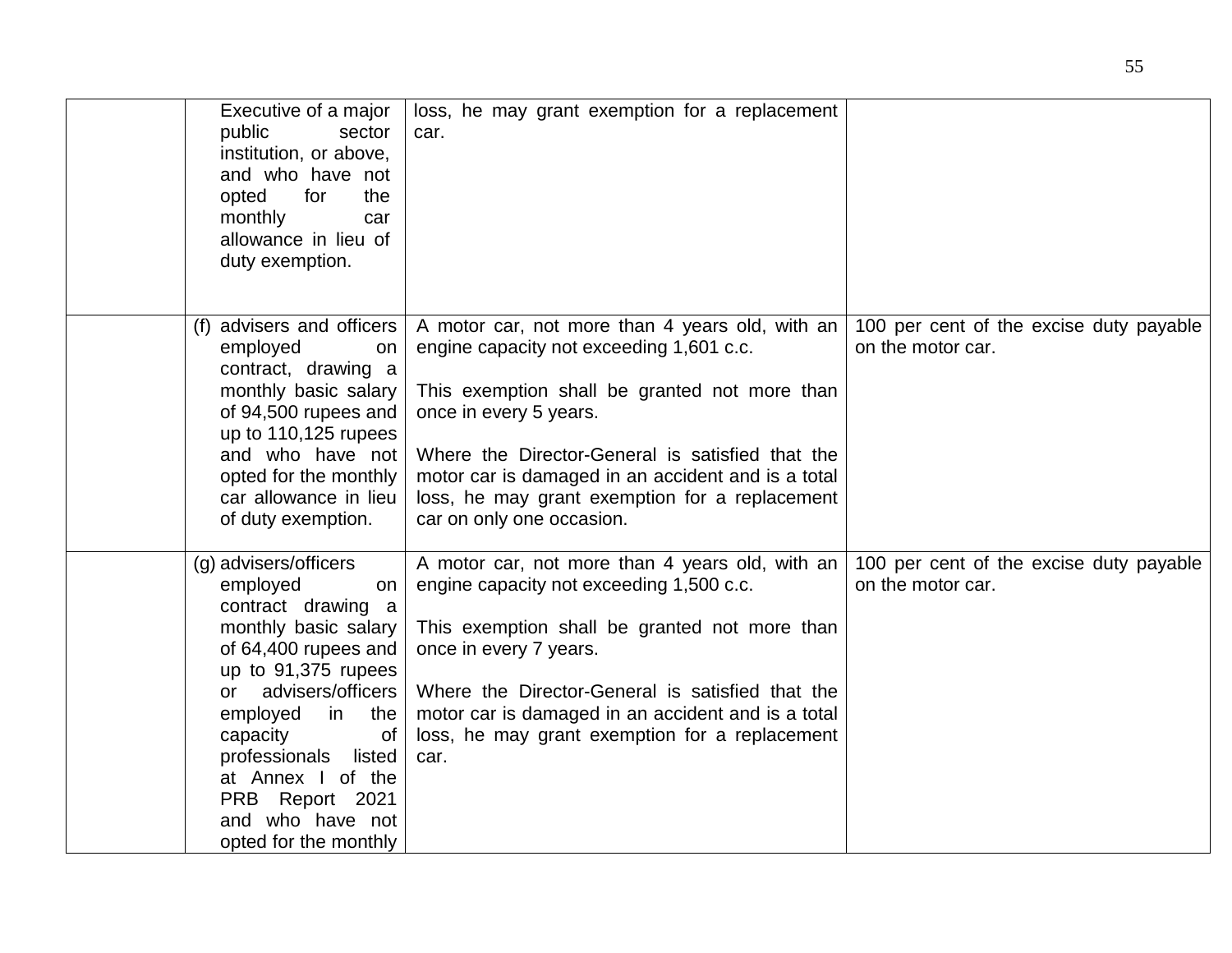| car allowance in lieu          |                                                     |                                         |
|--------------------------------|-----------------------------------------------------|-----------------------------------------|
| of duty exemption.             |                                                     |                                         |
|                                |                                                     |                                         |
| (h) senior lecturers of $ $    | (1) A motor car, not more than 4 years old, with    | 100 per cent of the excise duty payable |
| the Mahatma Gandhi             | an engine capacity not exceeding 1,601 c.c.         | on the motor car                        |
| <b>Mauritius</b><br>Institute, |                                                     |                                         |
| Institute<br>Οf                | This exemption shall be granted not more than       |                                         |
| Education, University          | once in every 5 years.                              |                                         |
| 0f<br>Mauritius,               |                                                     |                                         |
| <b>University</b><br>of        | Where the Director-General is satisfied that the    |                                         |
| Technology,                    | motor car is damaged in an accident and is a total  |                                         |
| Université<br>des              | loss, he may grant exemption for a replacement      |                                         |
| Mascareignes<br>and            | car.                                                |                                         |
| Open University of             |                                                     |                                         |
| Mauritius who reckon           | or                                                  |                                         |
| at least 14 years'             |                                                     |                                         |
| service<br>in.<br>their        |                                                     |                                         |
| respective<br>cadre            |                                                     |                                         |
| though drawing a               |                                                     |                                         |
| monthly salary in a            |                                                     |                                         |
| scale the maximum              |                                                     |                                         |
| of which is less than          |                                                     |                                         |
| 94,500 rupees and              |                                                     |                                         |
| who have not opted             |                                                     |                                         |
| for the monthly car            |                                                     |                                         |
| allowance in lieu of           |                                                     |                                         |
| duty exemption.                |                                                     |                                         |
|                                | (2) A motor car, not more than 4 years old, with an | 100 per cent of the excise duty payable |
|                                | engine capacity not exceeding 1,850 c.c.            | on the motor car.                       |
|                                |                                                     |                                         |
|                                | This exemption shall be granted not more than       |                                         |
|                                | once in every 6 years.                              |                                         |
|                                |                                                     |                                         |
|                                | Where the Director-General is satisfied that the    |                                         |
|                                | motor car is damaged in an accident and is a total  |                                         |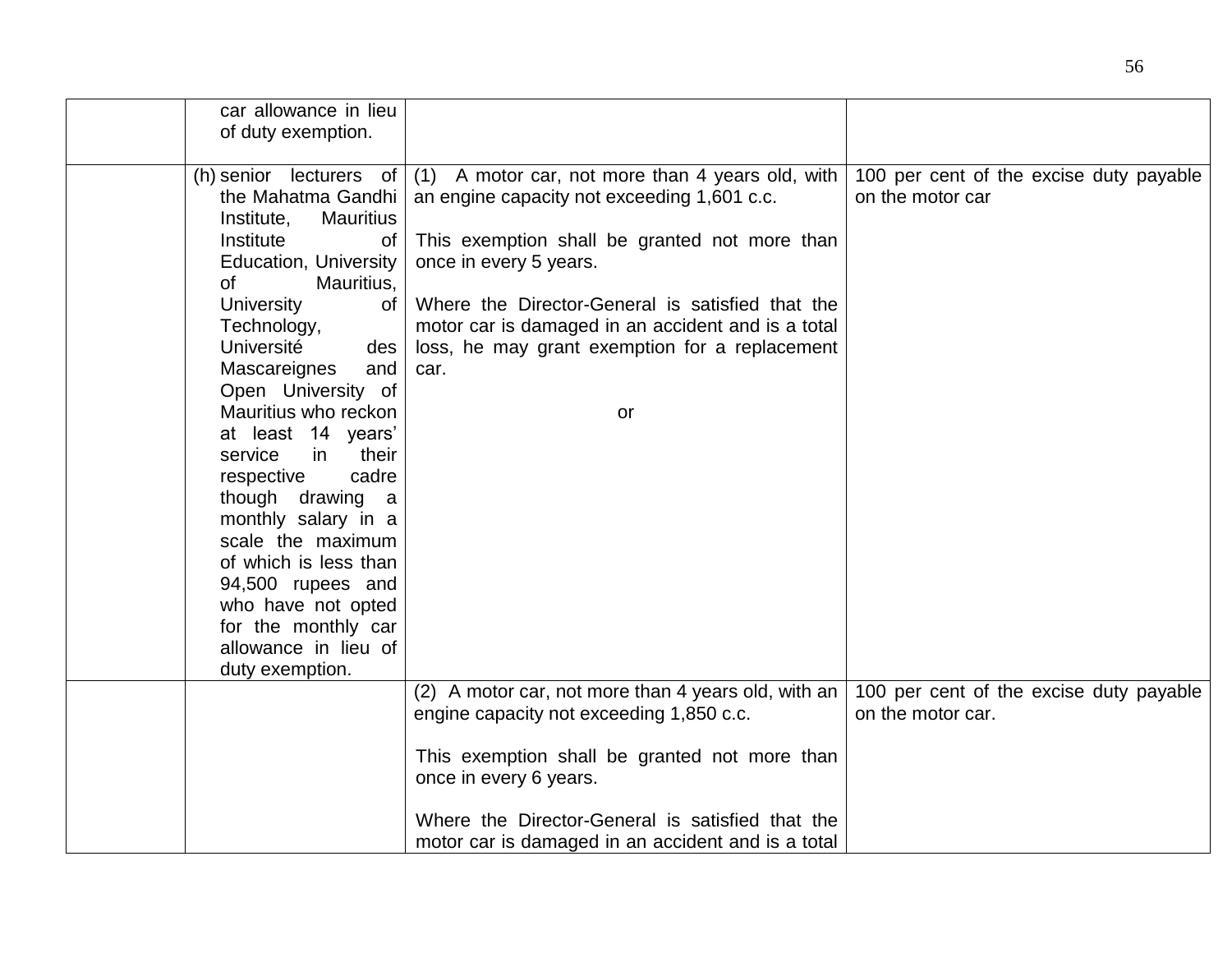|                                                                                                                                                                   | loss, he may grant exemption for a replacement                                                                                                                                                                                 |                                                              |
|-------------------------------------------------------------------------------------------------------------------------------------------------------------------|--------------------------------------------------------------------------------------------------------------------------------------------------------------------------------------------------------------------------------|--------------------------------------------------------------|
|                                                                                                                                                                   | car.                                                                                                                                                                                                                           |                                                              |
|                                                                                                                                                                   |                                                                                                                                                                                                                                |                                                              |
|                                                                                                                                                                   | or                                                                                                                                                                                                                             |                                                              |
|                                                                                                                                                                   |                                                                                                                                                                                                                                |                                                              |
|                                                                                                                                                                   | (3) A motor car, not more than 4 years old, with an<br>engine capacity not exceeding 2,000 c.c.                                                                                                                                | 100 per cent of the excise duty payable<br>on the motor car. |
|                                                                                                                                                                   | This exemption shall be granted not more than<br>once in every 7 years.                                                                                                                                                        |                                                              |
|                                                                                                                                                                   | Where the Director-General is satisfied that the<br>motor car is damaged in an accident and is a total<br>loss, he may grant exemption for a replacement<br>car.                                                               |                                                              |
|                                                                                                                                                                   | The exemption under paragraph (2) or (3) shall be<br>granted only on renewal of a motor car purchased<br>with exemption under paragraph (1).                                                                                   |                                                              |
| (i) officers<br>of<br>the<br>medical and dental<br>professions<br>who<br>reckon at least 14<br>years' service in their<br>respective<br>cadre<br>though drawing a | (1) A motor car, not more than 4 years old, with an<br>engine capacity not exceeding 1,601 c.c.<br>This exemption shall be granted not more than<br>once in every 5 years.<br>Where the Director-General is satisfied that the | 100 per cent of the excise duty payable<br>on the motor car. |
| monthly salary in a<br>scale the maximum<br>of which is less than<br>94,500 rupees and                                                                            | motor car is damaged in an accident and is a total<br>loss, he may grant exemption for a replacement<br>car.                                                                                                                   |                                                              |
| who have not opted<br>for the monthly car<br>allowance in lieu of<br>duty exemption.                                                                              | or                                                                                                                                                                                                                             |                                                              |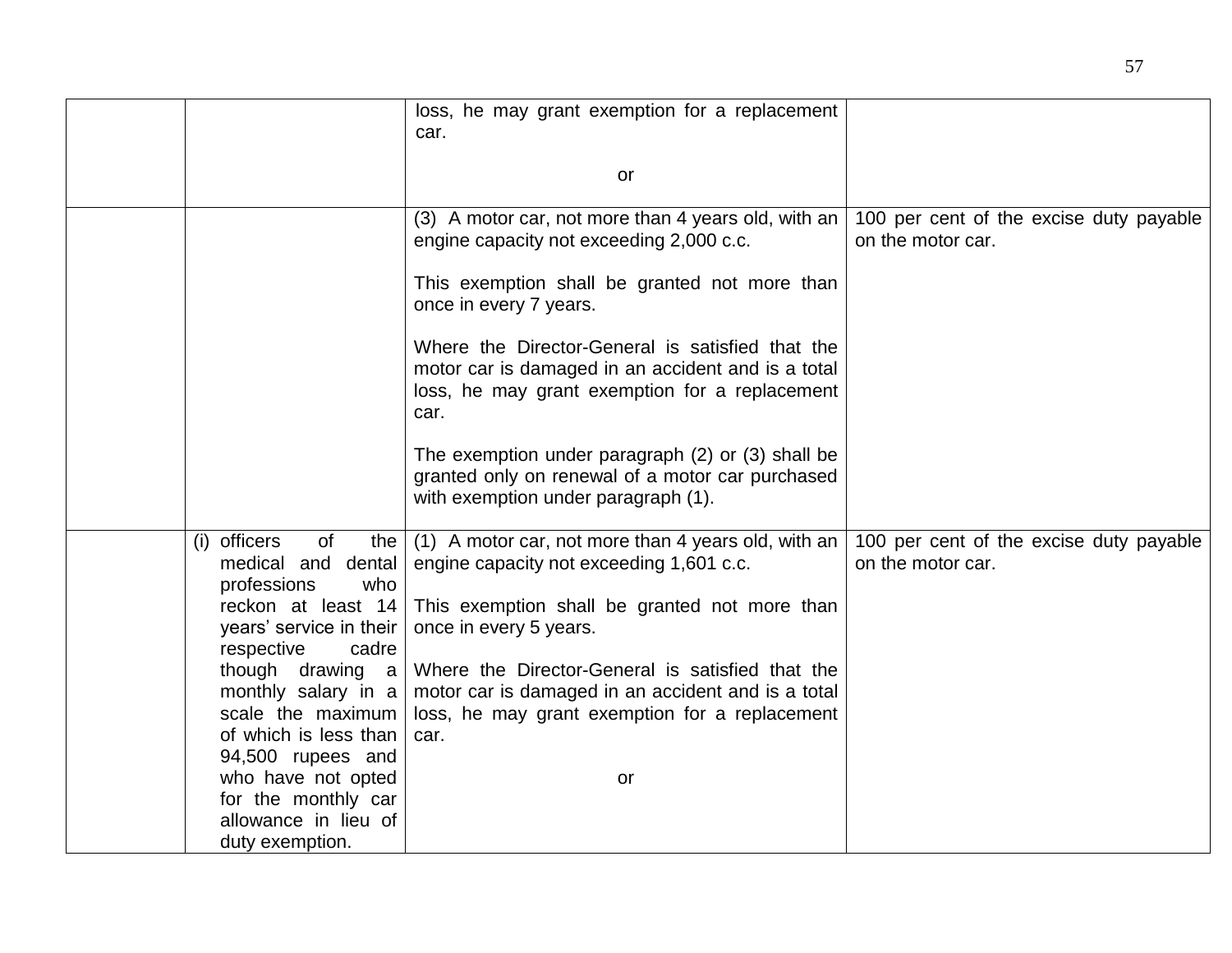|    |                                                                       | (2) A motor car, not more than 4 years old, with an<br>engine capacity not exceeding 1,850 c.c.                                                                  | 100 per cent of the excise duty payable<br>on the motor car. |
|----|-----------------------------------------------------------------------|------------------------------------------------------------------------------------------------------------------------------------------------------------------|--------------------------------------------------------------|
|    |                                                                       | This exemption shall be granted not more than<br>once in every 6 years.                                                                                          |                                                              |
|    |                                                                       | Where the Director-General is satisfied that the<br>motor car is damaged in an accident and is a total<br>loss, he may grant exemption for a replacement<br>car. |                                                              |
|    |                                                                       | or                                                                                                                                                               |                                                              |
|    |                                                                       | (3)<br>A motor car, not more than 4 years old, with<br>an engine capacity not exceeding 2,000 c.c.                                                               | 100 per cent of the excise duty payable<br>on the motor car. |
|    |                                                                       | This exemption shall be granted not more than<br>once in every 7 years.                                                                                          |                                                              |
|    |                                                                       | Where the Director-General is satisfied that the<br>motor car is damaged in an accident and is a total<br>loss, he may grant exemption for a replacement<br>car. |                                                              |
|    |                                                                       | The exemption under paragraph (2) or (3) shall be<br>granted only on renewal of a motor car purchased<br>with exemption under paragraph (1).                     |                                                              |
| 7. | Government<br>of<br>Mauritius, a parastatal<br>body, a statutory body | A car, as determined by the High-Powered<br>Committee, for the official and private use of -                                                                     |                                                              |
|    | or a local authority<br>which is covered by the<br>PRB Report 2021.   | officers drawing a monthly basic salary of<br>(a)<br>119,500 rupees or more, excluding Judges<br>and officers at this level and above;                           | 100 per cent of the excise duty payable<br>on the motor car. |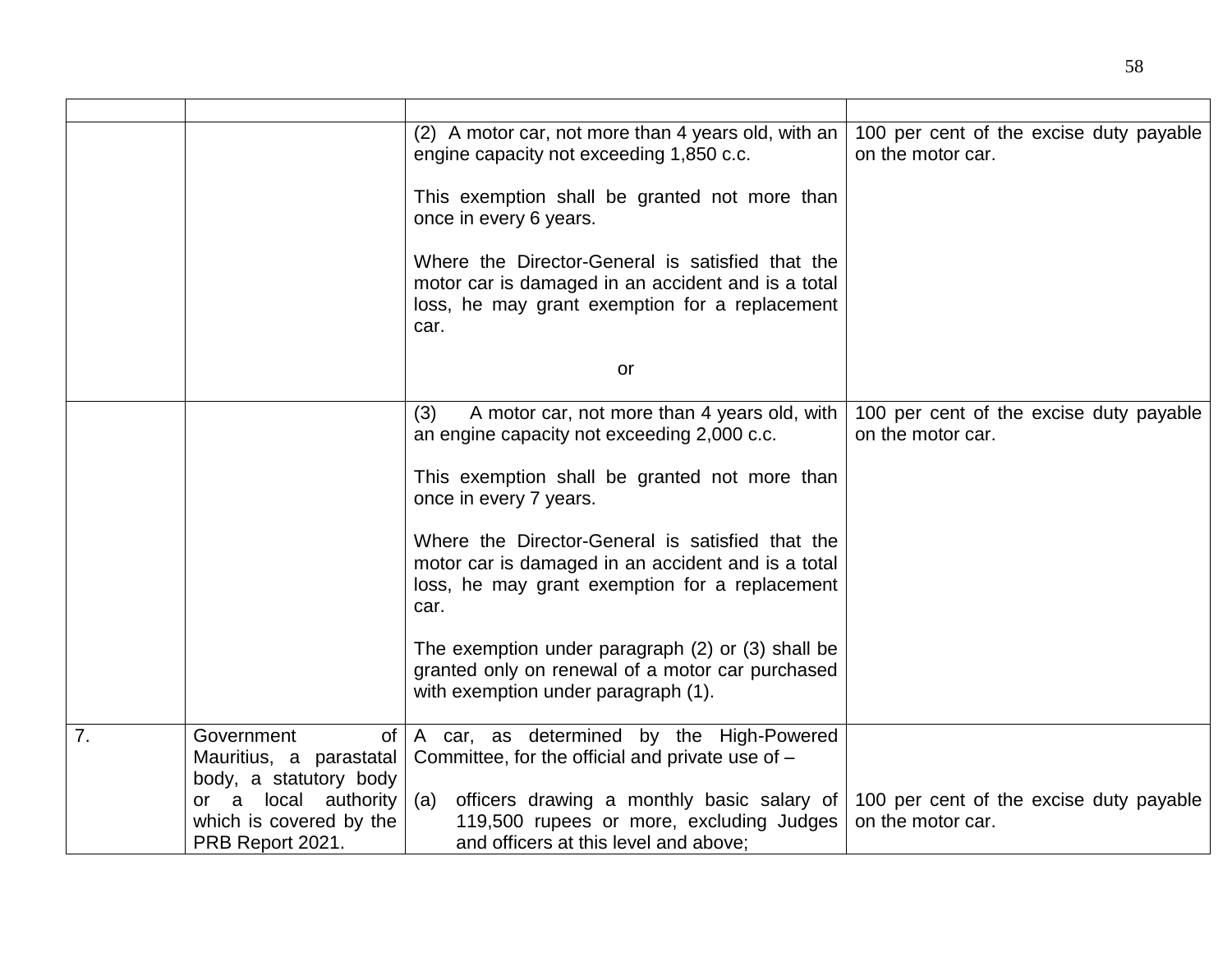|  | This exemption shall be granted not more than<br>once in every 5 years.                                                                                                 |                                                              |
|--|-------------------------------------------------------------------------------------------------------------------------------------------------------------------------|--------------------------------------------------------------|
|  | Where the Director-General is satisfied that the<br>motor car is damaged in an accident and is a total<br>loss, he may grant exemption for a replacement<br>car.        |                                                              |
|  | (b) Judges and officers at this level and above<br>drawing a monthly basic salary of 119,500<br>rupees or more;                                                         | 100 per cent of the excise duty payable<br>on the motor car. |
|  | This exemption shall be granted not more than<br>once in every 4 years.                                                                                                 |                                                              |
|  | Where the Director-General is satisfied that the<br>motor car is damaged in an accident and is a total<br>loss, he may grant exemption for a replacement<br>car.        |                                                              |
|  | (c) accounting/responsible officers drawing $a \mid 100$ per cent of the excise duty payable<br>monthly basic salary of 110,125 rupees but<br>less than 119,500 rupees. | on the motor car.                                            |
|  | This exemption shall be granted not more than<br>once in every 5 years.                                                                                                 |                                                              |
|  | Where the Director-General is satisfied that the<br>motor car is damaged in an accident and is a total<br>loss, he may grant exemption for a replacement<br>car.        |                                                              |
|  | Where the car is sold to an eligible person, who<br>has opted upon retirement to purchase the car                                                                       |                                                              |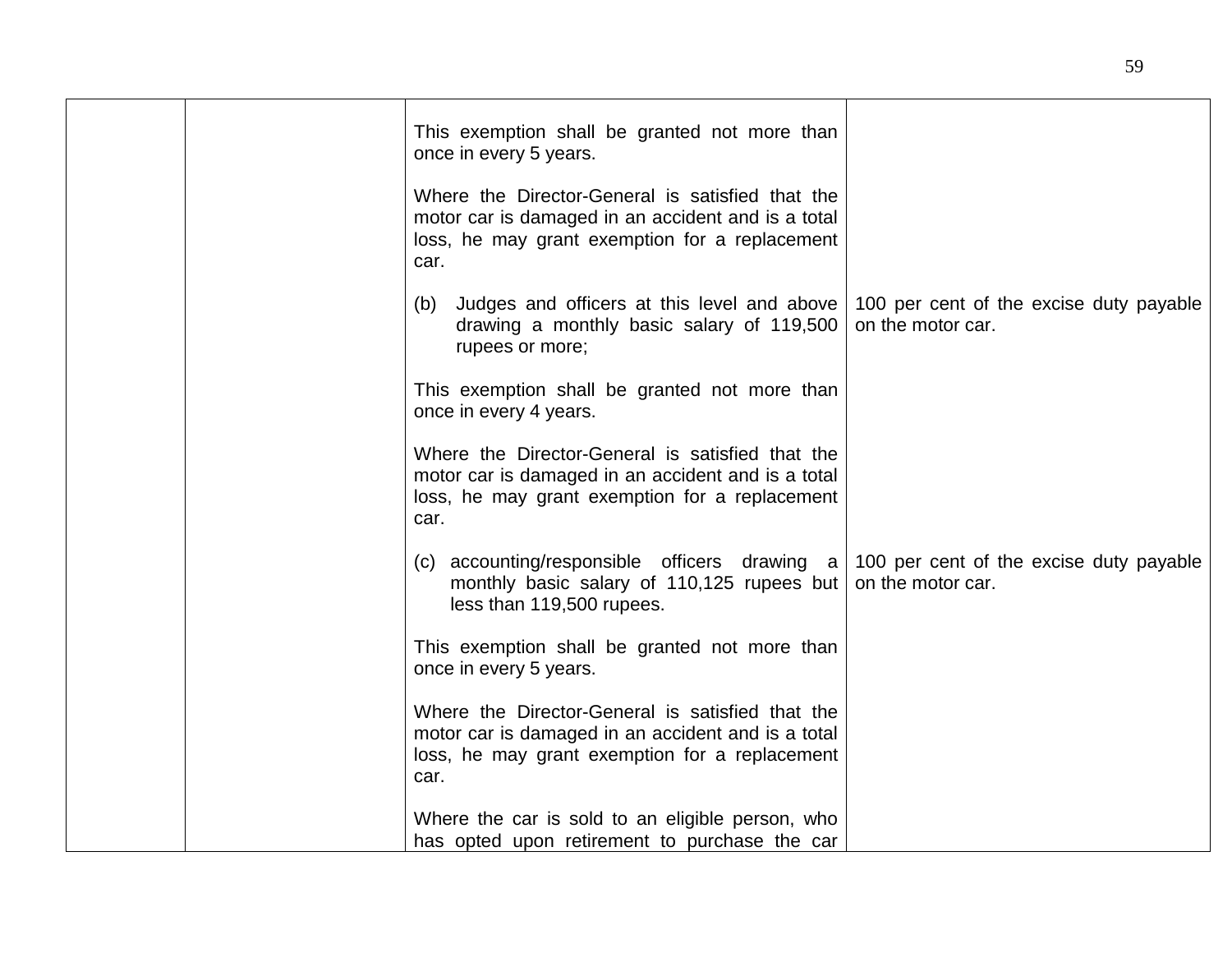|    |                                                                                                                                                                                                                                                                                                                                     | allocated to him for official and private use under<br>the PRB Report 2021, within a period of 4 years<br>from the date of the exemption, no excise duty and<br>value added tax shall be payable on that car.                                                                                                                |                                                              |
|----|-------------------------------------------------------------------------------------------------------------------------------------------------------------------------------------------------------------------------------------------------------------------------------------------------------------------------------------|------------------------------------------------------------------------------------------------------------------------------------------------------------------------------------------------------------------------------------------------------------------------------------------------------------------------------|--------------------------------------------------------------|
|    |                                                                                                                                                                                                                                                                                                                                     | Where the eligible person sells, pledges or<br>disposes of the car within a period of 4 years from<br>the date of the initial exemption, proportionate<br>excise duty and value added tax shall be payable<br>on that car.                                                                                                   |                                                              |
| 8. | (a) Officers drawing a<br>monthly basic salary<br>of 119,500 rupees or<br>(excluding<br>more<br>judges and officers<br>level<br>at this<br>and<br>above)<br>and<br>who<br>qualify for a car for<br>official<br>their<br>and<br>private use under the<br>PRB Report 2021<br>but who opt not to<br>avail<br>0f<br>such<br>facilities. | A car, up to 4 years old, with an engine capacity not<br>exceeding 2,000 c.c.<br>This exemption shall be granted not more than<br>once in every 5 years.<br>Where the Director-General is satisfied that the<br>motor car is damaged in an accident and is a total<br>loss, he may grant exemption for a replacement<br>car. | 100 per cent of the excise duty payable<br>on the motor car. |
|    | (b) Judges and officers<br>drawing a monthly<br>salary of 119,500<br>rupees and above<br>and who qualify for a<br>government<br>official<br>car for their official                                                                                                                                                                  | A car, up to 4 years old, with an engine capacity<br>not exceeding 2,000 c.c.<br>This exemption shall be granted not more than<br>once in every 4 years.<br>Where the Director-General is satisfied that the                                                                                                                 | 100 per cent of the excise duty payable<br>on the motor car. |
|    | private<br>and<br>use                                                                                                                                                                                                                                                                                                               | motor car is damaged in an accident and is a total                                                                                                                                                                                                                                                                           |                                                              |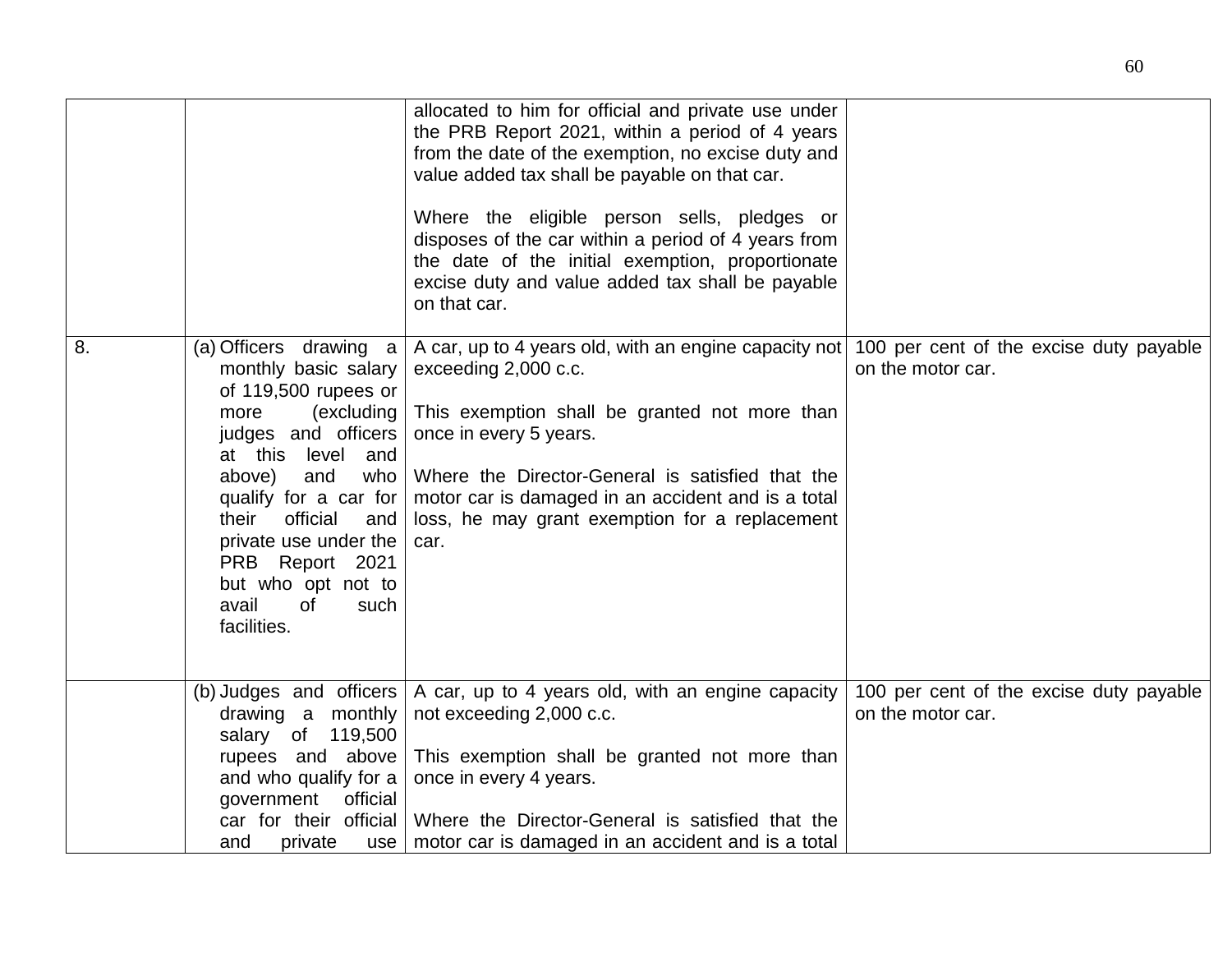|    | <b>PRB</b><br>under<br>the<br>Report 2021 but who<br>opt not to avail of<br>such facilities.                                                                                                                                                                                                                                                       | loss, he may grant exemption for a replacement<br>car.                                                                                                                                                                                                                                                                                                                                                                      |                                                              |
|----|----------------------------------------------------------------------------------------------------------------------------------------------------------------------------------------------------------------------------------------------------------------------------------------------------------------------------------------------------|-----------------------------------------------------------------------------------------------------------------------------------------------------------------------------------------------------------------------------------------------------------------------------------------------------------------------------------------------------------------------------------------------------------------------------|--------------------------------------------------------------|
|    | (c)<br>Accounting/Resp<br>onsible<br><b>Officers</b><br>drawing a monthly<br>basic<br>salary of<br>110,125 rupees but<br>less than 119,500<br>rupees and who<br>qualify for a car for<br>their official and<br>private use under<br>the PRB<br>Report<br>2021 but who opt<br>not to avail of such<br>facilities.                                   | A car, up to 4 years old, with an engine capacity<br>not exceeding 1850 c.c.<br>This exemption shall be granted not more than<br>once in every 5 years.<br>Where the Director-General is satisfied that the<br>motor car is damaged in an accident and is a total<br>loss, he may grant exemption for a replacement<br>car.                                                                                                 | 100 per cent of the excise duty payable<br>on the motor car. |
| 9. | officers<br>Judges<br>and<br>drawing the same salary<br>as judges or a greater<br>salary, who qualify for a<br>chauffeur-driven car for<br>their official and private<br>use under the PRB<br>Report 2021 and who<br>are approved by the<br><b>High-Powered</b><br>Committee to be eligible<br>to purchase another car<br>for private use over and | A car, up to 4 years old, not exceeding 2,250 c.c.,<br>subject to the approval of the High-Powered<br>Committee.<br>This exemption shall be granted not more than<br>once in every 5 years.<br>Where the Director-General is satisfied that the<br>motor car is damaged in an accident and is a total<br>loss, he may, subject to the approval of the High-<br>Powered Committee, grant exemption for a<br>replacement car. | 100 per cent of the excise duty payable<br>on the motor car  |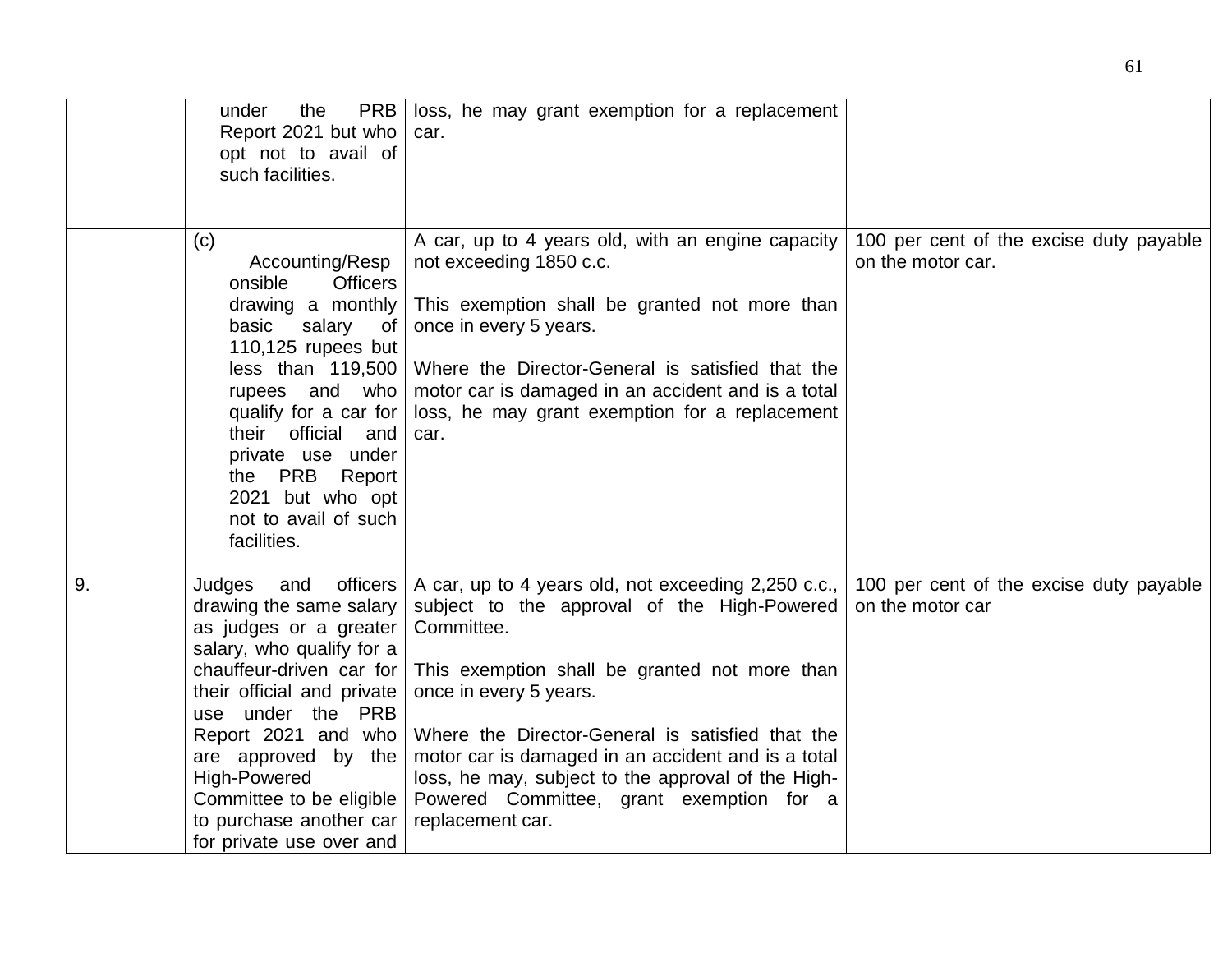|     | above their entitlement.                                                                                                                                                                                                                                                                                                                    |                                                                                                                                                                                                                                                                                                                                                                        |                                                                                                           |
|-----|---------------------------------------------------------------------------------------------------------------------------------------------------------------------------------------------------------------------------------------------------------------------------------------------------------------------------------------------|------------------------------------------------------------------------------------------------------------------------------------------------------------------------------------------------------------------------------------------------------------------------------------------------------------------------------------------------------------------------|-----------------------------------------------------------------------------------------------------------|
|     |                                                                                                                                                                                                                                                                                                                                             |                                                                                                                                                                                                                                                                                                                                                                        |                                                                                                           |
| 10. | <b>Officers</b><br>(other<br>than<br>those at item 9) who<br>qualify for a chauffeur-<br>driven car for their<br>official and private use<br>under the PRB Report<br>2021<br>and who are<br>approved by the High-<br>Powered Committee to<br>be eligible to purchase<br>another car for private<br>use over and above<br>their entitlement. | A car, up to 4 years old, as determined by the<br>High-Powered Committee.<br>This exemption shall be granted once in every 7<br>years.<br>Where the Director-General is satisfied that the<br>motor car is damaged in an accident and is a total<br>loss, he may, subject to the approval of the High-<br>Powered Committee, grant exemption for a<br>replacement car. | 100 per cent of the excise duty payable<br>on the motor car.                                              |
| 11. | Officers who qualify for<br>a car for their official<br>and private use under<br>the PRB Report 2021,<br>who retire at the age of<br>55 years and above and<br>who do not purchase<br>the car allocated to<br>them.                                                                                                                         | A car, up to 4 years old, as determined by the<br>High-Powered Committee, within the prescribed<br>ceiling value.                                                                                                                                                                                                                                                      | 100 per cent of the excise duty payable<br>on the motor car.                                              |
| 12. | <b>Officers</b><br>in<br>grades<br>a university<br>requiring<br>degree who are drawing<br>a monthly basic salary<br>in a salary scale the<br>maximum of which is<br>not less than 62,700                                                                                                                                                    | (1) A motor car, not more than 4 years old, with an<br>engine capacity not exceeding 1,400 c.c.;<br>or<br>(2) A motor car, not more than 4 years old, with $ Up$ to 200,000 rupees of the excise duty                                                                                                                                                                  | 70 per cent of the excise duty payable on<br>the motor car or 115,000 rupees,<br>whichever is the higher. |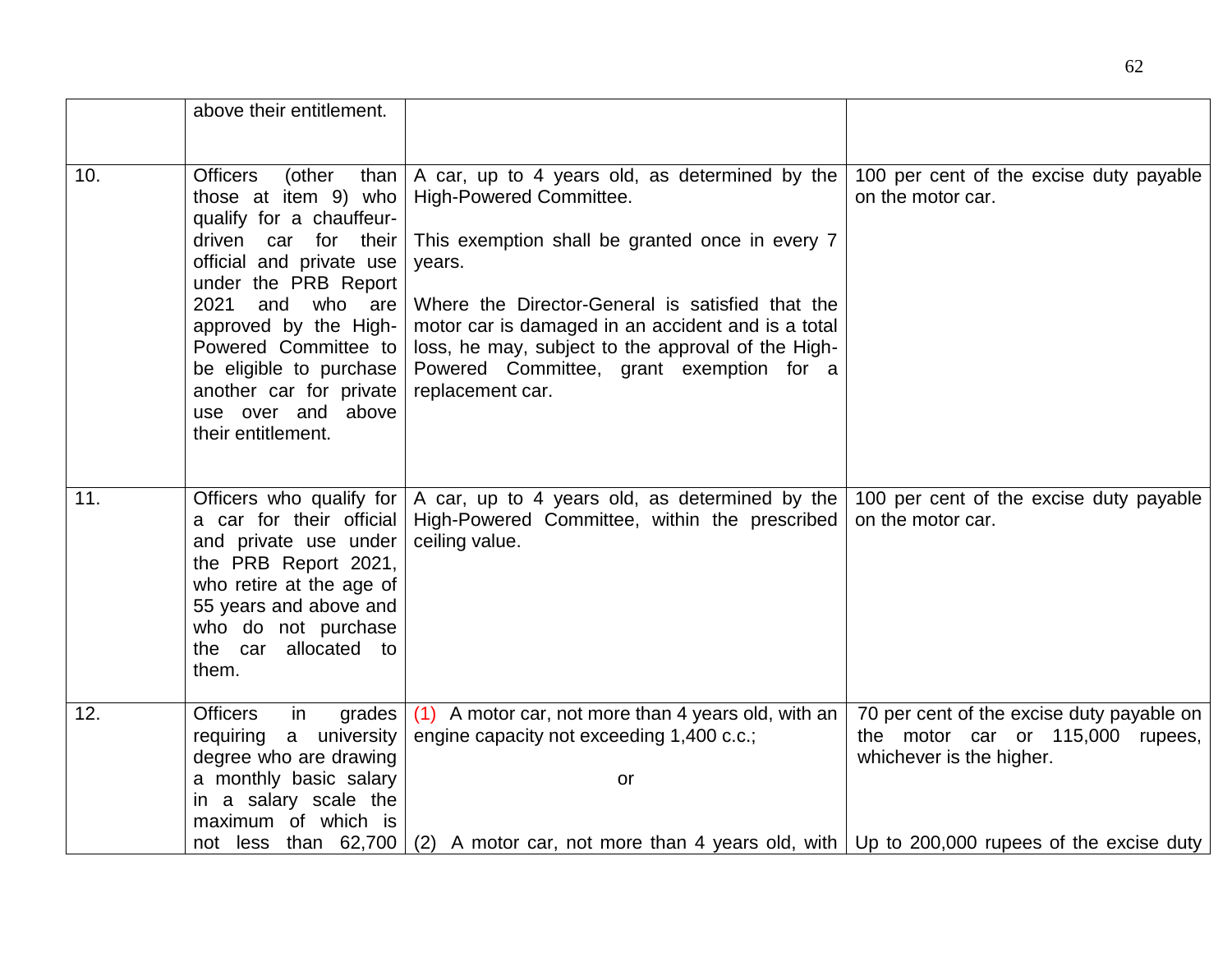|     | rupees under the PRB<br>Report 2021 and subject<br>to the approval of the<br>Ministry<br>of<br>Public<br>Service, Administrative<br>Institutional<br>and<br>Reforms (MPSAIR).                                                                                                                                                                                                                                                                                                                                               | an engine capacity not exceeding 1,200 c.c.<br>This concession may be granted once in every 7<br>years subject to the approval of the MPSAIR.<br>Where the Director-General is satisfied that the<br>motor car is damaged in an accident and is a total<br>loss, he may grant concession for a replacement<br>car.                                   | payable on the motor car.                                    |
|-----|-----------------------------------------------------------------------------------------------------------------------------------------------------------------------------------------------------------------------------------------------------------------------------------------------------------------------------------------------------------------------------------------------------------------------------------------------------------------------------------------------------------------------------|------------------------------------------------------------------------------------------------------------------------------------------------------------------------------------------------------------------------------------------------------------------------------------------------------------------------------------------------------|--------------------------------------------------------------|
| 13. | Officers who would have<br>drawn a monthly salary<br>of 75,600 rupees and up<br>to 81,000 rupees and<br>those who would have<br>drawn a monthly salary<br>in a scale the maximum<br>of which was not less<br>than 75,600 rupees with<br>effect from 1 January<br>2013, 1 January 2014<br>and 1 January 2015 with<br>the PRB Report 2013<br>and who have not opted<br>for the monthly car<br>allowance in lieu of duty<br>exemption<br>as<br>per<br>recommendations<br>specified in the<br><b>PRB</b><br><b>Report 2021.</b> | (1) A motor car, not more than 4 years old, with an<br>engine capacity not exceeding 1,601 c.c.<br>This exemption shall be granted not more than<br>once in every 5 years.<br>Where the Director-General is satisfied that the<br>motor car is damaged in an accident and is a total<br>loss, he may grant exemption for a replacement<br>car.<br>or | 100 per cent of the excise duty payable<br>on the motor car. |
|     |                                                                                                                                                                                                                                                                                                                                                                                                                                                                                                                             | (2) A motor car, not more than 4 years old, with an<br>engine capacity not exceeding 1,850 c.c.<br>This exemption shall be granted not more than                                                                                                                                                                                                     | 100 per cent of the excise duty payable<br>on the motor car. |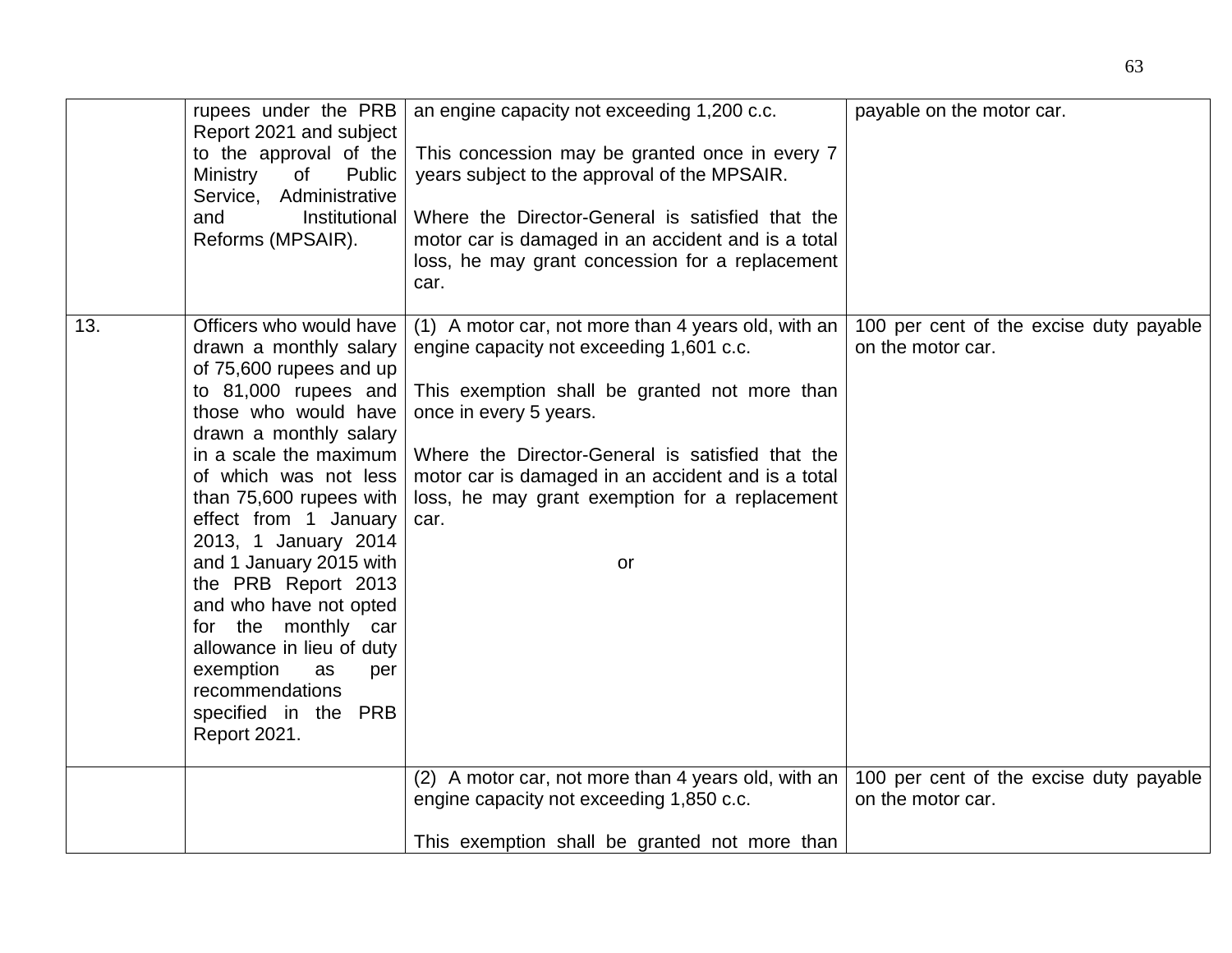|     |                                                                                                                                               | once in every 6 years.                                                                                                                                                     |                                                              |
|-----|-----------------------------------------------------------------------------------------------------------------------------------------------|----------------------------------------------------------------------------------------------------------------------------------------------------------------------------|--------------------------------------------------------------|
|     |                                                                                                                                               | Where the Director-General is satisfied that the<br>motor car is damaged in an accident and is a total<br>loss, he may grant exemption for a replacement<br>car.           |                                                              |
|     |                                                                                                                                               | or                                                                                                                                                                         |                                                              |
|     |                                                                                                                                               | (3) A motor car, not more than 4 years old, with an<br>engine capacity not exceeding 2,000 c.c.                                                                            | 100 per cent of the excise duty payable<br>on the motor car. |
|     |                                                                                                                                               | This exemption shall be granted not more than<br>once in every 7 years.                                                                                                    |                                                              |
|     |                                                                                                                                               | Where the Director-General is satisfied that the<br>motor car is damaged in an accident and is a total<br>loss, he may grant exemption for a replacement<br>car.           |                                                              |
|     |                                                                                                                                               | The exemption under paragraph (2) or (3) shall be<br>granted only on renewal of a motor car purchased<br>with exemption under paragraph (1).                               |                                                              |
| 14. | Officers who would have<br>drawn a monthly salary<br>of 50,100 rupees or<br>more with effect from 1<br>2013,<br>January<br>January 2014 and 1 | (1) A motor car, not more than 4 years old, with an<br>engine capacity not exceeding 1,500 c.c.<br>This exemption shall be granted not more than<br>once in every 7 years. | 100 per cent of the excise duty payable<br>on the motor car. |
|     | January 2015 with the<br>PRB Report 2013 as per<br>recommendations<br>specified in the PRB<br>Report 2021 and who                             | Where the Director-General is satisfied that the<br>motor car is damaged in an accident and is a total<br>loss, he may grant exemption for a replacement<br>car.           |                                                              |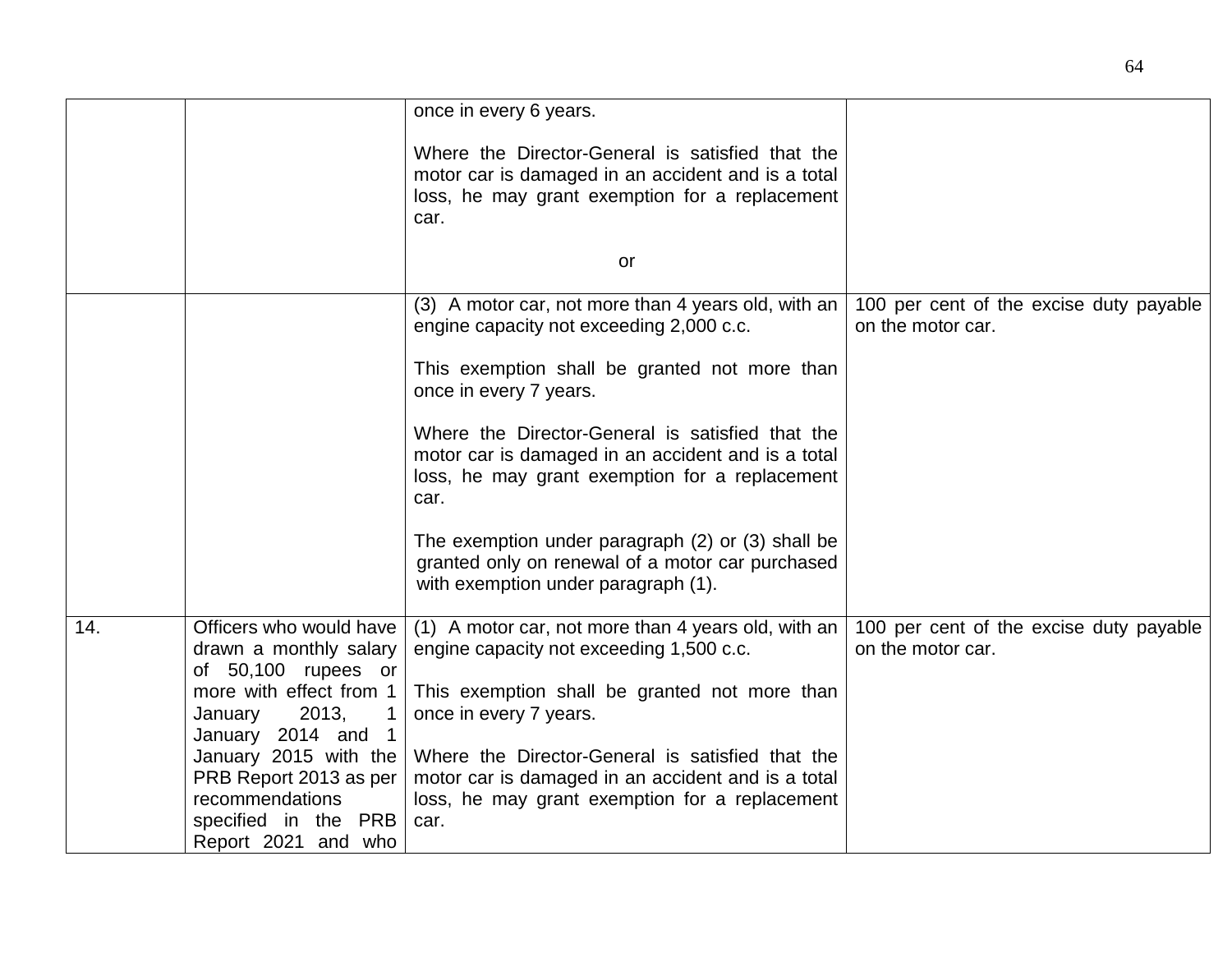|     | have not opted for the |            | or                                                                                                           |                                         |
|-----|------------------------|------------|--------------------------------------------------------------------------------------------------------------|-----------------------------------------|
|     | monthly car allowance  |            |                                                                                                              |                                         |
|     | lieu<br>in.            | of<br>duty |                                                                                                              |                                         |
|     | exemption.             |            |                                                                                                              |                                         |
|     |                        |            |                                                                                                              |                                         |
|     |                        |            |                                                                                                              |                                         |
|     |                        |            | (2) A motor car, not more than 4 years old, with an                                                          | 100 per cent of the excise duty payable |
|     |                        |            | engine capacity not exceeding 1,601 c.c.                                                                     | on the motor car.                       |
|     |                        |            |                                                                                                              |                                         |
|     |                        |            | This exemption shall be granted not more than                                                                |                                         |
|     |                        |            | once in every 8 years.                                                                                       |                                         |
|     |                        |            |                                                                                                              |                                         |
|     |                        |            | Where the Director-General is satisfied that the                                                             |                                         |
|     |                        |            | motor car is damaged in an accident and is a total                                                           |                                         |
|     |                        |            | loss, he may grant exemption for a replacement                                                               |                                         |
|     |                        |            | car.                                                                                                         |                                         |
|     |                        |            |                                                                                                              |                                         |
|     |                        |            | or                                                                                                           |                                         |
|     |                        |            |                                                                                                              |                                         |
|     |                        |            | (3) A motor car, not more than 4 years old, with an                                                          | 100 per cent of the excise duty payable |
|     |                        |            | engine capacity not exceeding 1,850 c.c.                                                                     | on the motor car.                       |
|     |                        |            |                                                                                                              |                                         |
|     |                        |            | This exemption shall be granted not more than                                                                |                                         |
|     |                        |            | once in every 9 years.                                                                                       |                                         |
|     |                        |            |                                                                                                              |                                         |
|     |                        |            | Where the Director-General is satisfied that the                                                             |                                         |
|     |                        |            | motor car is damaged in an accident and is a total                                                           |                                         |
|     |                        |            |                                                                                                              |                                         |
|     |                        |            | loss, he may grant exemption for a replacement                                                               |                                         |
|     |                        |            | car.                                                                                                         |                                         |
|     |                        |            |                                                                                                              |                                         |
|     |                        |            | The exemption under paragraph (2) or (3) shall be                                                            |                                         |
|     |                        |            | granted only on renewal of a motor car purchased                                                             |                                         |
|     |                        |            | with exemption under paragraph (1).                                                                          |                                         |
|     |                        |            |                                                                                                              |                                         |
| 15. | Officers,              | though     | less $(1)$ A motor car, not more than 4 years old, with an $\vert$ 70 per cent of the excise duty payable on |                                         |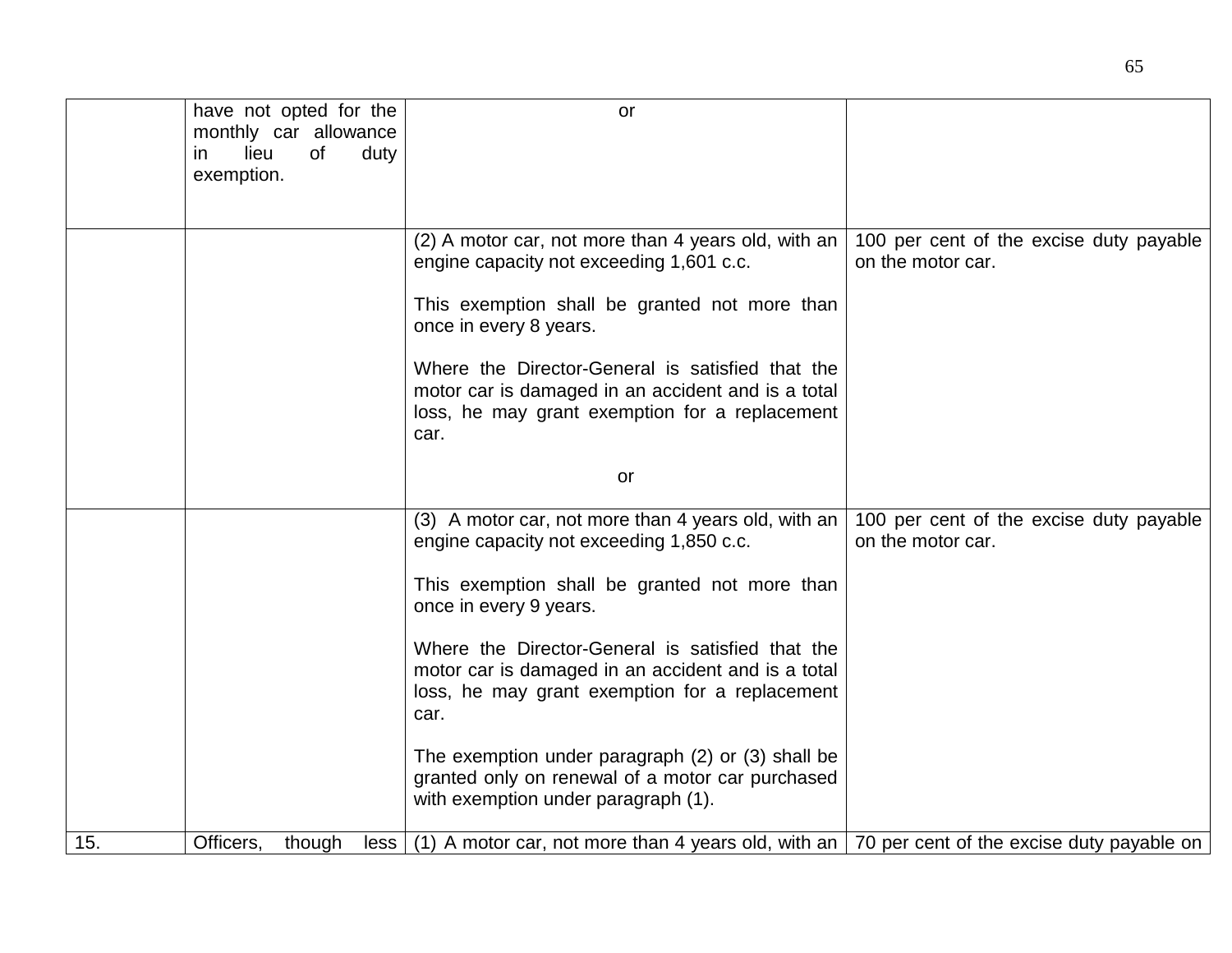|     | than 50 years, who have<br>never benefitted from<br>duty exemption on a car<br>but drawing a monthly<br>salary of 48,600 rupees<br>(PRB Report 2013) with<br>effect from 01 January<br>2015 and those drawing<br>a monthly salary of<br>36,600 rupees or more<br>in a scale the maximum<br>of which is not less than<br>54,600 rupees (PRB<br>Report 2013) with effect<br>from 01 January 2015<br>as<br>per<br>recommendations<br>specified in the PRB<br>Report 2021 and who<br>have not opted for the<br>monthly car allowance<br>lieu<br>of<br>duty<br>ın<br>exemption. | engine capacity not exceeding 1,400 c.c.;<br>or<br>(2) A motor car, not more than 4 years old, with an<br>engine capacity not exceeding 1,200 c.c.<br>This concession shall be granted once only.<br>Where the Director-General is satisfied that the<br>motor car is damaged in an accident and is a total<br>loss before the lapse of 4 years from the date of<br>clearance, he may grant concession for a<br>replacement car on only one occasion. | the motor car or 115,000 rupees,<br>whichever is the higher.<br>Up to 200,000 rupees of the excise duty<br>payable on the motor car. |
|-----|----------------------------------------------------------------------------------------------------------------------------------------------------------------------------------------------------------------------------------------------------------------------------------------------------------------------------------------------------------------------------------------------------------------------------------------------------------------------------------------------------------------------------------------------------------------------------|-------------------------------------------------------------------------------------------------------------------------------------------------------------------------------------------------------------------------------------------------------------------------------------------------------------------------------------------------------------------------------------------------------------------------------------------------------|--------------------------------------------------------------------------------------------------------------------------------------|
| 16. | (1) Contract<br>officers<br>the<br>appointed<br>in<br>capacity of Responsible<br>and Accounting Officer<br>against established post<br>referred to in paragraph                                                                                                                                                                                                                                                                                                                                                                                                            | A car, up to 4 years old, with an engine capacity<br>not exceeding 2,000 c.c.<br>Where the Director-General is satisfied that the<br>motor car is damaged in an accident and is a total<br>loss, he may grant exemption for a replacement                                                                                                                                                                                                             | 100 per cent of the excise duty payable<br>on the motor car.                                                                         |
|     | 16.2.102(i) of Volume 1<br>of the PRB Report 2021<br>and who have not opted                                                                                                                                                                                                                                                                                                                                                                                                                                                                                                | car.                                                                                                                                                                                                                                                                                                                                                                                                                                                  |                                                                                                                                      |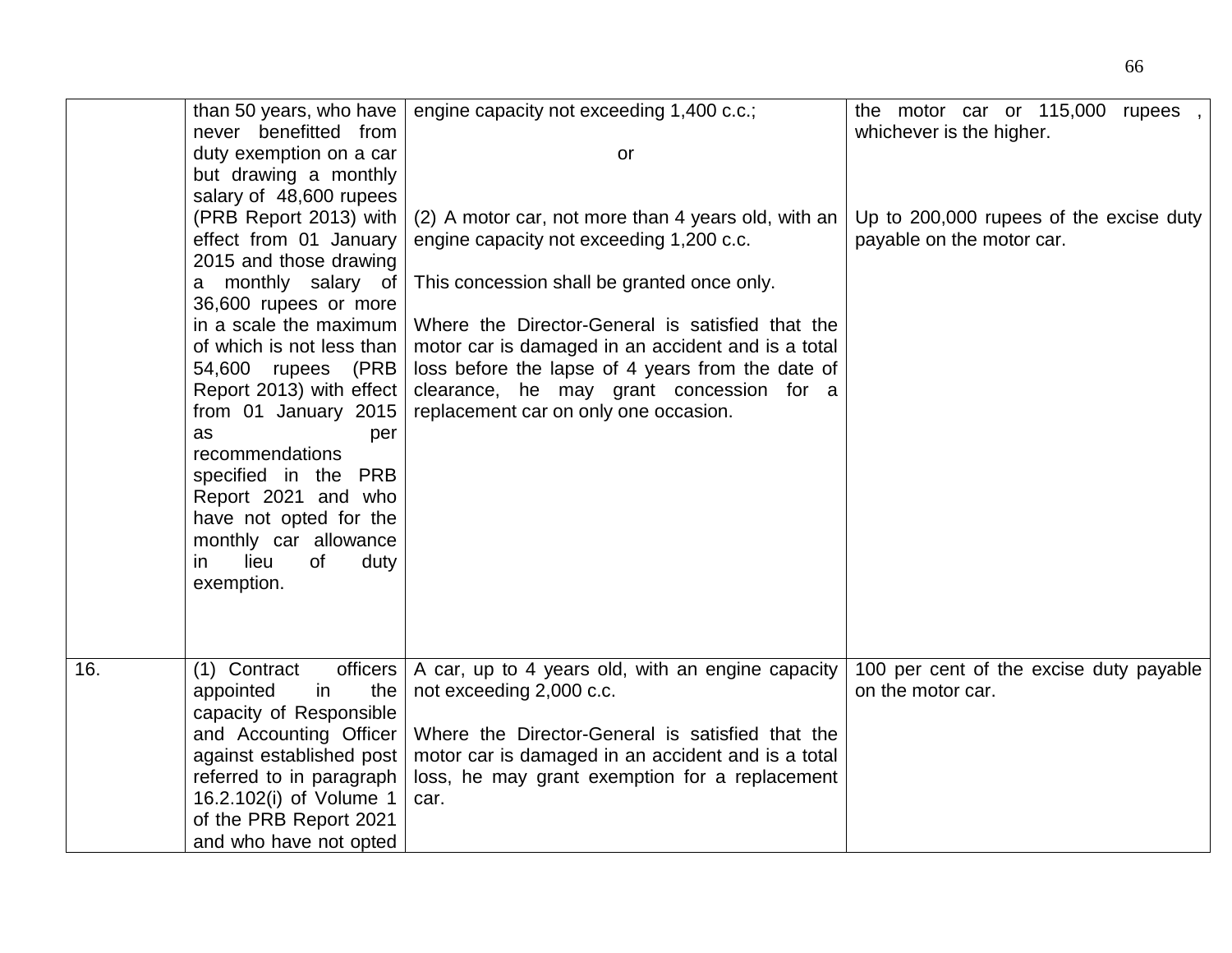|     | Government<br>the<br>for<br>official car.                                                                                                                                                                                                                                                                                          |                                                                                                                                                                                                                                                                                         |                                                              |
|-----|------------------------------------------------------------------------------------------------------------------------------------------------------------------------------------------------------------------------------------------------------------------------------------------------------------------------------------|-----------------------------------------------------------------------------------------------------------------------------------------------------------------------------------------------------------------------------------------------------------------------------------------|--------------------------------------------------------------|
|     | officers<br>(2) Contract<br>the<br>in<br>appointed<br>capacity of Responsible<br>and Accounting Officer<br>against established post<br>referred to in paragraph<br>16.2.102(ii) of Volume 1<br>of the PRB Report 2021<br>and who have not opted<br>Government<br>the<br>for<br>official car.                                       | A car, up to 4 years old, with an engine capacity<br>not exceeding 1,850 c.c.<br>Where the Director-General is satisfied that the<br>motor car is damaged in an accident and is a total<br>loss, he may grant exemption for a replacement<br>car.                                       | 100 per cent of the excise duty payable<br>on the motor car. |
| 17. | officer<br>A<br>contract<br>appointed<br>in<br>an<br>executive<br>capacity<br>against an established<br>post but not in a<br>Responsible<br>and<br>Accounting<br>position<br>referred to in paragraph<br>16.2.131(iii) of Volume 1<br>of the PRB Report 2021<br>and who has not opted<br>Government<br>the<br>for<br>official car. | A car, up to 4 years old, with duty exemption<br>benefits as applicable for corresponding grades in<br>the service.<br>Where the Director-General is satisfied that the<br>motor car is damaged in an accident and is a total<br>loss, he may grant exemption for a replacement<br>car. | As applicable for corresponding grades in<br>the service.    |
| 18. | Ambassadors returning<br>to Mauritius after a tour<br>of service in a mission<br>of Mauritius abroad and                                                                                                                                                                                                                           | (1) A motor car, up to 4 years old, purchased in<br>the country of posting;<br>or                                                                                                                                                                                                       | 100 per cent of the excise duty payable<br>on the motor car. |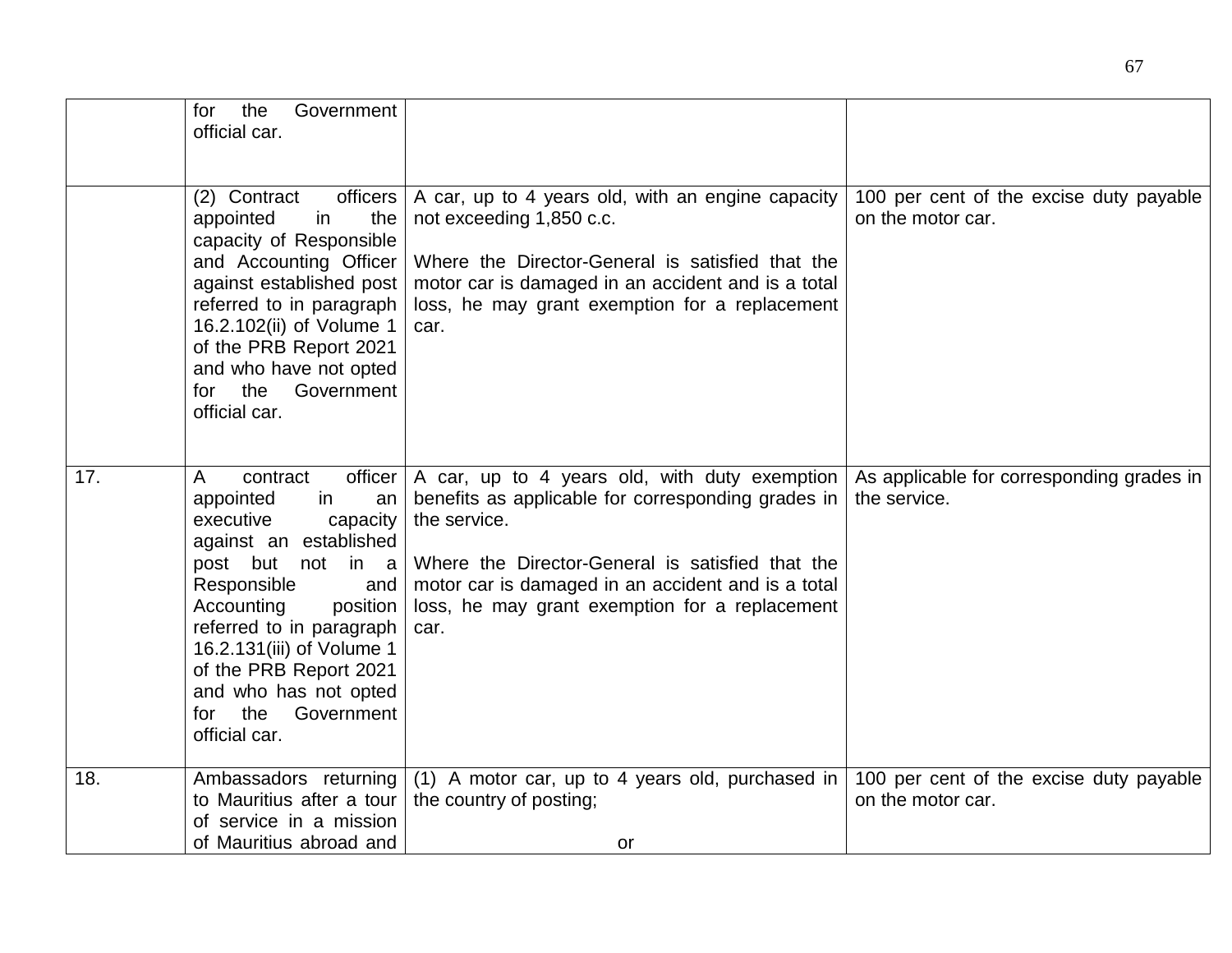|     | subject to the approval     |                                                     |                                         |
|-----|-----------------------------|-----------------------------------------------------|-----------------------------------------|
|     | of the High-Powered         | (2) A motor car (up to 4 years old) removed from a  | 100 per cent of the excise duty payable |
|     | Committee.                  | bonded warehouse in Mauritius.                      | on the motor car.                       |
|     |                             |                                                     |                                         |
|     |                             | This exemption shall be granted once only.          |                                         |
|     |                             |                                                     |                                         |
|     |                             | Where the Director-General is satisfied that the    |                                         |
|     |                             | motor car is damaged in an accident and is a total  |                                         |
|     |                             | loss before the lapse of 4 years from the date of   |                                         |
|     |                             | clearance, he may grant concession for a            |                                         |
|     |                             | replacement car on only one occasion.               |                                         |
| 19. | <b>of</b><br>School<br>Head | (1) A motor car, not more than 4 years old, with an | 100 per cent of the excise duty payable |
|     | Management<br>and           | engine capacity not exceeding 1,500 c.c.            | on the motor car.                       |
|     | Curriculum/Training         |                                                     |                                         |
|     | employed in a primary       | This exemption shall be granted not more than       |                                         |
|     | school of the Roman         | once in every 7 years.                              |                                         |
|     | Catholic<br>Education       |                                                     |                                         |
|     | Authority<br>drawing a      | Where the Director-General is satisfied that the    |                                         |
|     | monthly basic salary of     | motor car is damaged in an accident and is a total  |                                         |
|     | 64,400 rupees or more       | loss, he may grant exemption for a replacement      |                                         |
|     | and who has not opted       | car.                                                |                                         |
|     | for the monthly car         |                                                     |                                         |
|     | allowance in lieu of duty   | or                                                  |                                         |
|     | exemption.                  |                                                     |                                         |
|     |                             | (2) A motor car, not more than 4 years old, with an | 100 per cent of the excise duty payable |
|     |                             | engine capacity not exceeding 1,601 c.c.            | on the motor car.                       |
|     |                             |                                                     |                                         |
|     |                             | This exemption shall be granted not more than       |                                         |
|     |                             | once in every 8 years.                              |                                         |
|     |                             |                                                     |                                         |
|     |                             | Where the Director-General is satisfied that the    |                                         |
|     |                             | motor car is damaged in an accident and is a total  |                                         |
|     |                             | loss, he may grant exemption for a replacement      |                                         |
|     |                             | car.                                                |                                         |
|     |                             |                                                     |                                         |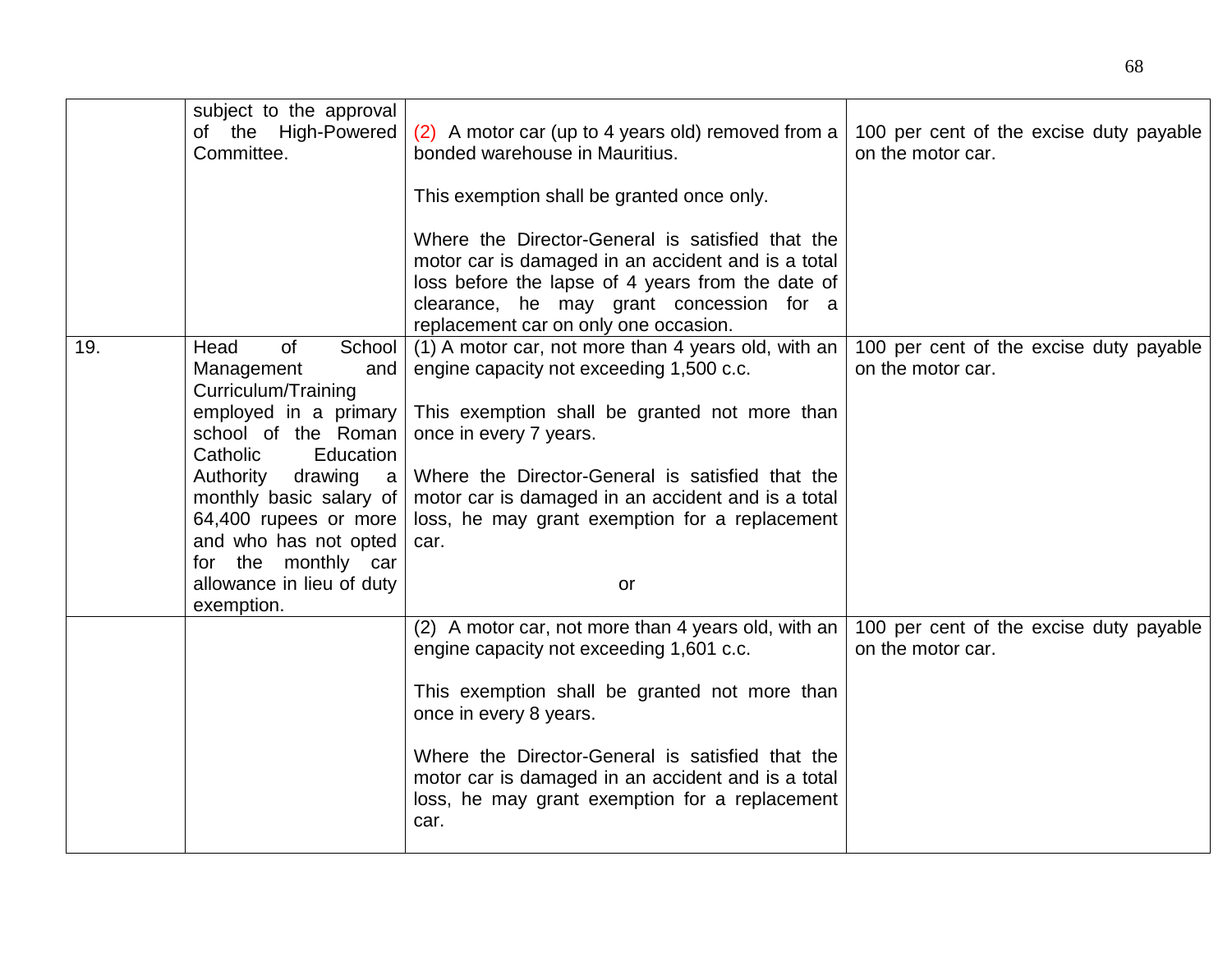|     |                                                                               | or                                                                                                                                                               |                                                              |
|-----|-------------------------------------------------------------------------------|------------------------------------------------------------------------------------------------------------------------------------------------------------------|--------------------------------------------------------------|
|     |                                                                               |                                                                                                                                                                  |                                                              |
|     |                                                                               | (3) A motor car, not more than 4 years old, with an<br>engine capacity not exceeding 1,850 c.c.                                                                  | 100 per cent of the excise duty payable<br>on the motor car. |
|     |                                                                               | This exemption shall be granted not more than<br>once in every 9 years.                                                                                          |                                                              |
|     |                                                                               | Where the Director-General is satisfied that the<br>motor car is damaged in an accident and is a total<br>loss, he may grant exemption for a replacement<br>car. |                                                              |
|     |                                                                               | The exemption under paragraph (2) or (3) shall be<br>granted only on renewal of a motor car purchased<br>with exemption under paragraph (1).                     |                                                              |
| 20. | Head<br>0f<br>Primary<br>employed in a primary<br>school of the Roman         | (1) A motor car, not more than 4 years old, with an<br>engine capacity not exceeding 1,500 c.c.                                                                  | 100 per cent of the excise duty payable<br>on the motor car. |
|     | Catholic<br>Education<br>Authority<br>drawing<br>a<br>monthly basic salary of | This exemption shall be granted not more than<br>once in every 7 years.                                                                                          |                                                              |
|     | 54,200<br>rupees<br>and                                                       | Where the Director-General is satisfied that the                                                                                                                 |                                                              |
|     | above in a scale the                                                          | motor car is damaged in an accident and is a total                                                                                                               |                                                              |
|     | maximum of which is<br>not less than 77,950                                   | loss, he may grant exemption for a replacement<br>car.                                                                                                           |                                                              |
|     | rupees and who has not                                                        |                                                                                                                                                                  |                                                              |
|     | opted for the monthly                                                         | or                                                                                                                                                               |                                                              |
|     | car allowance in lieu of<br>duty exemption.                                   |                                                                                                                                                                  |                                                              |
|     |                                                                               | (2) A motor car, not more than 4 years old, with an                                                                                                              | 100 per cent of the excise duty payable                      |
|     |                                                                               | engine capacity not exceeding 1,601 c.c.                                                                                                                         | on the motor car.                                            |
|     |                                                                               | This exemption shall be granted not more than                                                                                                                    |                                                              |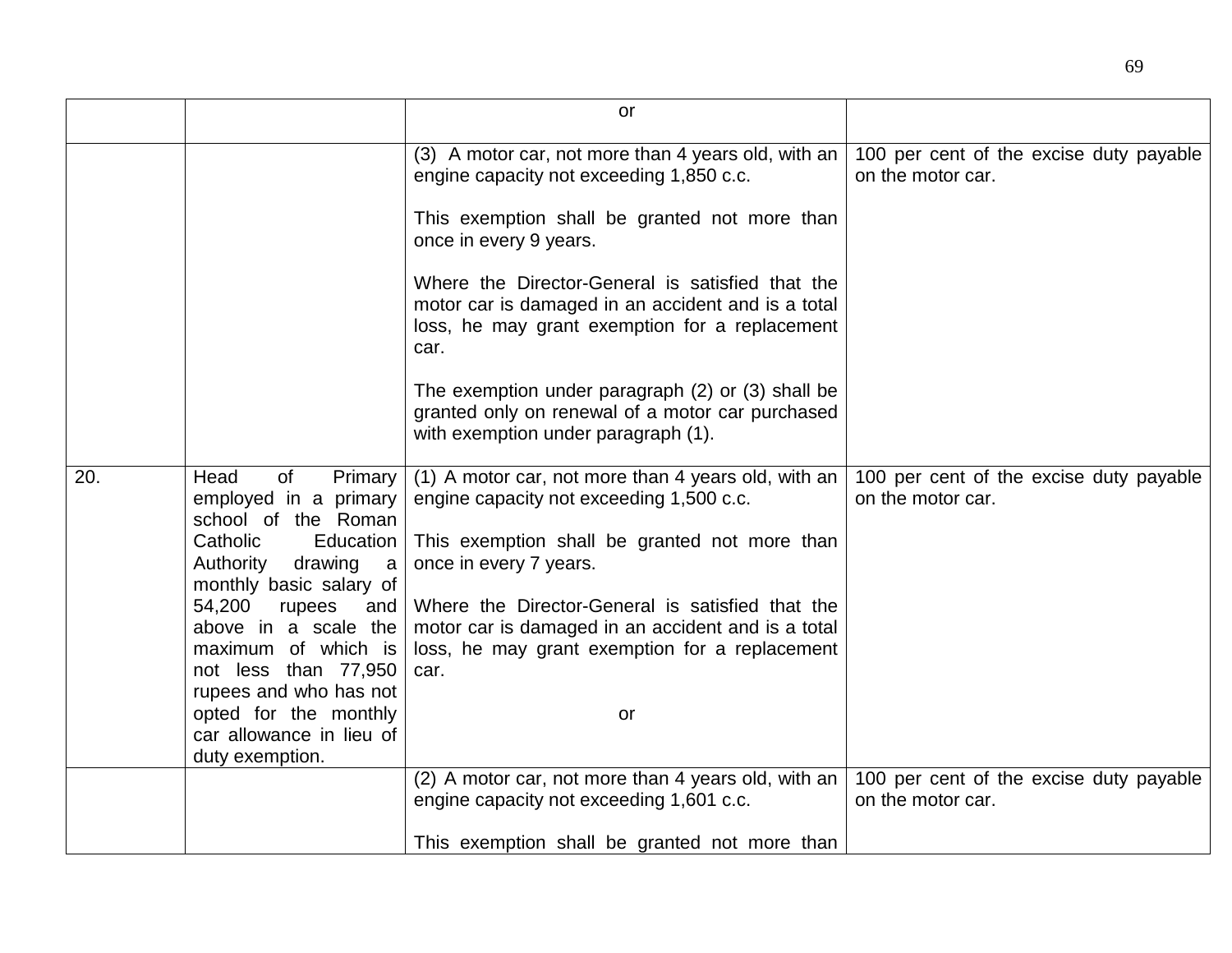|     |                                                                                                                                                  | once in every 8 years.                                                                                                                                           |                                                                                                           |
|-----|--------------------------------------------------------------------------------------------------------------------------------------------------|------------------------------------------------------------------------------------------------------------------------------------------------------------------|-----------------------------------------------------------------------------------------------------------|
|     |                                                                                                                                                  | Where the Director-General is satisfied that the<br>motor car is damaged in an accident and is a total<br>loss, he may grant exemption for a replacement<br>car. |                                                                                                           |
|     |                                                                                                                                                  | or                                                                                                                                                               |                                                                                                           |
|     |                                                                                                                                                  | (3) A motor car, not more than 4 years old, with an<br>engine capacity not exceeding 1,850 c.c.                                                                  | 100 per cent of the excise duty payable<br>on the motor car.                                              |
|     |                                                                                                                                                  | This exemption shall be granted not more than<br>once in every 9 years.                                                                                          |                                                                                                           |
|     |                                                                                                                                                  | Where the Director-General is satisfied that the<br>motor car is damaged in an accident and is a total<br>loss, he may grant exemption for a replacement<br>car. |                                                                                                           |
|     |                                                                                                                                                  | The exemption under paragraph (2) or (3) shall be<br>granted only on renewal of a motor car purchased<br>with exemption under paragraph (1).                     |                                                                                                           |
| 21. | <b>of</b><br>School<br>Head<br>Management<br>and<br>Curriculum/Training<br>employed in a primary<br>school of the Roman<br>Catholic<br>Education | (1) (a) A motor car, not more than 4 years old,<br>with an engine capacity not exceeding 1,400 c.c.;<br>or                                                       | 70 per cent of the excise duty payable on<br>the motor car or 115,000 rupees,<br>whichever is the higher. |
|     | Authority<br>drawing<br>a<br>monthly<br>basic salary<br>below 64,400<br>rupees<br>and who has not opted                                          | (b) a motor car, not more than 4 years old,<br>with an engine capacity not exceeding 1,200 c.c.<br>This concession shall be granted not more than                | Up to 200,000 rupees of the excise duty<br>payable on the motor car.                                      |
|     | the monthly car<br>for                                                                                                                           | once in every 7 years.                                                                                                                                           |                                                                                                           |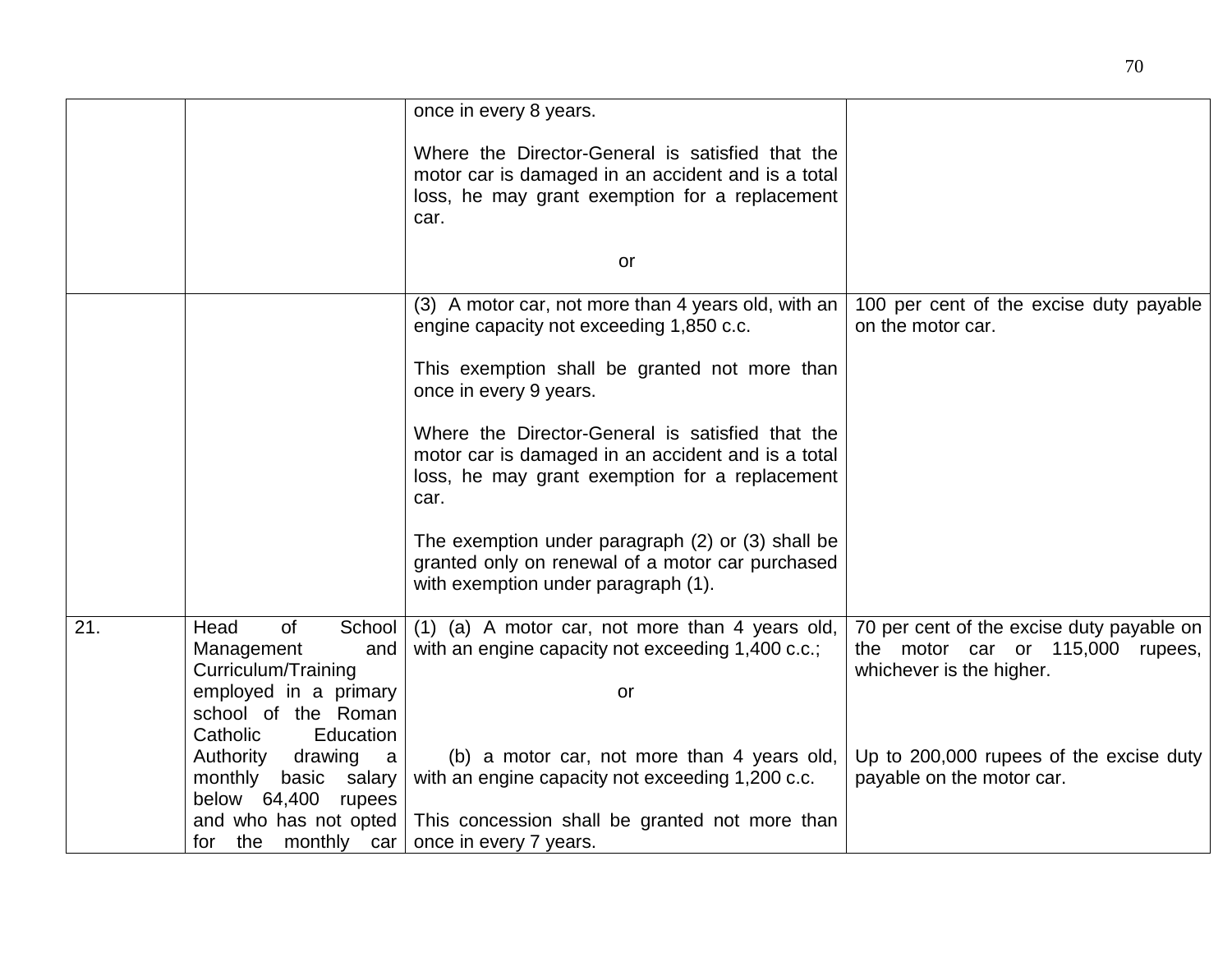| allowance in lieu of duty<br>exemption. | Where the Director-General is satisfied that the<br>motor car is damaged in an accident and is a total<br>loss, he may grant concession for a replacement<br>car. |                                                                                                           |
|-----------------------------------------|-------------------------------------------------------------------------------------------------------------------------------------------------------------------|-----------------------------------------------------------------------------------------------------------|
|                                         | or                                                                                                                                                                |                                                                                                           |
|                                         | (2) A motor car, not more than 4 years old, with an<br>engine capacity not exceeding 1,400 c.c.                                                                   | 85 per cent of the excise duty payable on<br>the motor car or 115,000 rupees,<br>whichever is the higher. |
|                                         | This concession shall be granted not more than<br>once in every 8 years.                                                                                          |                                                                                                           |
|                                         | Where the Director-General is satisfied that the<br>motor car is damaged in an accident and is a total<br>loss, he may grant concession for a replacement<br>car. |                                                                                                           |
|                                         | or                                                                                                                                                                |                                                                                                           |
|                                         | (3) A motor car, not more than 4 years old, with an<br>engine capacity not exceeding 1,400 c.c.                                                                   | 100 per cent of the excise duty payable<br>on the motor car.                                              |
|                                         | This exemption shall be granted not more than<br>once in every 9 years.                                                                                           |                                                                                                           |
|                                         | Where the Director-General is satisfied that the<br>motor car is damaged in an accident and is a total<br>loss, he may grant exemption for a replacement<br>car.  |                                                                                                           |
|                                         | The concession under paragraph (2) or exemption<br>under paragraph (3) shall be granted only on<br>renewal of a motor car purchased with concession               |                                                                                                           |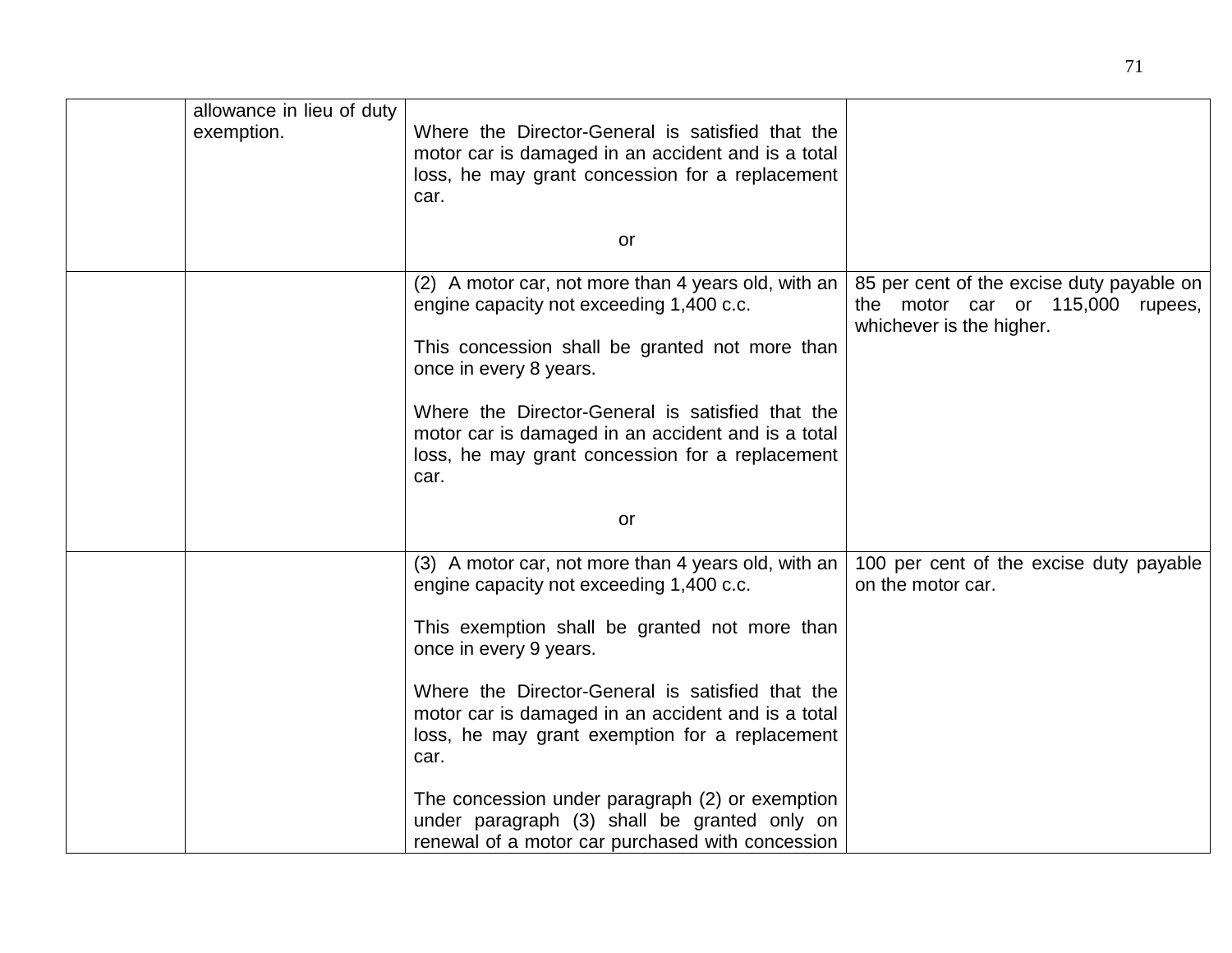|     |                                                                                                                                                        | under paragraph (1).                                                                                                                                                        |                                                                                                           |
|-----|--------------------------------------------------------------------------------------------------------------------------------------------------------|-----------------------------------------------------------------------------------------------------------------------------------------------------------------------------|-----------------------------------------------------------------------------------------------------------|
| 22. | Conseiller Pedagogique<br>employed in a primary<br>school of the Roman<br>Catholic<br>Education<br>Authority and who has<br>the<br>opted<br>for<br>not | $(1)$ (a) A motor car, not more than 4 years old,<br>with an engine capacity not exceeding 1,400 c.c.;<br>or                                                                | 70 per cent of the excise duty payable on<br>the motor car or 115,000 rupees,<br>whichever is the higher. |
|     | monthly car allowance<br>lieu<br>of<br>duty<br>ın<br>exemption.                                                                                        | (b) A motor car, not more than 4 years old,<br>with an engine capacity not exceeding 1,200 c.c.<br>This concession shall be granted not more than<br>once in every 7 years. | Up to 200,000 rupees of the excise duty<br>payable on the motor car.                                      |
|     |                                                                                                                                                        | Where the Director-General is satisfied that the<br>motor car is damaged in an accident and is a total<br>loss, he may grant concession for a replacement<br>car.           |                                                                                                           |
|     |                                                                                                                                                        | or                                                                                                                                                                          |                                                                                                           |
|     |                                                                                                                                                        | (2) A motor car, not more than 4 years old, with an<br>engine capacity not exceeding 1,400 c.c.<br>This concession shall be granted not more than<br>once in every 8 years. | 85 per cent of the excise duty payable on<br>the motor car or 115,000 rupees,<br>whichever is the higher. |
|     |                                                                                                                                                        | Where the Director-General is satisfied that the<br>motor car is damaged in an accident and is a total<br>loss, he may grant concession for a replacement<br>car.           |                                                                                                           |
|     |                                                                                                                                                        | or                                                                                                                                                                          |                                                                                                           |
|     |                                                                                                                                                        | (3) A motor car, not more than 4 years old, with an $\vert$ 100 per cent of the excise duty payable                                                                         |                                                                                                           |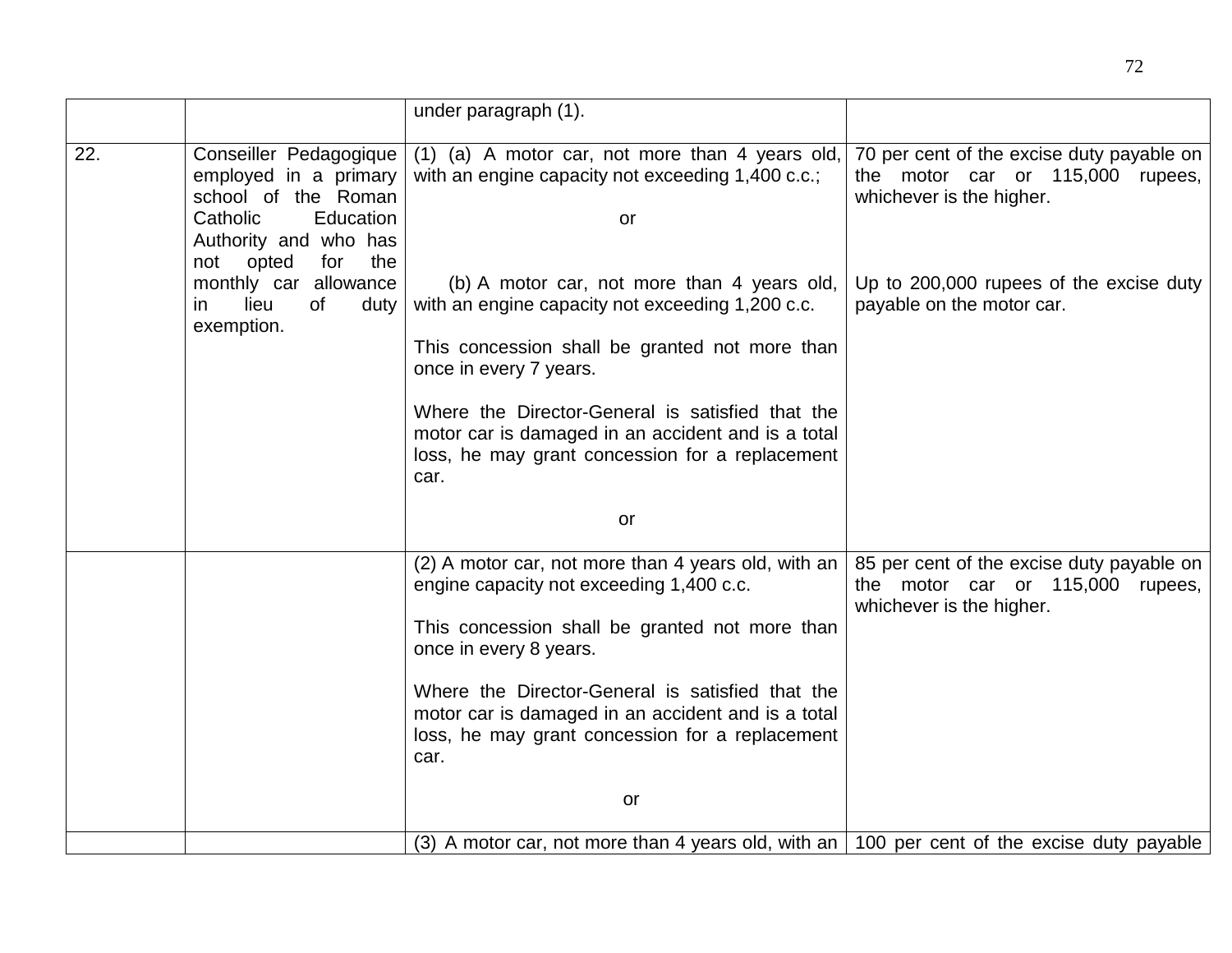|     |                                                                                                                                                    | engine capacity not exceeding 1,400 c.c.                                                                                                                                    | on the motor car.                                                                                         |
|-----|----------------------------------------------------------------------------------------------------------------------------------------------------|-----------------------------------------------------------------------------------------------------------------------------------------------------------------------------|-----------------------------------------------------------------------------------------------------------|
|     |                                                                                                                                                    | This exemption shall be granted not more than<br>once in every 9 years.                                                                                                     |                                                                                                           |
|     |                                                                                                                                                    | Where the Director-General is satisfied that the<br>motor car is damaged in an accident and is a total<br>loss, he may grant exemption for a replacement<br>car.            |                                                                                                           |
|     |                                                                                                                                                    | The concession under paragraph (2) or exemption<br>under paragraph (3) shall be granted only on<br>renewal of a motor car purchased with concession<br>under paragraph (1). |                                                                                                           |
| 23. | Employees of primary<br>schools of the Roman<br>Education<br>Catholic<br>Hindu<br>Authority<br>or<br>Education Authority as<br>set out hereunder - | (1) A motor car, not more than 4 years old, with an<br>engine capacity not exceeding 1,400 c.c.;<br>or                                                                      | 70 per cent of the excise duty payable<br>on the motor car or 115,000 rupees,<br>whichever is the higher. |
|     | (a) Head Master;                                                                                                                                   | (2) A motor car, not more than 4 years old, with an<br>engine capacity not exceeding 1,200 c.c.                                                                             | Up to 200,000 rupees of the excise duty<br>payable on the motor car.                                      |
|     | (b) Deputy<br>Head<br>Master;                                                                                                                      | This concession shall be granted once only.                                                                                                                                 |                                                                                                           |
|     | (c) Mentor;                                                                                                                                        | Where the Director-General is satisfied that the<br>motor car is damaged in an accident and is a total<br>loss before the lapse of 4 years from the date of                 |                                                                                                           |
|     | (d) Health and Physical<br><b>Education</b><br>Instructor; and                                                                                     | clearance, he may grant concession for a<br>replacement car on only one occasion.                                                                                           |                                                                                                           |
|     | School<br>(e) Primary<br>Educator,                                                                                                                 |                                                                                                                                                                             |                                                                                                           |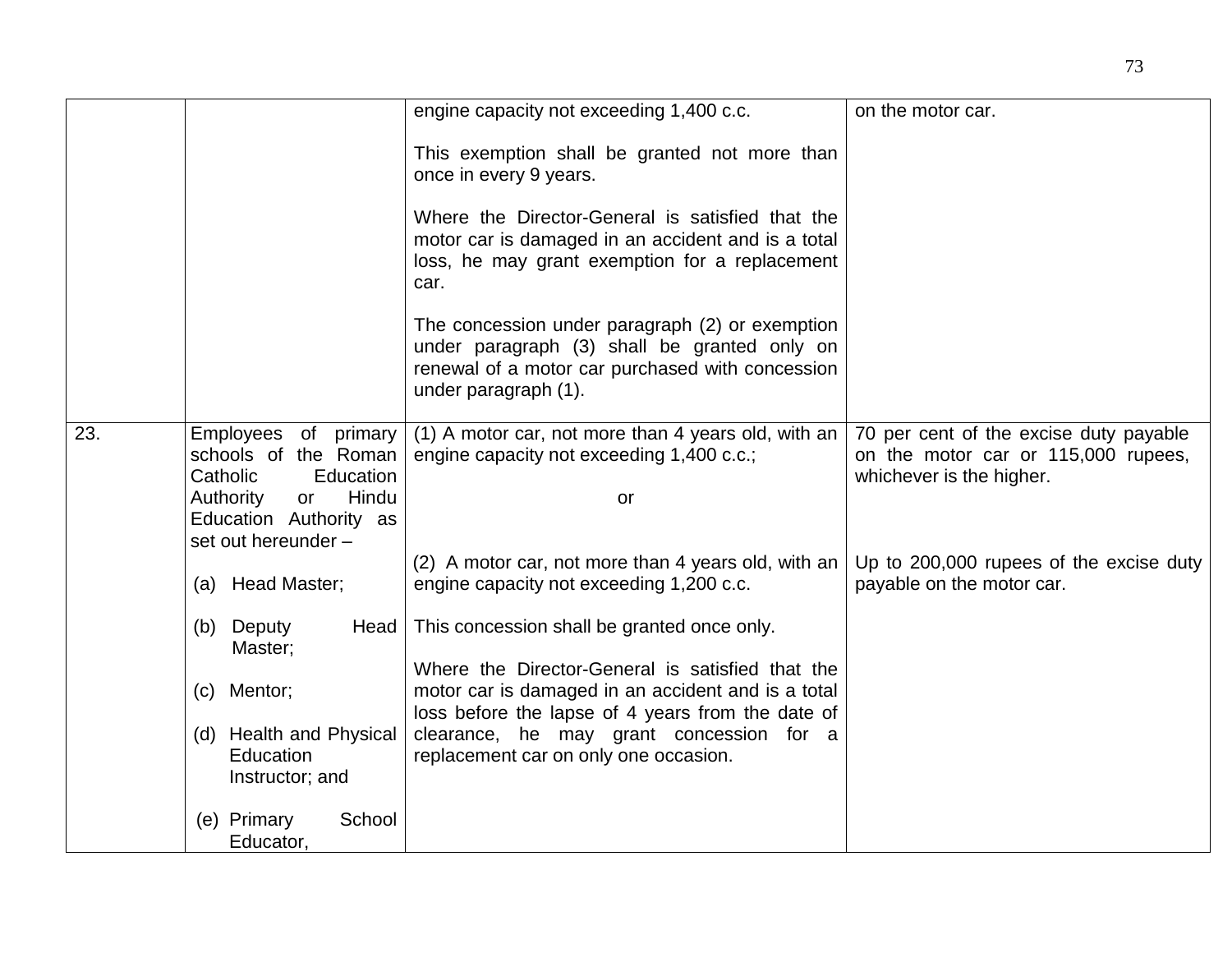| who<br>have<br>never<br>benefited<br>duty<br>from<br>the<br>exemption<br>on<br>purchase of a car and - |  |
|--------------------------------------------------------------------------------------------------------|--|
| (i)<br>reckon at least 22<br>years' service; and                                                       |  |
| monthly<br>(ii)<br>draw<br>a<br>basic<br>of<br>salary<br>39,350<br>rupees<br>or<br>more.               |  |

 $1\,$ <sup>1</sup> *w.e.f. 5 June 2020, GN No. 110 of 2020, the Excise (Amendment of Schedule)(No.2) Regulations 2020, regulation 3(a), amended the First Schedule, in Part IA, by deleting the following words –*

> **PART IA – CONCESSIONS ON EXCISABLE GOODS IMPORTED INTO OR MANUFACTURED IN MAURITIUS**

*and replacing them by the following words –*

**PART IA – CONCESSIONS ON EXCISABLE GOODS IMPORTED INTO OR MANUFACTURED IN MAURITIUS**

**Sub-Part A**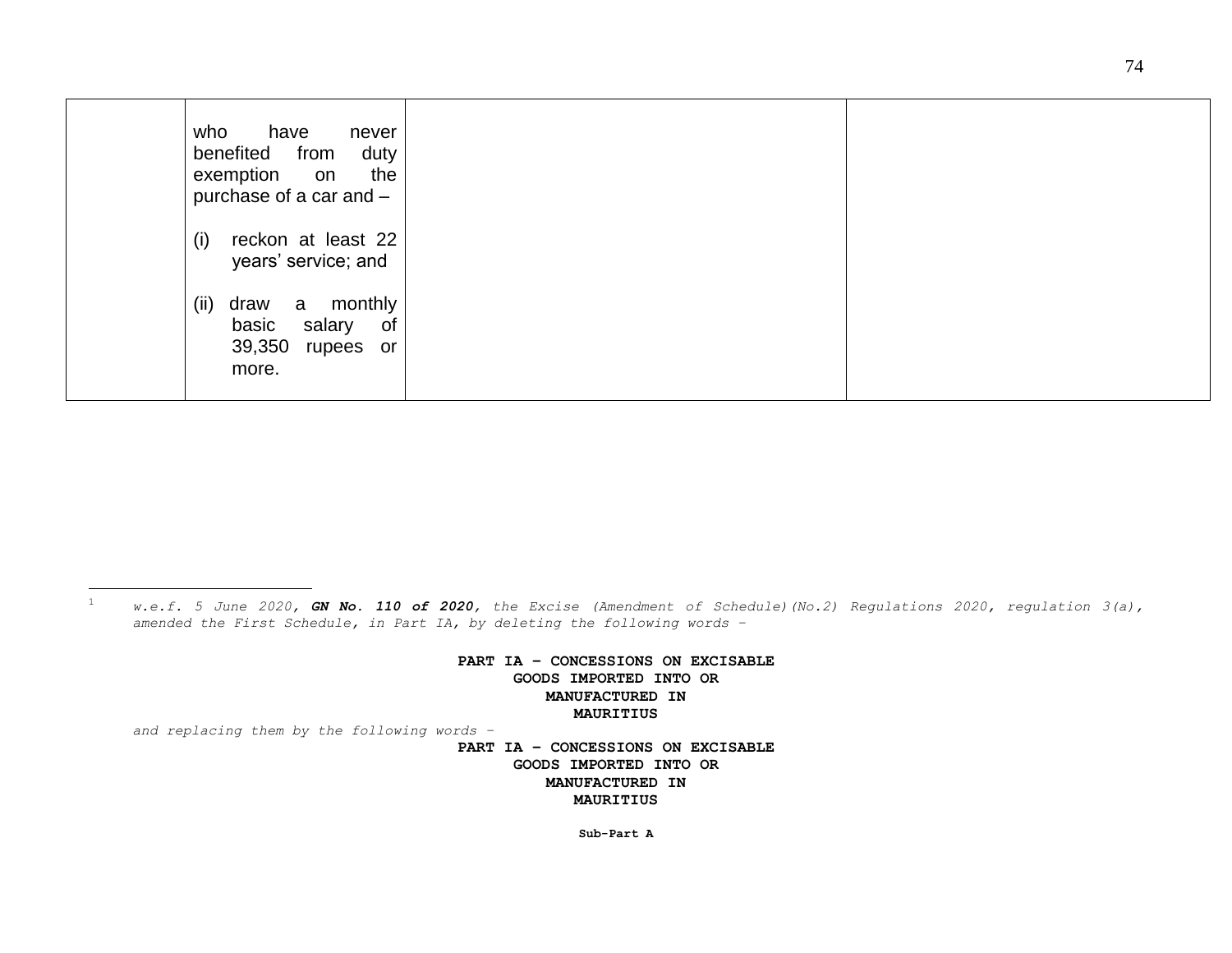<sup>2</sup> *w.e.f.29-October-2016,* **GN 218 of 2016**, amended the First Schedule to the Act in Part IA in the third column, in the heading, by adding the words "*AND CONDITIONS*"

<sup>3</sup> w.e.f. 7 December 2021, **GN No. 13 of 2022**, the Excise (Amendment of Schedule)(No.7) Regulations 2021, regulation 3(b)(i)(A), amended the Part IA, Sub-Part A of the First Schedule in item 3 by adding new paragraph (1A;

4 w.e.f. 1 January 2021, **GN No. 13 of 2022**, the Excise (Amendment of Schedule)(No.7) Regulations 2021, regulation 3(b)(i)(B), amended the Part IA, Sub-Part A of the First Schedule by deleting items 4, 5, 12, 13, 14, 15, 47, 59, 60, 67, 68, 69, 80, 81, 82, 83, 84, 85 and 86 and their corresponding entries;

5 w.e.f. 1 January 2021, **GN No. 13 of 2022**, the Excise (Amendment of Schedule)(No.7) Regulations 2021, regulation 3(b)(i)(B), amended the Part IA, Sub-Part A of the First Schedule by deleting items 4, 5, 12, 13, 14, 15, 47, 59, 60, 67, 68, 69, 80, 81, 82, 83, 84, 85 and 86 and their corresponding entries;

<sup>6</sup> w.e.f. 15 September 2021, G.N. No. 213 of 2021, the Excise (Amendment of Schedule) (No. 5) Regulations 2021, regulation 3(a),amended the First Schedule, in Part IA, by deleting item 8 and its corresponding entries –

| 8. | Any person holding a 'B'<br>carrier's licence issued by the<br>National transport Authority | Motor vehicle (other than motor car, "Jeep-type" motor<br>vehicle or station wagon derived from motor car) with<br>no seats behind the driver's seat but fitted with<br>anchor points when proved to the satisfaction of the<br>Director-General to be used exclusively for the | 10 per cent |
|----|---------------------------------------------------------------------------------------------|---------------------------------------------------------------------------------------------------------------------------------------------------------------------------------------------------------------------------------------------------------------------------------|-------------|
|    |                                                                                             | transport of goods.                                                                                                                                                                                                                                                             |             |

*and replacing it by new item 8.*

1

<sup>6</sup> W.e.f. 15 September 2021, G.N. No. 232 of 2021, the Excise (Amendment of Schedule) (No. 6) Regulations 2021, regulation 3,amended the First Schedule, in Part IA, by deleting item 8 and its corresponding entries and inserting new item 8 and its corresponding entries

- <sup>8</sup> *w.e.f. 16 march 2020*, **G.N. No. 64 of 2020**, the Excise (Amendment of Schedule) Regulations 2020, regulation 3(b), amended the First Schedule, in Part IA, by inserting item E10A.
- <sup>9</sup> *w.e.f. 16 March 2020 until 31 December 2021, GN No. 249 of 2020,* the Excise (Amendment of Schedule)(No.3) Regulations 2020, regulation 3(b), amended the First Schedule, in Part IA, by deleting item 10A -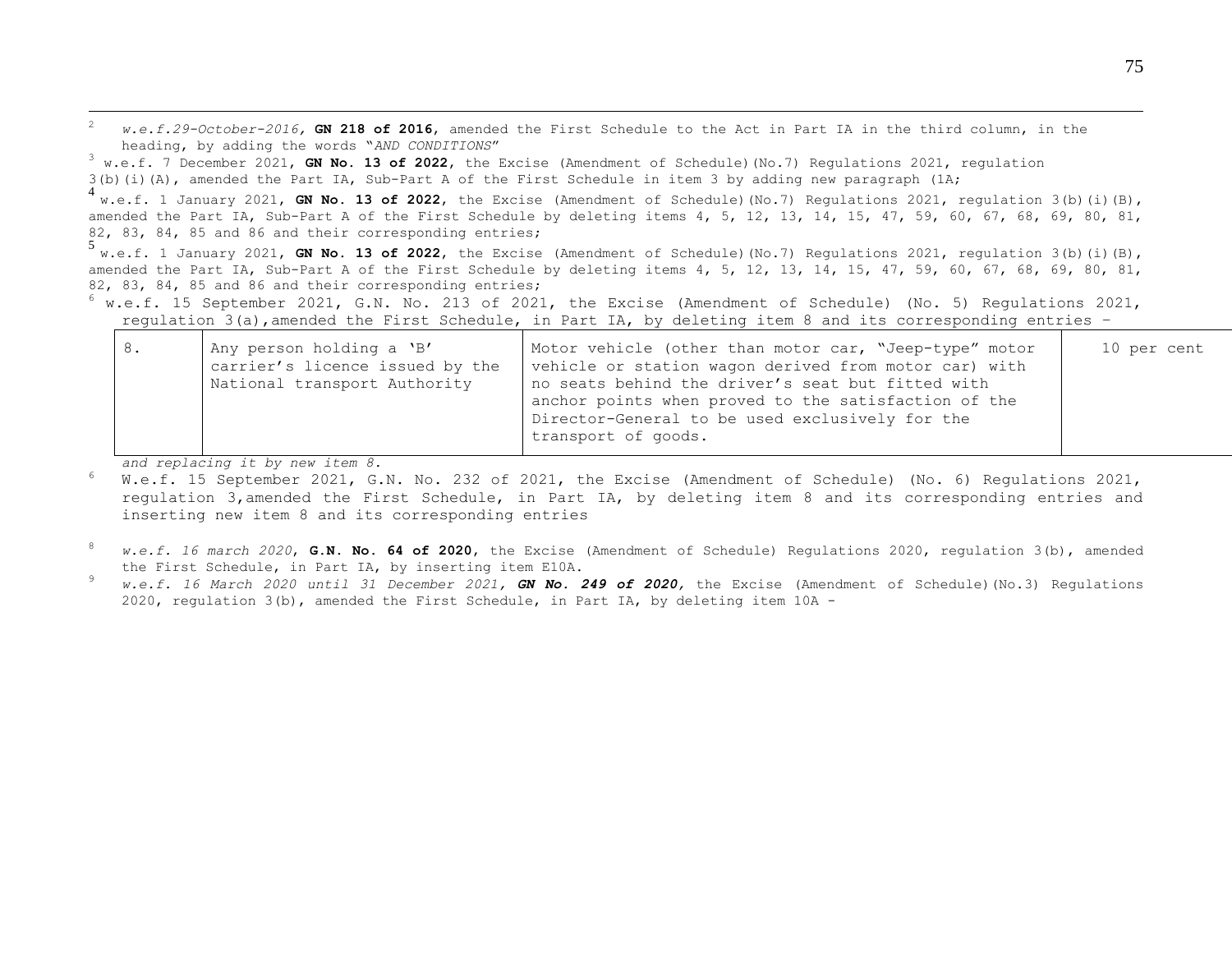| 10A. | Any passenger | tobacco (including cigars and cigarettes) not<br>(1)<br>(a)<br>exceeding 250 grammes;                                                                                | 0 per cent |
|------|---------------|----------------------------------------------------------------------------------------------------------------------------------------------------------------------|------------|
|      |               | spirits not exceeding one litre; and<br>(b)                                                                                                                          |            |
|      |               | wine, ale or beer not exceeding 3 litres; or<br>$\left( c\right)$                                                                                                    |            |
|      |               | tobacco (including cigars and cigarettes) not<br>(2)<br>(a)<br>exceeding 250 grammes; and                                                                            |            |
|      |               | (b) (i) spirits not exceeding 3 litres; or                                                                                                                           |            |
|      |               | $(i)$ wine, ale or beer not exceeding 6 litres;                                                                                                                      |            |
|      |               | when imported as his accompanying bona fide baggage by a<br>passenger of 18 years of age or over for his personal use and<br>consumption and if declared upon entry. |            |
|      |               | Provided also that excise duty shall be paid on any quantity<br>purchased in a duty free shop in Mauritius or imported in<br>excess of those amounts, respectively.  |            |

*and replacing it by new item 10A.*

1

<sup>10</sup> *w.e.f. 13 November 2020 and shall remain in force until 31 December 2021*, **G.N No. 276 of 2020**, the Excise (Amendment of Schedule) (No.5) Regulations 2020 amended the First Schedule to the Excise Act, in Part IA, in part Sub-Part A, by deleting item 10A –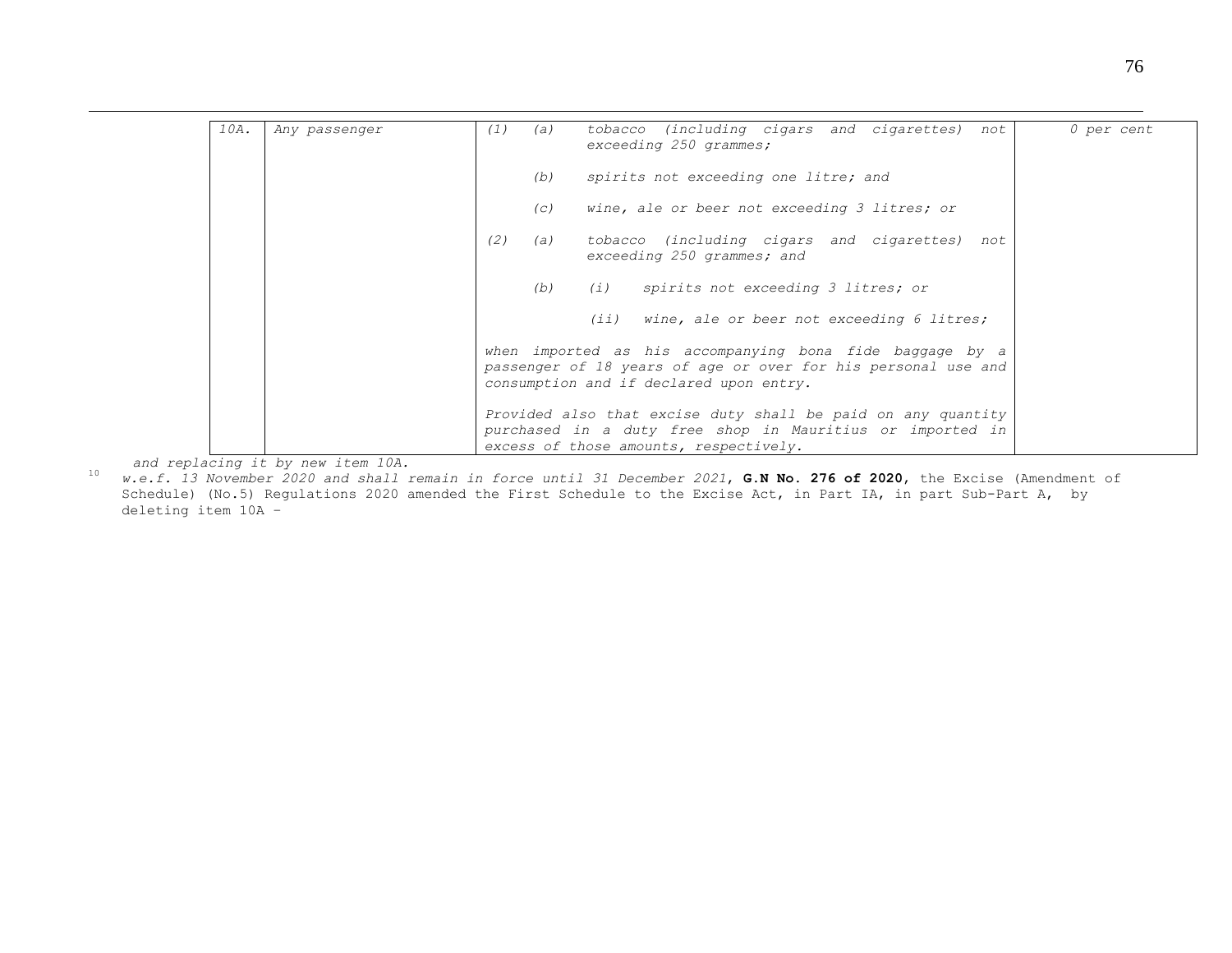| 10A. | Any passenger | The following goods when imported by a passenger of 18 years<br>of age or over for his personal use and consumption and if<br>declared upon entry -                                | 0 per cent |
|------|---------------|------------------------------------------------------------------------------------------------------------------------------------------------------------------------------------|------------|
|      |               | (a) (i) tobacco (including cigars and cigarettes) not<br>exceeding 250 grammes;                                                                                                    |            |
|      |               | (ii) spirits not exceeding one litre; and                                                                                                                                          |            |
|      |               | (iii) wine, ale or beer not exceeding 3 litres; or                                                                                                                                 |            |
|      |               | tobacco (including cigars and cigarettes) not<br>(b)<br>(i)<br>exceeding 250 grammes; and                                                                                          |            |
|      |               | (ii) (A) spirits not exceeding 3 litres; or                                                                                                                                        |            |
|      |               | wine, ale or beer not exceeding 6 litres;<br>(B)                                                                                                                                   |            |
|      |               | provided that excise duty and value added tax shall be paid on<br>any quantity purchased in a duty free shop in Mauritius or<br>imported in excess of those amounts, respectively. |            |

*and replacing it by new item 10A.*

1

<sup>11</sup> w.e.f. 1 January 2021, **GN No. 13 of 2022**, the Excise (Amendment of Schedule)(No.7) Regulations 2021, regulation 3(b)(i)(C), amended the Part IA, Sub-Part A of the First Schedule by deleting item 10A and its corresponding entries and replacing it by new item 10A;

<sup>12</sup> w.e.f. 1 January 2021, **GN No. 13 of 2022**, the Excise (Amendment of Schedule)(No.7) Regulations 2021, regulation 3(b)(i)(B), amended the Part IA, Sub-Part A of the First Schedule by deleting items 4, 5, 12, 13, 14, 15, 47, 59, 60, 67, 68, 69, 80, 81, 82, 83, 84, 85 and 86 and their corresponding entries;

<sup>13</sup> w.e.f. 1 January 2021, **GN No. 13 of 2022**, the Excise (Amendment of Schedule)(No.7) Regulations 2021, regulation 3(b)(i)(B), amended the Part IA, Sub-Part A of the First Schedule by deleting items 4, 5, 12, 13, 14, 15, 47, 59, 60, 67, 68, 69, 80, 81, 82, 83, 84, 85 and 86 and their corresponding entries;

14 w.e.f. 1 January 2021, **GN No. 13 of 2022**, the Excise (Amendment of Schedule)(No.7) Regulations 2021, regulation 3(b)(i)(B), amended the Part IA, Sub-Part A of the First Schedule by deleting items 4, 5, 12, 13, 14, 15, 47, 59, 60, 67, 68, 69, 80, 81, 82, 83, 84, 85 and 86 and their corresponding entries;

<sup>15</sup> w.e.f. 1 January 2021, **GN No. 13 of 2022**, the Excise (Amendment of Schedule)(No.7) Regulations 2021, regulation 3(b)(i)(B), amended the Part IA, Sub-Part A of the First Schedule by deleting items 4, 5, 12, 13, 14, 15, 47, 59, 60, 67, 68, 69, 80, 81, 82, 83, 84, 85 and 86 and their corresponding entries;

<sup>16</sup> w.e.f. 1 January 2021, **GN No. 13 of 2022**, the Excise (Amendment of Schedule)(No.7) Regulations 2021, regulation 3(b)(i)(B), amended the Part IA, Sub-Part A of the First Schedule by deleting items 4, 5, 12, 13, 14, 15, 47, 59, 60, 67, 68, 69, 80, 81, 82, 83, 84, 85 and 86 and their corresponding entries;

w.e.f. 01-04-2021, **GN No. 61 of 2021**, The Excise (Amendment of Schedule)(No. 2) Regulations 2021, regulation 3(b)(i) amended the First Schedule, in Part IA, in Sub-part A, by deleting item 51 and its corresponding entries -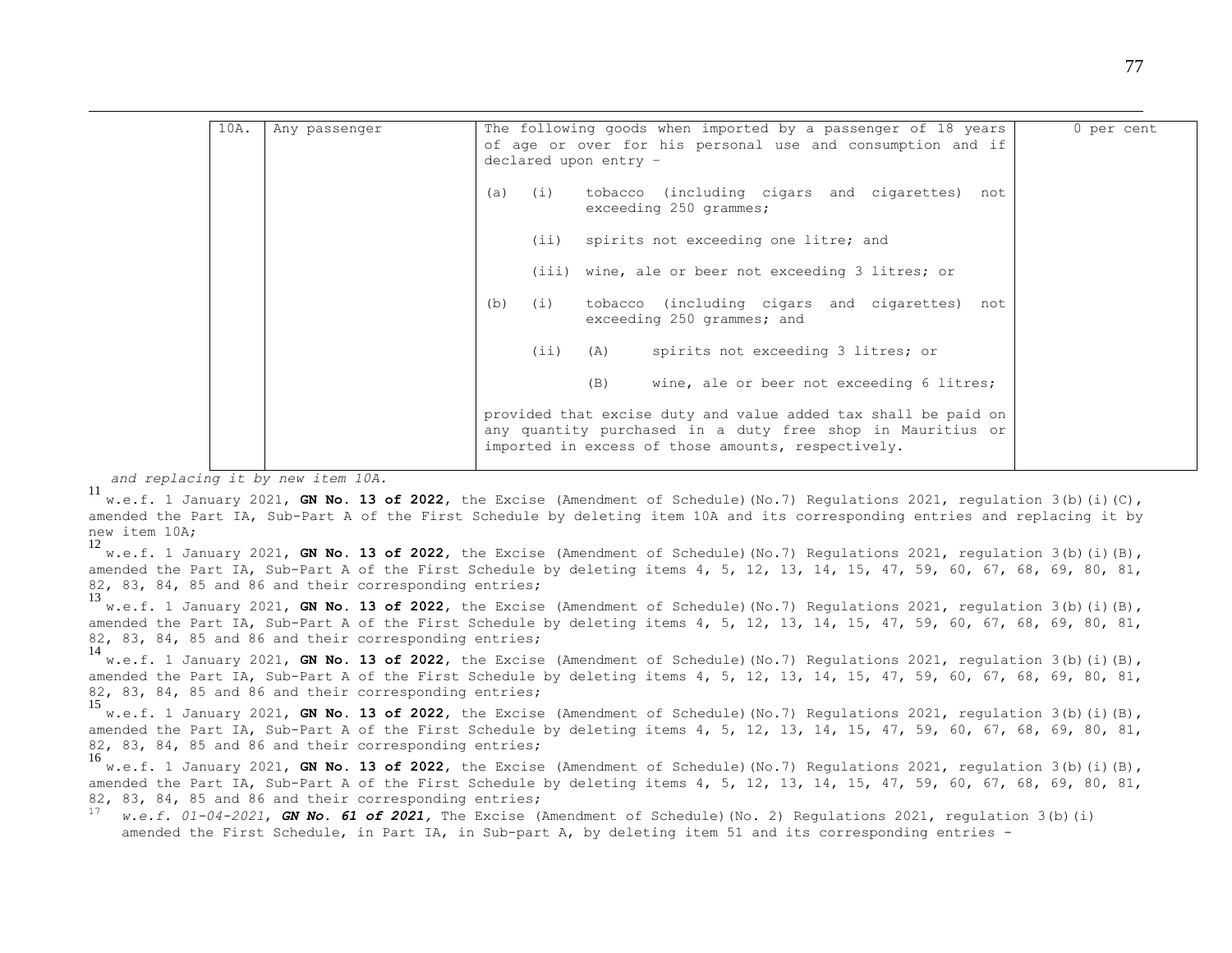| 51 | Any importer or        | (1) Printed plastic bags used to contain or carry   | $0 \text{ }$ $\text{ }$ $\text{ }$ |
|----|------------------------|-----------------------------------------------------|------------------------------------|
|    | manufacturer           | goods or products sold on board a ship aircraft or  |                                    |
|    | (Added by GN 222 $-$   | in duty-free areas.                                 |                                    |
|    | 2010 w.e.f. 20.11.10)  | (2) Garbage/bin bags, designed to be used for the   |                                    |
|    | (Amended by GN 231 $-$ | disposal of waste,                                  |                                    |
|    | 2010 w.e.f. 28.12.10)  | (3) Printed sanitary bags.                          |                                    |
|    | (Amended by GN 121-    | (4) Printed laundry bags.                           |                                    |
|    | 2011 w.e.f. 23.03.11)  | (5) Agricultural planting/potting bag (Low Density  |                                    |
|    | (Amended by GN 218-    | Polyethylene-LDPE).                                 |                                    |
|    | 2016 w.e.f 01.01.16)   | (6) Biodegradable plastic bags which conform to the |                                    |
|    |                        | standards specified in the Third Schedule to the    |                                    |
|    |                        | Environment Protection (Banning of Plastic Bags)    |                                    |
|    |                        | Requlations 2015. (w.e.f 01.01.16)                  |                                    |
|    |                        | (7) Compostable plastic bags which conform to the   |                                    |
|    |                        | standards specified in the Third Schedule to the    |                                    |
|    |                        | Environment Protection (Banning of Plastic Bags)    |                                    |
|    |                        | Requlations 2015. (w.e.f 01.01.16)                  |                                    |

1

<sup>18</sup> w.e.f. 1 January 2021, **GN No. 13 of 2022**, the Excise (Amendment of Schedule)(No.7) Regulations 2021, regulation 3(b)(i)(B), amended the Part IA, Sub-Part A of the First Schedule by deleting items 4, 5, 12, 13, 14, 15, 47, 59, 60, 67, 68, 69, 80, 81, 82, 83, 84, 85 and 86 and their corresponding entries;

<sup>19</sup> w.e.f. 1 January 2021, **GN No. 13 of 2022**, the Excise (Amendment of Schedule)(No.7) Regulations 2021, regulation 3(b)(i)(B), amended the Part IA, Sub-Part A of the First Schedule by deleting items 4, 5, 12, 13, 14, 15, 47, 59, 60, 67, 68, 69, 80, 81, 82, 83, 84, 85 and 86 and their corresponding entries;

 $20$  w.e.f. 1 January 2016, GN No. 213 of 2021, The Excise (Amendment of Schedule) (No. 5) Regulations 2021, regulations 3(b), amended the First Schedule, in Part IA in Sub-part A by deleting item 64 and its corresponding entries -

| 64 | Officers<br>holding<br>substantive appointment at<br>the Independent Commission<br>Against Corruption as set<br>out hereunder -<br>Principal<br>Legal  <br>(a)<br>Adviser, Senior<br>Legal  <br>Legal<br>Adviser<br>and<br>Adviser: | A motor car with an engine capacity not exceeding<br>1,500 cc, not more than once in every 7 years.                        | 0 <sup>°</sup>  |
|----|-------------------------------------------------------------------------------------------------------------------------------------------------------------------------------------------------------------------------------------|----------------------------------------------------------------------------------------------------------------------------|-----------------|
|    | (b) Chief<br>Investigators  <br>Prevention Officers;                                                                                                                                                                                | A motor car with an engine capacity not exceeding<br>and Chief Corruption $1,500$ cc, not more than once in every 7 years. | 30 <sub>8</sub> |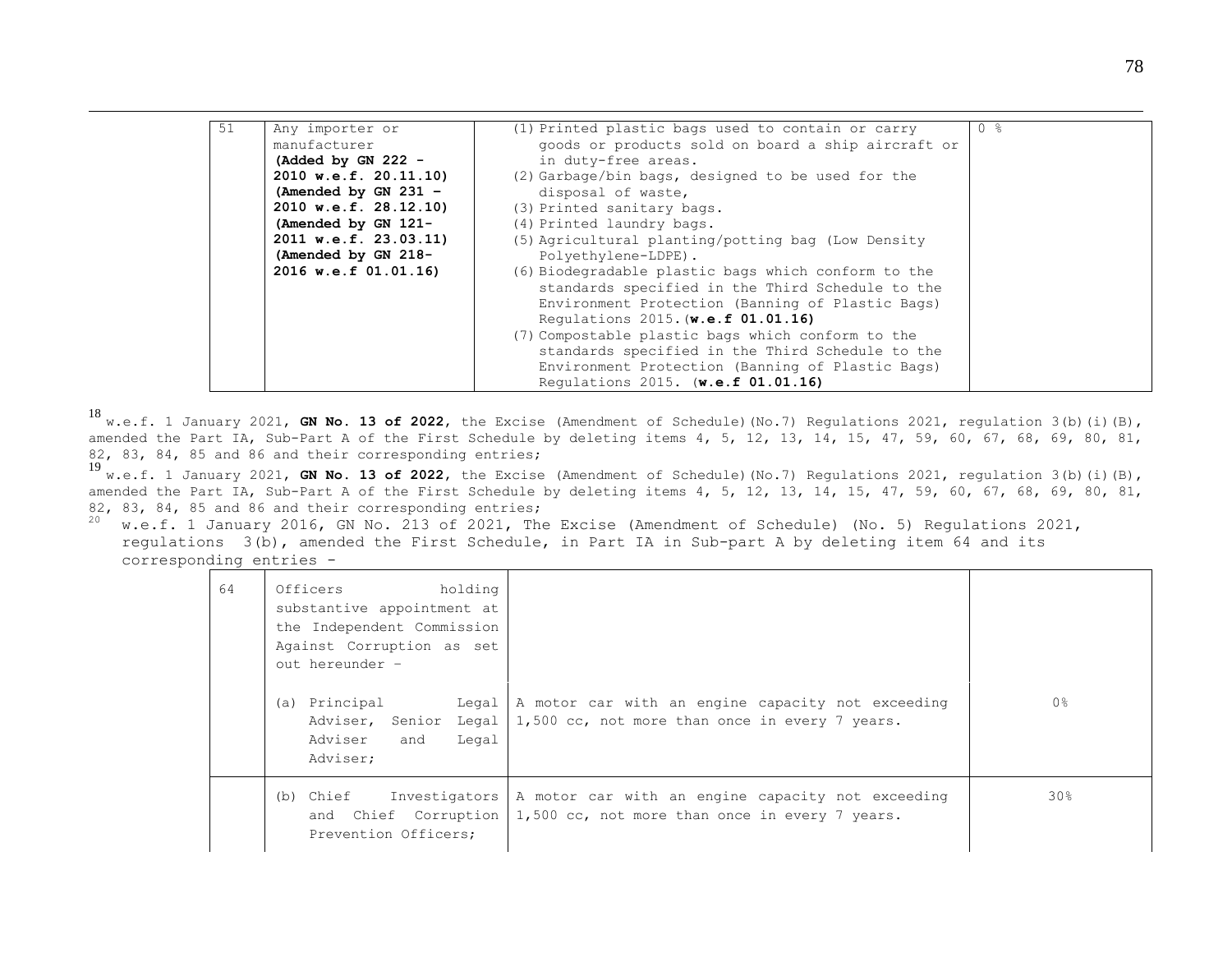| (c) Assistant            | Director $A$ motor car with an engine capacity not exceeding               | 0 <sup>8</sup> |
|--------------------------|----------------------------------------------------------------------------|----------------|
| (Anti-Corruption),       | 1,600 cc, not more than once in every 7 years.                             |                |
| Assistant<br>Director    |                                                                            |                |
| (Anti-Money              |                                                                            |                |
| Laundering), Assistant   |                                                                            |                |
| Director<br>(Community   |                                                                            |                |
| Relations),<br>Assistant |                                                                            |                |
| Director<br>(Systems)    |                                                                            |                |
| Enhancement)<br>and      |                                                                            |                |
| Deputy Chief Legal       |                                                                            |                |
| Adviser                  |                                                                            |                |
|                          |                                                                            |                |
| (d) Director             | of   A motor car with an engine capacity not exceeding                     | 0%             |
| Investigations;          | 1,800 cc, not more than once in every 5 years.                             |                |
| Director (Corruption     |                                                                            |                |
| Prevention Education     |                                                                            |                |
|                          | Division), Chief Legal   Where the Director-General is satisfied that the  |                |
|                          | Adviser, Secretary to   motor car is damaged in an accident and is a total |                |
| Commission,  <br>the     | loss, he may grant concession or exemption for a                           |                |
| (Corporate<br>Director   | replacement car.                                                           |                |
| Services Division) and   |                                                                            |                |
| Chief Attorney           |                                                                            |                |
|                          |                                                                            |                |
|                          |                                                                            |                |

and replacing it by item 64 and its corresponding entries.

1

<sup>21</sup> w.e.f. 1 January 2016, GN No. 213 of 2021, The Excise (Amendment of Schedule) (No. 5) Regulations 2021, regulations 3(b), amended the First Schedule, in Part IA in Sub-part A by deleting item 64A and its corresponding entries -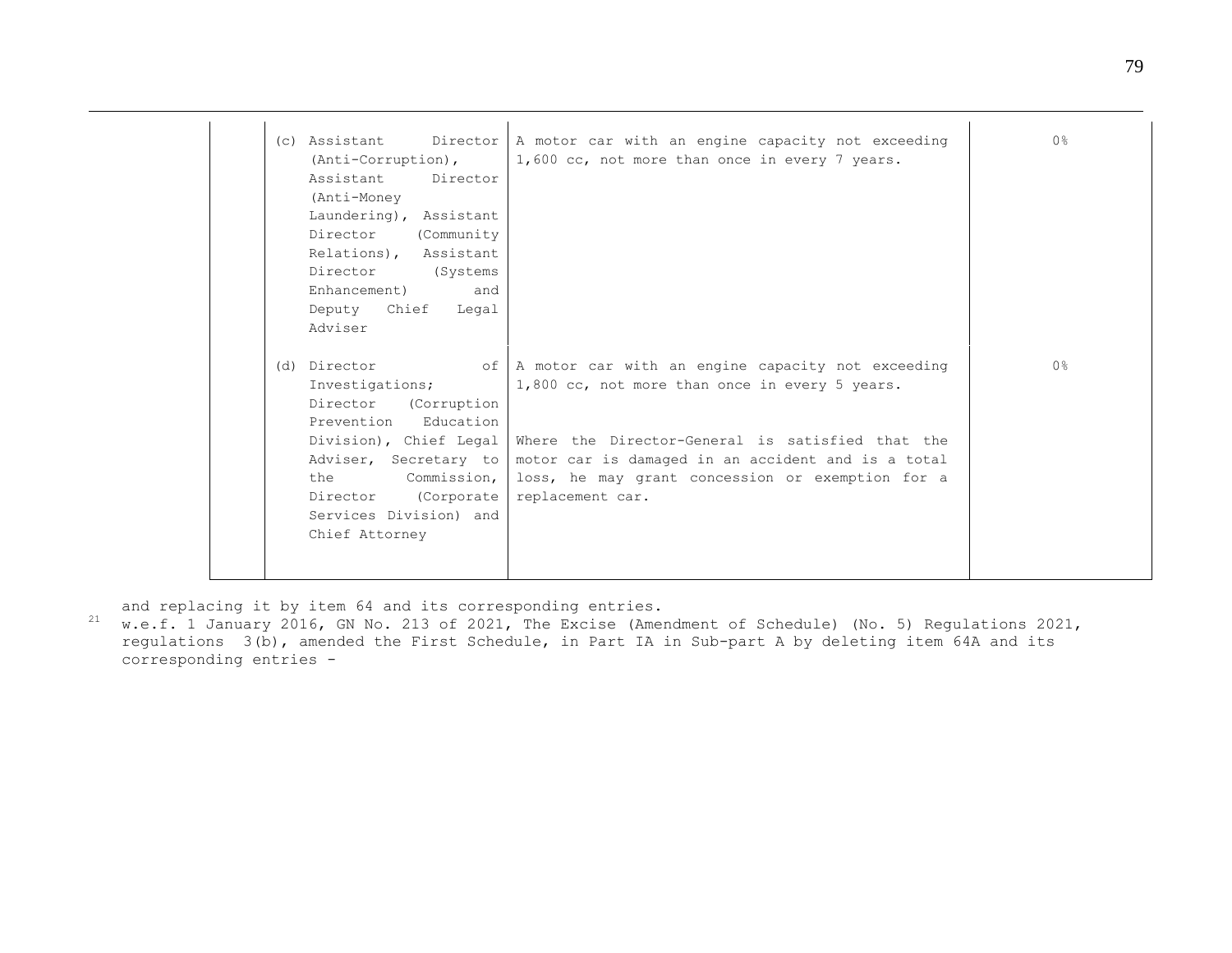| 64A. | Officers<br>holding     | A motor car with an engine capacity not exceeding 1,500 | 30 <sub>8</sub> |
|------|-------------------------|---------------------------------------------------------|-----------------|
|      | substantive             | c.c., not more than once in every 7 years.              |                 |
|      | appointment at the      |                                                         |                 |
|      | Independent Commission  | Where the Director-General is satisfied that the motor  |                 |
|      | Against Corruption as   | car is damaged in an accident and is a total loss, he   |                 |
|      | set out hereunder -     | may grant concession for a replacement car.             |                 |
|      |                         |                                                         |                 |
|      | Communication<br>(b)    |                                                         |                 |
|      | and Press Relations     |                                                         |                 |
|      | Executive               |                                                         |                 |
|      |                         |                                                         |                 |
|      | Information<br>(C)      |                                                         |                 |
|      | Technology Manager      |                                                         |                 |
|      | Internal Auditor<br>(d) |                                                         |                 |

and replacing it by item 64A and its corresponding entries.

1

- <sup>22</sup> w.e.f. 1 January 2021, **GN No. 13 of 2022**, the Excise (Amendment of Schedule)(No.7) Regulations 2021, regulation 3(b)(i)(B), amended the Part IA, Sub-Part A of the First Schedule by deleting items 4, 5, 12, 13, 14, 15, 47, 59, 60, 67, 68, 69, 80, 81, 82, 83, 84, 85 and 86 and their corresponding entries;
- <sup>23</sup> w.e.f. 1 January 2021, **GN No. 13 of 2022**, the Excise (Amendment of Schedule)(No.7) Regulations 2021, regulation 3(b)(i)(B), amended the Part IA, Sub-Part A of the First Schedule by deleting items 4, 5, 12, 13, 14, 15, 47, 59, 60, 67, 68, 69, 80, 81, 82, 83, 84, 85 and 86 and their corresponding entries;
- <sup>24</sup> w.e.f. 1 January 2021, **GN No. 13 of 2022**, the Excise (Amendment of Schedule)(No.7) Regulations 2021, regulation 3(b)(i)(B), amended the Part IA, Sub-Part A of the First Schedule by deleting items 4, 5, 12, 13, 14, 15, 47, 59, 60, 67, 68, 69, 80, 81, 82, 83, 84, 85 and 86 and their corresponding entries;
- <sup>25</sup> *w.e.f. 16 march 2020*, **G.N. No. 64 of 2020**, the Excise (Amendment of Schedule) Regulations 2020, regulation 3(b), amended the First Schedule, in Part IA, by inserting item 71A.
- <sup>26</sup> *w.e.f. 16 March 2020 until 31 December 2021, GN No. 249 of 2020,* the Excise (Amendment of Schedule)(No.3) Regulations 2020 regulation 3(b), amended the First Schedule, in Part IA, by deleting item 71A *-*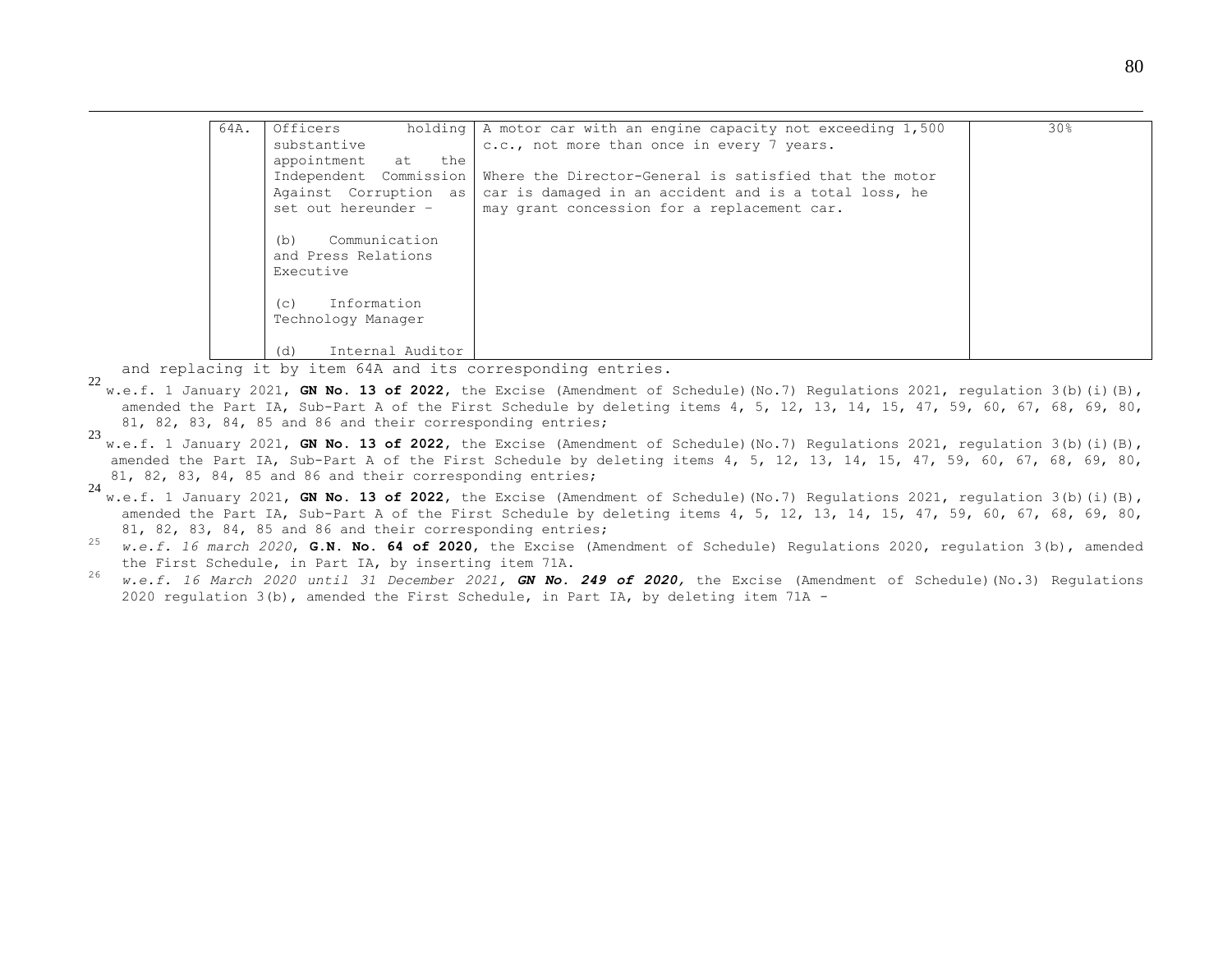| 71A. | Any passenger entering<br>the Island of Rodrigues                                                       | The following goods when purchased by a passenger of 18 years                                                                                                                                | 0 per cent |
|------|---------------------------------------------------------------------------------------------------------|----------------------------------------------------------------------------------------------------------------------------------------------------------------------------------------------|------------|
|      | from the Island of<br>Mauritius or leaving<br>the Island of Rodriques<br>for the Island of<br>Mauritius | of age or over, for his personal use and consumption, at a<br>duty free shop situated in an airport or a port in the Island<br>of Rodrigues on his arrival or departure and if declared upon |            |
|      |                                                                                                         | $entry -$<br>tobacco (including cigars and cigarettes) not<br>$(a)$ $(i)$<br>exceeding 250 grammes;                                                                                          |            |
|      |                                                                                                         | (iii)<br>spirits not exceeding one litre; and                                                                                                                                                |            |
|      |                                                                                                         | (iii) wine, ale or beer not exceeding 3 litres; or                                                                                                                                           |            |
|      |                                                                                                         | tobacco (including cigars and cigarettes) not<br>(b)<br>(i)<br>exceeding 250 grammes; and                                                                                                    |            |
|      |                                                                                                         | (iii)<br>spirits not exceeding 3 litres; or<br>(A)                                                                                                                                           |            |
|      |                                                                                                         | wine, ale or beer not exceeding 6 litres;<br>(B)                                                                                                                                             |            |
|      |                                                                                                         | provided that -                                                                                                                                                                              |            |
|      |                                                                                                         | (I) value added tax shall be payable on<br>the goods referred to in paragraphs<br>(a) and $(b)$ ; and                                                                                        |            |
|      |                                                                                                         | (II) excise duty and value added tax shall<br>be paid on any quantity purchased in<br>excess of those amounts, respectively.                                                                 |            |

*and replacing it by new item 71A*;

1

<sup>27</sup> *w.e.f. 13 November 2020 and shall remain in force until 31 December 2021*, **G.N No. 276 of 2020**, the Excise (Amendment of Schedule) (No.5) Regulations 2020 amended the First Schedule to the Excise Act, in Part IA, in part Sub-Part A, by deleting item 71A –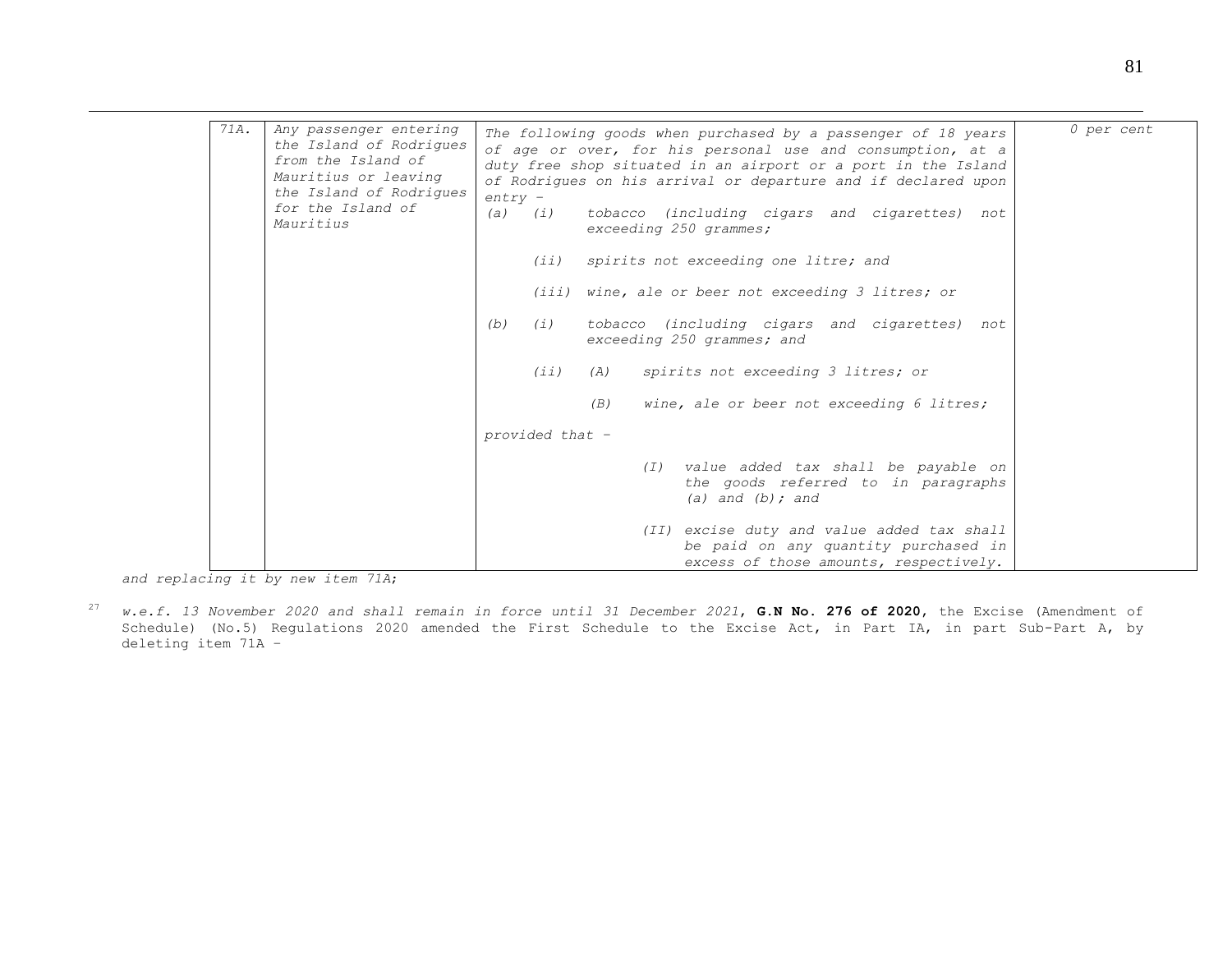| 71A. | Any passenger entering<br>the Island of Rodriques                                          |           |                 | The following goods when purchased by a passenger of 18 years                                                                                                                                | 0 per cent |
|------|--------------------------------------------------------------------------------------------|-----------|-----------------|----------------------------------------------------------------------------------------------------------------------------------------------------------------------------------------------|------------|
|      | from the Island of<br>Mauritius or leaving<br>the Island of Rodriques<br>for the Island of | $entry -$ |                 | of age or over, for his personal use and consumption, at a<br>duty free shop situated in an airport or a port in the Island<br>of Rodriques on his arrival or departure and if declared upon |            |
|      | Mauritius                                                                                  |           | $(a)$ $(i)$     | tobacco (including cigars and cigarettes) not<br>exceeding 250 grammes;                                                                                                                      |            |
|      |                                                                                            |           | (iii)           | spirits not exceeding one litre; and                                                                                                                                                         |            |
|      |                                                                                            |           |                 | (iii) wine, ale or beer not exceeding 3 litres; or                                                                                                                                           |            |
|      |                                                                                            | (b)       | (i)             | tobacco (including cigars and cigarettes) not<br>exceeding 250 grammes; and                                                                                                                  |            |
|      |                                                                                            |           | (iii)           | spirits not exceeding 3 litres; or<br>(A)                                                                                                                                                    |            |
|      |                                                                                            |           |                 | wine, ale or beer not exceeding 6 litres;<br>(B)                                                                                                                                             |            |
|      |                                                                                            |           | provided that - |                                                                                                                                                                                              |            |
|      |                                                                                            | (A)       |                 | value added tax shall be payable on the goods referred<br>to in paragraphs (a) and (b); and                                                                                                  |            |
|      |                                                                                            | (B)       |                 | excise duty and value added tax shall be paid on any<br>quantity purchased in excess of those<br>amounts,<br>respectively.                                                                   |            |

*and replacing it by new item 71A.*

1

<sup>28</sup> w.e.f. 1 January 2022, **GN No. 13 of 2022**, the Excise (Amendment of Schedule)(No.7) Regulations 2021, regulation 3(b)(i)(C), amended the Part IA, Sub-Part A of the First Schedule by deleting item 71A and its corresponding entries and replacing it by new item 71A;<br>29

<sup>29</sup> w.e.f. 1 January 2021, **GN No. 13 of 2022**, the Excise (Amendment of Schedule)(No.7) Regulations 2021, regulation 3(b)(i)(B), amended the Part IA, Sub-Part A of the First Schedule by deleting items 4, 5, 12, 13, 14, 15, 47, 59, 60, 67, 68, 69, 80, 81, 82, 83, 84, 85 and 86 and their corresponding entries;

<sup>30</sup> w.e.f. 1 January 2021, **GN No. 13 of <sup>2022</sup>**, the Excise (Amendment of Schedule)(No.7) Regulations 2021, regulation 3(b)(i)(B), amended the Part IA, Sub-Part A of the First Schedule by deleting items 4, 5, 12, 13, 14, 15, 47, 59, 60, 67, 68, 69, 80, 81, 82, 83, 84, 85 and 86 and their corresponding entries;

<sup>31</sup> w.e.f. 1 January 2021, **GN No. 13 of 2022**, the Excise (Amendment of Schedule)(No.7) Regulations 2021, regulation 3(b)(i)(B), amended the Part IA, Sub-Part A of the First Schedule by deleting items 4, 5, 12, 13, 14, 15, 47, 59, 60, 67, 68, 69, 80, 81, 82, 83, 84, 85 and 86 and their corresponding entries;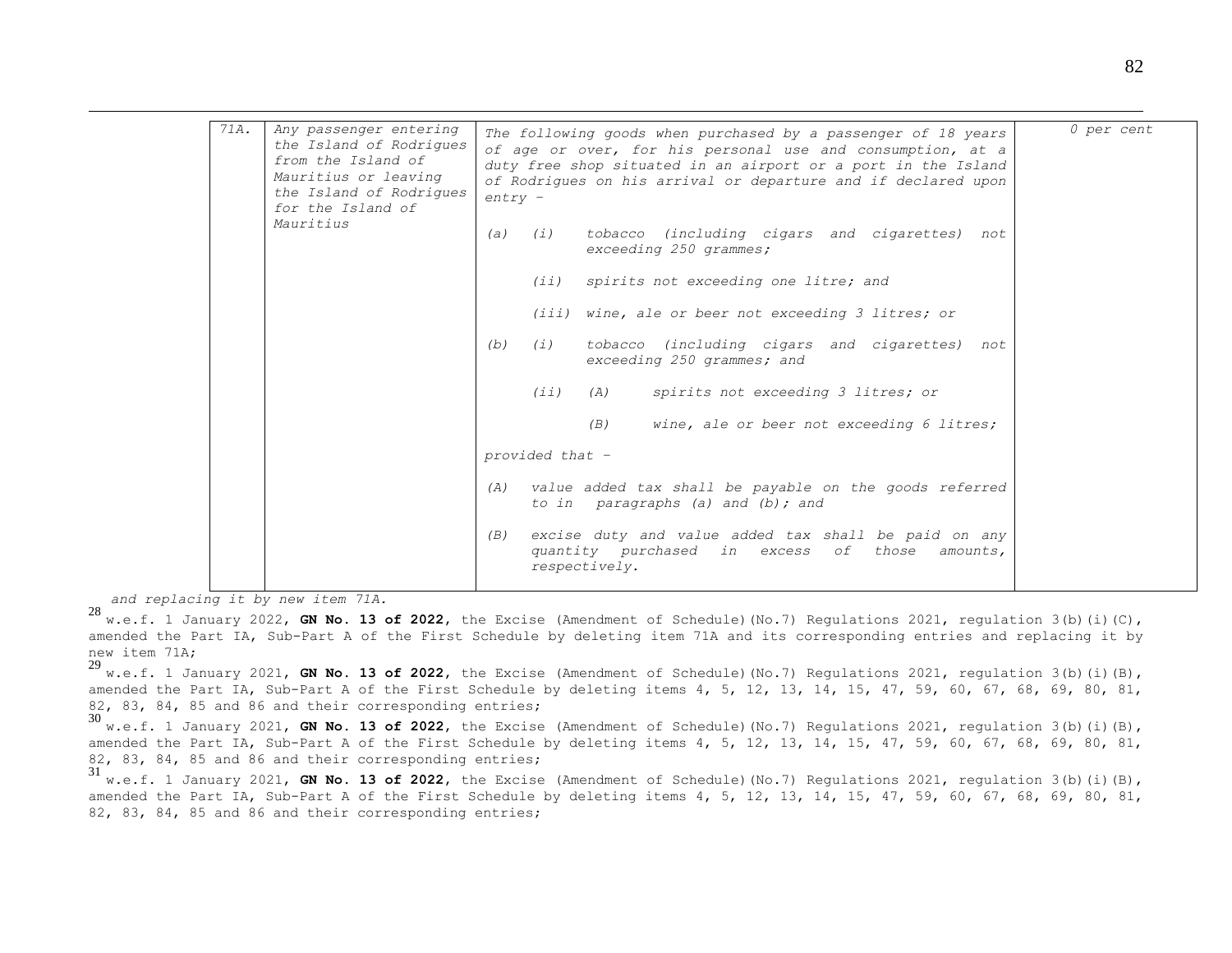<sup>32</sup> w.e.f. 1 January 2021, **GN No. 13 of 2022**, the Excise (Amendment of Schedule)(No.7) Regulations 2021, regulation 3(b)(i)(B), amended the Part IA, Sub-Part A of the First Schedule by deleting items 4, 5, 12, 13, 14, 15, 47, 59, 60, 67, 68, 69, 80, 81, 82, 83, 84, 85 and 86 and their corresponding entries;

<sup>33</sup> w.e.f. 1 January 2021, **GN No. 13 of 2022**, the Excise (Amendment of Schedule)(No.7) Regulations 2021, regulation 3(b)(i)(B), amended the Part IA, Sub-Part A of the First Schedule by deleting items 4, 5, 12, 13, 14, 15, 47, 59, 60, 67, 68, 69, 80, 81, 82, 83, 84, 85 and 86 and their corresponding entries;

<sup>34</sup> w.e.f. 1 January 2021, **GN No. 13 of 2022**, the Excise (Amendment of Schedule)(No.7) Regulations 2021, regulation 3(b)(i)(B), amended the Part IA, Sub-Part A of the First Schedule by deleting items 4, 5, 12, 13, 14, 15, 47, 59, 60, 67, 68, 69, 80, 81, 82, 83, 84, 85 and 86 and their corresponding entries;

<sup>35</sup> w.e.f. 1 January 2021, **GN No. 13 of 2022**, the Excise (Amendment of Schedule)(No.7) Regulations 2021, regulation 3(b)(i)(B), amended the Part IA, Sub-Part A of the First Schedule by deleting items 4, 5, 12, 13, 14, 15, 47, 59, 60, 67, 68, 69, 80, 81, 82, 83, 84, 85 and 86 and their corresponding entries;

<sup>36</sup> *w.e.f. 5 June 2020, GN No. 110 of 2020, the Excise (Amendment of Schedule)(No.2) Regulations 2020, regulation 3(b), amended the First Schedule, in Part IA, by adding the new Sub-Part B;*

<sup>37</sup> w.e.f. 1 January 2021, **GN No. 13 of 2022**, the Excise (Amendment of Schedule)(No.7) Regulations 2021, regulation  $3(b)$ (ii)(A), amended the Part IA, in Sub-Part B of the First Schedule by inserting new definitions;

|                                                                            |  | $^{36}$ w.e.f. 01-04-2021, GN No. 61 of 2021, The Excise (Amendment of Schedule)(No. 2) Requlations 2021, requlation 3(b)(ii) |
|----------------------------------------------------------------------------|--|-------------------------------------------------------------------------------------------------------------------------------|
| amended the First Schedule, in Part IA, in Sub-part B, by deleting item 3- |  |                                                                                                                               |

| 3.     | Any person | A motor car with an engine capacity not exceeding 1,000  | 40% of the excise |
|--------|------------|----------------------------------------------------------|-------------------|
|        |            | c.c., provided that it is cleared during the period      | duty payable on   |
| (Added |            | starting on 1 November 2020 and ending on 31 March 2021. | the motor car or  |
| by     |            |                                                          | Rs 100,000,       |
| G.N.   |            | This concession shall not apply to a motor car in        | whichever is      |
| 259 of |            | respect of which another concession is granted under     | lesser.           |
| 2020   |            | Part IA of the First Schedule to the Act or any other    |                   |
| w.e.f  |            | enactment.                                               |                   |
| 01.11. |            |                                                          |                   |
| 20)    |            |                                                          |                   |
|        |            |                                                          |                   |
|        |            |                                                          |                   |

and replacing it by new item 3.

1

<sup>39</sup> *w.e.f. 05-04-2021*, *GN No*. **73** of 2021, The Excise (Amendment of Schedule)(No. 3) Regulations 2021, regulation 3 amended the First Schedule, in Part IA, in Sub-part B, by deleting item 3–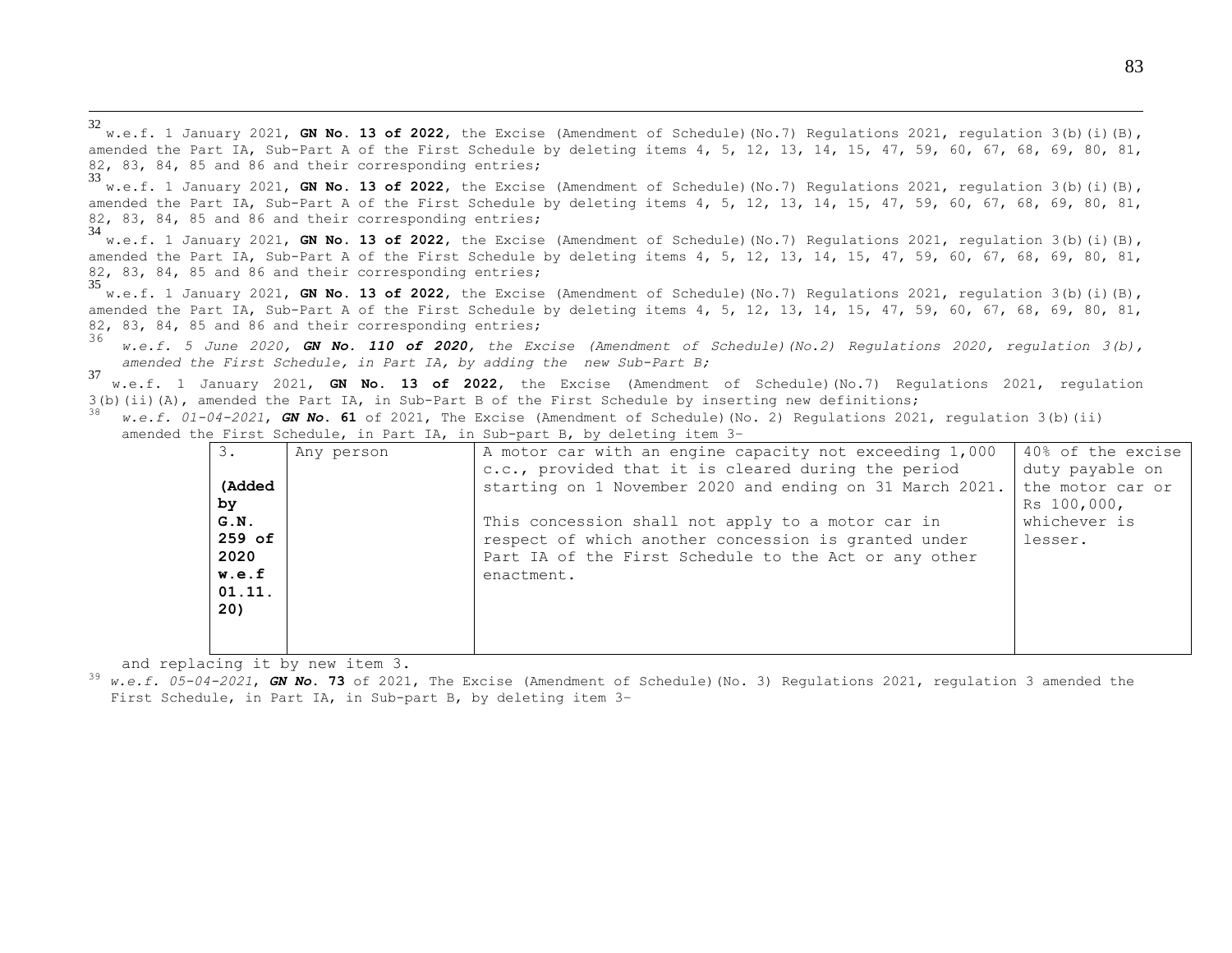| 3.               | Any    | A motor car with an engine capacity not   40% of the excise duty payable on the |  |
|------------------|--------|---------------------------------------------------------------------------------|--|
|                  | person | exceeding 1,000 c.c., provided that it is motor car or Rs 100,000, whichever is |  |
| (Added)<br>by    |        | cleared during the period starting on 1 April   lesser.                         |  |
| $G.N.$ 259 of    |        | 2021 and ending on 30 June 2021.                                                |  |
| 2020             |        |                                                                                 |  |
| w.e.f            |        | This concession shall not apply to a motor                                      |  |
| 01.11.20         |        | car in respect of which another concession is                                   |  |
| 332              |        | granted under Part IA of the First Schedule                                     |  |
| <b>(Deleted)</b> |        | to the Act or any other enactment.                                              |  |
| and Replaced     |        |                                                                                 |  |
| by G.N. 61       |        |                                                                                 |  |
| of 2021          |        |                                                                                 |  |
| w.e.f            |        |                                                                                 |  |
| 01.04.21         |        |                                                                                 |  |
|                  |        |                                                                                 |  |

and replacing it by new item 3.

1

<sup>40</sup> *w.e.f. 01-07-2021*, *GN No*. **135** of 2021, The Excise (Amendment of Schedule)(No. 4) Regulations 2021, regulation 3(b) amended the First Schedule, in Part IA, in Sub-part B, by deleting item 3–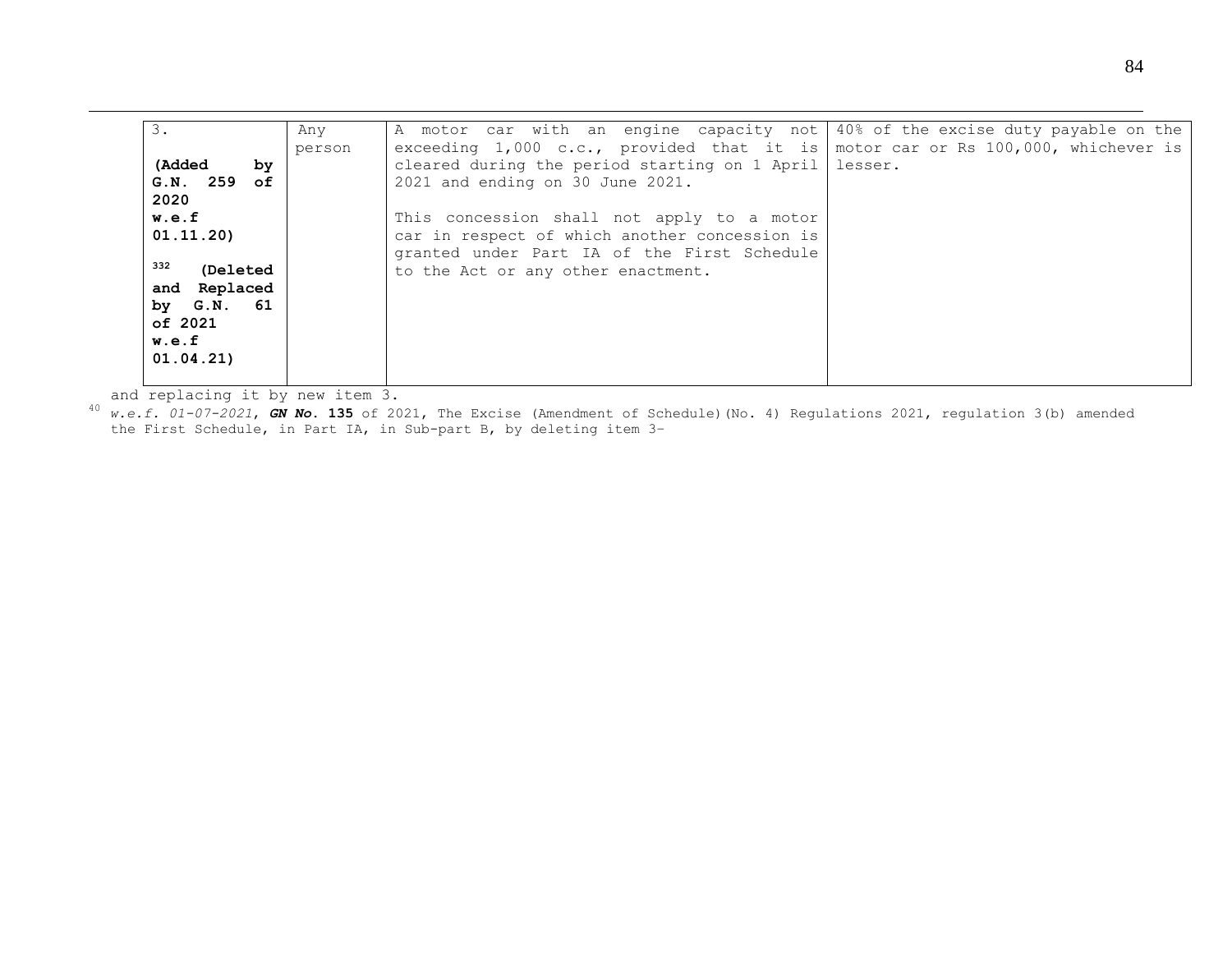| 3.               | Any person | A motor car, including one having both        | 40% of the excise duty payable on the |  |  |  |
|------------------|------------|-----------------------------------------------|---------------------------------------|--|--|--|
|                  |            | internal combustion engine and electric       | motor car.                            |  |  |  |
| (Added           |            | motor, with an engine capacity not exceeding  |                                       |  |  |  |
| by G.N.          |            | 1,000 c.c., provided that it is cleared       |                                       |  |  |  |
| 259<br>$\circ$ f |            | during the period starting on 5 April 2021    |                                       |  |  |  |
| 2020             |            | and ending on 30 June 2021.                   |                                       |  |  |  |
| w.e.f            |            |                                               |                                       |  |  |  |
| 01.11.20         |            | This concession shall not apply to a motor    |                                       |  |  |  |
|                  |            | car in respect of which another concession is |                                       |  |  |  |
|                  |            | granted under Part IA of the First Schedule   |                                       |  |  |  |
| $40$ (Delet      |            | to the Act or any other enactment.            |                                       |  |  |  |
| ed and           |            |                                               |                                       |  |  |  |
| Replaced         |            |                                               |                                       |  |  |  |
| by G.N.          |            |                                               |                                       |  |  |  |
| 61 of            |            |                                               |                                       |  |  |  |
| 2021<br>w.e.f    |            |                                               |                                       |  |  |  |
| 01.04.21         |            |                                               |                                       |  |  |  |
|                  |            |                                               |                                       |  |  |  |
|                  |            |                                               |                                       |  |  |  |
| $40$ (Delet      |            |                                               |                                       |  |  |  |
| ed and           |            |                                               |                                       |  |  |  |
| Replaced         |            |                                               |                                       |  |  |  |
| by G.N.          |            |                                               |                                       |  |  |  |
| 73<br>$\circ$ f  |            |                                               |                                       |  |  |  |
| 2021             |            |                                               |                                       |  |  |  |
| w.e.f            |            |                                               |                                       |  |  |  |
| 05.04.21         |            |                                               |                                       |  |  |  |
|                  |            |                                               |                                       |  |  |  |

and replacing it by new item 3.

1

<sup>41</sup> *w.e.f. 01-04-2021*, *GN No*. **61** of 2021, The Excise (Amendment of Schedule)(No. 2) Regulations 2021, regulation 3(b)(ii) amended the First Schedule, in Part IA, in Sub-part B, by deleting item 4 –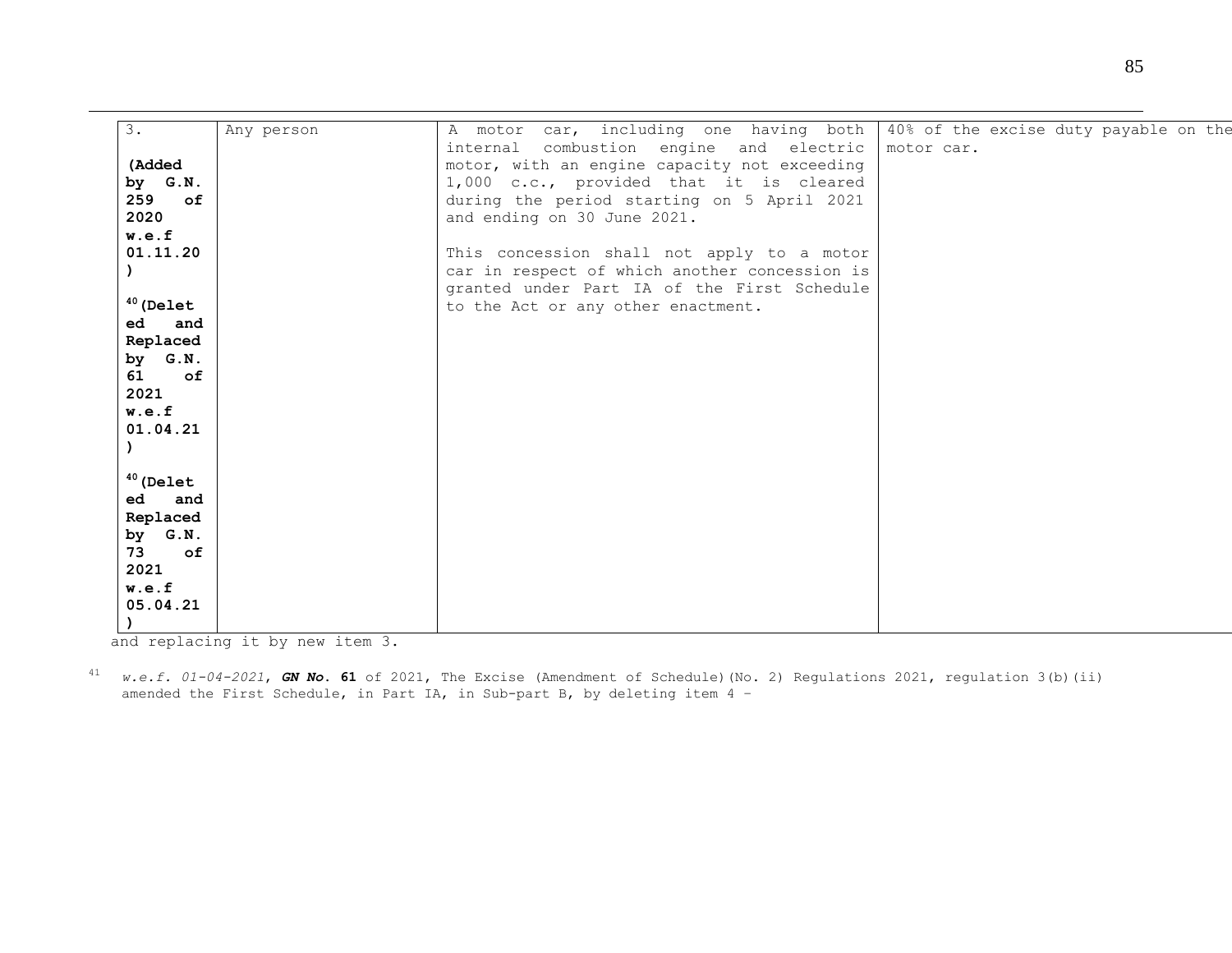| 4.               | Any person | A motor car with an engine capacity exceeding<br>(a)<br>$1,000$ c.c. but not exceeding $1,600$ c.c.;                                                                        | 30% of the excise<br>duty payable on |
|------------------|------------|-----------------------------------------------------------------------------------------------------------------------------------------------------------------------------|--------------------------------------|
| (Added           |            |                                                                                                                                                                             | the vehicle or Rs                    |
| by               |            | A motor car, with both internal combustion<br>(b)                                                                                                                           | 125,000,                             |
| G.N.<br>$259$ of |            | engine and electric motor, with an engine capacity<br>exceeding $1,600$ c.c. but not exceeding $2,000$ c.c.;                                                                | whichever is<br>lesser.              |
| 2020             |            |                                                                                                                                                                             |                                      |
| w.e.f            |            | a double space cabin vehicle;<br>(C)                                                                                                                                        |                                      |
| 01.11.<br>20)    |            | (d)                                                                                                                                                                         |                                      |
|                  |            | a single space cabin vehicle;                                                                                                                                               |                                      |
|                  |            | an electric vehicle; or<br>(e)                                                                                                                                              |                                      |
|                  |            | (f)<br>a van,                                                                                                                                                               |                                      |
|                  |            | provided that it is cleared during the period starting<br>on 1 November 2020 and ending on 31 March 2021.                                                                   |                                      |
|                  |            | This concession shall not apply on a vehicle in respect<br>of which another concession is granted under Part IA of<br>the First Schedule to the Act or any other enactment. |                                      |

and replacing it by new item 4.

1

<sup>42</sup> *w.e.f. 05-04-2021*, *GN No*. **73** of 2021, The Excise (Amendment of Schedule)(No. 3) Regulations 2021, regulation 3 amended the First Schedule, in Part IA, in Sub-part B, by deleting item 4–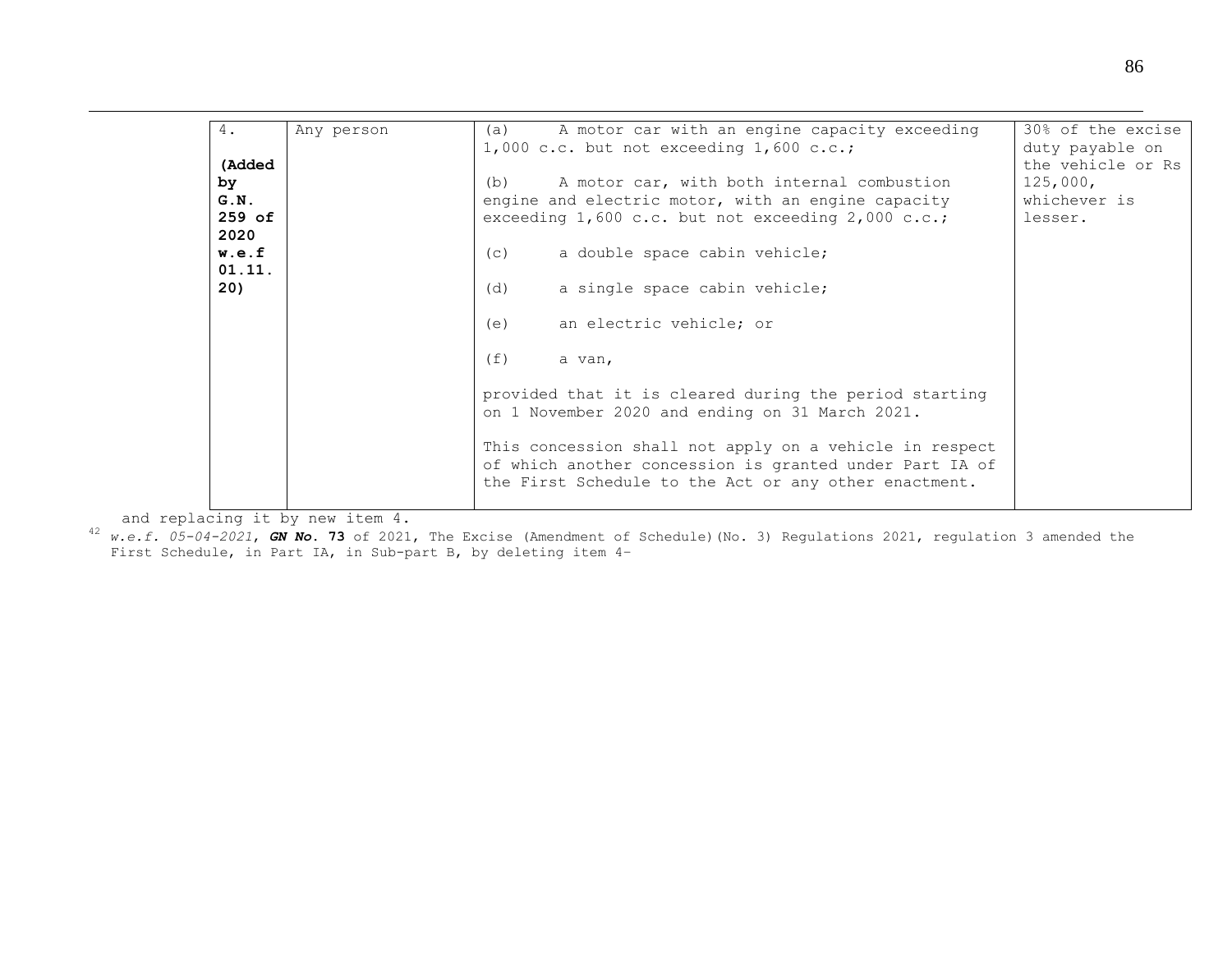| 4.         | Any person | A motor car with an engine capacity 30% of the excise duty payable on the<br>(a) |         |
|------------|------------|----------------------------------------------------------------------------------|---------|
| (Added     |            | exceeding 1,000 c.c. but not exceeding 1,600 vehicle or Rs 125,000, whichever is | lesser. |
|            |            | C.C.                                                                             |         |
| by G.N.    |            |                                                                                  |         |
| $259$ of   |            | A motor car, with both internal<br>(b)                                           |         |
| 2020       |            | combustion engine and electric motor, with an                                    |         |
| w.e.f      |            | engine capacity exceeding 1,600 c.c. but not                                     |         |
| 01.11.20)  |            | exceeding $2,000$ c.c.;                                                          |         |
| 334        |            | a double space cabin vehicle;<br>(C)                                             |         |
| (Deleted   |            |                                                                                  |         |
| and        |            | a single space cabin vehicle;<br>(d)                                             |         |
| Replaced   |            |                                                                                  |         |
| by<br>G.N. |            | an electric vehicle; or<br>(e)                                                   |         |
| 61<br>of   |            |                                                                                  |         |
| 2021       |            | (f)<br>a van,                                                                    |         |
| w.e.f      |            |                                                                                  |         |
| 01.04.21)  |            | provided that it is cleared during the period                                    |         |
|            |            | starting on 1 April 2021 and ending on 30                                        |         |
|            |            | June 2021.                                                                       |         |
|            |            | This concession shall not apply on a vehicle                                     |         |
|            |            | in respect of which another concession is                                        |         |
|            |            | granted under Part IA of the First Schedule                                      |         |
|            |            | to the Act or any other enactment.                                               |         |

and replacing it by new item 4.

1

<sup>43</sup> *w.e.f. 01-07-2021*, *GN No*. **135** of 2021, The Excise (Amendment of Schedule)(No. 4) Regulations 2021, regulation 3(b) amended the First Schedule, in Part IA, in Sub-part B, by deleting item 4–